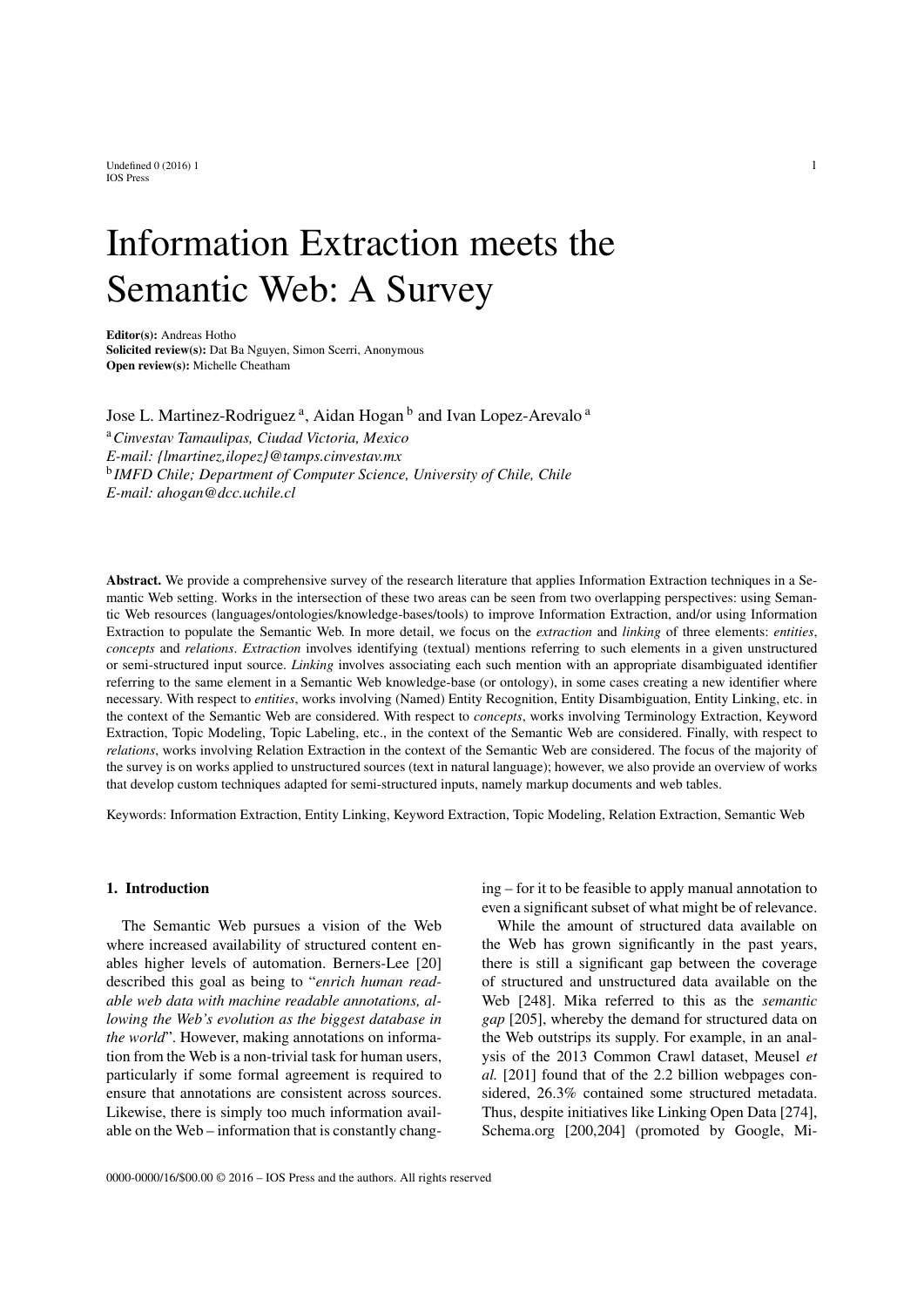crosoft, Yahoo, and Yandex) and the Open Graph Protocol [\[127\]](#page-64-0) (promoted by Facebook), this *semantic gap* is still observable on the Web today [\[205,](#page-67-0)[201\]](#page-66-0).

As a result, methods to automatically extract or enhance the structure of various corpora have been a core topic in the context of the Semantic Web. Such processes are often based on Information Extraction methods, which in turn are rooted in techniques from areas such as Natural Language Processing, Machine Learning and Information Retrieval. The combination of techniques from the Semantic Web and from Information Extraction can be seen from two perspectives: on the one hand, Information Extraction techniques can be applied to populate the Semantic Web, while on the other hand, Semantic Web techniques can be applied to guide the Information Extraction process. In some cases, both aspects are considered together, where an existing Semantic Web ontology or knowledge-base is used to guide the extraction, which further populates the given ontology and/or knowledge-base (KB).<sup>[1](#page-1-0)</sup>

In the past years, we have seen a wealth of research dedicated to Information Extraction in a Semantic Web setting. While many such papers come from within the Semantic Web community, many recent works have come from other communities, where, in particular, general-knowledge Semantic Web KBs – such as DBpedia [\[170\]](#page-65-0), Freebase [\[26\]](#page-59-1) and YAGO2 [\[138\]](#page-64-1) – have been broadly adopted as references for enhancing Information Extraction tasks. Given the wide variety of works emerging in this particular intersection from various communities (sometimes under different nomenclatures), we see that a comprehensive survey is needed to draw together the techniques proposed in such works. Our goal is then to provide such a survey.

*Survey Scope:* This survey provides an overview of published works that directly involve both Information Extraction methods and Semantic Web technologies. Given that both are very broad areas, we must be rather explicit in our inclusion criteria.

With respect to Semantic Web technologies, to be included in the scope of a survey, a work must make non-trivial use of an ontology, knowledge-base, tool or language that is founded on one of the core Semantic Web standards: RDF/RDFS/OWL/SKOS/SPARQL.<sup>[2](#page-1-1)</sup>

By Information Extraction methods, we focus on the extraction and/or linking of three main elements from an (unstructured or semi-structured) input source.

- 1. *Entities:* anything with named identity, typically an individual (e.g., Barack Obama, 1961).
- 2. *Concepts:* a conceptual grouping of elements. We consider two types of concepts:
	- *Classes*: a named set of individuals (e.g., U.S. President(s));
	- *Topics*: categories to which individuals or documents relate (e.g, U.S. Politics).
- 3. *Relations:* an *n*-ary tuple of entities  $(n \geq 2)$  with a predicate term denoting the type of relation (e.g., marry(Barack Obama, Michele Obama, Chicago).

More formally, we can consider entities as atomic elements from the domain, concepts as unary predicates, and relations as *n*-ary ( $n \ge 2$ ) predicates. We take a rather liberal interpretation of *concepts* to include both classes based on set-theoretic subsumption of instances (e.g., OWL classes [\[135\]](#page-64-2)), as well as topics that form categories over which broader/narrower relations can be defined (e.g., SKOS concepts [\[206\]](#page-67-2)). This is rather a practical decision that will allow us to draw together a collective summary of works in the interrelated areas of Terminology Extraction, Keyword Extraction, Topic Modeling, etc., under one heading.

Returning to "*extracting* and/or *linking*", we consider the extraction process as identifying mentions referring to such entities/concepts/relations in the unstructured or semi-structured input, while we consider the linking process as associating a disambiguated identifier in a Semantic Web ontology/KB for a mention, possibly creating one if not already present and using it to disambiguate and link further mentions.

*Information Extraction Tasks:* The survey deals with various Information Extraction tasks. We now give an introductory summary of the main tasks considered (though we note that the survey will delve into each task in much more depth later):

Named Entity Recognition: demarcate the locations of mentions of entities in an input text:

– aka. *Entity Recognition*, *Entity Extraction*;

<span id="page-1-0"></span><sup>&</sup>lt;sup>1</sup>Herein we adopt the convention that the term "ontology" refers primarily to *terminological knowledge*, meaning that it describes classes and properties of the domain, such as *person*, *knows*, *country*, etc. On the other hand, we use the term "KB" to refer to primarily "*assertional knowledge*", which describes specific entities (aka. individuals) of the domain, such as *Barack Obama*, *China*, etc.

<span id="page-1-1"></span><sup>2</sup>Works that simply mention general terms such as "semantic" or "ontology" may be excluded by this criteria if they do not also directly use or depend upon a Semantic Web standard.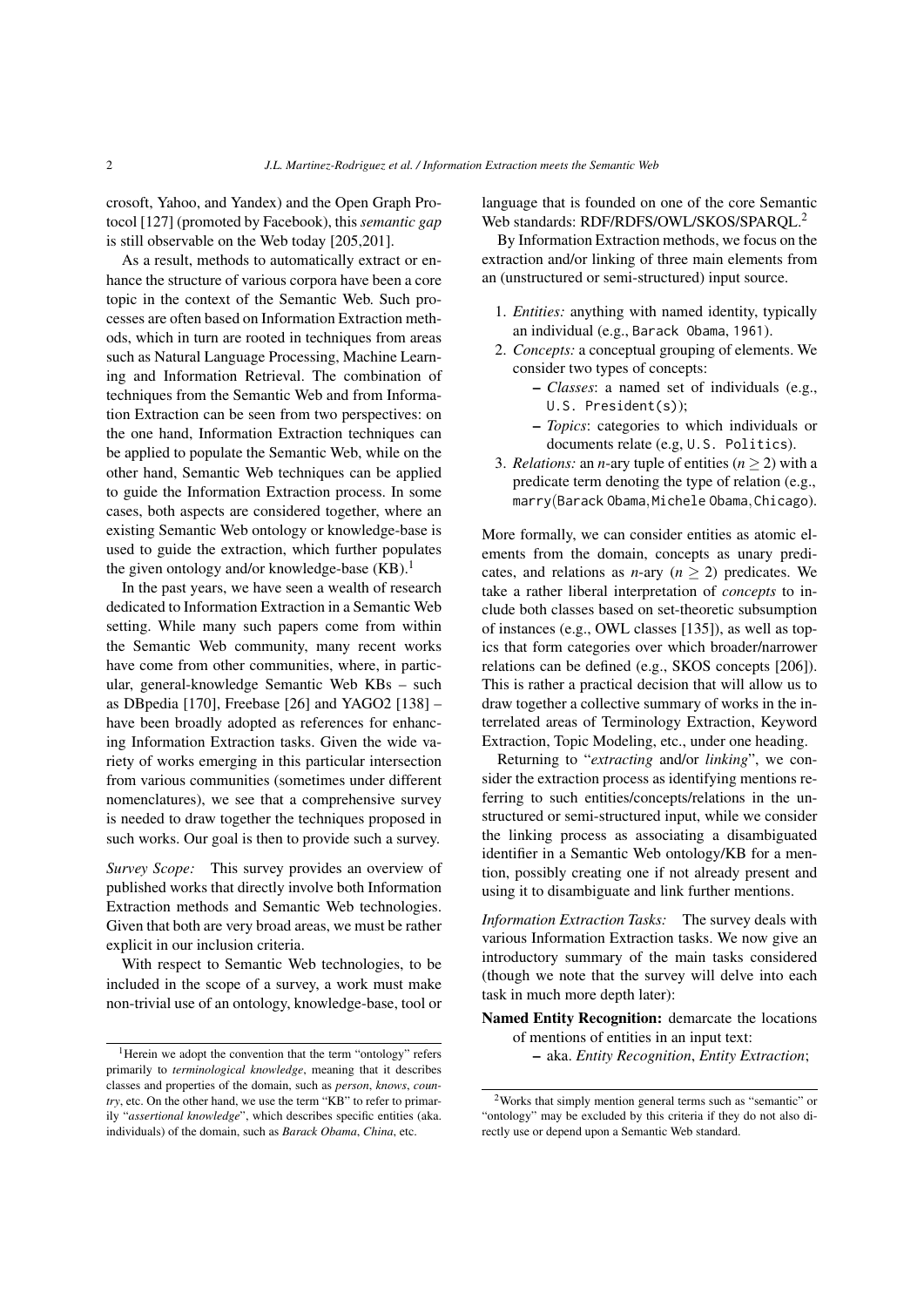- e.g., in the sentence "Barack Obama was born in Hawaii", mark the underlined phrases as entity mentions.
- Entity Linking: associate mentions of entities with an appropriate disambiguated KB identifier:
	- involves, or is sometimes synonymous with, *Entity Disambiguation*; [3](#page-2-0) often used for the purposes of *Semantic Annotation*;
	- e.g., associate "Hawaii" with the DBpedia identifier dbr:Hawaii for the U.S. state (rather than the identifier for various songs or books by the same name).[4](#page-2-1)
- Terminology Extraction: extract the main phrases that denote concepts relevant to a given domain described by a corpus, sometimes inducing hierarchical relations between concepts;
	- aka. *Term Extraction*, often used for the purposes of *Ontology Learning*;
	- e.g., identify from a text on Oncology that "breast cancer" and "melanoma" are important concepts in the domain;
	- optionally identify that both of the above concepts are specializations of "cancer";
	- terms may be linked to a KB/ontology.
- Keyphrase Extraction: extract the main phrases that categorize the subject/domain of a text (unlike Terminology Extraction, the focus is often on describing the document, not the domain);
	- aka. *Keyword Extraction*, which is often generically applied to cover extraction of multi-word phrases; often used for the purposes of *Semantic Annotation*;
	- e.g., identify that the keyphrases "breast cancer" and "mammogram" help to summarize the subject of a particular document;
	- keyphrases may be linked to a KB/ontology.
- Topic Modeling: Cluster words/phrases frequently co-occurring together in the same context; these clusters are then interpreted as being associated to abstract topics to which a text relates;
	- aka. *Topic Extraction*, *Topic Classification*;
	- e.g., identify that words such as "cancer", "breast", "doctor", "chemotherapy" tend to co-occur frequently and thus conclude that a document containing many such occurrences is about a particular abstract topic.
- Topic Labeling: For clusters of words identified as abstract topics, extract a single term or phrase that best characterizes the topic;
	- aka. *Topic Identification*, esp. when linked with an ontology/KB identifier; often used for the purposes of *Text Classification*;
	- $-$  e.g., identify that the topic  $\{$  "cancer", "breast", "doctor", "chemotherapy" } is best characterized with the term "cancer" (potentially linked to dbr:Cancer for the disease and not, e.g., the astrological sign).
- Relation Extraction: Extract potentially *n*-ary relations (for  $n > 2$ ) from an unstructured (i.e., text) or semi-structured (e.g., HTML table) source;
	- a goal of the area of *Open Information Extraction*;
	- e.g., in the sentence "Barack Obama was born in Hawaii", extract the binary relation wasBornIn(Barack Obama,Hawaii);
	- binary relations may be represented as RDF triples after linking entities and linking the predicate to an appropriate property (e.g., mapping wasBornIn to the DBpedia property dbo:birthPlace);
	- $-$  *n*-ary ( $n \ge 3$ ) relations are often represented with a variant of *reification* [\[133,](#page-64-3)[271\]](#page-69-1).

Note that we will use a more simplified nomenclature  ${Entity, Concept, Relation} \times {Extension, Linking}$ as previously described to structure our survey with the goal of grouping related works together; thus, works on Terminology Extraction, Keyphrase Extraction, Topic Modeling and Topic Labeling will be grouped under the heading of Concept Extraction and Linking.

Again we are only interested in such tasks in the context of the Semantic Web. Our focus is on unstructured (text) inputs, but we will also give an overview of methods for semi-structured inputs (markup documents and tables) towards the end of the survey.

*Related Areas, Surveys and Novelty:* There are a variety of areas that relate and overlap with the scope of this survey, and likewise there have been a number of previous surveys in these areas. We now discuss such areas and surveys, how they relate to the current contribution, and outline the novelty of the current survey.

As we will see throughout this survey, Information Extraction (IE) from unstructured sources  $-$  i.e., textual corpora expressed primarily in natural language – relies heavily on Natural Language Processing (NLP). A number of resources have been published within the intersection of NLP and the Semantic Web (SW),

<span id="page-2-0"></span><sup>&</sup>lt;sup>3</sup>In some cases Entity Linking is considered to include both recognition and disambiguation; in other cases, it is considered synonymous with disambiguation applied after recognition.

<span id="page-2-1"></span><sup>4</sup>We use well-known IRI prefixes as consistent with the lookup service hosted at: <http://prefix.cc>. All URLs in this paper were last accessed on 2018/05/30.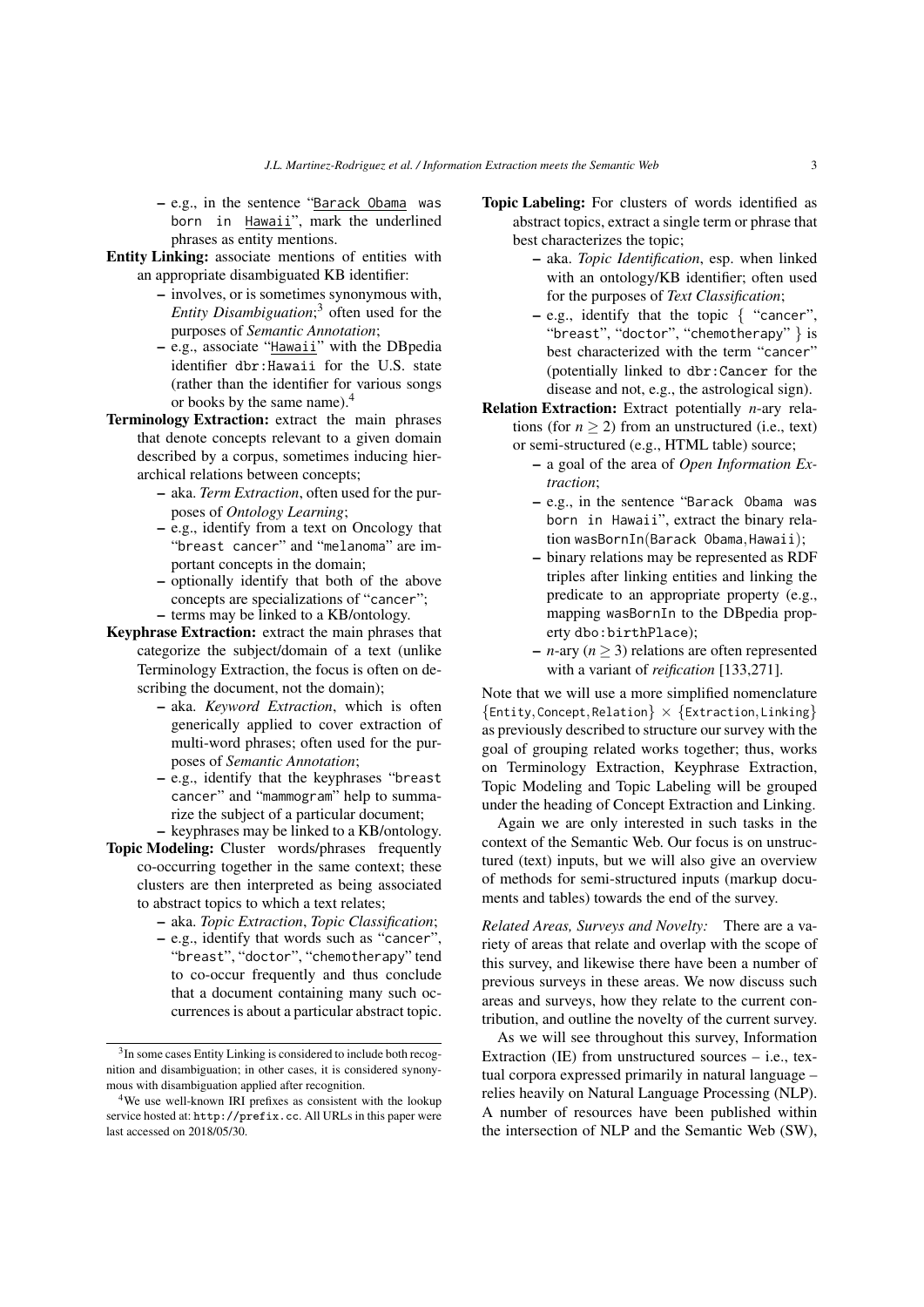where we can point, for example, to a recent book published by Maynard *et al.* [\[190\]](#page-66-2) in 2016, which likewise covers topics relating to IE. However, while IE tools may often depend on NLP processing techniques, this is not always the case, where many modern approaches to tasks such as Entity Linking do not use a traditional NLP processing pipeline. Furthermore, unlike the introductory textbook by Maynard *et al.* [\[190\]](#page-66-2), our goal here is to provide a comprehensive survey of the research works in the area. Note that we also provide a brief primer on the most important NLP techniques in a supplementary appendix, discussed later.

On the other hand, Data Mining involves extracting *patterns* inherent in a dataset. Example Data Mining tasks include classification, clustering, rule mining, predictive analysis, outlier detection, recommendation, etc. Knowledge Discovery refers to a higherlevel process to help users extract knowledge from raw data, where a typical pipeline involves selection of data, pre-processing and transformation of data, a Data Mining phase to extract patterns, and finally evaluation and visualization to aid users gain knowledge from the raw data and provide feedback. Some IE techniques may rely on extracting patterns from data, which can be seen as a Data Mining step<sup>[5](#page-3-0)</sup>; however, Information Extraction need not use Data Mining techniques, and many Data Mining tasks – such as outlier detection – have only a tenuous relation to Information Extraction. A survey of approaches that combine Data Mining/Knowledge Discovery with the Semantic Web was published by Ristoski and Paulheim [\[261\]](#page-69-2) in 2016.

With respect to our survey, both Natural Language Processing and Data Mining form part of the background of our scope, but as discussed, Information Extraction has a rather different focus to both areas, neither covering nor being covered by either.

On the other hand, relating more specifically to the intersection of Information Extraction and the Semantic Web, we can identify the following (sub-)areas:

Semantic Annotation: aims to annotate documents with entities, classes, topics or facts, typically based on an existing ontology/KB. Some works on Semantic Annotation fall within the scope of our survey as they include extraction and linking of entities and/or concepts (though not typically relations). A survey focused on Semantic Annotation was published by Uren *et al.* [\[300\]](#page-71-0) in 2006.

- Ontology-Based Information Extraction: refers to leveraging the formal knowledge of ontologies to guide a traditional Information Extraction process over unstructured corpora. Such works fall within the scope of this survey. A prior survey of Ontology-Based Information Extraction was published by Wimalasuriya and Dou [\[313\]](#page-71-1) in 2010.
- Ontology Learning: helps automate the (costly) process of ontology building by inducing an (initial) ontology from a domain-specific corpus. Ontology Learning also often includes *Ontology Population*, meaning that instance of concepts and relations are also extracted. Such works fall within our scope. A survey of Ontology Learning was provided by Wong *et al.* [\[316\]](#page-71-2) in 2012.
- Knowledge Extraction: aims to lift an unstructured or semi-structured corpus into an output described using a knowledge representation formalism (such as OWL). Thus Knowledge Extraction can be seen as Information Extraction but with a stronger focus on using knowledge representation techniques to model outputs. In 2013, Gangemi [\[110\]](#page-63-0) provided an introduction and comparison of fourteen tools for Knowledge Extraction over unstructured corpora.

Other related terms such as "Semantic Information Extraction" [\[108\]](#page-63-1), "Knowledge-Based Information Extraction" [\[139\]](#page-64-4), "Knowledge-Graph Completion" [\[178\]](#page-66-3), and so forth, have also appeared in the literature. However, many such titles are used specifically within a given community, whereas works in the intersection of IE and SW have appeared in many communities. For example, "Knowledge Extraction" is used predominantly by the SW community and not others.[6](#page-3-1) Hence our survey can be seen as drawing together works in such (sub-)areas under a more general scope: works involving IE techniques in a SW setting.

*Intended Audience:* This survey is written for researchers and practitioners who are already quite familiar with the main SW standards and concepts – such as the RDF, RDFS, OWL and SPARQL standards, etc. – but are not necessarily familiar with IE techniques. Hence we will not introduce SW concepts (such as RDF, OWL, etc.) herein. Otherwise, our goal is to make the survey as accessible as possible. For example, in order to make the survey self-contained, in Ap-

<span id="page-3-0"></span><sup>5</sup> In fact, the title "Information Extraction" pre-dates that of the title "Data Mining" in its modern interpretation.

<span id="page-3-1"></span><sup>6</sup>Here we mean "Knowledge Extraction" in an IE-related context. Other works on generating explanations from neural networks use the same term in an unrelated manner.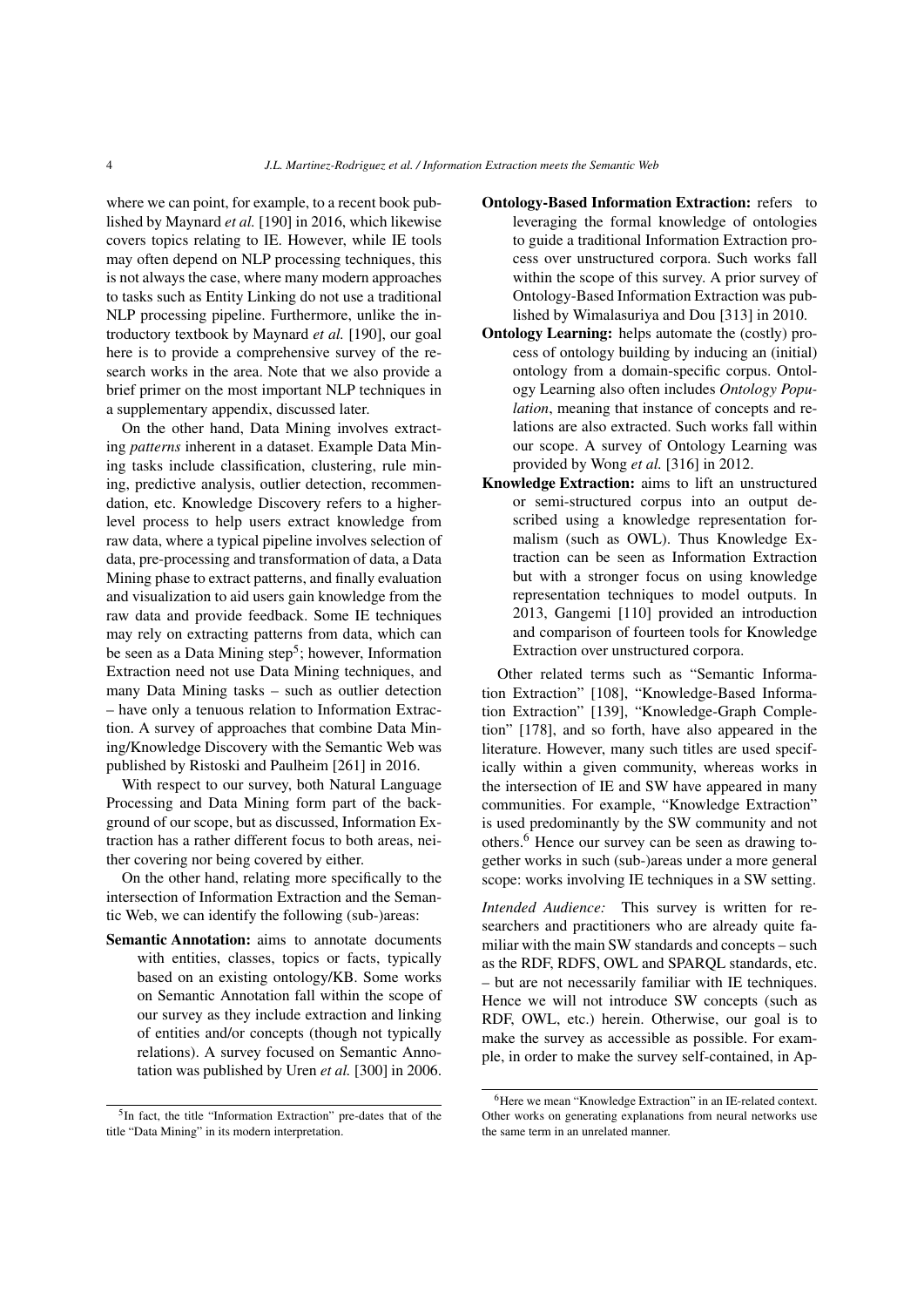pendix [A](#page-72-0) we provide a detailed primer on some traditional NLP and IE processes; the techniques discussed in this appendix are, in general, not in the scope of the survey, since they do not involve SW resources, but are heavily used by works that fall in scope. We recommend readers unfamiliar with the IE area to read the appendix as a primer prior to proceeding to the main body of the survey. Knowledge of some core Information Retrieval concepts – such as TF–IDF, PageRank, cosine similarity, etc. – and some core Machine Learning concepts – such as logistic regression, SVM, neural networks, etc. – may be necessary to understand finer details, but not to understand the main concepts.

*Nomenclature:* The area of Information Extraction is associated with a diverse nomenclature that may vary in use and connotation from author to author. Such variations may at times be subtle and at other times be entirely incompatible. Part of this relates to the various areas in which Information Extraction has been applied and the variety of areas from which it draws influence. We will attempt to use generalized terminology and indicate when terminology varies.

*Survey Methodology:* Based on the previous discussion, this survey includes papers that:

- deal with extraction and/or linking of entities, concepts and/or relations,
- deal with some Semantic Web standard namely RDF, RDFS or OWL – or a resource published or otherwise using those standards,
- have details published, in English, in a relevant workshop, conference or journal since 1999,
- consider extraction from unstructured sources.

For finding in-scope papers, our methodology begins with a definition of keyphrases appropriate to the section at hand. These keyphrases are divided into lists of IE-related terms (e.g., "entity extraction", "entity linking") and SW-related terms (e.g., "ontology", "linked data"), where we apply a conjunction of their products to create search phrases (e.g., "entity extraction ontology"). Given the diverse terminology used in different communities, often we need to try many variants of keyphrases to capture as many papers as possible. Table [1](#page-4-0) lists the base keyphrases used to search for papers; the final keyword searches are given by the set  $(E \cup C \cup R)$  SW, where "||" denotes concatenation (with a delimiting space).

Our survey methodology consists of four initial phases to search, extract and filter papers. For each defined keyphrase, we (I) perform a search on Google Scholar for related papers, merging and deduplicating lists of candidate papers (numbering in the thousands in total); (II) we initially apply a rough filter for relevance based on the title and type of publication; (III) we filter for relevance by abstract; and (IV) finally we filter for relevance by the body of the paper.

To collect further literature, while reading relevant papers, we also take note of other works referenced in related works, works that cite more prominent relevant papers, and also check the bibliography of prominent authors in the area for other papers that they have written; such works were added in phase III to be later filtered in phase IV. Table [2](#page-5-0) presents the numbers of papers considered by each phase of the methodology.[7](#page-4-1)

#### Table 1

Keywords used to search for candidate papers

<span id="page-4-0"></span>E/C/R list keywords relating to Entities, Concepts and Relations; SW lists keywords relating to the Semantic Web

|     | <b>Type Keyword set</b>                                                                                                                                                                                                                                                                                                                                                                                  |
|-----|----------------------------------------------------------------------------------------------------------------------------------------------------------------------------------------------------------------------------------------------------------------------------------------------------------------------------------------------------------------------------------------------------------|
| E   | "coreference resolution", "entity disambiguation",<br>"entity linking", "entity recognition",<br>"entity resolution", "named entity",<br>"semantic annotation"                                                                                                                                                                                                                                           |
| C.  | "concept models", "glossary extraction",<br>"group detection", "keyphrase assignment",<br>"keyphrase extraction", "keyphrase recognition",<br>"keyword assignment", "keyword extraction",<br>"keyword recognition", "latent variable models",<br>"LDA" "LSA", "pLSA", "term extraction",<br>"term recognition", "terminology mining",<br>"topic extraction", "topic identification",<br>"topic modeling" |
| R   | "OpenIE", "open information extraction",<br>"open knowledge extraction", "relation detection",<br>"relation extraction", "semantic relation"                                                                                                                                                                                                                                                             |
| SW. | "linked data", "ontology", "OWL", "RDF", "RDFS",<br>"semantic web", "SPAROL", "web of data"                                                                                                                                                                                                                                                                                                              |

We provide further details of our survey online, in-cluding the lists of papers considered by each phase.<sup>[8](#page-4-2)</sup>

We may include out-of-scope papers to the extent that they serve as important background for the inscope papers: for example, it is important for an uninitiated reader to understand some of the core techniques considered in the traditional Information Extraction area and to understand some of the core standards and resources considered in the core Semantic Web area. Furthermore, though not part of the main

<span id="page-4-1"></span><sup>7</sup>Table [2](#page-5-0) refers to papers considering text as input; a further 20 papers considering semi-structured inputs are presented later in the survey, which will bring the total to 109 selected papers.

<span id="page-4-2"></span><sup>8</sup><http://www.tamps.cinvestav.mx/~lmartinez/survey/>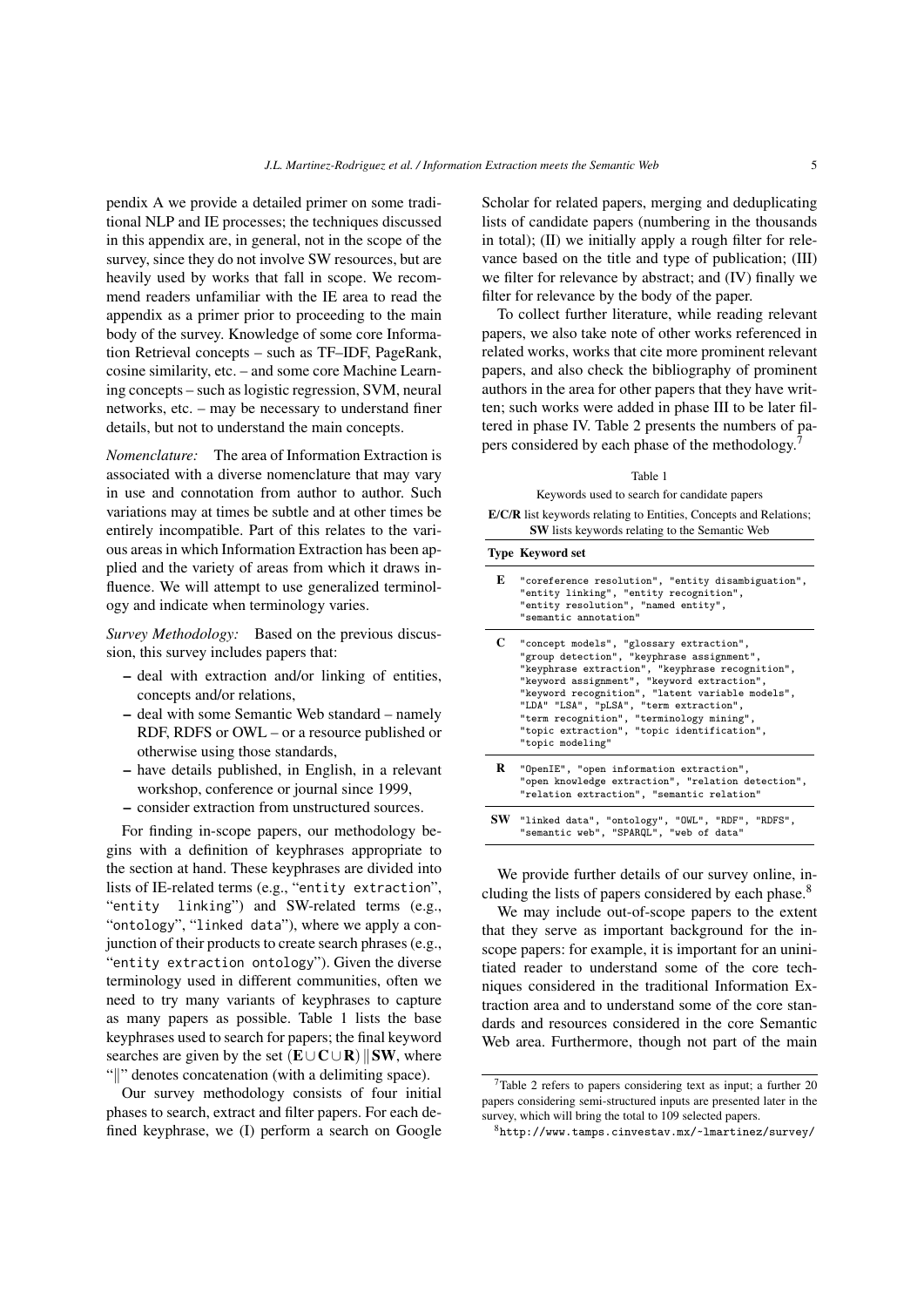# Table 2

<span id="page-5-0"></span>Number of papers included in the survey (by Phase) E/C/R denote counts of highlighted papers in this survey relating to

Entities, Concepts, and Relations, resp.;  $\Sigma$  denotes the sum of  $\mathbf{E} + \mathbf{C} + \mathbf{R}$  by phase.

| <b>Phase</b>             | E     | C     | R     | Σ.     |
|--------------------------|-------|-------|-------|--------|
| Seed collection (I)      | 2.418 | 8.666 | 8.008 | 19.092 |
| Filter by title (II)     | 114   | 167   | 148   | 429    |
| Filter by abstract (III) | 100   | 115   | 102   | 317    |
| Final list (IV)          | 25    | 36    | 28    | 89     |

survey, in Section [5,](#page-50-0) we provide a brief overview of otherwise related papers that consider semi-structured input sources, such as markup documents, tables, etc.

*Survey Structure:* The structure of the remainder of this survey is as follows:

- Section [2](#page-5-1) discusses extraction and linking of entities for unstructured sources.
- Section [3](#page-27-0) discusses extraction and linking of concepts for unstructured sources.
- Section [4](#page-38-0) discusses extraction and linking of relations for unstructured sources.
- Section [5](#page-50-0) discusses techniques adapted specifically for extracting entities, concepts and/or relations from semi-structured sources.

Section [6](#page-57-0) concludes the survey with a discussion.

Additionally, Appendix [A](#page-72-0) provides a primer on classical Information Extraction techniques for readers previously unfamiliar with the IE area; we recommend such a reader to review this material before continuing.

# <span id="page-5-1"></span>2. Entity Extraction & Linking

Entity Extraction & Linking (EEL)<sup>[9](#page-5-2)</sup> refers to identifying mentions of entities in a text and linking them to a reference KB provided as input.

Entity Extraction can be performed using an off-theshelf Named Entity Recognition (NER) tool as used in traditional IE scenarios (see Appendix [A.1\)](#page-77-0); however such tools typically extract entities for limited numbers of types, such as persons, organizations, places, etc.; on the other hand, the reference KB may contain entities from hundreds of types. Hence, while some Entity Extraction & Linking tools rely on off-the-shelf NER tools, others define bespoke methods for identifying entity mentions in text, typically using entities' labels in the KB as a dictionary to guide the extraction.

Once entity mentions are extracted from the text, the next phase involves linking – or *disambiguating* – these mentions by assigning them to KB identifiers; typically each mention in the text is associated with a single KB identifier chosen by the process as the most likely match, or is associated with multiple KB identifiers and an associated weight (aka. *support*) indicating confidence in the matches that allow the application to choose which entity links to trust.

*Example:* In Listing [1,](#page-6-0) we provide an excerpt of an EEL response given by the online DBpedia Spot-light demo<sup>[10](#page-5-3)</sup> in JSON format. Within the result, the "@URI" attribute is the selected identifier obtained from DBpedia, the "@support" is a degree of confidence in the match, the "@types" list matches classes from the KB, the "@surfaceForm" represents the text of the entity mention, the "@offset" indicates the character position of the mention in the text, the "@similarityScore" indicates the strength of a match with the entity label in the KB, and the "@percentageOfSecondRank" indicates the ratio of the support computed for the first- and second-ranked documents thus indicating the level of ambiguity.

Of course, the exact details of the output of an EEL process will vary from tool to tool, but such a tool will minimally return a KB identifier and the location of the entity mention; a support will also often be returned.

*Applications:* EEL is used in a variety of applications, such as *semantic annotation* [\[41\]](#page-60-0), where entities mentioned in text can be further detailed with reference data from the KB; *semantic search* [\[295\]](#page-70-0), where search over textual collections can be enhanced – for example, to disambiguate entities or to find categories of relevant entities – through the structure provided by the KB; *question answering* [\[299\]](#page-71-3), where the input text is a user question and the EEL process can identify which entities in the KB the question refers to; *focused archival* [\[79\]](#page-62-0), where the goal is to collect and preserve documents relating to particular entities; detecting *emerging entities* [\[136\]](#page-64-5), where entities that do not yet appear in the KB, but may be candidates for

<span id="page-5-2"></span><sup>&</sup>lt;sup>9</sup>We note that naming conventions can vary widely: sometimes Named Entity Linking (NEL) is used; sometimes the acronym (N)ERD is used for (Named) Entity Recognition & Disambiguation; sometimes EEL is used as a synonym for NED; other phrases can also be used, such as Named Entity Extraction (NEE), or Named Entity Resolution, or variations on the idea of semantic annotation or semantic tagging (which we consider applications of EEL).

<span id="page-5-3"></span> $^{10}\mathrm{http://dbpedia-spotlight.github.io/demo/}$  $^{10}\mathrm{http://dbpedia-spotlight.github.io/demo/}$  $^{10}\mathrm{http://dbpedia-spotlight.github.io/demo/}$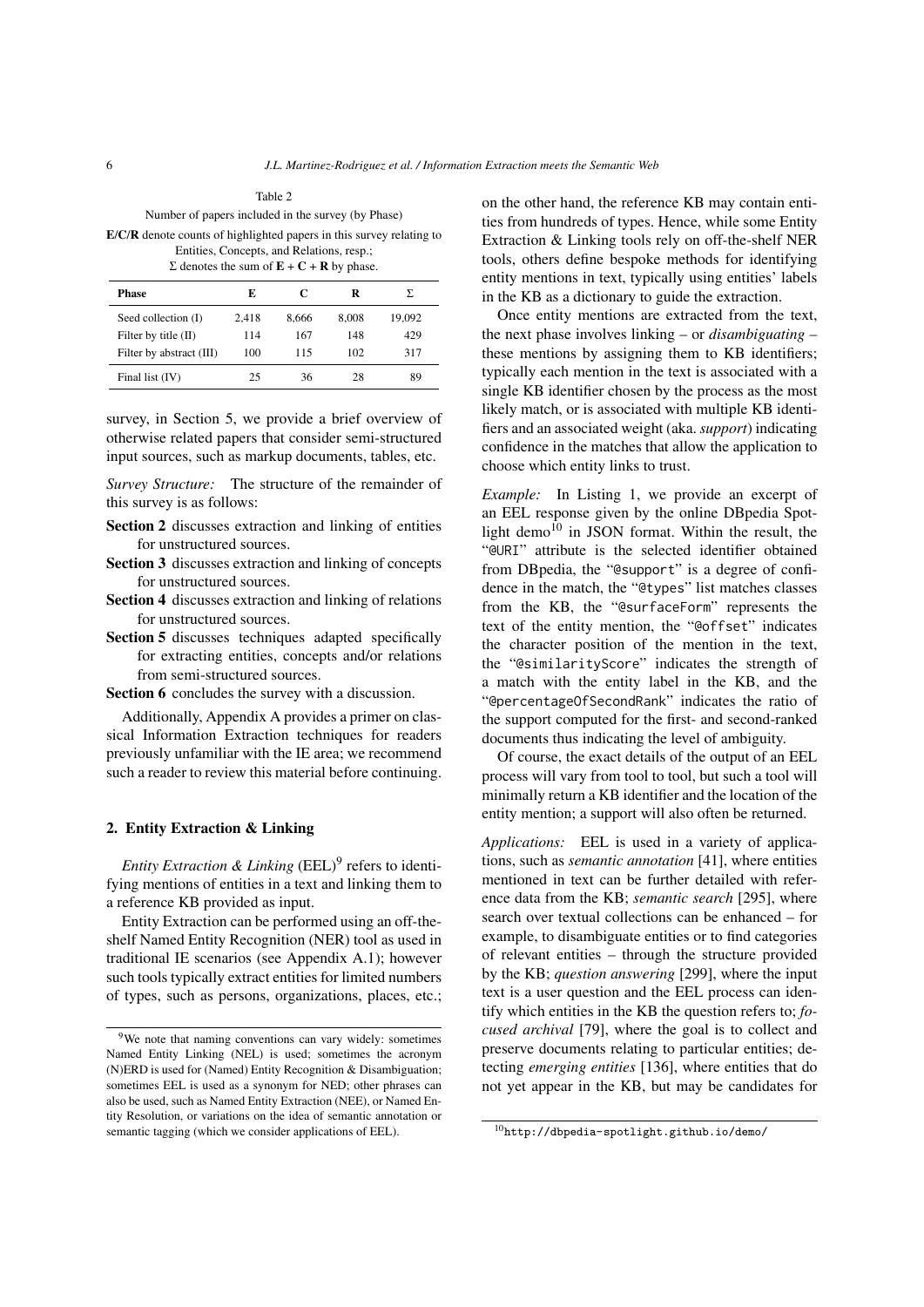Listing 1: DBpedia Spotlight EEL example

```
Input: Brvan Cranston is an American actor. He is
      \leftrightarrow known for portraying "Walter White" in the
      \hookrightarrow drama series Breaking Bad.
Output :
{
" @text ": " Bryan Cranston is an American actor . He
        \hookrightarrow is known for portraying \"Walter White\"<br>\hookrightarrow in the drama series Breaking Bad.",
 " @confidence ": "0.35" ,
 " @support ": "0" ,
" @types ": "" ,
" @sparql ": "" ,
 " @policy ": " whitelist " ,
" Resources ": [
{ " @URI ": " http :// dbpedia . org / resource /
          \rightarrow Bryan_Cranston",
      " @support ": "199" ,
" @types ": " DBpedia : Agent , Schema : Person , Http ://
             \hookrightarrow xmlns.com/foaf/0.1/Person,DBpedia:Person\hookrightarrow ",
      "@surfaceForm": "Bryan Cranston",<br>"@offset": "0".
      " @offset" :" @similarityScore ": "1.0" ,
      " @percentageOfSecondRank ": "0.0" } ,
  { " @URI ": " http :// dbpedia . org / resource /
         \rightarrow United_States",<br>support": "560750"
      " @support ": "560750" ,
" @types ": " Schema : Place , DBpedia : Place , DBpedia :
            \rightarrow PopulatedPlace, Schema: Country, DBpedia:
      → Country",<br>"@surfaceForm": "American",<br>"@offset": "21",
       " @similarityScore ": "0.9940788480408" ,
       " @percentageOfSecondRank ": "0.003612999020" } ,
  { " @URI ": " http :// dbpedia . org / resource / Actor " ,
      " @support ": "35596" ,
" @types ": "" ,
      " @surfaceForm ": " actor " ,
      " @offset ": "30" ,
       " @similarityScore ": "0.9999710345342" ,
      " @percentageOfSecondRank ": "2.433621943 E−5" } ,
  { " @URI ": " http :// dbpedia . org / resource /
           \rightarrow <code>Walter_White_(Breaking_Bad)</code> "
      " @support ": "856" ,
" @types ": " DBpedia : Agent , Schema : Person , Http ://
             ,→ xmlns . com / foaf /0.1/ Person , DBpedia : Person
            \rightarrow , DBpedia: Fictional Character",
      " @surfaceForm ": " Walter White " ,
" @offset ": "66" ,
      " @similarityScore ": "0.9999999999753" ,
      "@percentageOfSecondRank": "2.471061675E-11" },
  { " @URI ": " http :// dbpedia . org / resource / Drama " ,
      " @support ": "6217" ,
" @types ": "" ,
      " @surfaceForm ": " drama " ,
      " @offset ": "87" ,
      " @similarityScore ": "0.8446404328140" ,
       " @percentageOfSecondRank ": "0.1565036704039" } ,
  { " @URI ": " http :// dbpedia . org / resource /
           \rightarrow Breaking_Bad
      " @support ": "638" ,
" @types ": " Schema : CreativeWork , DBpedia : Work ,
             \hookrightarrow DBpedia: TelevisionShow'
       ,<br>"@surfaceForm": "Breaking Bad"<br>'@offset": "100",
      " @offset":
      " @similarityScore ": "1.0" ,
      " @percentageOfSecondRank ": "4.6189529850 E−23" }
 ]
}
```
adding to the KB, are extracted.<sup>[11](#page-6-1)</sup> EEL can also serve as the basis for later IE processes, such as Topic Modeling, Relation Extraction, etc., as discussed later.

*Process:* As stated by various authors [\[62,](#page-61-0)[153,](#page-65-1)[243,](#page-68-1)] [246\]](#page-68-2), the EEL process is typically composed of two main steps: *recognition*, where relevant entity mentions in the text are found; and *disambiguation*, where entity mentions are mapped to candidate identifiers with a final weighted confidence. Since these steps are (often) loosely coupled, this section surveys the various techniques proposed for the recognition task and thereafter discusses disambiguation.

# *2.1. Recognition*

The goal of EEL is to extract and link entity mentions in a text with entity identifiers in a KB; some tools may additionally detect and propose identifiers for emerging entities that are not yet found in the KB [\[238,](#page-68-3)[247,](#page-68-4)[231\]](#page-68-5). In both cases, the first step is to mark entity mentions in the text that can be linked (or proposed as an addition) to the KB. Thus traditional NER tools – discussed in Appendix [A.1](#page-72-1) – can be used. However, in the context of EEL where a target KB is given as input, there can be key differences between a typical EEL recognition phase and traditional NER:

- In cases where emerging entities are not detected, the KB can provide a full list of target entity labels, which can be stored in a *dictionary* that is used to find mentions of those entities. While dictionaries can be found in traditional NER scenarios, these often refer to individual tokens that strongly indicate an entity of a given type, such as common first or family names, lists of places and companies, etc. On the other hand, in EEL scenarios, the dictionary can be populated with complete entity labels from the KB for a wider range of types; in scenarios not involving emerging entities, this dictionary will be complete for the entities to recognize. Of course, this can lead to a very large dictionary, depending on the KB used.
- Relating to the previous point, (particularly) in scenarios where a complete dictionary is available, the line between extraction and linking can become blurred since labels in the dictionary from the KB will often be associated with KB

<span id="page-6-1"></span><sup>11</sup>Emerging entities are also sometimes known as Out-Of Knowledge-Base (OOKB) entities or Not In Lexicon (NIL) entities.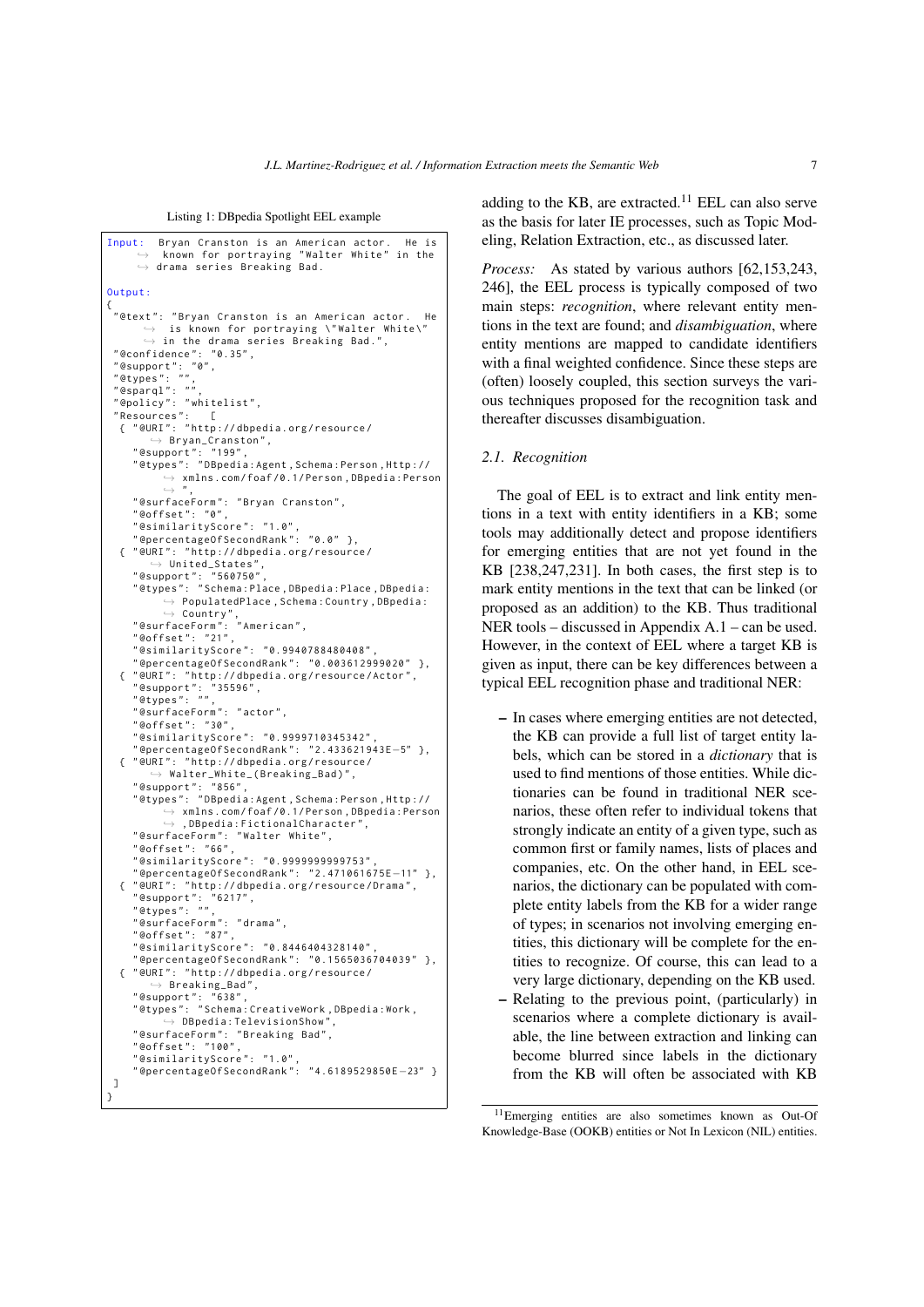identifiers; hence, dictionary-based detection of entities will also provide initial links to the KB. Such approaches are sometimes known as Endto-End (*E2E*) approaches [\[247\]](#page-68-4), where extraction and linking phases become more tightly coupled.

– In traditional NER scenarios, extracted entity mentions are typically associated with a type, usually with respect to a number of trained types such as person, organization, and location. However, in many EEL scenarios, the types are already given by the KB and are in fact often much richer than what traditional NER models support.

In this section, we thus begin by discussing the preparation of a dictionary and methods used for recognizing entities in the context of EEL.

## *2.1.1. Dictionary*

The predominant method for performing EEL relies on using a dictionary – also known as a *lexicon* or *gazetteer* – which maps labels of target entities in the KB to their identifiers; for example, a dictionary might map the label "Bryan Cranston" to the DBpedia IRI dbr:Bryan\_Cranston. In fact, a single KB entity may have multiple labels (aka. *aliases*) that map to one identifier, such as "Bryan Cranston", "Bryan Lee Cranston", "Bryan L. Cranston", etc. Furthermore, some labels may be ambiguous, where a single label may map to a set of identifiers; for example, "Boston" may map to dbr:Boston, dbr:Boston\_(band), and so forth. Hence a dictionary may map KB labels to identifiers in a many-to-many fashion. Finally, for each KB identifier, a dictionary may contain contextual features to help disambiguate entities in a later stage; for example, context information may tell us that dbr:Boston is typed as dbo:City in the KB, or that known mentions of dbr:Boston in a text often have words like "population" or "metropolitan" nearby.

Thus, with respect to dictionaries, the first important aspect is the selection of entities to consider (or, indeed, the source from which to extract a selection of entities). The second important aspect – particularly given large dictionaries and/or large corpora of text – is the use of optimized indexes that allow for efficient matching of mentions with dictionary labels. The third aspect to consider is the enrichment of each entity in the dictionary with contextual information to improve the precision of matches. We now discuss these three aspects of dictionaries in turn.

*Selection of entities:* In the context of EEL, an obvious source from which to form the dictionary is the labels of target entities in the KB. In many Information Extraction scenarios, KBs pertaining to general knowledge are employed; the most commonly used are:

- DBpedia [\[170\]](#page-65-0) A KB extracted from Wikipedia and used by ADEL [\[247\]](#page-68-4), DBpedia Spotlight [\[199\]](#page-66-4), ExPoSe [\[238\]](#page-68-3), Kan-Dis [\[144\]](#page-64-6), NERSO [\[124\]](#page-63-2), Seznam [\[94\]](#page-62-1), SDA [\[42\]](#page-60-1) and THD [\[82\]](#page-62-2), as well as works by Exner and Nugues [\[95\]](#page-62-3), Nebhi [\[226\]](#page-67-3), Giannini *et al.* [\[116\]](#page-63-3), amongst others;
- Freebase [\[26\]](#page-59-1) A collaboratively-edited KB previously hosted by Google but now discontinued in favor of Wikidata [\[293\]](#page-70-1) – used by JERL [\[183\]](#page-66-5), Kan-Dis [\[144\]](#page-64-6), NEMO [\[68\]](#page-61-1), Neofonie [\[157\]](#page-65-2), NereL [\[280\]](#page-70-2), Seznam [\[94\]](#page-62-1), Tulip [\[180\]](#page-66-6), as well as works by Zheng *et al.* [\[330\]](#page-72-2), amongst others;
- Wikidata [\[309\]](#page-71-4) A collaboratively-edited KB hosted by the Wikimedia Foundation that, although released more recently than other KBs, has been used by HERD [\[283\]](#page-70-3);
- YAGO(2) [\[138\]](#page-64-1) Another KB extracted from Wikipedia with richer meta-data, used by AIDA [\[139\]](#page-64-4), AIDA-Light [\[230\]](#page-68-6), CohELL [\[121\]](#page-63-4), J-NERD [\[231\]](#page-68-5), KORE [\[137\]](#page-64-7) and LINDEN [\[277\]](#page-70-4), as well as works by Abedini *et al.* [\[1\]](#page-58-0), amongst others.

These KBs are tightly coupled with owl:sameAs links establishing KB-level coreference and are also tightly coupled with Wikipedia; this implies that once entities are linked to one such KB, they can be transitively linked to the other KBs mentioned, and vice versa. KBs that are tightly coupled with Wikipedia in this manner are popular choices for EEL since they describe a comprehensive set of entities that cover numerous domains of general interest; furthermore, the text of Wikipedia articles on such entities can form a useful source of contextual information.

On the other hand, many of the entities in these general-interest KBs may be irrelevant for certain application scenarios. Some systems support selecting a subset of entities from the KB to form the dictionary, potentially pertaining to a given domain or a selection of types. For example, DBpedia Spotlight [\[199\]](#page-66-4) can build a dictionary from the DBpedia entities returned as results for a given SPARQL query. Such a pre-selection of relevant entities can help reduce ambiguity and tailor EEL for a given application.

Conversely, in EEL scenarios targeting niche domains not covered by Wikipedia and its related KBs,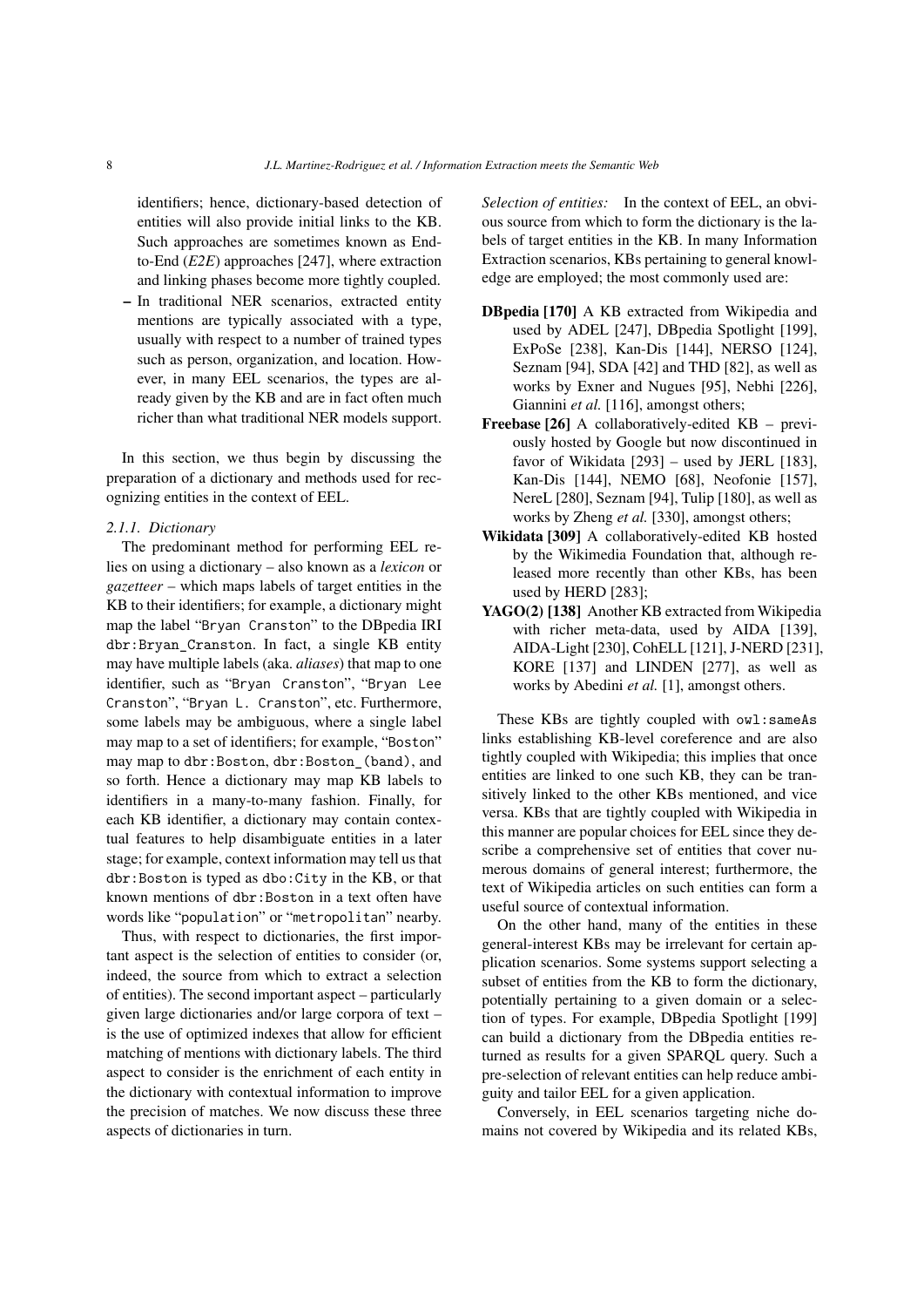custom KBs may be required. For example, for the purposes of supporting multilingual EEL, Babelfy [\[215\]](#page-67-4) constructs its own KB from a unification of Wikipedia, WordNet, and BabelNet. In the context of Microsoft Research, JERL [\[183\]](#page-66-5) uses a proprietary KB (Microsoft's Satori) alongside Freebase. Other approaches make minimal assumptions about the KB used, where earlier EEL approaches such as SemTag [\[80\]](#page-62-4) and KIM [\[250\]](#page-68-7) only assume that KB entities are associated with labels (in experiments, SemTag [\[80\]](#page-62-4) uses Stanford's TAP KB, while KIM [\[250\]](#page-68-7) uses a custom KB called KIMO).

*Dictionary matching and indexing:* In order to match mentions with the dictionary in an efficient manner – with  $O(1)$  or  $O(log(n))$  lookup performance – optimized data structures are required, which depend on the form of matching employed. The need for efficiency is particularly important for some of the KBs previously mentioned, where the number of target entities involved can go into the millions. The size of the input corpora is also an important consideration: while slower (but potentially more accurate) matching algorithms can be tolerated for smaller inputs, such algorithms are impractical for larger input texts.

A major challenge is that desirable matches may not be an exact match, but may rather only be captured by an approximate string-matching algorithm. While one could consider, for example, approximate matching based on regular expressions or edit distances, such measures do not lend themselves naturally to indexbased approaches. Instead, for large dictionaries, or large input corpora, it may be necessary to trade recall (i.e., the percentage of correct spots captured) for efficiency by using coarser matching methods. Likewise, it is important to note that KBs such as DBpedia enumerate multiple "alias" labels for entities (extracted from the redirect entries in Wikipedia), which if included in the dictionary, can help to improve recall while using coarser matching methods.

A popular approach to index the dictionary is to use some variation on a prefix tree (aka. *trie*), such as used by the Aho–Corasick string-searching algorithm, which can find mentions of an input list of strings within an input text in time linear to the combined size of the inputs and output. The main idea is to represent the dictionary as a prefix tree where nodes refer to letters, and transitions refer to sequences of letters in a dictionary word; further transitions are put from failed matches (dead-ends) to the node representing the longest matching prefix in the dictionary. With the dictionary preloaded into the index, the text can then be streamed through the index to find (prefix) matches. Phrases are typically indexed separately to allow both word-level and phrase-level matching. This algorithm is implemented by GATE [\[69\]](#page-61-2) and LingPipe [\[38\]](#page-60-2), with the latter being used by DBpedia Spotlight [\[199\]](#page-66-4).

The main drawback of *tries* is that, for the matching process to be performed efficiently, the dictionary index must fit in memory, which may be prohibitive for very large dictionaries. For these reasons, the Lucene/Solr Tagger implements a more general *finite state transducer* that also reuses suffixes and byteencodings to reduce space [\[71\]](#page-61-3); this index is used by HERD [\[283\]](#page-70-3) and Tulip [\[180\]](#page-66-6) to store KB labels.

In other cases, rather than using traditional Information Extraction frameworks, some authors have proposed to implement custom indexing methods. To give some examples, KIM [\[250\]](#page-68-7) uses a hash-based index over tokens in an entity mention<sup>[12](#page-8-0)</sup>; AIDA-Light [\[230\]](#page-68-6) uses a Locality Sensitive Hashing (LSH) index to find approximate matches in cases where an initial exactmatch lookup fails; and so forth.

Of course, the problem of indexing the dictionary is closely related to the problem of inverted indexing in Information Retrieval, where keywords are indexed against the documents that contain them. Such inverted indexes have proven their scalability and efficiency in Web search engines such as Google, Bing, etc., and likewise support simple forms of approximate matching based on, for example, stemming or lemmatization, which pre-normalize document and query keywords. Exploiting this natural link to Information Retrieval, the ADEL [\[247\]](#page-68-4), AGDISTIS [\[301\]](#page-71-5), Kan-Dis [\[144\]](#page-64-6), TagMe [\[99\]](#page-63-5) and WAT [\[243\]](#page-68-1) systems use inverted-indexing schemes such as Lucene<sup>[13](#page-8-1)</sup> and Elastic<sup>[14](#page-8-2)</sup>.

To manage the structured data associated with entities, such as identifiers or contextual features, some tools use more relational-style data management systems. For example, AIDA [\[139\]](#page-64-4) uses the PostgreSQL relational database to retrieve entity candidates, while ADEL [\[247\]](#page-68-4) and Neofonie [\[157\]](#page-65-2) use the Couchbase<sup>[15](#page-8-3)</sup> and Redis[16](#page-8-4) NoSQL stores, respectively, to manage the labels and meta-data of their dictionaries.

<span id="page-8-0"></span><sup>&</sup>lt;sup>12</sup>This implementation was later integrated into GATE: [https:](https://gate.ac.uk/sale/tao/splitch13.html) [//gate.ac.uk/sale/tao/splitch13.html](https://gate.ac.uk/sale/tao/splitch13.html)

<span id="page-8-2"></span><span id="page-8-1"></span> $3$ <http://lucene.apache.org/core/>

<sup>14</sup><https://www.elastic.co>; note that ElasticSearch is in fact based on Lucene

<span id="page-8-3"></span> $^{15}$ <http://www.couchbase.com>

<span id="page-8-4"></span><sup>16</sup><https://redis.io/>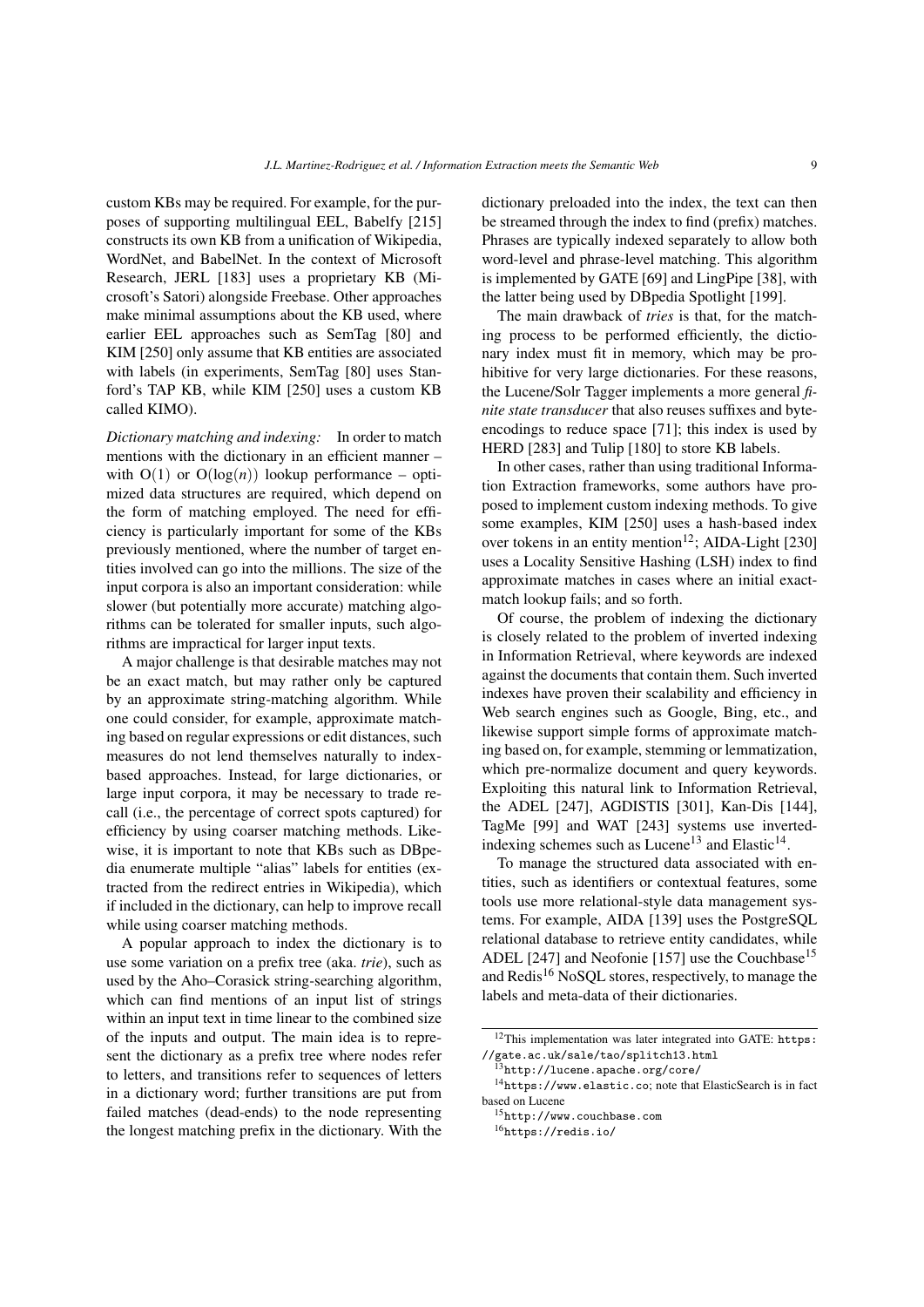*Contextual features:* Rather than being a flat map of entity labels to (sets of) KB identifiers, dictionaries often include contextual features to later help disambiguate candidate links. Such contextual features may be categorized as being *structured* or *unstructured*.

Structured contextual features are those that can be extracted directly from a structured or semi-structured source. In the context of EEL, such features are often extracted from the reference KB itself. For example, each entity in the dictionary can be associated with the (labels of the) types of that entity, but also perhaps the labels of the properties that are defined for it, or a count of the number of triples it is associated with, or the entities it is related to, or its centrality (and thus "importance") in the graph-structure of the KB, and so forth.

On the other hand, unstructured contextual features are those that must instead be extracted from textual corpora. In most cases, this will involving extracting statistics and patterns from an external reference corpus that potentially has already had its entities labeled (and linked with the KB). Such features may capture patterns in text surrounding the mentions of an entity, entities that are frequently mentioned close together, patterns in the anchor-text of links to a page about that entity, in how many documents a particular entity is mentioned, how many times it tends to be mentioned in a particular document, and so forth; clearly such information will not be available from the KB itself.

A very common choice of text corpora for extracting both structured and unstructured contextual features is Wikipedia, whose use in this setting was – to the best of our knowledge – first proposed by Bunescu and Pasca [\[33\]](#page-60-3), then later followed by many other subsequent works [\[67,](#page-61-4)[99,](#page-63-5)[42,](#page-60-1)[255](#page-69-3)[,39](#page-60-4)[,40](#page-60-5)[,243](#page-68-1)[,246\]](#page-68-2). The widespread use of Wikipedia can be explained by the unique advantages it has for such tasks:

- The text in Wikipedia is primarily factual and available in a variety of languages.
- Wikipedia has broad coverage, with documents about entities in a variety of domains.
- Articles in Wikipedia can be directly linked to the entities they describe in various KBs, including DBpedia, Freebase, Wikidata, YAGO(2), etc.
- Mentions of entities in Wikipedia often provide a link to the article about that entity, thus providing labeled examples of entity mentions and associated examples of anchor text in various contexts.
- Aside from the usual textual features such as term frequencies and co-occurrences, a variety of richer features are available from Wikipedia

that may not be available in other textual corpora, including disambiguation pages, redirections of aliases, category information, info-boxes, article edit history, and so forth.<sup>[17](#page-9-0)</sup>

We will further discuss how contextual features – stored as part of the dictionary – can be used for disambiguation later in this section.

## *2.1.2. Spotting*

We now assume a dictionary that maps labels (e.g., "Bryan Cranston", "Bryan Lee Cranston", etc.) to a (set of) KB identifier(s) for the entity question (e.g., "dbr:Bryan Cranston") and potentially some contextual information (e.g., often co-occurs with "dbr:Breaking Bad", anchor text often uses the term "Heisenberg", etc.). In the next step, we identify entity mentions in the input text. We refer to this process as *spotting*, where we survey key approaches.

*Token-based:* Given that entity mentions may consist of multiple sequential words – aka. *n*-grams – the brute-force option would be to send all *n*-grams in the input text to the dictionary, for *n* up to, say, the maximum number of words found in a dictionary entry, or a fixed parameter. We refer generically to these *n*-grams as *tokens* and to these methods for extracting *n*-grams as *tokenization*. Sometimes these methods are referred to as window-based spotting or recognition techniques.

A number of systems use such a form of tokenization. SemTag uses the TAP ontology for seeking entity mentions that match tokens from the input text. In AIDA-Light [\[230\]](#page-68-6), AGDISTIS [\[301\]](#page-71-5), Lupedia [\[203\]](#page-67-5), and NERSO [\[124\]](#page-63-2), recognition uses sliding windows over the text for varying-length *n*-grams.

Although relatively straightforward, a fundamental weakness with token-based methods relates to performance: given a large text, the dictionary-lookup implementation will have to be very efficient to deal with the number of tokens a typical such process will generate, many of which will be irrelevant. While some basic features, such as capitalization, can also be taken into account to filter (some) tokens, still, not all mentions may have capitalization, and many irrelevant or incoherent entities can still be retrieved; for example, by decomposing the text "New York City", the second bi-gram may produce York City in England as a candidate, though (probably) irrelevant to the mention. Such entities are known as *overlapping entities*, where post-processing must be applied (discussed later).

<span id="page-9-0"></span><sup>&</sup>lt;sup>17</sup>Information from info-boxes, disambiguation, redirects and categories are also represented in a structured format in DBpedia.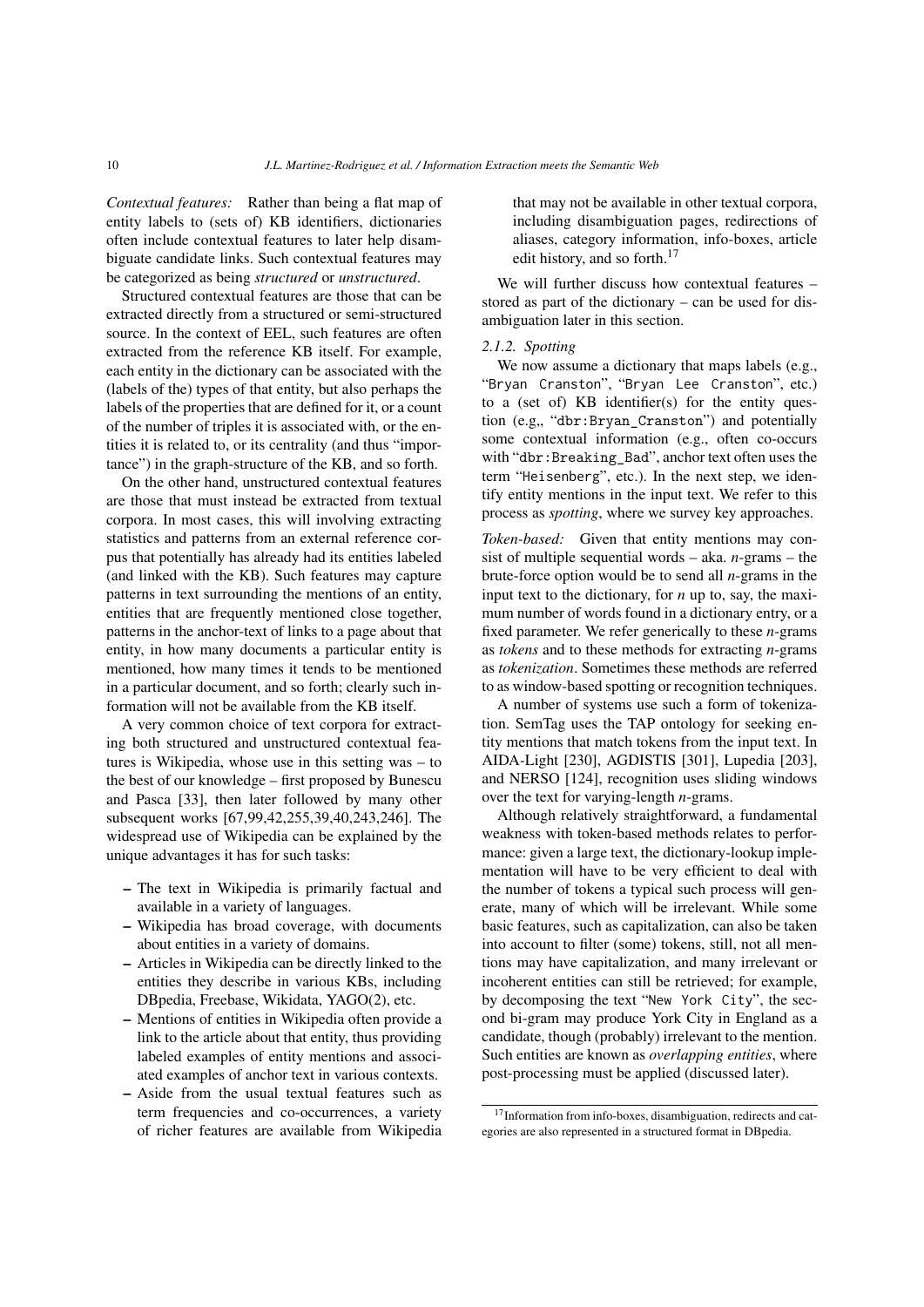*POS-based:* A natural way to try to improve upon lexical tokenization methods in End-to-End systems is to try use some initial understanding of the grammatical role of words in the text, where POS-tags are used in order to be more selective with respect to what tokens are sent to be matched against the dictionary.

A first idea is to use POS-tags to quickly filter individual words that are likely to be irrelevant, where traditional NLP/IE libraries can be used in a preprocessing step. For example, ADEL [\[247\]](#page-68-4), AIDA [\[139\]](#page-64-4), Babelfy [\[215\]](#page-67-4) and WAT [\[243\]](#page-68-1) use the Stanford POStagger to focus on extracting entity mentions from words tagged as NNP (proper noun, singular) and NNPS (proper noun, plural). DBpedia Spotlight [\[199\]](#page-66-4) rather relies on LingPipe POS-tagging, where verbs, adjectives, adverbs, and prepositions from the input text are disregarded from the process.

On the other hand, entity mentions may involve words that are not nouns and may be disregarded by the system; this is particularly common for entity types not usually considered by traditional NER tools, including titles of creative works like "Breaking Bad".[18](#page-10-0) Heuristics such as analysis of capitalization can be used in certain cases to prevent filtering useful words; however, in other cases where words are not capitalized, the process will likely fail to recognize such mentions unless further steps are taken. Along those lines, to improve recall, Babelfy [\[215\]](#page-67-4) first uses a POStagger to identify nouns that match substrings of entity labels in the dictionary and then checks the surrounding text of the noun to try to expand the entity mention captured (using a maximum window of five words).

*Parser-based:* Rather than developing custom methods, one could consider using more traditional NER techniques to identify entity mentions in the text. Such an approach could also be used, for example, to identify emerging entities not mentioned in the KB. However, while POS-tagging is generally quite efficient, applying a full constituency or dependency parse (aka. *deep parsing* methods) might be too expensive for large texts. On the other hand, recognizing entity mentions often does not require full parse trees.

As a trade-off, in traditional NER, shallow-parsing methods are often applied: such methods annotate an initial grouping – or *chunking* [\[190\]](#page-66-2) – of individual words, materializing a shallow tier of the full parse-tree [\[86](#page-62-5)[,69\]](#page-61-2). In the context of NER, noun-phrase chunks (see Listing [9](#page-75-0) for an example NP/noun phrase annotation) are particularly relevant. As an example, the THD system [\[82\]](#page-62-2) uses GATE's rule-based *Java Annotation Patterns Engine (JAPE)* [\[69](#page-61-2)[,294\]](#page-70-5), consisting of regular-expression–like patterns over sequences of POS tags; more specifically, to extract entity mentions, THD uses the JAPE pattern NNP+, which will capture sequences of one-or-more proper nouns. A similar approach is taken by ExtraLink [\[34\]](#page-60-6), which uses SProUT [\[86\]](#page-62-5)'s XTDL rules – composed of regularexpressions over sequences of tokens typed with POS tags or dictionaries – to extract entity mentions.

As discussed in Appendix [A,](#page-72-0) machine learning methods have become increasingly popular in recent years for parsing and NER. Hoffert *et al.* [\[136\]](#page-64-5) propose combining AIDA and YAGO2 with Stanford NER – using a pre-trained Conditional Random Fields (CRF) classifier – to identify emerging entities. Likewise, ADEL [\[247\]](#page-68-4) and UDFS [\[76\]](#page-62-6) also use Stanford NER, while JERL [\[183\]](#page-66-5) uses a custom unified CRF model that simultaneously performs extraction and linking. On the other hand, WAT [\[243\]](#page-68-1) relies on OpenNLP's NER tool based on a Maximum Entropy model. Going one step further, J-NERD [\[231\]](#page-68-5) uses the dependency parse-tree (extracted using a Stanford parser), where dependencies between nouns are used to create a tree-based model for each sentence, which are then combined into a global model across sentences, which in turn is fed into a subsequent approximate inference process based on Gibbs sampling.

One limitation of using machine-learning techniques in this manner is that they must be trained on a specific corpus. While Stanford NER and OpenNLP provide a set of pre-trained models, these tend to only cover the traditional NER types of person, organization, location and perhaps one or two more (or a generic miscellaneous type). On the other hand, a KB such as DBpedia may contain thousands of entity types, where off-the-shelf models would only cover a fraction thereof. Custom models can, however, be trained using these frameworks given appropriately labeled data, where for example ADEL [\[247\]](#page-68-4) additionally trains models to recognize professions, or where UDFS [\[76\]](#page-62-6) trains for ten types on a Twitter dataset, etc. However, richer types require richly-typed labeled data to train on. One option is to use sub-class hierarchies to select higher-level types from the KB to train with [\[231\]](#page-68-5). Furthermore, as previously discussed, in EEL scenarios, the types of entities are often given by the KB and need not be given by the NER tool: hence,

<span id="page-10-0"></span><sup>18</sup>See Listing [8](#page-74-0) where "Breaking" is tagged VGB (verb gerund/ past participle) and "Bad" as JJ (adjective).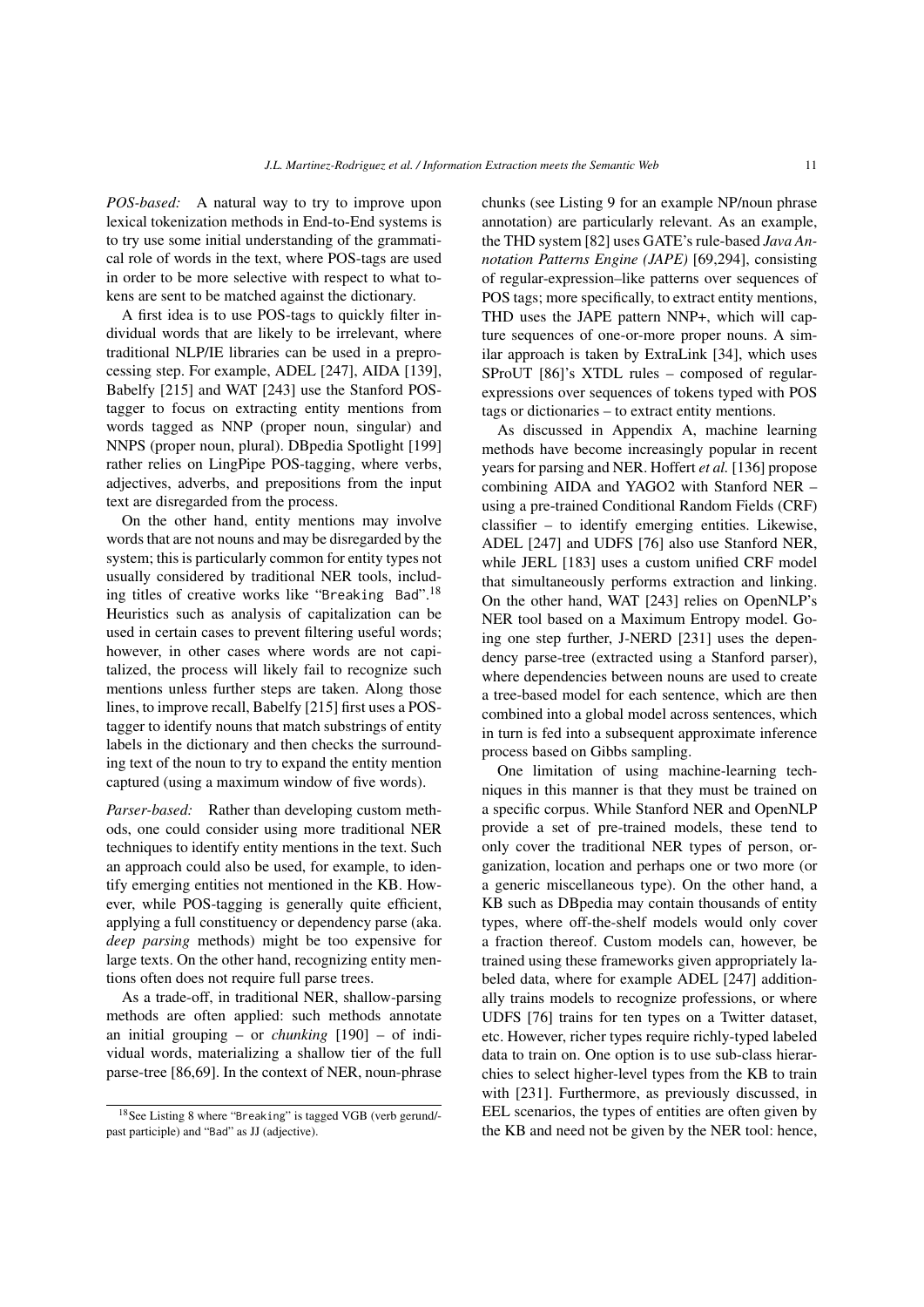other "non-standard" types of entities can be labeled "miscellaneous" to train for generic recognition.

On the other hand, a benefit of using parsers based on machine learning is that they can significantly reduce the amount of lookups required on the dictionary since, unlike token-based methods, initial entity mentions can be detected independently of the KB dictionary. Likewise, such methods can be used to detect emerging entities not yet featured in the KB.

*Hybrid:* The techniques described previously are sometimes complementary, where a number of systems thus apply hybrid approaches combining various such techniques. One such system is ADEL [\[247\]](#page-68-4), which uses a mix of three high-level recognition techniques: persons, organizations and locations are extracted using Stanford NER; mentions based on proper nouns are extracted using Stanford POS; and more challenging mentions not based on proper nouns are extracted using an (unspecified) dictionary approach; entity mentions produced by all three approaches are fed into a unified disambiguation and pruning phase. A similar approach is taken by the FOX (*Federated knOwledge eXtraction Framework*) [\[287\]](#page-70-6), which uses ensemble learning to combine the results of four NER tools – namely Stanford NER, Illinois NET, Ottawa BalIE, and OpenNLP – where the resulting entity mentions are then passed through the AGDISTIS [\[301\]](#page-71-5) tool to subsequently link them to DBpedia.

# *2.2. Disambiguation*

We assume that a list of candidate identifiers has now been retrieved from the KB for each mention of interest using the techniques previously described. However, some KB labels in the dictionary may be ambiguous and may refer to multiple candidate identifiers. Likewise, the mentions in the text may not exactly match any single label in the dictionary. Thus an individual mention may be associated with multiple initial candidates from the KB, where a distinguishing feature of EEL systems is the disambiguation phase, whose goal is to decide which KB identifiers best match which mentions in the text. To achieve this, the disambiguation phase will typically involve various forms of *filtering* and *scoring* of the initial candidate identifiers, considering both the candidates for individual entity mentions, as well as (collectively) considering candidates proposed for entity mentions in a region of the text. Disambiguation may thus result in:

- mentions being pruned as irrelevant to the KB (or proposed as emerging entities),
- candidates being pruned as irrelevant to a mention, and/or
- candidates being assigned a score called a *support* – for a particular mention.

In some systems, phases of pruning and scoring may interleave, while in others, scoring is applied first and pruning is applied (strictly) thereafter.

A wide variety of approaches to disambiguation can be found in the EEL literature. Our goal, in this survey, is thus to organize and discuss the main approaches used thus far. Along these lines, we will first discuss some of the low-level features that can be used to help with the disambiguation process. Thereafter we discuss how these features can be combined to select a final set of mentions and candidates and/or to compute a support for each candidate identifier of a mention.

# <span id="page-11-0"></span>*2.2.1. Features for Disambiguation*

In order to perform disambiguation of candidate KB identifiers for an entity mention, one may consider information relating to the mention itself, to the keywords surrounding the mention, to the candidates for surrounding mentions, and so forth. In fact, a range of features have been proposed in the literature to support the disambiguation process. To structure the discussion of such features, we organize them into the following five high-level categories:

- Mention-based (M): Such features rely on information about the entity mention itself, such as its text, capitalization, the recognition score for the mention, the presence of overlapping mentions, or the presence of abbreviated mentions.
- Keyword-based (K): Such features rely on collecting contextual keywords for candidates and/or mentions from reference sources of text (often using Wikipedia). Keyword-based similarity measures can then be applied over pairs or sets of contexts.
- Graph-based (G): Such features rely on constructing a (weighted) graph representing mentions and/or candidates and then applying analyses over the graph, such as to determine cocitation measures, dense-subgraphs, distances, or centrality.
- Category-based (C): Such features rely on categorical information that captures the high-level domain of mentions, candidates and/or the input text itself, where Wikipedia categories are often used.
- Linguistic-based (L): Such features rely on the grammatical role of words, or on the grammatical rela-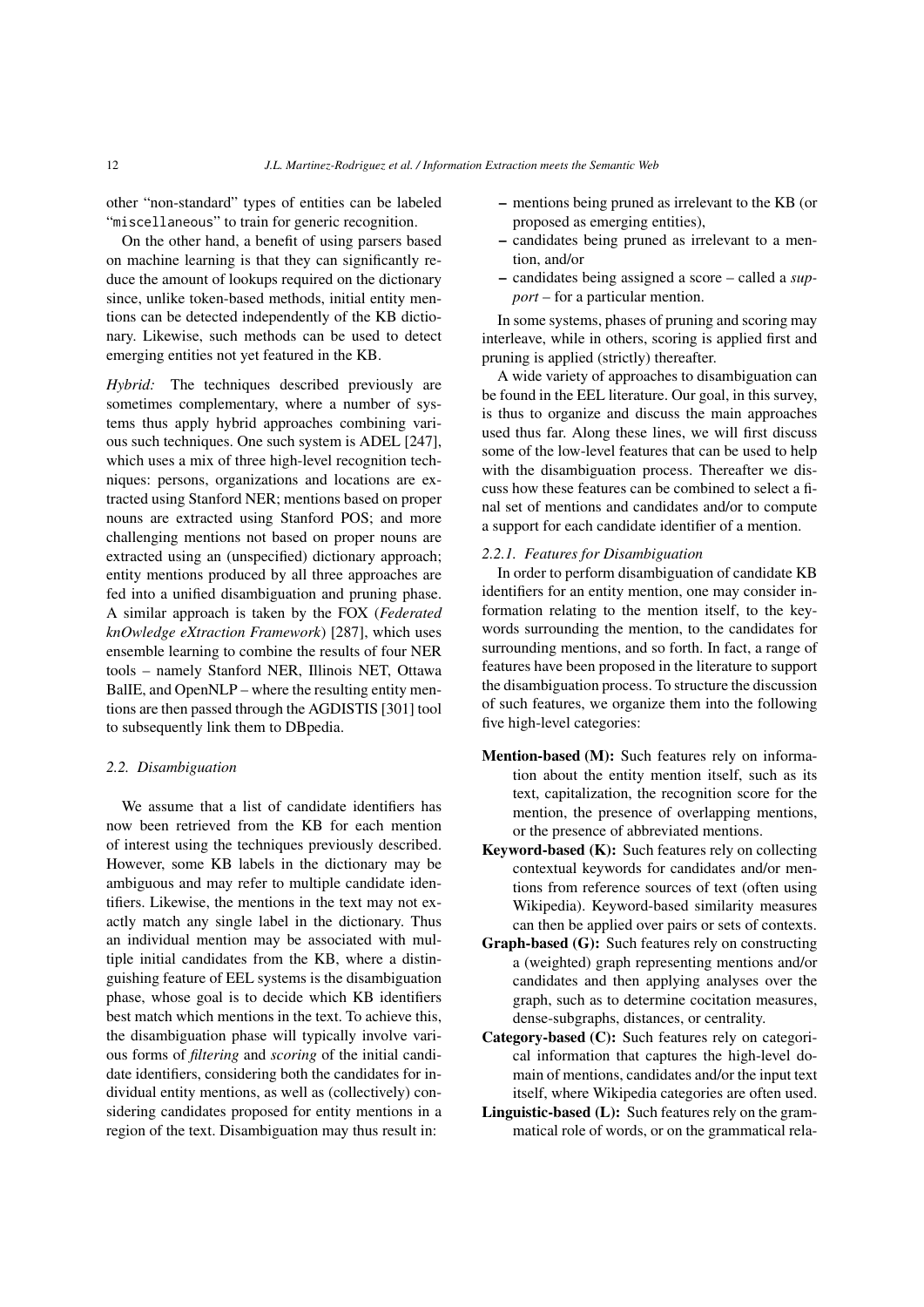tion between words or chunks in the text (as produced by traditional NLP tools).

These categories reflect the type of information from which the features are extracted and will be used to structure this section, allowing us to introduce increasingly more complex types of sources from which to compute features. However, we can also consider an orthogonal conceptualization of features based on what they say about mentions or candidates:

- Mention-only (mo): A feature about the mention independent of other mentions or candidates.
- Mention–mention (mm): A feature between two or more mentions independent of their candidates.
- Candidate-only (co): A feature about a candidate independent of other candidates or mentions.
- Mention–candidate (mc): A feature about the candidate of a mention independent of other mentions.
- Candidate–candidate (cc): A feature between two or more candidates independent of their mentions.
- Various (v): A feature that may involve multiple of the above, or map mentions and/or candidates to a higher-level (or latent) feature, such as domain.

We will now discuss these features in more detail in order of the type of information they consider.

*Mention-based:* With respect to disambiguation, important initial information can be gleaned from the mentions themselves, both in terms of the text of the mention, the type selected by the NER tool (where available), and the relation of the mention to other neighboring mentions in a specific region of text.

To begin, the strings of mentions can be used for disambiguation. While recognition often relies on matching a mention to a dictionary, this process is typically implemented using various forms of indexes that allow for efficiently matching substrings (such as prefixes, suffixes or tokens) or full strings. However, once a smaller set of initial candidates has been identified, more fine-grained string-matching can be applied between the respective mention and candidate labels. For example, given a mention "Bryan L. Cranston" and two candidates with labels "Bryan L. Reuss" (as the longest prefix match) and "Bryan Cranston" (as a keyword match), one could apply an edit-distance measure to refine these candidates. Along these lines, for example, ADEL [\[247\]](#page-68-4) and NERFGUN [\[125\]](#page-64-8) use Levenshtein edit-distance, while DoSeR [\[336\]](#page-72-3) and AIDA-Light [\[230\]](#page-68-6) use a trigram-based Jaccard similarity.[19](#page-12-0) A natural limitation of such a feature is that it will score different candidates with the same labels with precisely the same score; hence such features are typically combined with other disambiguation features.

Whenever the recognition phase produces a type for entity mentions independently of the types available in the KB – as typically happens when a traditional NER tool is used – this NER-based type can be compared with the type of each candidate in the KB. Given that relatively few types are produced by NER tools (without using the KB) – where the most widely accepted types are *person*, *organization* and *location* – these types can be mapped manually to classes in the KB, where class inference techniques can be applied to also capture candidates that are instances of more specific classes. We note that both ADEL [\[247\]](#page-68-4) and J-NERD [\[231\]](#page-68-5) incorporate such a feature (both recently proposed approaches). While this can be a useful feature for disambiguating some entities, the KB will often contain types not covered by the NER tool (at least using off-the-shelf pre-trained models).

The recognition process itself may produce a score for a mention indicating a confidence that it is referring to a (named) entity; this can additionally be used as a feature in the disambiguation phase, where, for example, a mention for which only weakly-related KB candidates are found is more likely to be rejected if its recognition score is also low. A simple such feature may capture capitalization, where HERD [\[283\]](#page-70-3) and Tulip [\[180\]](#page-66-6) mark lower-case mentions as "tentative" in the disambiguation phase, indicating that they need stronger evidence during disambiguation not to be pruned. Another popular feature, called *keyphraseness* by Mihalcea and Csomai [\[202\]](#page-66-7), measures the number or ratio of times the mention appears in the anchor text of a link in a contextual corpus such as Wikipedia; this feature is considered by AIDA [\[139\]](#page-64-4), DBpedia Spotlight [\[199\]](#page-66-4), NERFGUN [\[125\]](#page-64-8), HERD [\[283\]](#page-70-3), etc.

We already mentioned how spotting may result in overlapping entity mentions being recognized, where, for example, the mention "York City" may overlap with the mention "New York City". A natural approach to resolve such overlaps – used, for example, by ADEL [\[247\]](#page-68-4), AGDISTIS [\[301\]](#page-71-5), HERD [\[283\]](#page-70-3), KORE [\[137\]](#page-64-7) and Tulip  $[180]$  – is to try expand entity mentions to a maximal possible match. While this seems practical, some of the "nested" entity mentions

<span id="page-12-0"></span><sup>19</sup>More specifically, each input string is decomposed into a set of 3-character substrings, where the Jaccard coefficient (the cardinality of the intersection over union) of both sets is computed.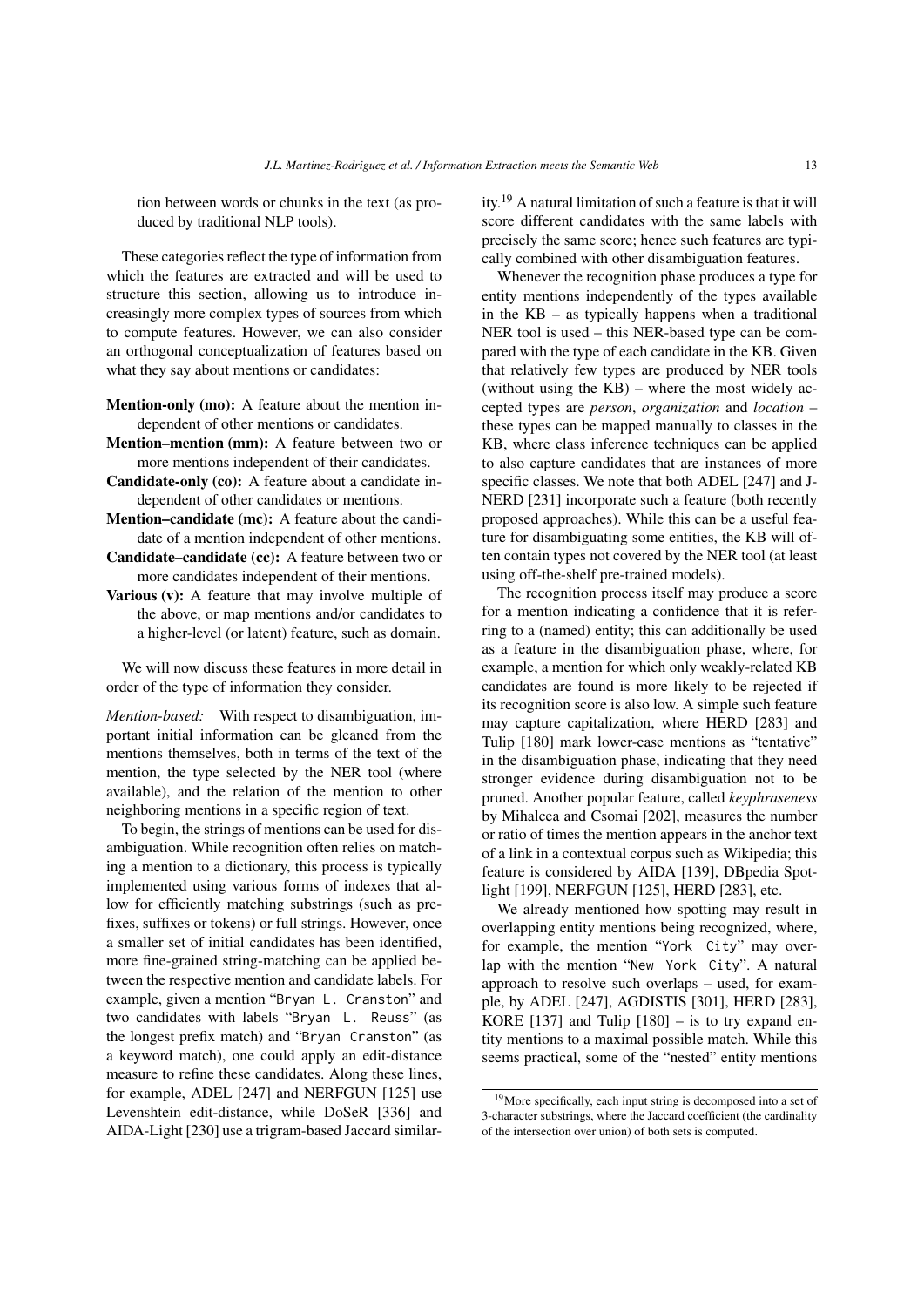may be worth keeping. Consider "New York City Police Department"; while this is a maximal (aka. *external*) entity mention referring to an organization, it may also be valuable to maintain the nested "New York City" mention. As such, in the traditional NER literature, Finkel and Manning [\[103\]](#page-63-6) argued for Nested Named Entity Recognition, which preserves relevant overlapping entities. However, we are not aware of any work on EEL that directly considers relevant nested entities, though systems such as Babelfy [\[215\]](#page-67-4) explicitly allow overlapping entities. In certain (probably rare) cases, ambiguous overlaps without a maximal entity may occur, such as for "The third Man Ray exhibition", where "The Third Man" may refer to a popular 1949 movie, while "Man Ray" may refer to an American artist; neither are nested nor external entities. Though there are works on NER that model such (again, probably rare) cases [\[182\]](#page-66-8), we are not aware of EEL approaches that explicitly consider these cases.

We can further consider abbreviated forms of mentions where a "complete mention" is used to introduce an entity, which is thereafter referred to using a shorter mention. For example, a text may mention "Jimmy Wales" in the introduction, but in subsequent mentions, the same entity may be referred to as simply "Wales"; clearly, without considering the presence of the longer entity mention, the shorter mention could be erroneously linked to the country. In fact, this is a particular form of coreference, where short mentions, rather than pronouns, are used to refer to an entity in subsequent mentions. A number of approaches – such as those proposed by Cucerzan [\[67\]](#page-61-4) or Durrett and Klein [\[89\]](#page-62-7) for linking to Wikipedia, as well as systems such as ADEL [\[247\]](#page-68-4), AGDISTIS [\[301\]](#page-71-5), KORE [\[137\]](#page-64-7), MAG [\[216\]](#page-67-6) and Seznam [\[94\]](#page-62-1) linking to RDF KBs – try to map short mentions to longer mentions appearing earlier in the text. On the other hand, counterexamples appear to be quite common, where, for example, a text on Enzo Ferrari may simultaneously use "Ferrari" as a mention for the person and the car company he founded; automatically disambiguating individual mentions may then prove difficult in such cases. Hence, this feature will often be combined with context features, described in the following.

*Keyword-based:* A variety of keyword-based techniques from the area of Information Retrieval (IR) are relevant not only to the recognition process, but also to the disambiguation process. While recognition can be done efficiently at large scale using inverted indexes, for example, relevance measures can be used to help score and rank candidates. A natural idea is to consider a mention as a keyword query posed against a textual document created to describe each KB entity, where IR measures of relevance can be used to score candidates. A typical IR measure used to determine the relevance of a document to a given keyword query is *TF–IDF*, where the core intuition is to consider documents that contain more mentions (term-frequency: TF) of relatively rare keywords (inverse-document frequency: IDF) in the keyword query to be more relevant to that query. Another typical measure is to use *cosine similarity*, where documents (and keyword queries) are represented as vectors in a normalized numeric space (known as a Vector Space Model (VSM) that may use, for example, numeric TF–IDF values), where the similarity of two vectors can be computed by measuring the cosine of the angle between them.

Systems relying on IR-based measures for disambiguation include: DBpedia Spotlight [\[199\]](#page-66-4), which defines a variant called TF–ICF, where ICF denotes inverse-candidate frequency, considering the ratio of candidates that mention the term; THD [\[82\]](#page-62-2), which uses the Lucene-based search API of Wikipedia implementing measures similar to TF–IDF; SDA [\[42\]](#page-60-1), which builds a textual context for each KB entity from Wikipedia based on article titles, content, anchor text, etc., where candidates are ranked based on cosine-similarity; NERFGUN [\[125\]](#page-64-8), which compares mentions against the *abstracts* of Wikipedia articles referring to KB entities using cosine-similarity; $^{20}$  $^{20}$  $^{20}$  etc.

Other approaches consider an extended textual context not only for the KB entities, but also for the mentions. For example, considering the input sentence "Santiago frequently experiences strong earthquakes.", although Santiago is an ambiguous label that may refer to (e.g.) several cities, the term "earthquake" will most frequently appear in connection with Santiago de Chile, which can be determined by comparing the keywords in the context of the mention with keywords in the contexts of the candidates. Such an approach is used by SemTag [\[80\]](#page-62-4), which performs Entity Linking with respect to the TAP KB: however, rather than build a context from an external source like Wikipedia, the system instead extracts a context from the text surrounding human-labeled instances of linked entity mentions in a reference text.

<span id="page-13-0"></span><sup>20</sup>The term "abstracts of Wikipedia articles" refers to the first paragraph of the Wikipedia article, which is seen as providing a textual overview of the entity in question [\[170](#page-65-0)[,125\]](#page-64-8).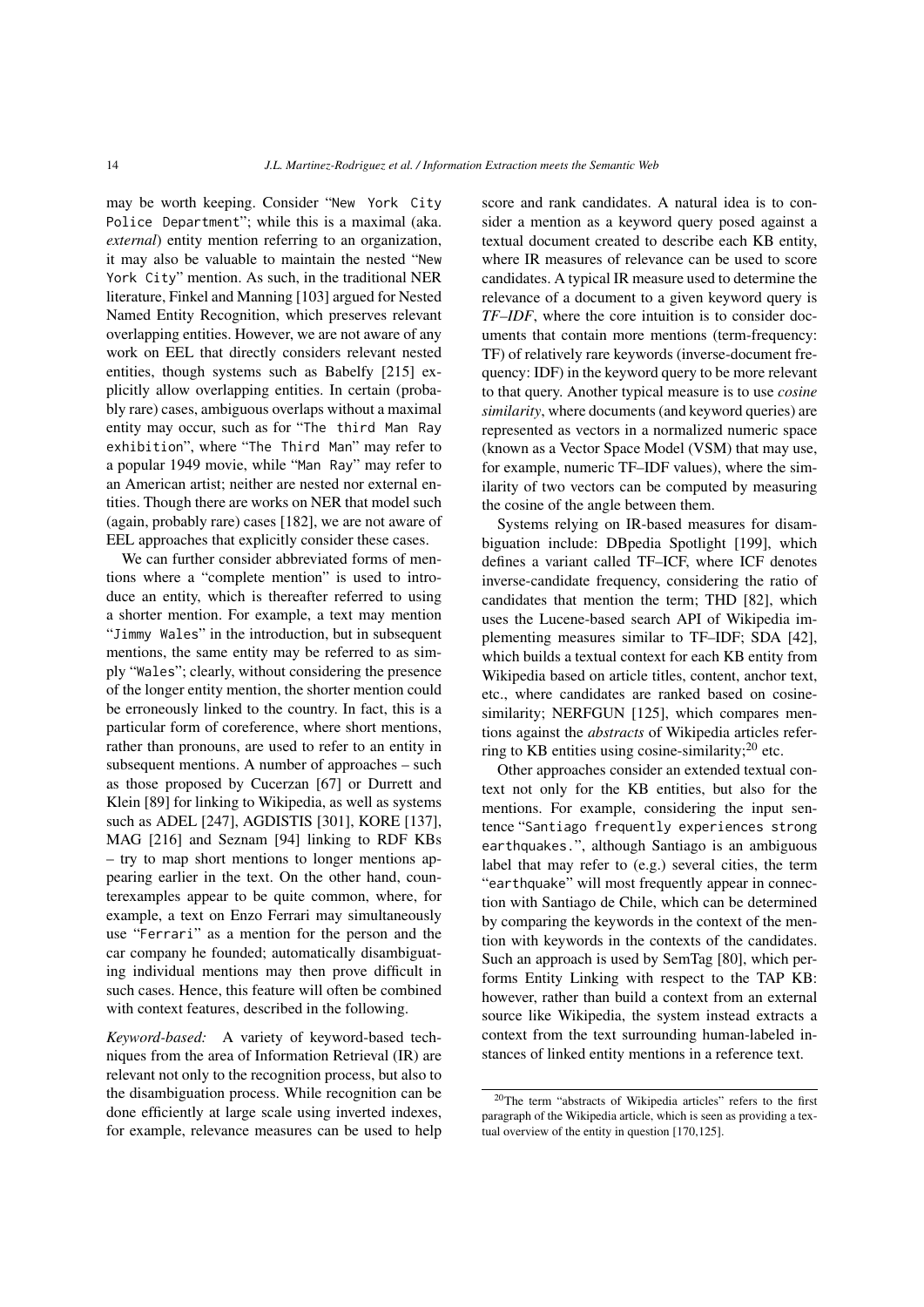Other more modern approaches adopt a similar *distributional* approach – where words are considered similar by merit of appearing frequently in similar contexts – but using more modern techniques. Amongst these, CohEEL [\[121\]](#page-63-4) build a statistical language model for each KB entity according to the frequency of terms appearing in its associated Wikipedia article; this model is used during disambiguation to estimate the probability of the observed keywords surrounding a mention being generated if the mention referred to a particular entity KB. A related approach is used in the DoSeR system [\[336\]](#page-72-3), where *word embeddings* are used for disambiguation: in such an approach, words are represented as vectors in a fixed-dimensional numeric space where words that often co-occur with similar words will have similar vectors, allowing, for example, to predict words according to their context; the DoSeR system then computes word embeddings for KB entities using known entity links to model the context in which those entities are mentioned in the text, which can subsequently be used to predict further mentions of such entities based on the mention's context.

Another related approach is to consider *collective assignment*: rather than disambiguating one mention at a time by considering mention–candidate similarity, the selection of a candidate for one mention can affect the scoring of candidates for another mention. For example, considering the sentence "Santiago is the second largest city of Cuba", even though Santiago de Chile has the highest *prior probability* to be the entity referred to by "Santiago" (being a larger city mentioned more often), one may find that Santiago de Cuba has the strongest relation to Cuba (mentioned nearby) than all other candidates for the mention "Santiago"—or, in other words, Santiago de Cuba is the most *coherent* with Cuba, which can override the higher prior probability of Santiago de Chile. While this is similar to the aforementioned distributional approaches, a distinguishing feature of collective assignment is to consider not only surrounding keywords, but also candidates for surrounding entity mentions. A seminal such approach – for EEL with respect to Wikipedia – was proposed by Cucerzan [\[67\]](#page-61-4), where a cosine-similarity measure is applied between not only the contexts of mentions and their associated candidates, but also between candidates for neighboring entity mentions; disambiguation then attempts to simultaneously maximize the similarity of mentions to candidates as well as the similarity amongst the candidates chosen for other nearby entity mentions.

This idea of collective assignment would become influential in later works linking entities to RDF-based KBs. For example, the KORE [\[137\]](#page-64-7) system extended AIDA [\[139\]](#page-64-4) with a measure called *keyphrase overlap relatedness*<sup>[21](#page-14-0)</sup>, where mentions and candidates are associated with a keyword context, and where the relatedness of two contexts is based on the Jaccard similarity of their sets of keywords; this measure is then used to perform a collective assignment. To avoid computing pair-wise similarity over potentially large sets of candidates, the authors propose to use localitysensitive hashing, where the idea is to hash contexts into a space such that similar contexts will be hashed into the same region (aka. bucket), allowing relatedness to be computed for the mentions and candidates in each bucket. Collective assignment based on comparing the textual contexts of candidates would become popular in many subsequent systems, including AIDA-Light [\[230\]](#page-68-6), JERL [\[183\]](#page-66-5), J-NERD [\[231\]](#page-68-5), Kan-Dis [\[144\]](#page-64-6), and so forth. Collective assignment is also the key principle underlying many of the graph-based techniques discussed in the following.

*Graph-based:* During disambiguation, useful information can be gained from the graph of connections between entities in a contextual source such as Wikipedia, or in the target KB itself. First, graphs can be used to determine the prior probability of a particular entity; for example, considering the sentence "Santiago is named after St. James.", the context does not directly help to disambiguate the entity, but applying links analysis, it could be determined that (with respect to a given reference corpus) the candidate entity most commonly spoken about using the mention "Santiago" is Santiago de Chile. Second, as per the previous example for Cucerzan's [\[67\]](#page-61-4) keywordbased disambiguation – "Santiago is the second largest city of Cuba" – one may find that a collective assignment can override the higher prior probability of an isolated candidate to instead maintain a high relatedness – or *coherence* – of candidates selected in a particular part of text, where *similarity graphs* can be used to determine the coherence of candidates.

A variety of entity disambiguation approaches rely on the graph structure of Wikipedia, where a seminal approach was proposed by Medelyan *et al.* [\[197\]](#page-66-9) and later refined by Milne and Witten [\[208\]](#page-67-7). The graph-structure of Wikipedia is used to perform disambiguation based on two main concepts: *common-*

<span id="page-14-0"></span><sup>21</sup>... not to be confused with overlapping mentions.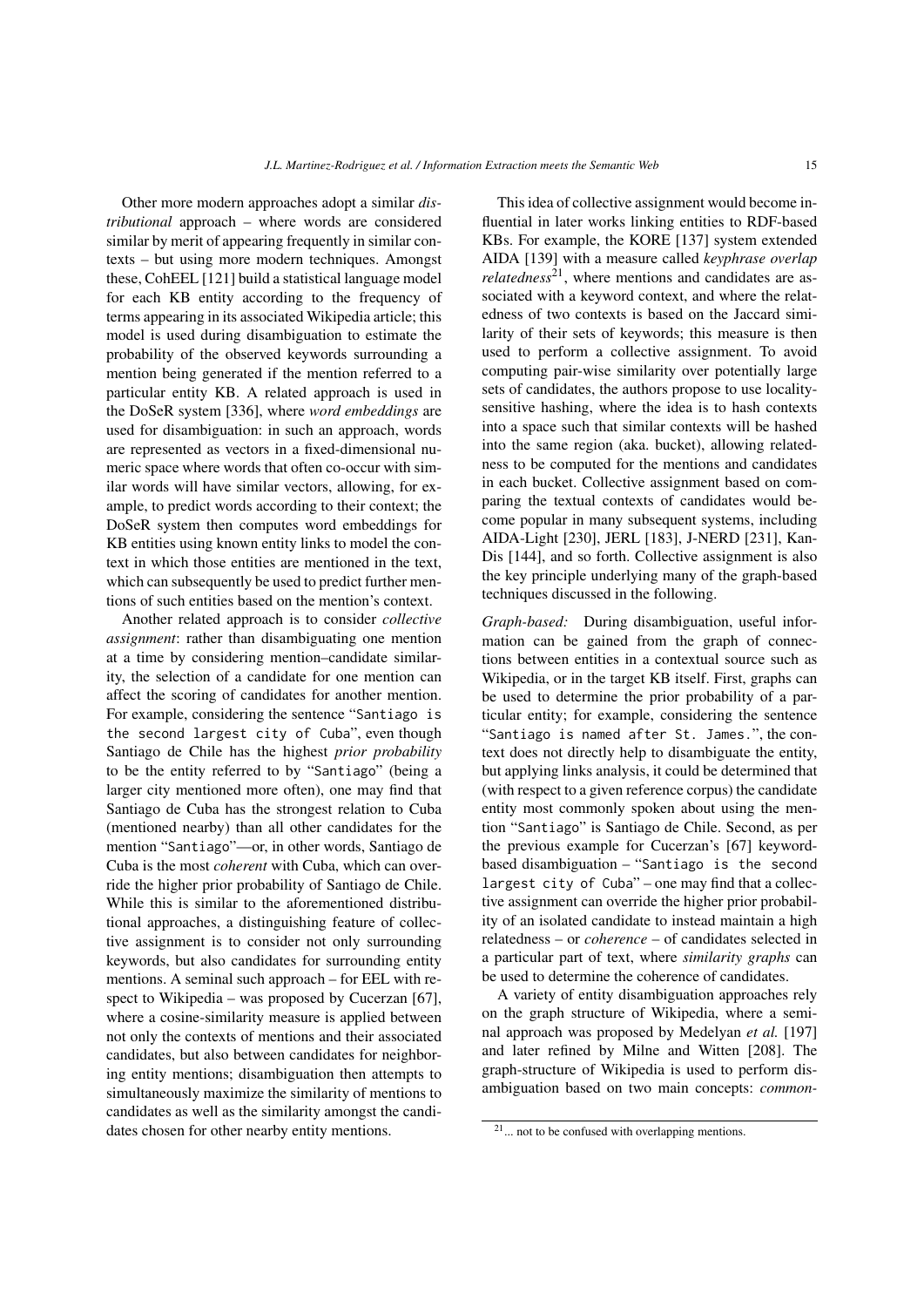*ness* and *relatedness*. Commonness is measured as the (prior) probability that a given entity mention is used in the anchor text to point to the Wikipedia article about a given candidate entity; as an example, one could consider that the plurality of anchor texts in Wikipedia containing the (ambiguous) mention "Santiago" would link to the article on Santiago de Chile; thus this entity has a higher commonness than other candidates. On the other hand, relatedness is a cocitation measure of coherence based on how many articles in Wikipedia link to the articles of both candidates: how many inlinking documents they share relative to their total inlinks. Thereafter, unambiguous candidates help to disambiguate ambiguous candidates for neighboring entity mentions based on relatedness, which is weighted against commonness to compute a support for all candidates; Medelyan *et al.* [\[197\]](#page-66-9) argue that the relative balance between relatedness and commonness depends on the context, where for example if "Cuba" is mentioned close to "Santiago", and "Cuba" has high commonness and low ambiguity, then this should override the commonness of Santiago de Chile since the context clearly relates to Cuba, not Chile.

Further approaches then built upon and refined Milne and Witten's notion of *commonness* and *relatedness*. For example, Kulkarni *et al.* [\[167\]](#page-65-3) propose a collective assignment method based on two types of score: a compatibility score defined between a mention and a candidate, computed using a selection of standard keyword-based approaches; and Milne and Witten's notion of *relatedness* defined between pairs of candidates. The goal then is to find the selection of candidates (one per mention) that maximizes the sum of the compatibility scores and all pairwise relatedness scores amongst selected candidates. While this optimization problem is NP-hard, the authors propose to use approximations based on integer linear programming and hill climbing algorithms.

Another approach using the notions of *commonness* and *relatedness* is that of TagMe [\[99\]](#page-63-5); however, rather than relying on the relatedness of unambiguous entities to disambiguate a context, TagMe instead proposes a more complex voting scheme, where the candidates for each entity can vote for the candidates on surrounding entities based on relatedness; candidates with higher commonness have stronger votes. Candidates with a commonness below a fixed threshold are pruned where two algorithms are then used to decide final candidates: Disambiguation by Classifier (DC), which uses commonness and relatedness as features to classify correct candidates; and Disambiguation by Threshold (DT), which selects the top- $\varepsilon$  candidates by relatedness and then chooses the remaining candidate with the highest commonness (experimentally, the authors deem  $\varepsilon = 0.3$  to offer the best results).

While the aforementioned tools link entity mentions to Wikipedia, other approaches linking to RDF-based KBs have followed adaptations of such ideas. One such tool is AIDA [\[139\]](#page-64-4), which performs two main steps: *collective mapping* and *graph reduction*. In the collective mapping step, the tool creates a weighted graph that includes mentions and initial candidates as nodes: first, mentions are connected to their candidates by a weighted edge denoting their similarity as determined from a keyword-based disambiguation approach; second, entity candidates are connected by a weighted edge denoting their relatedness based on (1) the same notion of relatedness introduced by Milne and Witten [\[208\]](#page-67-7), combined with (2) the distance between the two entities in the YAGO KB. The resulting graph is referred to as the *mention–entity graph*, whose edges are weighted in a similar manner to the measures considered by Kulkarni *et al.* [\[167\]](#page-65-3). In the subsequent graph reduction phase, the candidate nodes with the lowest weighted degree in this graph are pruned iteratively while preserving at least one candidate entity for each mention, resulting in an approximation of the densest possible (disambiguated) subgraph.

The concept of computing a dense subgraph of the mention–entity graph was reused in later systems. For example, the AIDA-Light [\[230\]](#page-68-6) system (a variant of AIDA with focus on efficiency) uses keyword-based features to determine the weights on mention–entity and entity–entity edges in the mention–entity graph, from which a subgraph is then computed. As another variant on the dense subgraph idea, Babelfy [\[215\]](#page-67-4) constructs a mention–entity graph but where edges between entity candidates are assigned based on semantic signatures computed using the Random Walk with Restart algorithm over a weighted version of a custom semantic network (BabelNet); thereafter, an approximation of the densest subgraph is extracted by iteratively removing the least coherent vertices – considering the fraction of mentions connected to a candidate and its degree – until the number of candidates for each mention is below a specified threshold.

Rather than trying to compute a dense subgraph of the mention–entity graph, other approaches instead use standard centrality measures to score nodes in various forms of graph induced by the candidate entities. NERSO [\[124\]](#page-63-2) constructs a directed graph of entity candidates retrieved from DBpedia based on the links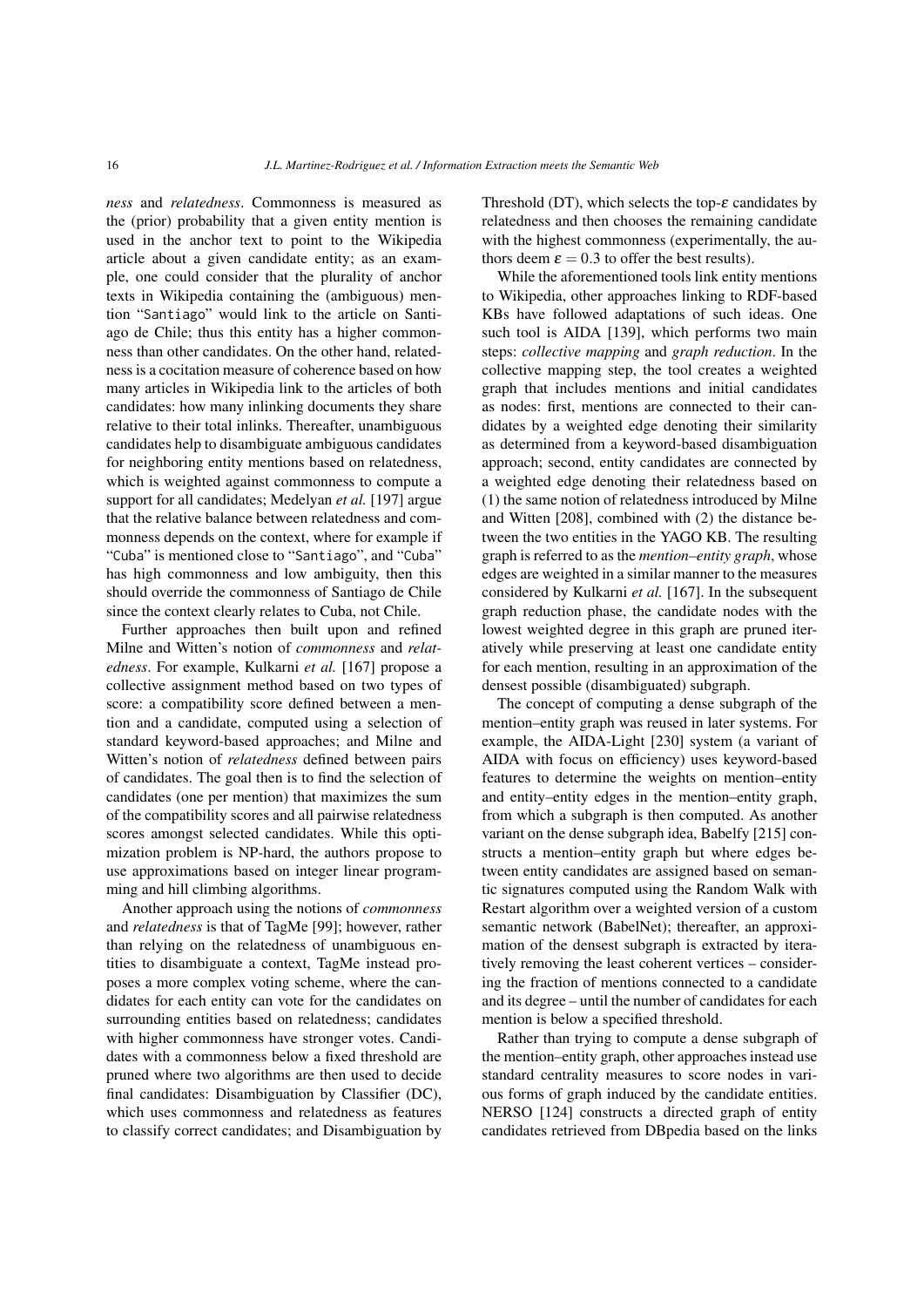between their articles on Wikipedia; over this graph, the system applies a variant on a *closeness centrality measure*, which, for a given node, is defined as the inverse of the average length of the shortest path to all other reachable nodes; for each mention, the centrality, degree and type of node is then combined into a final support for each candidate. On the other hand, the WAT system [\[243\]](#page-68-1) extends TagMe [\[99\]](#page-63-5) with various features, including a score based on the PageR-ank<sup>[22](#page-16-0)</sup> of nodes in the mention–entity graph, which loosely acts as a context-specific version of the commonness feature. ADEL [\[247\]](#page-68-4) likewise considers a feature based on the PageRank of entities in the DBpedia KB, while HERD [\[283\]](#page-70-3), DoSeR [\[336\]](#page-72-3) and Seznam [\[94\]](#page-62-1) use PageRank over variants of a mention– entity graph. Using another popular centrality-based measure, AGDISTIS [\[301\]](#page-71-5) first creates a graph by expanding the neighborhood of the nodes corresponding to candidates in the KB up to a fixed width; the approach then applies Kleinberg's HITS algorithm, using the authority score to select disambiguated entities.

In a variant of the centrality theme, Kan-Dis [\[144\]](#page-64-6) uses two graph-based measures. The first measure is a baseline variant of Katz's centrality applied over the candidates in the KB's graph [\[237\]](#page-68-8), where a parametrized sum over the *k* shortest paths between two nodes is taken as a measure of their relatedness such that two nodes are more similar the shorter the *k* shortest paths between them are. The second measure is then a weighted version of the baseline, where edges on paths are weighted based on the number of similar edges from each node, such that, for example, a path between two nodes through a country for the relation "resident" will have less effect on the overall relatedness of those nodes than a more "exclusive" path through a music-band with the relation "member".

Other systems apply variations on this theme of graph-based disambiguation. KIM [\[250\]](#page-68-7) selects the candidate related to the most previously-selected candidates by some relation in the KB; DoSeR [\[336\]](#page-72-3) likewise considers entities as related if they are directly connected in the KB and considers the degree of nodes in the KB as a measure of commonness; and so forth.

*Category-based:* Rather than trying to measure the coherence of pairs of candidates through keyword contexts or cocitations or their distance in the KB, some works propose to map candidates to higher-level category information and use such categories to determine the coherence of candidates. Most often, the category information from Wikipedia is used.

The earliest approaches to use such category information were those linking mentions to Wikipedia identifiers. For example, in cases where the keyword-based contexts of candidates contained insufficient information to derive reliable similarity measures, Bunescu and Pasca [\[33\]](#page-60-3) propose to additionally use terms from the article categories to extend these contexts and learn correlations between keywords appearing in the mention context and categories found in the candidate context. A similar such idea – using category information from Wikipedia to enrich the contexts of candidates – was also used by Cucerzan [\[67\]](#page-61-4).

A number of approaches also use categorical information to link entities to RDF KBs. An early such proposals was the LINDEN [\[277\]](#page-70-4) approach, which was based on constructing a graph containing nodes representing candidates in the KB, their contexts, and their categories; edges are then added connecting candidates to their contexts and categories, while categories are connected by their taxonomic relations. Contextual and categorical information was taken from Wikipedia. A cocitation-based notion of candidate–candidate relatedness similar to that of Medelyan *et al.* [\[197\]](#page-66-9) is then combined with another candidate–candidate relatedness measure based on the probability of an entity in the KB falling under the most-specific shared ancestor of the categories of both entities.

As previously discussed, AIDA-Light [\[230\]](#page-68-6) determines mention–candidate and candidate–candidate similarities using a keyword-based approach, where the similarities are used to construct a weighted mention–entity graph; this graph is also enhanced with categorical information from YAGO (itself derived from Wikipedia and WordNet), where category nodes are added to the graph and connected to the candidates in those categories; additionally, weighted edges between candidates can be computed based on their distance in the categorical hierarchy. J-NERD [\[231\]](#page-68-5) likewise uses similar features based on latent topics computed from Wikipedia's categories.

*Linguistic-based:* Some more recent approaches propose to apply *joint inference* to combine disambiguation with other forms of linguistic analysis. Conceptually the idea is similar to that of using keyword contexts, but with a deeper analysis that also considers fur-

<span id="page-16-0"></span><sup>22</sup>PageRank is itself a variant of *eigenvector centrality*, which can be conceptualized as the probability of being at a node after an arbitrarily long random walk starting from a random node.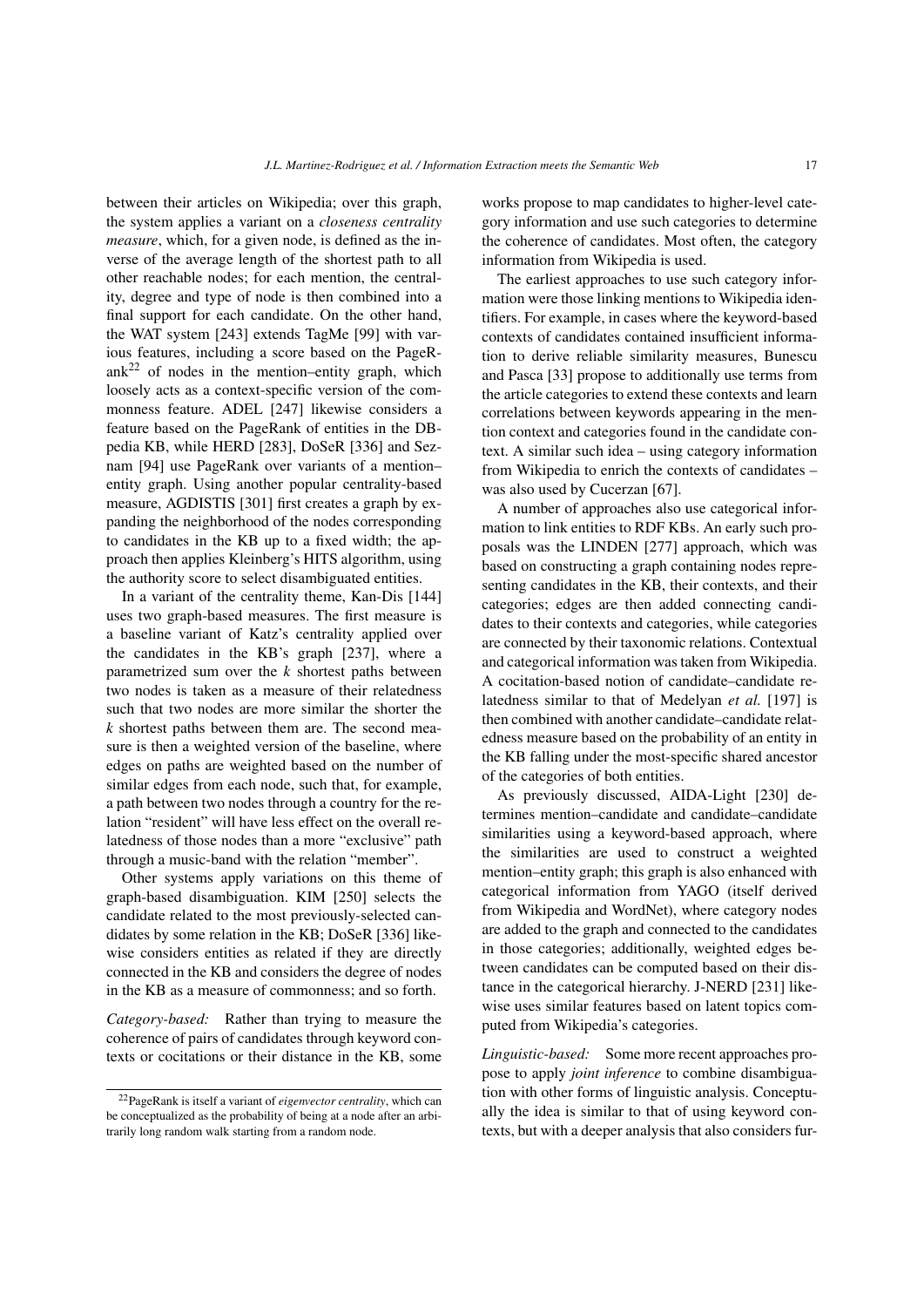ther linguistic information about the terms forming the context of a mention or a candidate.

We have already seen examples of how the recognition task can sometimes gain useful information from the disambiguation task. For example, in the sentence "Nurse Ratched is a character in Ken Kesey's novel One Flew over the Cuckoo's Nest", the latter mention – "One Flew over the Cuckoo's Nest" – is a challenging example for recognition due to its length, broken capitalization, uses of non-noun terms, and so forth; however, once disambiguated, the related entities could help to find recognize the right boundaries for the mention. As another example, in the sentence "Bill de Blasio is the mayor of New York City", disambiguating the latter entity may help recognize the former and vice versa (e.g., avoiding demarcating "Bill" or "York City" as mentions).

Recognizing this interdependence of recognition and disambiguation, one of the first approaches proposed to perform these tasks jointly was NereL [\[280\]](#page-70-2), which applies a first high-recall NER pass that both underestimates and overestimates (potentially overlapping) mention boundaries, where features of these candidate mentions are combined with features for the candidate identifiers for the purposes of a joint inference step. A more complex unified model was later proposed by Durrett [\[89\]](#page-62-7), which captured features not only for recognition (POS-tags, capitalization, etc.) and disambiguation (string-matching, PageRank, etc.), but also for coreference (type of mention, mention length, context, etc.), over which joint inference is applied. JERL [\[183\]](#page-66-5) also uses a unified model for representing the NER and NED tasks, where word-level features (such as POS tags, dictionary hits, etc.) are combined with disambiguation features (such as commonness, coherence, categories, etc.), subsequently allowing for joint inference over both. J-NERD [\[231\]](#page-68-5) likewise uses features based on Stanford's POS tagger and dependency parser, dictionary hits, coherence, categories, etc., to represent recognition and disambiguation in a unified model for joint inference.

Aside from joint recognition and disambiguation, other types of unified models have also been proposed. Babelfy [\[215\]](#page-67-4) applies a joint approach to model and perform Named Entity Disambiguation and Word Sense Disambiguation in a unified manner. As an example, in the sentence "Boston is a rock group", the word "rock" can have various senses, where knowing that in this context it is used in the sense of a music genre will help disambiguate "Boston" as referring to the music group and not the city; on the other hand, disambiguating the entity "Boston" can help disambiguate the word sense of "rock", and thus we have an interdependence between the two tasks. Babelfy thus combines candidates for both word senses and entity mentions into a single *semantic interpretation graph*, from which (as previously mentioned) a dense (and thus coherent) sub-graph is extracted. Another approach applying joint Named Entity Disambiguation and Word Sense Disambiguation is Kan-Dis [\[144\]](#page-64-6), where nouns in the text are extracted and their senses modeled as a graph – weighted by the notion of semantic relatedness described previously – from which a dense subgraph is extracted.

*Summary of features:* Given the breadth of features covered, we provide a short recap of the main features for reference:

- Mention-based: Given the initial set of mentions identified and the labels of their corresponding candidates, we can consider:
	- A mention-only feature produced by the NER tool to indicate the confidence in a particular mention;
	- Mention–candidate features based on the string similarity between mention and candidate labels, or matches between mention (NER) and candidate (KB) types;
	- Mention–mention features based on overlapping mentions, or the use of abbreviated references from a previous mention.
- Keyword-based: Considering various types of textual contexts extracted for mentions (e.g., varying length windows of keywords surrounding the mention) and candidates (e.g., Wikipedia anchor texts, article texts, etc.), we can compute:
	- Mention–candidate features considering various keyword-based similarity measures over their contexts (e.g., TF–IDF with cosine similarity; Jaccard similarity, word embeddings, and so forth);
	- Candidate–candidate features based on the same types of similarity measures over candidate contexts.
- Graph-based: Considering the graph-structure of a reference source such as Wikipedia, or the target KB, we can consider:
	- Candidate-only features, such as prior probability based on centrality, etc.;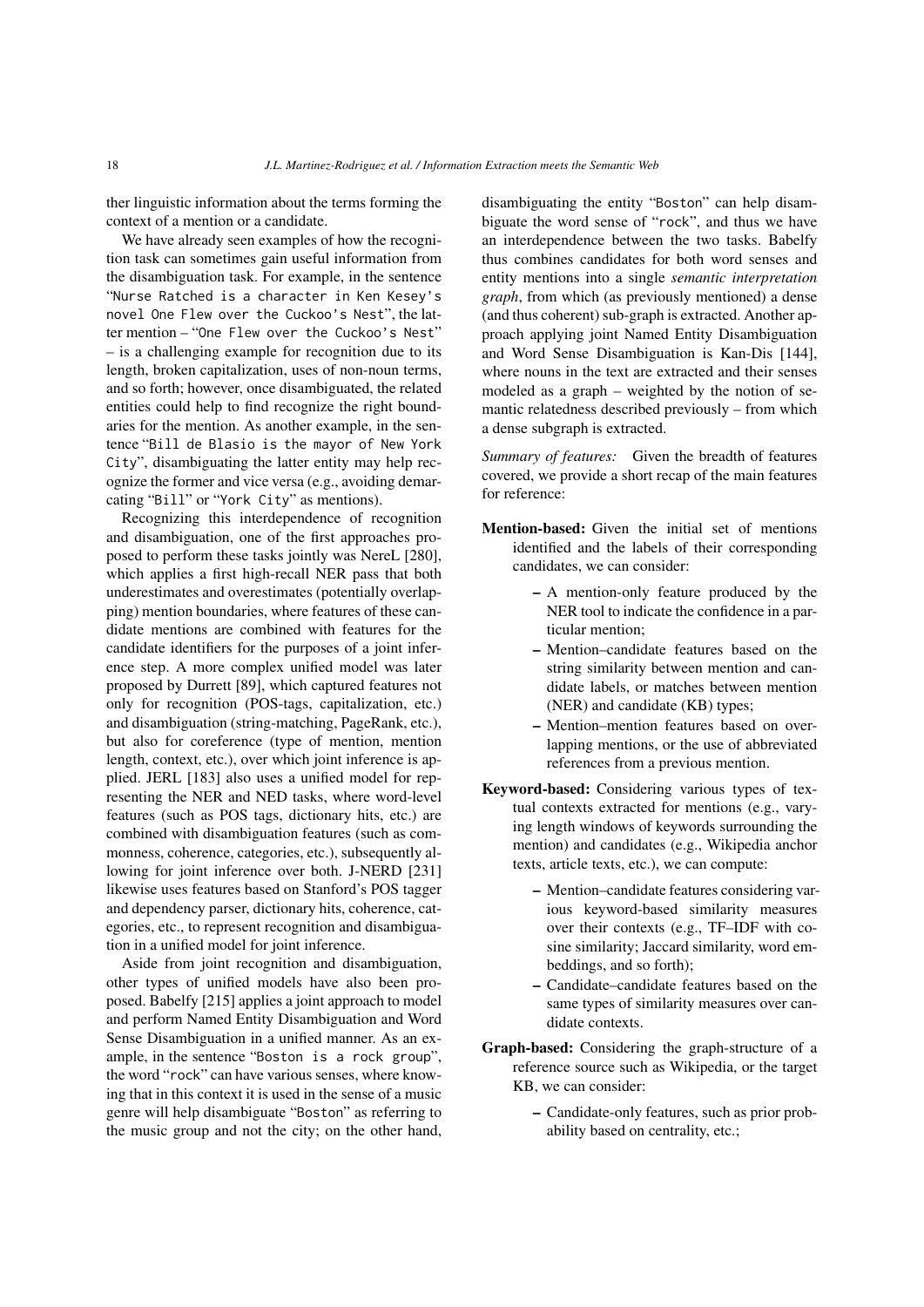- Mention–candidate features, based on how many links use the mention's text to link to a document about the candidate;
- Candidate–candidate coherence features, such as cocitation, distance, density of subgraphs, topical coherence, etc.
- Category-based: Considering the graph-structure of a reference source such as Wikipedia, or the target KB, we can consider:
	- Candidate–category features based on membership of the candidate to the category;
	- Text–category coherence features based on categories of candidates;
	- Candidate–candidate features based on taxonomic similarity of associated categories.
- Linguistic-based: Considering POS tags, word senses, coreferences, parse trees of the input text, etc., we can consider:
	- Mention-only features based on POS or other NER features;
	- Mention–mention features based on dependency analysis, or the coherence of candidates associated with them;
	- Mention–candidate features based on coherence of sense-aware contexts;
	- Candidate–candidate features based on connection through semantic networks.

This list of useful features for disambiguation is by no means complete and has continuously expanded as further Entity Linking papers have been published. Furthermore, EEL systems may use features not covered, typically exploiting specific information available in a particular KB, a particular reference source, or a particular input source. As some brief examples, we can mention that NEMO [\[68\]](#page-61-1) uses geo-coordinate information extracted from Freebase to determine a geographical coherence over candidates, Yerva *et al.* [\[320\]](#page-71-6) consider features computed from user profiles on Twitter and other social networks, ZenCrowd [\[75\]](#page-62-8) considers features drawn from crowdsourcing, etc.

## *2.2.2. Scoring and pruning*

As we have seen, a wide range of features have been proposed for the purposes of the disambiguation task. A general question then is: how can such features be weighted and combined into a final selection of candidates, or a final support for each candidate?

The most straightforward option is to consider a high-level feature used to score candidates (potentially using other features on a lower level), where for example AGDISTIS [\[301\]](#page-71-5) relies on final HITS authority scores, DBpedia Spotlight [\[199\]](#page-66-4) on TF–ICF scores, NERSO [\[124\]](#page-63-2) on closeness centrality and degree; THD [\[82\]](#page-62-2) on Wikipedia search rankings, etc.

Another option is to parameterize weights or thresholds for features and find the best values for them individually over a labeled dataset, which is used, for example, by Babelfy [\[215\]](#page-67-4) to tune the parameters of its Random-Walk-with-Restart algorithm and the number of candidates to be pruned by its densest-subgraph approximation, or by AIDA [\[139\]](#page-64-4) to configure thresholds and weights for prior probabilities and coherence.

An alternative method is to allow users to configure such parameters themselves, where AIDA [\[139\]](#page-64-4) and DBpedia Spotlight [\[199\]](#page-66-4) offer users the ability to configure parameters and thresholds for prior probabilities, coherence measures, tolerable level of ambiguity, and so forth. In this manner, a human expert can configure the system for a particular application, for example, tuning to trade precision for recall, or vice-versa.

Yet another option is to define a general objective function that then turns the problem of selecting the best candidates into an optimization problem, allowing the final candidate assignment to be (approximately) inferred. One such method is Kulkarni *et al.*'s [\[167\]](#page-65-3) collective assignment approach, which uses integer linear programming and hill-climbing methods to compute a candidate assignment that (approximately) maximizes mention–candidate and candidate– candidate similarity weights. Another such method is JERL [\[183\]](#page-66-5), which models entity recognition and disambiguation in a joint model over which dynamic programming methods are applied to infer final candidates. Systems optimizing for dense entity–mention subgraphs – such as AIDA [\[139\]](#page-64-4), Babelfy [\[215\]](#page-67-4) or Kan-Dis [\[143\]](#page-64-9) – follow similar techniques.

A final approach is to use classifiers to learn appropriate weights and parameters for different features based on labeled data. Amongst such approaches, we can mention that ADEL [\[247\]](#page-68-4) performs experiments with *k*-NN, Random Forest, Naive Bayes and SVM classifiers, finding *k*-NN to perform best; AIDA [\[139\]](#page-64-4), LINDEN [\[277\]](#page-70-4) and WAT [\[243\]](#page-68-1) use SVM variants to learn feature weights; HERD [\[283\]](#page-70-3) uses logistic regression to assign weights to features; and so forth. All such methods rely on labeled data to train the classifiers over; we will discuss such datasets later when discussing the evaluation of EEL systems.

Such methods for scoring and classifying results can be used to compute a final set of mentions and their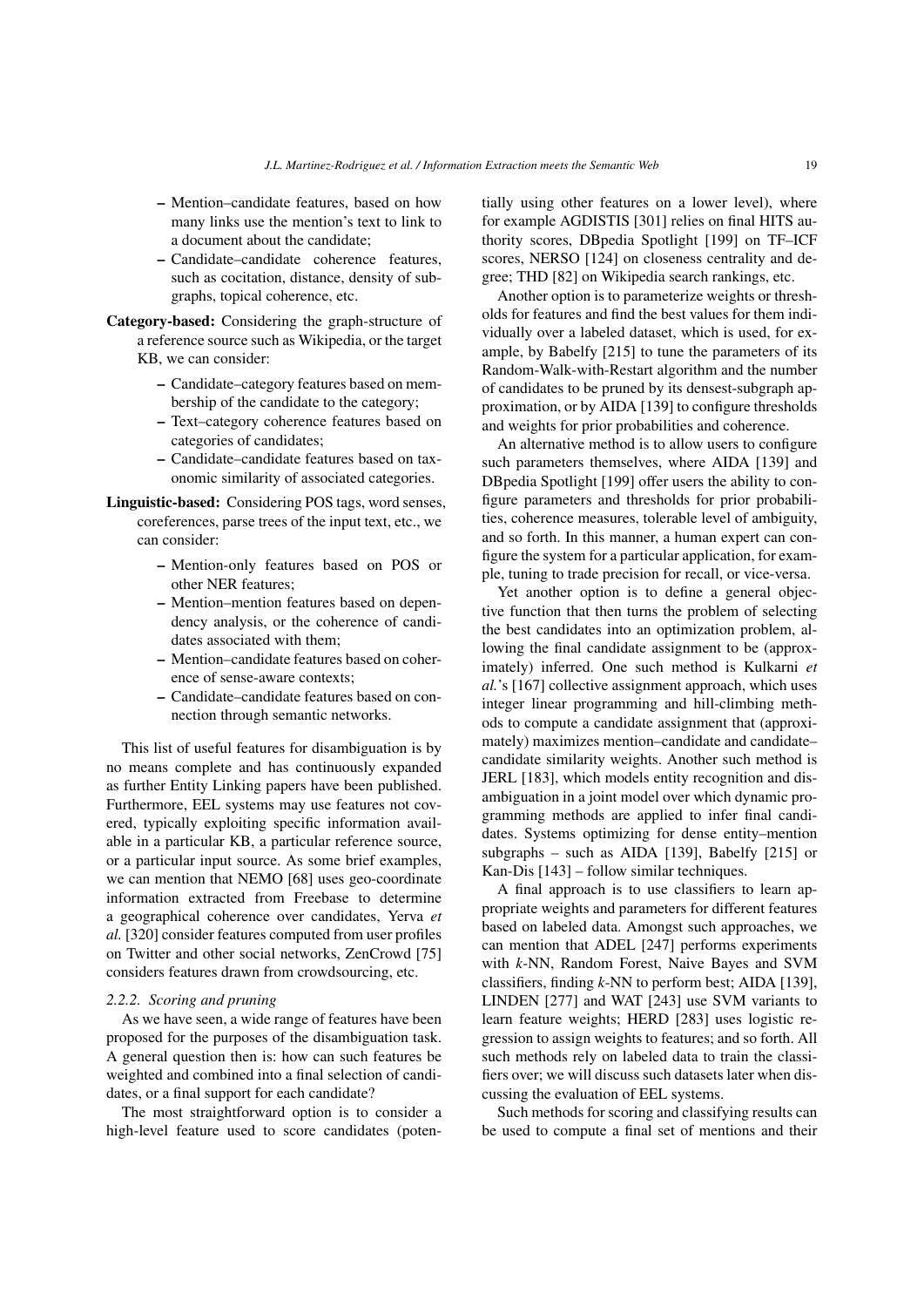candidates, either selecting a single candidate for each mention or associating multiple candidates with a support by which they can be ranked.

# *2.3. System summary and comparison*

Table [3](#page-20-0) provides an overview of how the EEL techniques discussed in this section are used by highlighted systems that: deal with a resource (e.g., a KB) using one of the Semantic Web standards; deal with EEL over plain text; have a publication offering system details; and are standalone systems. Based on these criteria, we exclude systems discussed previously that deal only with Wikipedia (since they do not directly relate to the Semantic Web). In this table, Year indicates the year of publication, KB denotes the primary Knowledge Base used for evaluation, Matching corresponds to the manner in which raw mentions are detected and matched with KB entities (Keyword refers to keyword search, Substring refers to methods such as prefix matching, LSH refers to Locality Sensitive Hashing), Indexing refers to the manner in which KB meta-data are indexed, Context refers to external sources used to enrich the description of entities, Recognition indicates how raw mentions are extracted from the text, and Disambiguation indicates the high-level strategies used to pair each mention with its most suitable KB identifier (if any). Regarding the latter dimension, Table [4](#page-21-0) further details the features used by each system based on the categorization given in Section [2.2.1.](#page-11-0)

With respect to the EEL task, given the breadth of approaches now available for this task, a challenging question is then: which EEL approach should I choose for application *X*? Different options are associated with different strengths and weaknesses, where we can highlight the following key considerations in terms of application requirements:

– *KB selection:* While some tools are general and accept or can be easily adapted to work with arbitrary KBs, other tools are more tightly coupled with a particular KB, relying on features inherent to that KB or a contextual source such as Wikipedia. Hence the selection of a particular target KB may already suggest the suitability of some tools over others. For example, ADEL and DBpedia Spotlight relies on the structure provided by DBpedia; AIDA and KORE on YAGO2; while ExtraLink, KIM, and SemTag are focused on custom ontologies.

- *Domain selection:* When working within a specific topical domain, the amount of entities to consider will often be limited. However, certain domains may involve types of entity mentions that are atypical; for example, while types such as persons, organizations, locations are wellrecognized, considering the medical domain as an example, diseases or (branded) drugs may not be well recognized and may require special training or configuration. Examples of domain-specific EEL approaches include Sieve [\[87\]](#page-62-9) (using the SNOMED-CT ontology), and that proposed by Zheng *et al.* [\[329\]](#page-72-4) (based on a KB constructed from BioPortal ontologies<sup>[23](#page-19-0)</sup>).
- *Text characteristics:* Aside from the domain (be it specific or open), the nature of the text input can better suit one type of system over another. For example, even considering a fixed medical domain, Tweets mentioning illnesses will offer unique EEL challenges (short context, slang, lax capitalization, etc.) versus news articles, webpages or encyclopedic articles about diseases, where again, certain tools may be better suited for certain input text characteristics. For example, TagMe [\[99\]](#page-63-5) focuses on EEL over short texts, while approaches such as UDFS [\[76\]](#page-62-6) and those proposed by Yerva *et al.* [\[320\]](#page-71-6) and Yosef *et al.* [\[322\]](#page-72-5) focus more specifically on Tweets.
- *Language:* Language can be an important factor in the selection of an EEL system, where certain tools may rely on resources (stemmers, lemmatizers, POS-taggers, parsers, training datasets, etc.) that assume a particular language. Likewise, tools that do not use any language-specific resources may still rely to varying extents on features (such as capitalization, distinctive proper nouns, etc.) that will be present to varying extents in different languages. While many EEL tools are designed or evaluated primarily around the English language, others offer explicit support for multiple languages [\[268\]](#page-69-4); amongst these multilingual systems, we can mention Babelfy [\[215\]](#page-67-4), DBpedia Spotlight [\[72\]](#page-61-5) and MAG [\[216\]](#page-67-6).
- *Emerging entities*: As data change over time, new entities are constantly generated. An application may thus need to detect emerging entities, which is only supported by some approaches; for example, approaches by Hoffert *et al.* [\[136\]](#page-64-5) and Guo *et*

<span id="page-19-0"></span><sup>23</sup><https://bioportal.bioontology.org>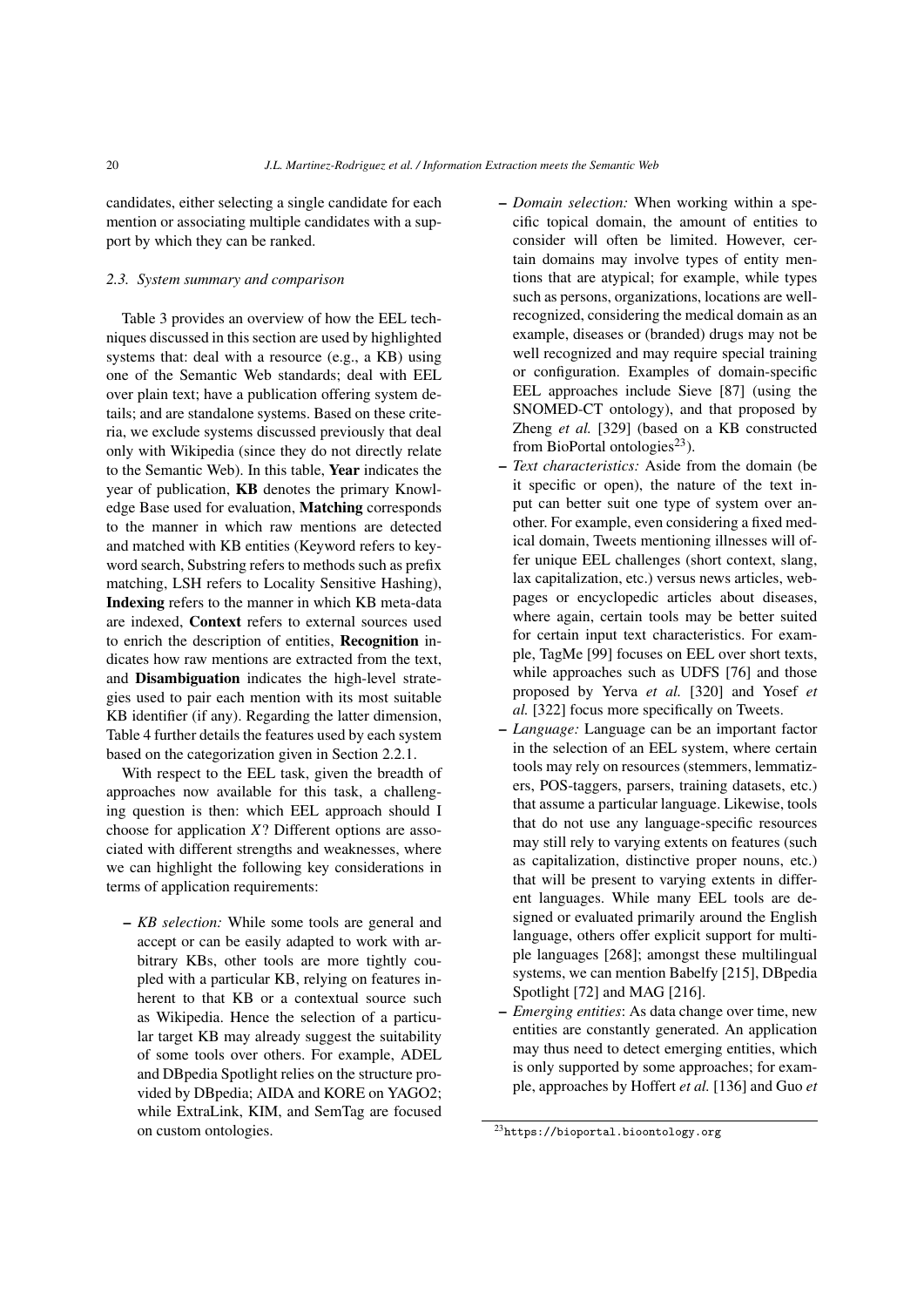## Table 3

## Overview of Entity Extraction & Linking systems

<span id="page-20-0"></span>KB denotes the main knowledge-base used; Matching and Indexing refer to methods used to match/index entity labels from the KB; Context refers to the sources of contextual information used; Recognition refers to the process for identifying entity mentions; Disambiguation refers to the types of high-level disambiguation features used (M:Mention, K:Keyword, G:Graph, C:Category, L:Linguistic); '—' denotes no information found, not used or not applicable

| System                  | Year | KВ                               | <b>Matching</b>      | achotes no information round, not used or not approache<br>Indexing | Context   | <b>Recognition</b>                                   | <b>Disambiguation</b> |
|-------------------------|------|----------------------------------|----------------------|---------------------------------------------------------------------|-----------|------------------------------------------------------|-----------------------|
| ADEL [247]              | 2016 | DBpedia                          | Keyword              | Elastic<br>Couchbase                                                | Wikipedia | Tokens<br><b>Stanford POS</b><br><b>Stanford NER</b> | M,G                   |
| AGDISTIS [301]          | 2014 | Any                              | Keyword              | Lucene                                                              | Wikipedia | Tokens                                               | M,G                   |
| AIDA [139]              | 2011 | YAGO <sub>2</sub>                | Keyword              | Postgres                                                            | Wikipedia | <b>Stanford NER</b>                                  | M,K,G                 |
| AIDA-Light [230]        | 2014 | YAGO2                            | Keyword<br>LSH       | Dictionary<br>LSH                                                   | Wikipedia | Tokens                                               | M,K,G,C               |
| Babelfy [215]           | 2014 | Wikipedia<br>WordNet<br>BabelNet | Substring            |                                                                     | Wikipedia | <b>Stanford POS</b>                                  | M,G,L                 |
| CohEEL [121]            | 2016 | YAGO2                            | Keywords             |                                                                     | Wikipedia | <b>Stanford NER</b>                                  | K, G                  |
| DBpedia Spotlight [199] | 2011 | DBpedia                          | Substring            | Aho-Corasick                                                        | Wikipedia | LingPipe POS                                         | M,K                   |
| DoSeR [336]             | 2016 | DBpedia<br>YAGO3                 | Exact<br>Keywords    | Custom                                                              | Wikipedia |                                                      | M, G                  |
| ExPoSe [238]            | 2014 | DBpedia                          | Substring            | Aho-Corasick                                                        | Wikipedia | LingPipe POS                                         | M,K                   |
| ExtraLink [34]          | 2003 | Custom (Tourism)                 |                      |                                                                     |           | SProUT XTDL                                          | [Manual]              |
| GianniniCDS [116]       | 2015 | <b>DB</b> pedia                  | Substring            | SPARQL                                                              | Wikipedia |                                                      | C                     |
| JERL [183]              | 2015 | Freebase<br>Satori               |                      |                                                                     | Wikipedia | Hybrid (CRF)                                         | $K$ , $G$ , $C$ , $L$ |
| <b>J-NERD</b> [231]     | 2016 | YAGO <sub>2</sub>                | Keyword              | Dictionary                                                          | Wikipedia | Hybrid (CRF)                                         | $M$ , K, C, L         |
| Kan-Dis [144]           | 2015 | DBpedia<br>Freebase              | Keyword              | Lucene                                                              | Wikipedia | <b>Stanford NER</b>                                  | K,G,L                 |
| KIM [250]               | 2004 | KIMO                             | Keyword              | Hashmap                                                             |           | <b>GATE JAPE</b>                                     | G                     |
| KORE [137]              | 2012 | YAGO2                            | Keyword<br>LSH       | Postgres                                                            | Wikipedia | <b>Stanford NER</b>                                  | M,K,G                 |
| <b>LINDEN</b> [277]     | 2012 | YAGO1                            |                      |                                                                     | Wikipedia |                                                      | С                     |
| MAG [216]               | 2017 | Any                              | Keyword<br>Substring | Lucene                                                              | Wikipedia | Stanford POS                                         | M,G                   |
| NereL [280]             | 2013 | Freebase                         | Keyword              | Freebase API                                                        | Wikipedia | UIUC NER<br>Illinois Chunker<br>Tokens               | $M$ , K, G, C, L      |
| NERFGUN [125]           | 2016 | DBpedia                          | Substring            | Dictionary                                                          | Wikipedia |                                                      | M, K, G               |
| <b>NERSO</b> [124]      | 2012 | DBpedia                          | Exact                | <b>SPAROL</b>                                                       | Wikipedia | Tokens                                               | G                     |
| SDA [42]                | 2011 | <b>DB</b> pedia                  | Keyword              |                                                                     | Wikipedia | Tokens                                               | K                     |
| SemTag [80]             | 2003 | TAP                              | Keyword              |                                                                     | Lab. Data | Tokens                                               | K                     |
| <b>THD</b> [82]         | 2012 | DBpedia                          | Keyword              | Lucene                                                              | Wikipedia | <b>GATE JAPE</b>                                     | K, G                  |
| Weasel [298]            | 2015 | DBpedia                          | Substring            | Dictionary                                                          | Wikipedia | <b>Stanford NER</b>                                  | K, G                  |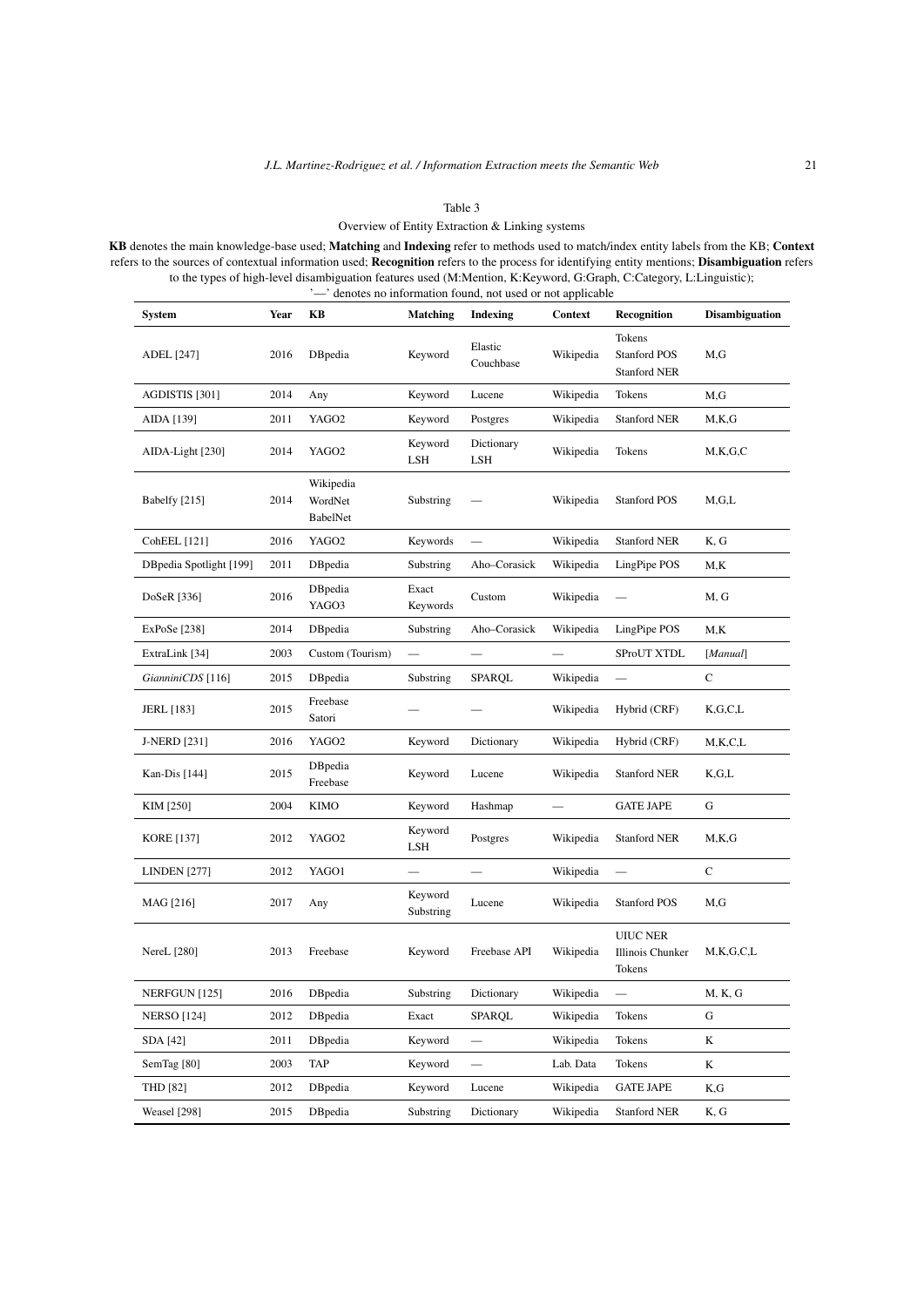# Table 4

# Overview of disambiguation features used by EEL systems

<span id="page-21-0"></span>

|                              |        | String sinilates / (M / me) |   | Lyne comparison . (by I me)<br>Keywraenes (Mine) |   |   | Contention content contests - 12 / may<br>Overlapping mentions (M Inni) |   | International contractor ( We can did it is a contractor of the can did it |        |   |   | Relationship of Contrations (C) cc)<br>Reducedness (EQ) <(C) <(C)<br>Centrality (C) col<br>Caregories (C) VI<br>Linguistic (LIV) |
|------------------------------|--------|-----------------------------|---|--------------------------------------------------|---|---|-------------------------------------------------------------------------|---|----------------------------------------------------------------------------|--------|---|---|----------------------------------------------------------------------------------------------------------------------------------|
| <b>System</b>                |        | ✓                           |   | ✓                                                | ✓ |   |                                                                         | ✓ |                                                                            |        | ✓ |   |                                                                                                                                  |
| ADEL [247]                   | ✓<br>✓ |                             |   | ✓                                                |   | ✓ |                                                                         |   |                                                                            | ✓      | ✓ |   |                                                                                                                                  |
| AGDISTIS [301]<br>AIDA [139] |        |                             | ✓ |                                                  |   | ✓ |                                                                         | ✓ | ✓                                                                          | ✓      |   |   |                                                                                                                                  |
| AIDA-Light [230]             | ✓      |                             |   |                                                  |   | ✓ | ✓                                                                       |   |                                                                            |        |   | ✓ |                                                                                                                                  |
| Babelfy [215]                |        |                             |   |                                                  |   |   |                                                                         |   |                                                                            |        | ✓ |   | ✓                                                                                                                                |
| CohEEL [121]                 |        |                             |   |                                                  |   | ✓ |                                                                         | ✓ |                                                                            | ✓      |   |   |                                                                                                                                  |
| DBpedia Spotlight [199]      | ✓      |                             | ✓ |                                                  |   | ✓ |                                                                         |   |                                                                            |        |   |   |                                                                                                                                  |
| DoSeR [336]                  | ✓      |                             |   |                                                  |   |   |                                                                         | ✓ |                                                                            |        | ✓ |   |                                                                                                                                  |
| ExPoSe [238]                 | ✓      | ✓                           | ✓ |                                                  |   | ✓ |                                                                         |   |                                                                            |        |   |   |                                                                                                                                  |
| GianniniCDS <sup>[116]</sup> |        |                             |   |                                                  |   |   |                                                                         |   |                                                                            |        |   | ✓ |                                                                                                                                  |
| <b>JERL</b> [183]            |        |                             | ✓ |                                                  |   | ✓ | ✓                                                                       | ✓ | ✓                                                                          |        |   |   | ✓                                                                                                                                |
| <b>J-NERD</b> [231]          | ✓      | ✓                           | ✓ |                                                  | ✓ | ✓ | ✓                                                                       |   |                                                                            |        |   | ✓ | ✓                                                                                                                                |
|                              |        |                             |   |                                                  |   | ✓ | ✓                                                                       |   |                                                                            | ✓      | ✓ | ✓ | ✓                                                                                                                                |
| Kan-Dis [144]                |        |                             |   |                                                  |   |   |                                                                         |   |                                                                            |        |   |   |                                                                                                                                  |
| KIM [250]                    |        |                             | ✓ |                                                  |   |   | ✓                                                                       | ✓ | ✓                                                                          | ✓<br>✓ |   |   |                                                                                                                                  |
| <b>KORE</b> [137]            |        |                             |   |                                                  | ✓ | ✓ |                                                                         |   | ✓                                                                          |        |   |   |                                                                                                                                  |
| <b>LINDEN</b> [277]          |        |                             |   |                                                  |   |   |                                                                         |   |                                                                            |        |   | ✓ |                                                                                                                                  |
| MAG [216]                    | ✓      |                             |   | ✓                                                | ✓ | ✓ |                                                                         |   |                                                                            | ✓      | ✓ |   | ✓                                                                                                                                |
| <b>NereL</b> [280]           | ✓      |                             | ✓ |                                                  |   |   | ✓                                                                       | ✓ | ✓                                                                          | ✓      |   | ✓ | ✓                                                                                                                                |
| NERFGUN [125]                | ✓      |                             | ✓ |                                                  |   |   | ✓                                                                       |   |                                                                            | ✓      | ✓ |   |                                                                                                                                  |
| <b>NERSO</b> [124]           |        |                             |   |                                                  |   |   |                                                                         |   |                                                                            |        | ✓ |   |                                                                                                                                  |
| SDA [42]                     |        |                             |   |                                                  |   | ✓ |                                                                         |   |                                                                            |        |   |   |                                                                                                                                  |
| SemTag [80]                  |        |                             |   |                                                  |   | ✓ |                                                                         |   |                                                                            |        |   |   |                                                                                                                                  |
| <b>THD</b> [82]              |        |                             |   |                                                  |   | ✓ |                                                                         |   |                                                                            |        | ✓ |   |                                                                                                                                  |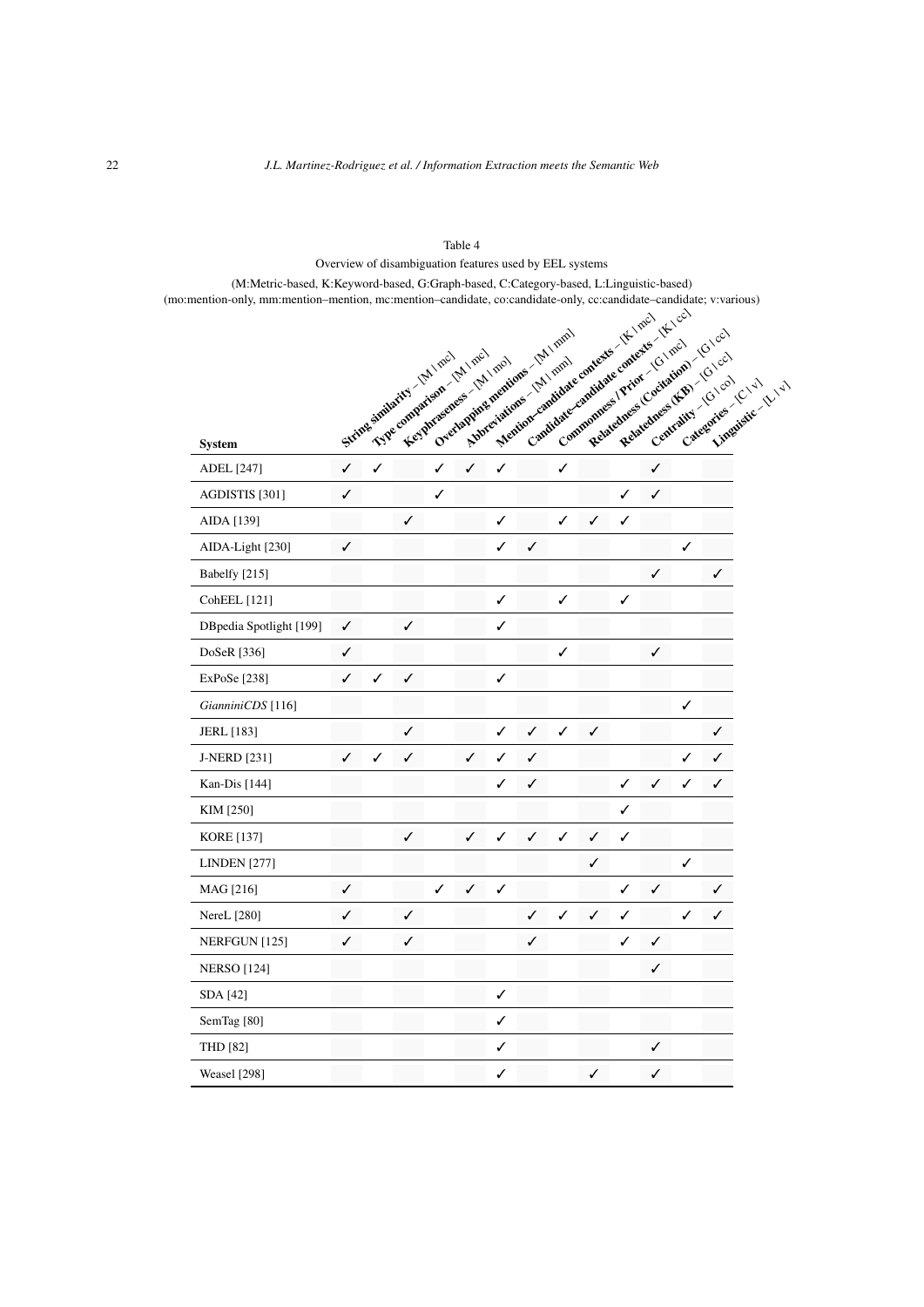*al.* [\[123\]](#page-63-7) extract emerging entities with NIL annotations in cases where the confidence of KB candidates is below a threshold. On the other hand, even if an application does not need recognition of emerging entities, when considering a given approach or tool, it may be important to consider the cost/feasibility of periodically updating the KB in dynamic scenarios (e.g., recognizing emerging trends in social media).

- *Performance and overhead*: In scenarios where EEL must be applied over large and/or highly dynamic inputs, the performance of the EEL system becomes a critical consideration, where tools can vary in orders of magnitude with respect to runtimes. Likewise, EEL systems may have prohibitive hardware requirements, such as having to store the entire dictionary in primary memory, and/or the need to collectively model all mentions and entities in a given text in memory, etc. The requirements of a particular system can then be an important practical factor in certain scenarios. For example, the AIDA-Light [\[230\]](#page-68-6) system greatly improves on the runtime performance of AIDA [\[321\]](#page-71-7), with a slight loss in precision.
- *Output quality*: Quality is often defined as "fit for purpose", where an EEL output fit for one application/purpose might be unfit for another. For example, a semi-supervised application where a human expert will later curate links might emphasize recall over the precision of the top-ranked candidate chosen, since rejecting erroneous candidates is faster than searching for new ones manually [\[75\]](#page-62-8). On the other hand, a completely automatic system may prefer a cautious output, prioritizing precision over recall. Likewise, some applications may only care if an entity is linked once in a text, while others may put a high priority on repeated (short) mentions also being linked. Different purposes provide different instantiations of the notion of quality, and thus may suggest the fitness of one tool over another. Such variability of quality is seen in, for example, GERBIL [\[302\]](#page-71-8) benchmark results<sup>[24](#page-22-0)</sup>, where the best system for one dataset may perform worse in another dataset with different characteristics.
- *Various other considerations*, such as availability of software, availability of appropriate training data, licensing of software, API restrictions, costs, etc., will also often apply.

In summary, no one EEL system fits all and EEL remains an active area of research. In order to exploit the inherent strengths and weaknesses of different EEL systems, a variety of ensemble approaches have been proposed. Furthermore, a wide variety of benchmarks and datasets have been proposed for evaluating and comparing such systems. We discuss ensemble systems and EEL evaluation in the following sections.

# *2.4. Ensemble systems*

As previously discussed, different EEL systems may be associated with different strengths and weaknesses. A natural idea is then to combine the results of multiple EEL systems in an ensemble approach (as seen elsewhere, for example, in Machine Learning algorithms [\[78\]](#page-62-10)). The main goal of ensemble methods is to thus try to compare and exploit complementary aspects of the underlying systems such that the results obtained are better than possible using any single such system. Five such ensemble systems are:

- NERD (2012) [\[263\]](#page-69-5) (*Named Entity Recognition and Disambiguation*) uses an ontology to integrate the input and output of ten NER and EEL tools, namely AlchemyAPI, DBpedia Spotlight, Evri, Extractiv, Lupedia, OpenCalais, Saplo, Wikimeta, Yahoo! Content Extractor, and Zemanta. Later works proposed classifier-based methods (Naive Bayes, *k*-NN, SVM) for combining results [\[264\]](#page-69-6).
- BEL (2014) [\[334\]](#page-72-6) (*Bagging for Entity Linking*) Recognizes entity mentions through Stanford NER, later retrieving entity candidates from YAGO that are disambiguated by means of a majority-voting algorithm according to various ranking classifiers applied over the mentions' contexts.
- Dexter (2014) [\[40\]](#page-60-5) uses TagMe and WikiMiner combined with a collective linking approach to match entity mentions in a text with Wikipedia identifiers, where they propose to be able to switch approaches depending on the features of the input document(s), such as domain, length, etc.
- NTUNLP (2014) [\[47\]](#page-60-7) performs EEL with respect to Freebase using a combination of DBpedia Spotlight and TagMe results, extended with a custom EEL method using the Freebase search API. Thresholds are applied over all three methods and overlapping mentions are filtered.
- WESTLAB (2016) [\[41\]](#page-60-0) uses Stanford NER & ADEL to recognize entity mentions, subsequently merging the output of four linking systems, namely AIDA, Babelfy, DBpedia Spotlight and TagMe.

<span id="page-22-0"></span><sup>24</sup><http://gerbil.aksw.org/gerbil/overview>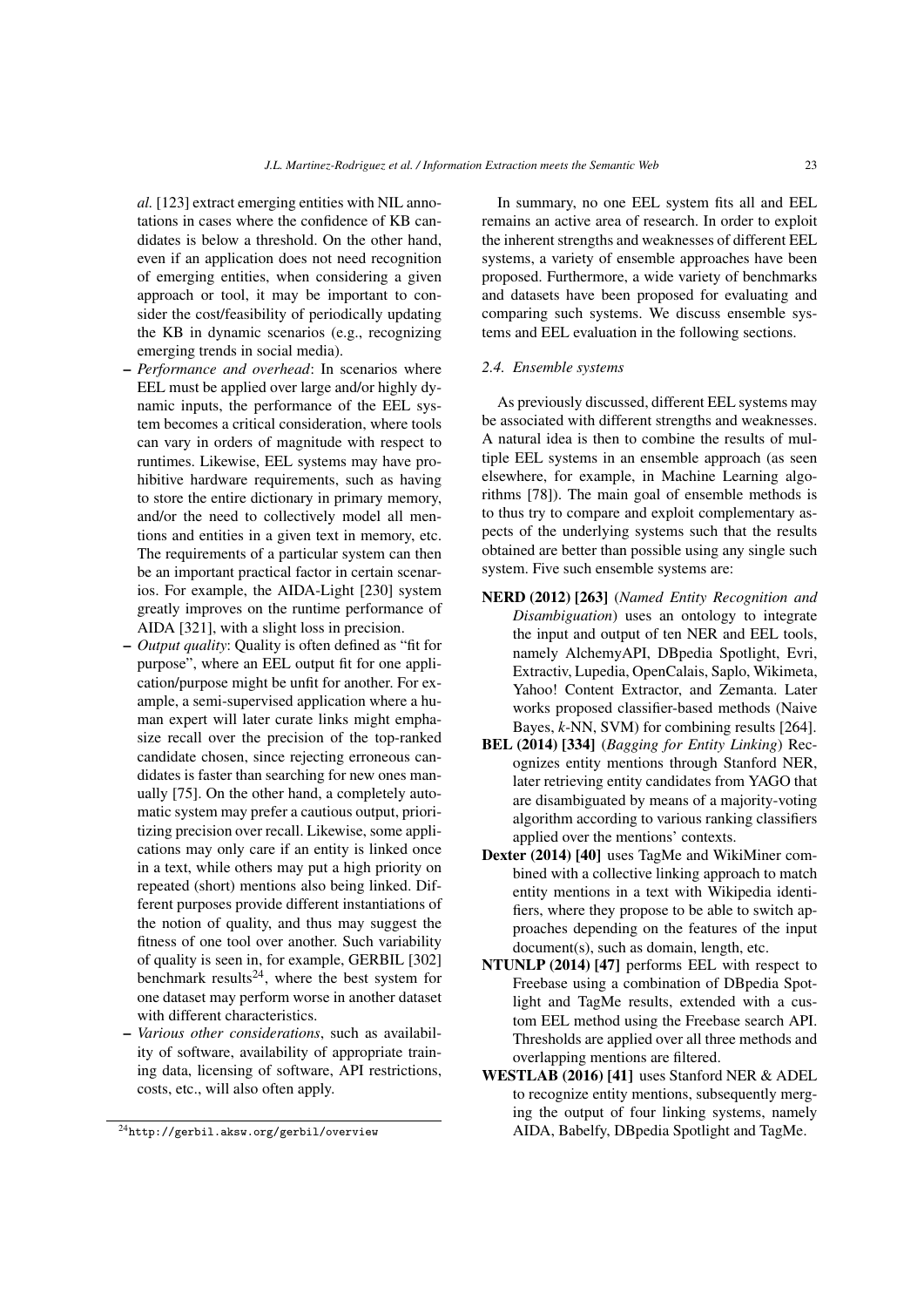## *2.5. Evaluation*

EEL involves two high-level tasks: recognition and disambiguation. Thus, evaluation may consider the recognition phase separately, or the disambiguation phase separately, or the entire EEL process as a whole. Given that the evaluation of recognition is wellcovered by the traditional NER literature, here we focus on evaluations that consider whether or not the recognized mentions are deemed correct and whether or not the assigned KB identifier is deemed correct.

Given the wide range of EEL approaches proposed in the literature, we do not discuss details of the evaluations of individual tools conducted by the authors themselves. Rather we will discuss some of the most commonly used evaluation datasets and then discuss evaluations conducted by third parties to compare various selections of EEL systems.

*Datasets:* A variety of datasets have been used to evaluate the EEL process in different settings and under different assumptions. Here we enumerate some datasets that have been used to evaluate multiple tools:

- AIDA–CoNLL [\[139\]](#page-64-4): The CoNLL-2003 dataset<sup>[25](#page-23-0)</sup> consists of 1,393 Reuters' news articles whose entities were manually identified and typed for the purposes of training and evaluating traditional NER tools. For the purposes of training and evaluating AIDA [\[139\]](#page-64-4), the authors manually linked the entities to YAGO. This dataset was later used by ADEL [\[247\]](#page-68-4), AIDA-Light [\[230\]](#page-68-6), Babelfy [\[215\]](#page-67-4), HERD [\[283\]](#page-70-3), JERL [\[183\]](#page-66-5), J-NERD [\[231\]](#page-68-5), KORE [\[137\]](#page-64-7), amongst others.
- AQUAINT [\[208\]](#page-67-7) The AQUAINT dataset contains 50 English documents collected from the Xinhua News Service, New York Times, and the Associated Press. Each document contains about 250– 300 words, where the first mention of an entity is manually linked to Wikipedia. The dataset was first proposed and used by Milne and Witten [\[208\]](#page-67-7), and later used by AGDISTIS [\[301\]](#page-71-5).
- ELMD [\[239\]](#page-68-9) The ELMD dataset contains 47,254 sentences with 92,930 annotated and classified entity mentions extracted from a collection of Last.fm artist biographies. This dataset was automatically annotated through the ELVIS system $^{26}$  $^{26}$  $^{26}$ , which homogenizes and combines the output of different

Entity Linking tools. It was manually verified to have a precision of 0.94 and is available online<sup>[27](#page-23-2)</sup>.

- IITB [\[167\]](#page-65-3) The IITB dataset contains 103 English webpages taken from a handful of domains relating to sports, entertainment, science and technology; the text of the webpages is scraped and semiautomatically linked with Wikipedia. The dataset was first proposed and used by Kulkarni [\[167\]](#page-65-3) and later used by AGDISTIS [\[301\]](#page-71-5).
- Meii [\[198\]](#page-66-10) This dataset contains 562 manually annotated tweets sampled from 20 "verified users" on Twitter and linked with Wikipedia. The dataset was first proposed by Meij *et al.* [\[198\]](#page-66-10), and later used by Cornolti *et al.* [\[62\]](#page-61-0) to form part of a more general purpose EEL benchmark.
- KORE-50 [\[137\]](#page-64-7) The KORE-50 dataset contains 50 English sentences designed to offer a challenging set of examples for Entity Linking tools; the sentences relate to various domains, including celebrities, music, business, sports, and politics. The dataset emphasizes short sentences, entity mentions with a high number of occurrences, highly ambiguous mentions, and entities with low prior probability. The dataset was first proposed and used for KORE [\[137\]](#page-64-7), and later reused by Babelfy [\[215\]](#page-67-4) and Kan-Dis [\[144\]](#page-64-6), amongst others.
- MEANTIME [\[211\]](#page-67-8) The MEANTIME dataset consists of 120 English Wikinews articles on topics relating to finance, with translations to Spanish, Italian and Dutch. Entities are annotated with links to DBpedia resources. This dataset has been recently used by ADEL [\[247\]](#page-68-4).
- MSNBC [\[67\]](#page-61-4) The MSNBC dataset contains 20 English news articles from 10 different categories, which were semi-automatically annotated. The dataset was proposed and used by Cucerzan [\[67\]](#page-61-4), and later reused to evaluate AGDISTIS [\[301\]](#page-71-5), LINDEN [\[277\]](#page-70-4) and by Kulkarni *et al.* [\[167\]](#page-65-3).
- VoxEL [\[267\]](#page-69-7) The VoxEL dataset contains 15 news articles (on politics) in 5 different languages sourced from the VoxEurop website.<sup>[28](#page-23-3)</sup> It was manually annotated with the NIFify system <sup>[29](#page-23-4)</sup> using two different criteria for labelling: a strict version containing 204 annotated mentions (per language) of persons, organizations and locations; and a relaxed version containing 674 annotated mentions (per language) of Wikipedia entities.

<span id="page-23-0"></span><sup>25</sup>[https://www.clips.uantwerpen.be/conll2003/ner.](https://www.clips.uantwerpen.be/conll2003/ner.tgz) [tgz](https://www.clips.uantwerpen.be/conll2003/ner.tgz)

<span id="page-23-1"></span> $^{26}$ <https://github.com/sergiooramas/elvis>

<span id="page-23-2"></span><sup>27</sup><https://www.upf.edu/web/mtg/elmd>

<span id="page-23-3"></span><sup>28</sup><https://voxeurop.eu/>

<span id="page-23-4"></span><sup>29</sup><https://github.com/henryrosalesmendez/NIFify>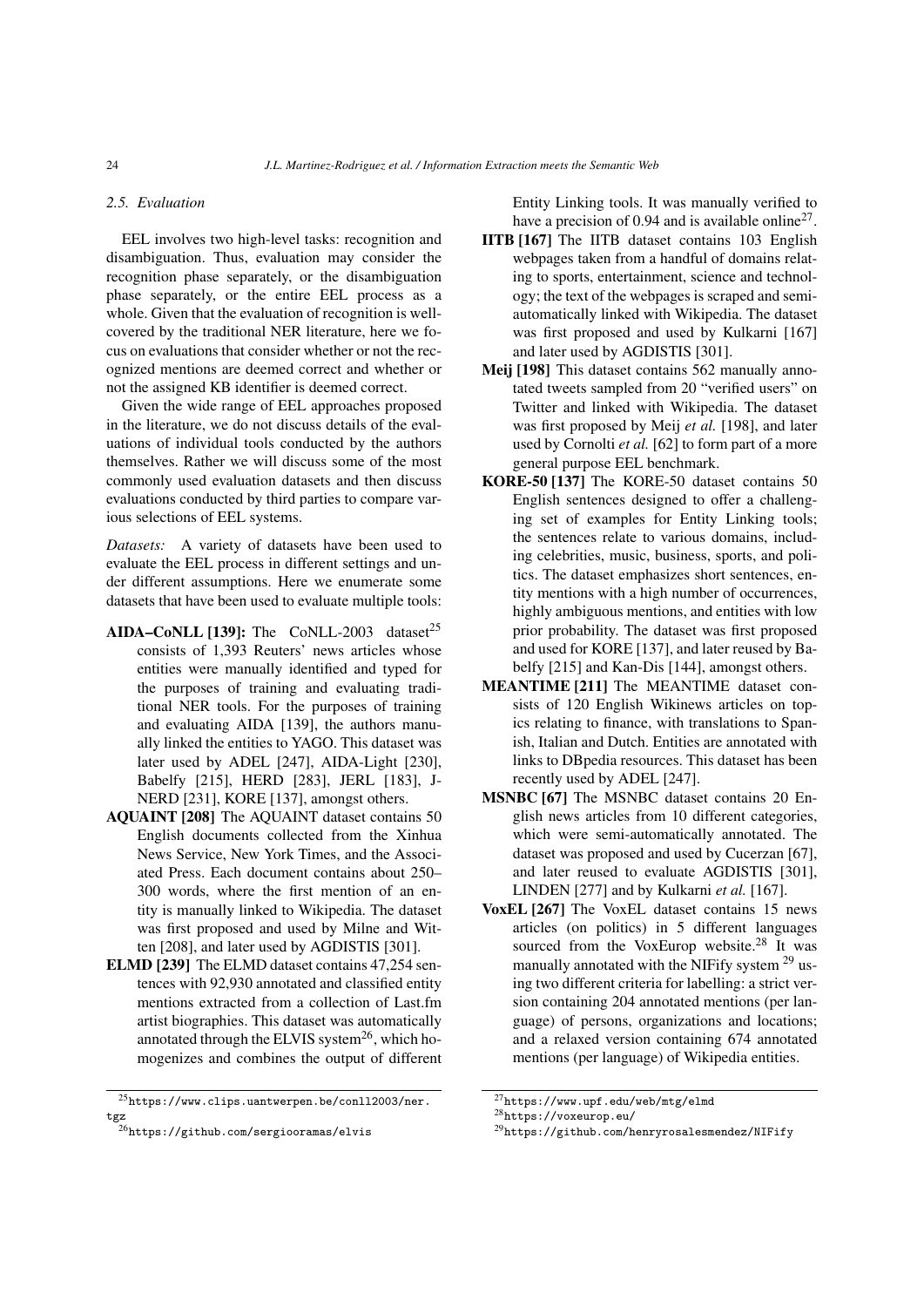WP [\[137\]](#page-64-7) The WP dataset samples English Wikipedia articles relating to heavy metal musical groups. Articles with related categories are retrieved and sentences with at least three named entities (found by anchor text in links) are kept; in total, 2019 sentences are considered. The dataset was first proposed and used for the KORE [\[137\]](#page-64-7) system and also later used by AIDA-Light [\[230\]](#page-68-6).

Aside from being used for evaluation, we note that such datasets – particular larger ones like AIDA-CoNLL – can be (and are) used for training purposes. Moreover, although varied gold standard datasets have been proposed for EEL, Jha *et al.* [\[151\]](#page-65-4) stated some issues regarding such datasets, for example, data consensus (there is a lack of consensus on standard rules for annotating entities), updates (KB links change over time), and annotation quality (regarding the number and expertise of evaluations and judges of the dataset). Thus, Jha *et al.* [\[151\]](#page-65-4) propose the Eaglet system for detecting such issues over existing datasets.

*Metrics* Traditional metrics such as Precision, Recall, and F-measure are applied to evaluate EEL systems. Moreover, *micro* and *macro* variants are also applied in systems such as AIDA [\[321\]](#page-71-7), DoSeR [\[336\]](#page-72-3) and frameworks such as BAT [\[62\]](#page-61-0) and GERBIL [\[302\]](#page-71-8); taking Precision as an example, macro-Precision considers the average Precision over individual documents or sentences, while micro-Precision considers the entire gold standard as one test without distinguishing the individual documents or sentences. Other systems and frameworks may use measures that distinguish the type of entity or the type of mention, where, for example, the GERBIL framework distinguishes results for KB entities from emerging entities.

*Third-party comparisons:* A number of third-party evaluations have been conducted in order to compare various EEL tools. Note that we focus on evaluations that include a disambiguation step, and thus exclude studies that focus only on NER (e.g., [\[134\]](#page-64-10)).

As previously discussed, Rizzo and Troncy [\[118\]](#page-63-8) proposed the NERD approach to integrate various Entity Linking tools with online APIs. They also provided some comparative results for these tools, namely Alchemy, DBpedia Spotlight, Evri, OpenCalais and Zemanta [\[263\]](#page-69-5). More specifically, they compared the number of entities detected by each tool from 1,000 New York Times articles, considering six entity types: person, organization, country, city, time and number. These results show that while the commercial black box tools managed to detect thousands of entities, DBpedia Spotlight only detected 16 entities in total; to the best of our knowledge, the quality of the entities extracted was not evaluated. However, in follow-up work by Rizzo *et al.* [\[264\]](#page-69-6), the authors use the AIDA–CoNLL dataset and a Twitter dataset to compare the linking precision, recall and F-measure of Alchemy, DataTXT, DBpedia Spotlight, Lupedia, TextRazor, THD, Yahoo! and Zemanta. In these experiments, Alchemy generally had the highest recall, DataTXT or TextRazor the highest precision, while TextRazor had the best F-measure for both datasets.

Gangemi [\[110\]](#page-63-0) presented an evaluation of tools for Knowledge Extraction on the Semantic Web (or tools trivially adaptable to such a setting). Using a sample text obtained from an extract of an online article of The New York Times $30$  as input, he evaluated the precision, recall, F-measure and accuracy of several tools for diverse tasks, including Named Entity Recognition, Entity Linking (referred to as Named Entity Resolution), Topic Detection, Sense Tagging, Terminology Extraction, Terminology Resolution, Relation Extraction, and Event Detection. Focusing on the EEL task, he evaluated nine tools: AIDA, Stanbol, Cicero-Lite, DBpedia Spotlight, FOX, FRED+Semiosearch, NERD, Semiosearch and Wikimeta. In these results, AIDA, CiceroLite and NERD had perfect precision (1.00), while Wikimeta had the highest recall (0.91); in a combined F-measure, Wikimeta fared best (0.80), with AIDA (0.78) and FOX (0.74) and CiceroLite (0.71) not far behind. On the other hand, the observed precision (0.75) and in particular recall (0.27) of DBpedia Spotlight was relatively low.

Cornolti *et al.* [\[62\]](#page-61-0) presented an evaluation framework for Entity Linking systems, called the BATframework.[31](#page-24-1) The authors used this framework to evaluate five systems – AIDA, DBpedia Spotlight, Illinois Wikifier, M&W Miner and TagMe (v2) – with respect to five publicly available datasets – AIDA–CoNLL, AQUAINT, IITB, Meij and MSNBC – that offer a mix of different types of inputs in terms of domains, lengths, densities of entity mentions, and so forth. In their experiments, quite consistently across the various datasets and configurations, AIDA tended to have the highest precision, TagMe and W&M Miner tended to have the highest recall, while TagMe tended to have the

<span id="page-24-0"></span><sup>30</sup>[http://www.nytimes.com/2012/12/09/world/](http://www.nytimes.com/2012/12/09/world/middleeast/syrian-rebels-tied-to-al-qaeda-play-key-role-in-war.html) [middleeast/syrian-rebels-tied-to-al-qaeda-play](http://www.nytimes.com/2012/12/09/world/middleeast/syrian-rebels-tied-to-al-qaeda-play-key-role-in-war.html)[key-role-in-war.html](http://www.nytimes.com/2012/12/09/world/middleeast/syrian-rebels-tied-to-al-qaeda-play-key-role-in-war.html)

<span id="page-24-1"></span><sup>31</sup><https://github.com/marcocor/bat-framework>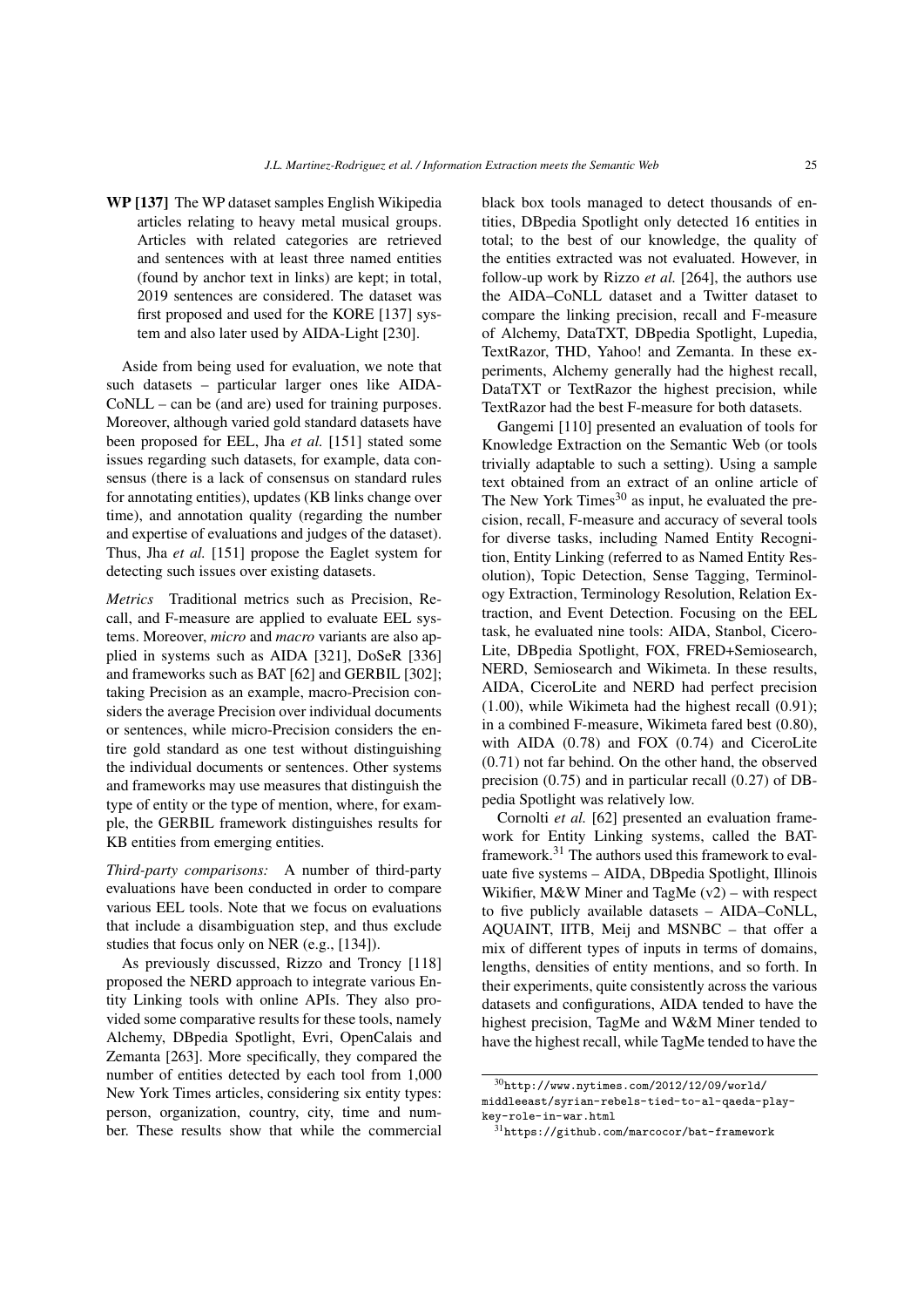highest F-measure; one exception to this trend was the IITB dataset based on long webpages, where DBpedia Spotlight had the highest recall (0.50), while AIDA had very low recall (0.04); on the other hand, for this dataset, M&W Miner had the best F-measure (0.52). An interesting aspect of Cornolti *et al.*'s study is that it includes performance experiments, where the authors found that TagMe was an order of magnitude faster for the AIDA–CoNLL dataset than any other tool while still achieving the best F-measure on that dataset; on the other hand, AIDA and DBpedia Spotlight were amongst the slowest tools, being around 2–3 orders of magnitude slower than TagMe.

Trani *et al.* [\[40\]](#page-60-5) and Usbeck *et al.* [\[302\]](#page-71-8) later provided evaluation frameworks based on the BATframework. First, Trani *et al.* proposed the DEXTER-EVAL, which allows to quickly load and run evaluations following the BAT framework.[32](#page-25-0) Later, Usbeck *et al.* [\[302\]](#page-71-8) proposed GERBIL<sup>[33](#page-25-1)</sup>, where the tasks defined for the BAT-framework are reused. GERBIL additionally packages six new tools (AGDISTIS, Babelfy, Dexter, NERD, KEA and WAT), six new datasets, and offers improved extensibility to facilitate the integration of new annotators, datasets, and measures. However, the focus of the paper is on the framework and although some results are presented as examples, they only involve particular systems or particular datasets.

Derczynski *et al.* [\[77\]](#page-62-11) focused on a variety of tasks over tweets, including NER/EL, which has unique challenges in terms of having to process short texts with little context, heavy use of abbreviated mentions, lax capitalization and grammar, etc., but also has unique opportunities for incorporating novel features, such as user or location modeling, tags, followers, and so forth. While a variety of approaches are evaluated for NER, with respect to EEL, the authors evaluated four systems – DBpedia Spotlight, TextRazor, YODIE and Zemanta – over two Twitter datasets – a custom dataset (where entity mentions are given to the system for disambiguation) and the Meij dataset (where the raw tweet is given). In general, the systems struggled in both experiments. YODIE – a system with adaptations for Twitter – performed best in the first disambiguation task (note that TextRazor was not tested). In the second task, DBpedia had the best recall (0.48), TextRazor had the highest precision (0.65) while Zemanta had the best F-measure (0.41) (note that YODIE was not run in this second test).

*Challenge events:* A variety of EEL-related challenge events have been co-located with conferences and workshops, providing a variety of standardized tasks and calling for participants to apply their techniques to the tasks in question and submit their results. These challenge events thus offer an interesting format for empirical comparison of different tools in this space. Amongst such events considering an EELrelated task, we can mention:

- Entity Recognition and Disambiguation (ERD) is a challenge at the Special Interest Group on Information Retrieval Conference (SIGIR), where the ERD'14 challenge [\[37\]](#page-60-8) featured two tasks for linking mentions to Freebase: a short-text track considering 500 training and 500 test keyword searches from a commercial engine, and a longtext track considering 100 training and 100 testing documents scraped from webpages.
- Knowledge Base Population (KBP) is a track at the NIST Text Analysis Conference (TAC) with an Entity Linking Track, providing a variety of EELrelated tasks (including multi-lingual scenarios), as well as training corpora, validators and scorers for task performance.[34](#page-25-2)
- Making Sense of Microposts (#Microposts2016) is a workshop at the World Wide Web Conference (WWW) with a Named Entity rEcognition and Linking (NEEL) Challenge, providing a gold standard dataset for evaluating named entity recognition and linking tasks over microposts, such as found on Twitter.<sup>[35](#page-25-3)</sup>
- Open Knowledge Extraction (OKE) is a challenge hosted by the European Semantic Web Conference (ESWC), which typically contains two tasks, the first of which is an EEL task using the GER-BIL framework [\[302\]](#page-71-8); ADEL [\[247\]](#page-68-4) won in 2015 while WESTLAB [\[41\]](#page-60-0) won in  $2016^{36}$  $2016^{36}$  $2016^{36}$
- Workshop on Noisy User-generated Text (W-NUT) is hosted by the Annual Meeting of the Association for Computational Linguistics (ACL), which provides training and development data based on the CoNLL data format.<sup>[37](#page-25-5)</sup>

<span id="page-25-1"></span><span id="page-25-0"></span> $^{32}{\rm https://github.com/diegoceccarelli/dexter-eval}$  $^{32}{\rm https://github.com/diegoceccarelli/dexter-eval}$  $^{32}{\rm https://github.com/diegoceccarelli/dexter-eval}$ <sup>33</sup><http://aksw.org/Projects/GERBIL.html>

<span id="page-25-3"></span><span id="page-25-2"></span><sup>34</sup><http://nlp.cs.rpi.edu/kbp/2014/>

<sup>35</sup>[http://microposts2016.seas.upenn.edu/challenge.](http://microposts2016.seas.upenn.edu/challenge.html) [html](http://microposts2016.seas.upenn.edu/challenge.html)

<span id="page-25-4"></span><sup>36</sup>[https://project-hobbit.eu/events/open-](https://project-hobbit.eu/events/open-knowledge-extraction-oke-challenge-at-eswc-2017/)

<span id="page-25-5"></span>[knowledge-extraction-oke-challenge-at-eswc-2017/](https://project-hobbit.eu/events/open-knowledge-extraction-oke-challenge-at-eswc-2017/) <sup>37</sup><http://noisy-text.github.io/2017/>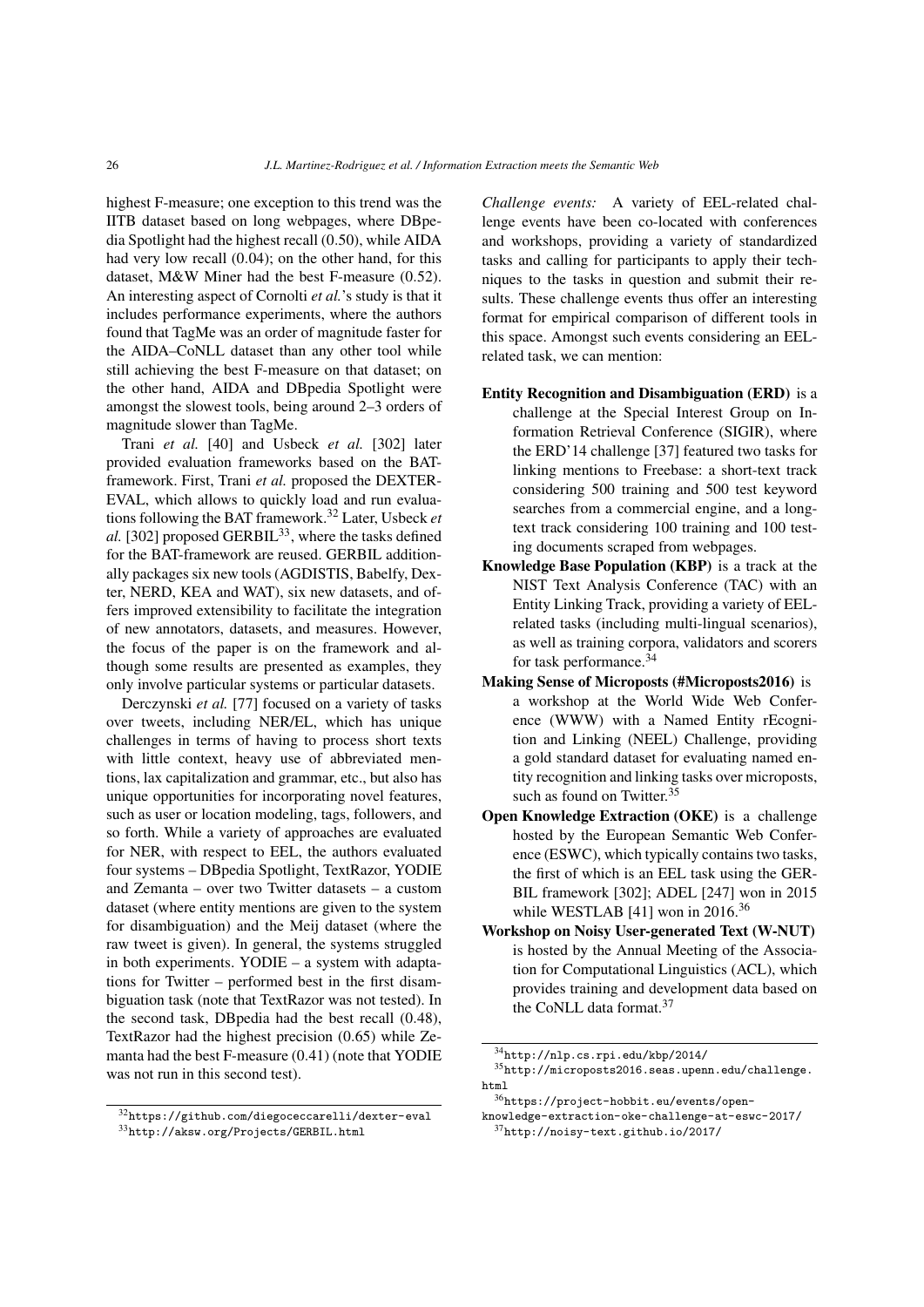We highlight the diversity of conferences at which such events have been hosted – covering Linguistics, the Semantic Web, Natural Language Processing, Information Retrieval, and the Web – indicating the broad interest in topics relating to EEL.

# *2.6. Summary*

Many EEL approaches have been proposed in the past 15 years or so – in a variety of communities – for matching entity mentions in a text with entity identifiers in a KB; we also notice that the popularity of such works increased immensely with the availability of Wikipedia and related KBs. Despite the diversity in proposed approaches, the EEL process is comprised of two conceptual steps: recognition and disambiguation.

In the recognition phase, entity mentions in the text are identified. In EEL scenarios, the dictionary will often play a central role in this phase, indexing the labels of entities in the KB as well as contextual information. Subsequently, mentions in the text referring to the dictionary can be identified using string-, tokenor NER-based approaches, generating candidate links to KB identifiers. In the disambiguation phase, candidates are scored and/or selected for each mention; here, a wide range of features can be considered, relying on information extracted about the mention, the keywords in the context of the mentions and the candidates, the graph induced by the similarity and/or relatedness of mentions and candidates, the categories of an external reference corpus, or the linguistic dependencies in the input text. These features can then be combined by various means – thresholds, objective functions, classifiers, etc. – to produce a final candidate for each mention or a support for each candidate.

# *2.7. Open Questions*

While the EEL task has been widely studied in recent years, many important research questions remain open, where our survey suggests the following:

– *Defining "Entity"*: A foundational question that remains open is to rigorously define what is an "entity" in the context of EEL [\[179,](#page-66-11)[151](#page-65-4)[,269\]](#page-69-8). The traditional definition from the NER community considers mentions of entities from fixed classes, such as Person, Place, or Organization. However, EEL is often conducted with respect to KBs that contain entities from potentially hundreds of classes. Hence some tools and datasets choose to

adopt a more relaxed notion of "entity"; for example, the KORE dataset contains the element dbr:Rock\_music that might be considered by some as a concept and not an entity (and hence the subject of *word sense disambiguation* [\[224,](#page-67-9)[215\]](#page-67-4) rather than EEL). There is also a lack of consistency regarding how emerging entities not in the KB, overlapping entities, coreferences, etc., should be handled [\[179](#page-66-11)[,269\]](#page-69-8). Thus, a key open question relates to finding an agreement on what entities *may*, *should* and/or *must* be extracted and linked as part of the EEL process.

- *Multilingual EEL*: EEL approaches have traditionally focused on English texts. However, more and more approaches are considering EEL over non-English texts, including Babelfy [\[215\]](#page-67-4), MAG [\[216\]](#page-67-6), THD [\[82\]](#page-62-2), and updated versions of legacy systems such as DBpedia Spotlight [\[72\]](#page-61-5). Such systems face a number of open challenges, including the development of language-specific or language-agnostic components (e.g., having POS taggers for different languages), the disparity of reference information available for different languages (e.g., Wikipedia is more complete for English than other languages), as well as being robust to language variations (e.g., differences in alphabet, capitalization, punctuation) [\[268\]](#page-69-4).
- *Specialized Settings*: While the majority of EEL approaches consider relatively clean and long text documents as input – such as news articles – other applications may require EEL over noisy or short text. One example that has received attention recently is the application of EEL methods over Twitter [\[320,](#page-71-6)[322,](#page-72-5)[77,](#page-62-11)[76\]](#page-62-6), which presents unique challenges – such as the frequent use of slang and abbreviations, a lack of punctuation and capitalization, as well as having limited context – but also present unique opportunities – such as leveraging user profiles and social context. Beyond Twitter, EEL could be applied in any number of specialized settings, each with its own challenges and opportunities, raising further open questions.
- *Novel Techniques*: Improving the precision and recall of EEL will likely remain an open question for years to come; however, we can identify two main trends that are likely to continue into the future. The first trend is the use of modern Machine Learning techniques for EEL; for example, Deep Learning [\[120\]](#page-63-9) has been investigated in the context of improving both recognition [\[85\]](#page-62-12) and disambiguation [\[105\]](#page-63-10). The second trend is towards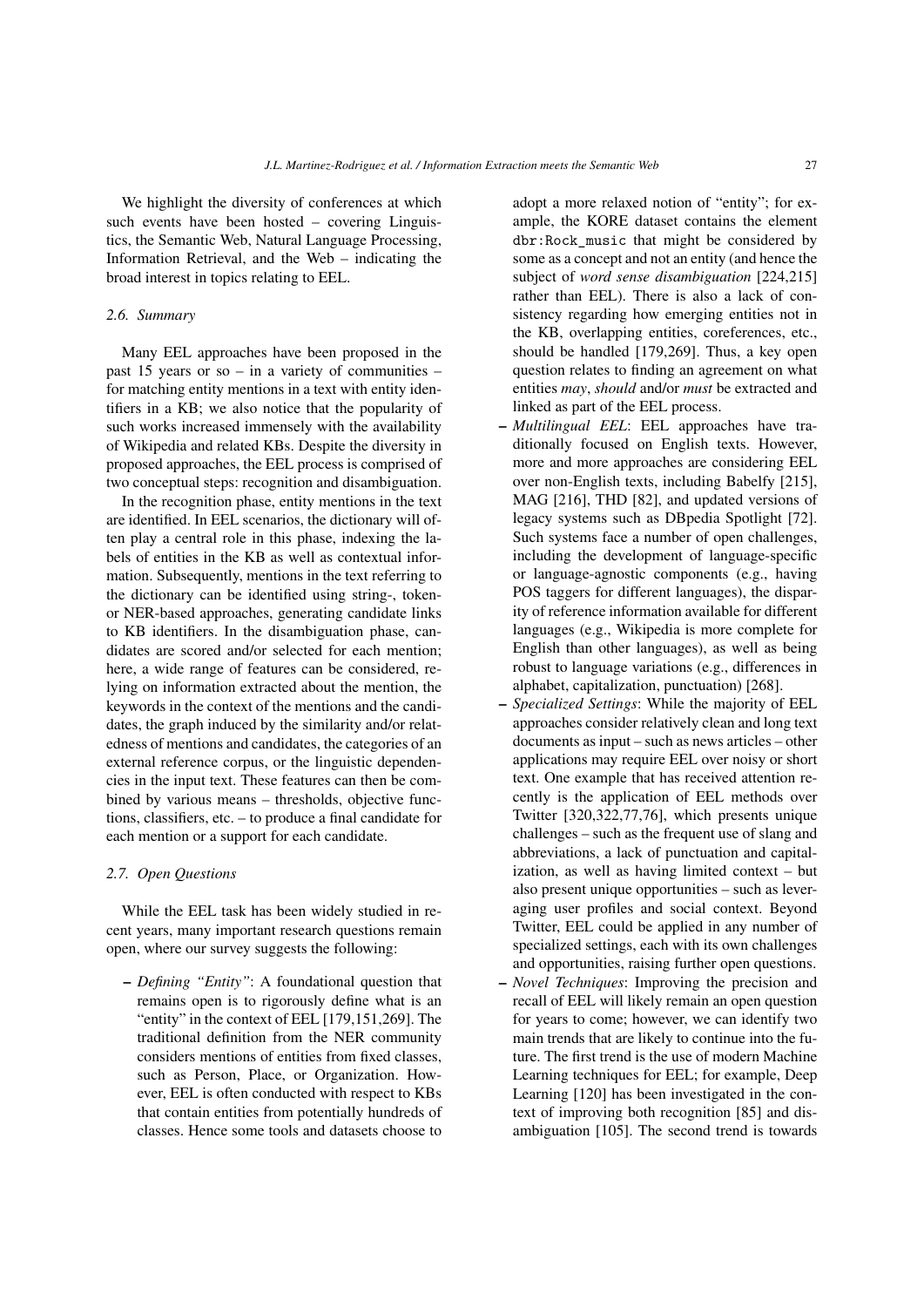approaches that consider multiple related tasks in a joint approach, be it to combine recognition and disambiguation [\[183](#page-66-5)[,231\]](#page-68-5), or to combine word sense disambiguation and EEL [\[215](#page-67-4)[,144\]](#page-64-6), etc. Novel techniques are required to continue to improve the quality of EEL results.

– *Evaluation*: Though benchmarking frameworks such as BAT [\[62\]](#page-61-0) and GERBIL [\[302\]](#page-71-8) represent important milestones towards better evaluating and comparing EEL systems, potentially much more work can be done along these lines. With respect to datasets, creating gold standards often requires significant manual labor, where mistakes may sometimes be introduced in the annotation process [\[151\]](#page-65-4), or datasets may be labeled with respect to incompatible notions of "entity" [\[179,](#page-66-11)[151,](#page-65-4)[269\]](#page-69-8). Moreover, the domains [\[87\]](#page-62-9) and languages [\[268\]](#page-69-4) covered by existing datasets are limited. Aside from the need for more labeled datasets, evaluations tend to consider EEL systems as complex black boxes, which obfuscates the reasons for a particular system's success or failure; more fine-grained evaluation of techniques – rather than systems – could potentially offer more fundamental insights into the EEL process, leading to further research questions.

## <span id="page-27-0"></span>3. Concept Extraction & Linking

A given corpus may refer to one or more domains, such as Medicine, Finance, War, Technology, and so forth. Such domains may be associated with various concepts indicating a more specific topic, such as "breast cancer", "solid state disks", etc. Concepts (unlike many entities) are often hierarchical, where, for example, "breast cancer", "melanoma", etc., may indicate concepts that specialize the more general concepts of "cancer", which in turn specializes the concept of "disease", etc.

For the purposes of this section, we coin the generic phrase *Concept Extraction & Linking* to encapsulate the following three related but subtly distinct Information Extraction tasks – as discussed in Appendix [A](#page-72-0) – that can be brought to bear in terms of gaining a greater understanding of the concepts spoken about in a corpus, which in turn can help, for example, to understand the important concepts in the domain that a collection of documents are about, or the topic of a document.

- Terminology Extraction (TE): Given a corpus we know to be in a given domain, we may be interested to learn what terms/concepts are core to the terminology of that domain.[38](#page-27-1) (See Listing [12,](#page-78-0) Appendix [A,](#page-72-0) for an example.)
- Keyphrase Extraction (KE): This task focuses on extracting important keyphrases for a given document.[39](#page-27-2) In contrast with TE, which focuses on extracting important concepts relevant to a given domain, KE is focused on extracting important concepts relevant to a particular text. (See Listing [13,](#page-79-0) Appendix [A,](#page-72-0) for an example.)
- Topic Modeling (TM): The goal of Topic Modeling is to analyze cooccurrences of related keywords and cluster them into candidate grouping that potentially capture higher-level semantic "topics".[40](#page-27-3) (See Listing [14,](#page-79-1) Appendix [A,](#page-72-0) for an example.)

There is a clear connection between TE and KE: though the goals are somewhat divergent – the former focuses on understanding the domain itself while the latter focuses on categorizing documents – both require extraction of domain terms/keyphrases from text and hence we summarize works in both areas together.

Likewise, the methods employed and the results gained through TE and KE may also overlap with the previously studied task of Entity Extraction & Linking (EEL). Abstractly, one can consider EEL as focusing on the extraction of individuals, such as "Saturn"; on the other hand, TE and KE focus on the extraction of conceptual terms, such as "planets". However, this distinction is often fuzzy, since TE and KE approaches may identify "Saturn" as a term referring to a domain concept, while EEL approaches may identify "planets" as an entity mention. Indeed, some papers that claim to perform Keyphrase Extraction are indistinguishable from techniques for performing entity extraction/linking [\[202\]](#page-66-7), and vice versa.

However, we can draw some clear general distinctions between EEL and the domain extraction tasks discussed in this section: the goal in EEL is to extract all entities mentioned, while the goal in TE and KE is to extract a succinct set of domain-relevant keywords that capture the terminology of a domain or the subject of a document. When compared with EEL, another distinguishing aspect of TE, KE and TM is that while the

<span id="page-27-1"></span><sup>38</sup>Also known as *Term Extraction* [\[98\]](#page-62-13), *Term Recognition* [\[12\]](#page-59-2), *Vocabulary Extraction* [\[83\]](#page-62-14), *Glossary Extraction* [\[60\]](#page-61-6), etc. <sup>39</sup>Often simply referred to as *Keyword Extraction* [\[214,](#page-67-10)[150\]](#page-64-11)

<span id="page-27-3"></span><span id="page-27-2"></span><sup>40</sup>Sometimes referred to as *topic extraction* [\[111\]](#page-63-11) or *topic classification* [\[304\]](#page-71-9)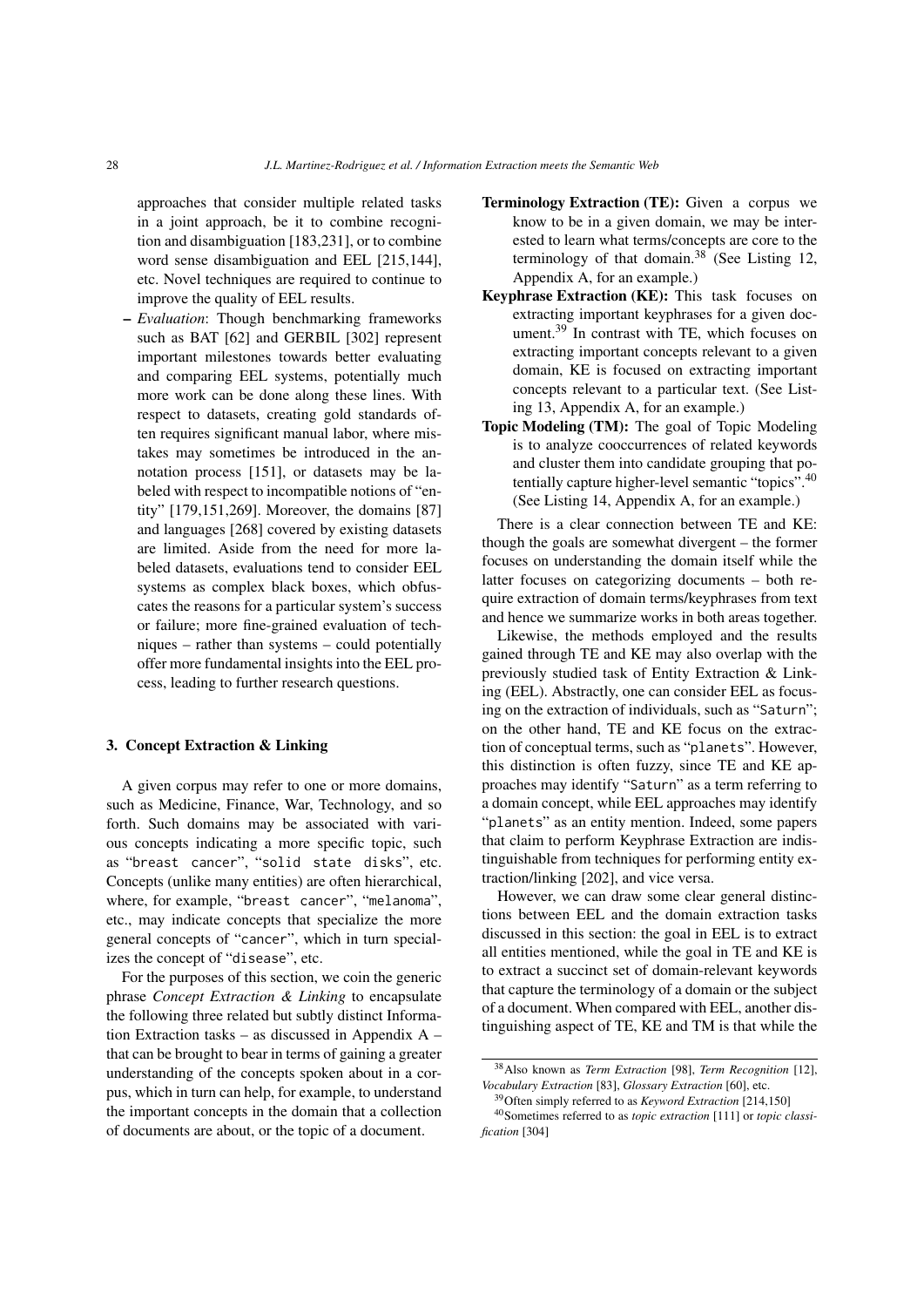Listing 2: Concept Extraction and Linking example

```
Input: [Breaking Bad Wikipedia article text]
Output sample (TE/KE):
primetime emmy awards ( TE )
golden globe awards (TE)
american crime drama television series (TE, KE)
amc network (KE)
Output (CEL):
dbr : Breaking_Bad dct : subject
  dbc : Primetime_Emmy_Award_winners ,
  dbc: Golden_Globe_winners ,
  dbc : American_crime_drama_television_series ,
  dbc : AMC_ ( TV_channel ) _network_shows .
```
former task will produce a flat list of candidate identifiers for entity mentions in a text, the latter tasks (often) go further and attempt to induce hierarchical relations or clusters from the extracted terminology.

In this section, we discuss works relating to TE, KE and TM that directly relate to the Semantic Web, be it to help in the process of building an ontology or KB, or using an ontology or KB to guide the extraction process, or linking the results of the extraction process to an ontology or KB. We highlight that this section covers a wide diversity of works from authors working in a wide variety of domains, with different perspectives, using different terminology; hence our goal is to cover the main themes and to abstract some common aspects of these works rather than to capture the full detail of all such heterogeneous approaches.

*Example:* A sample of TE and KE results are provided in Listing [2,](#page-28-0) based on the examples provided in Listings [12](#page-78-0) and [13](#page-79-0) (see Appendix [A\)](#page-72-0). One motivation for applying such techniques in the context of the Semantic Web is to link the extracted terms with disambiguated identifiers from a KB. The example output consists of (hypothetical) RDF triples linking extracted terms to categorical concepts described in the DBpedia KB. These linked categories in the KB are then associated with hierarchical relations that may be used to generalize or specialize the topic of the document.

*Applications:* In the context of the Semantic Web, a core application of CEL tasks – and a major focus of TE in particular  $-$  is to help with the creation, validation or extension of a domain ontology. Automatically extracting an expressive domain ontology from text is, of course, an inherently challenging task that falls within the area of *ontology learning* [\[185,](#page-66-12)[225,](#page-67-11)[51,](#page-61-7) [31](#page-60-9)[,316\]](#page-71-2). In the context of TE, the focus is on extracting a *terminological ontology* [\[168,](#page-65-5)[98\]](#page-62-13) (aka. *lexical-* *ized ontology* [\[227\]](#page-67-12), *termino-ontology* [\[227\]](#page-67-12) or *simple ontology* [\[43\]](#page-60-10)), which captures terms referring to important concepts in the domain, potentially including a taxonomic hierarchy between concepts or identifying terms that are aliases for the same concept. The resulting concepts (and hierarchy) may be used, for example, in a semi-automated ontology building process to seed or extend the concepts in the ontology.<sup>[41](#page-28-1)</sup>

Other applications relate to categorizing documents in a corpus according to their key concepts, and thus by topic and/or domain; this is the focus of the KE and TM tasks in particular. When these high-level topics are related back to a particular KB, this can enable various forms of *semantic search* [\[122,](#page-63-12)[172,](#page-65-6)[295\]](#page-70-0), for example to navigate the hierarchy of domains/topics represented by the KB while browsing or searching documents. Other applications include *text enrichment* or *semantic annotation* whereby terms in a text are tagged with structured information from a reference KB or ontology [\[308](#page-71-10)[,161](#page-65-7)[,223](#page-67-13)[,307\]](#page-71-11).

*Process:* The first step in all such tasks is the extraction of candidate domain terms/keywords in the text, which may be performed using variations on the methods for EEL; this process may also involve a reference ontology or KB used for dictionary or learning purposes, or to seed patterns. The second step is to perform a filtering of the terms, selecting only those that best reflect the concepts of the domain or the subject of a document. A third optional step is to induce a hierarchy or clustering of the extracted terms, which may lead to either a taxonomy or a topic model; in the case of a topic model, a further step may be to identify a singular term that identifies each cluster. A final optional step may be to link terms or topic identifiers to an existing KB, including disambiguation where necessary (if not already implicit in a previous step). In fact, the steps described in this process may not always be sequential; for example, where a reference KB or ontology is used, it may not be necessary to induce a hierarchy from the terms since such a hierarchy may already be given by the reference source.

<span id="page-28-1"></span><sup>&</sup>lt;sup>41</sup>In the context of ontology building, some authors distinguish an *onomasiological* process from a *semasiological* process, where the former process relates to taking a known concept in an ontology and extracting the terms by which it may be referred to in a text, while the latter process involves taking terms and extracting their underlying conceptual meaning in the form of an ontology [\[36\]](#page-60-11).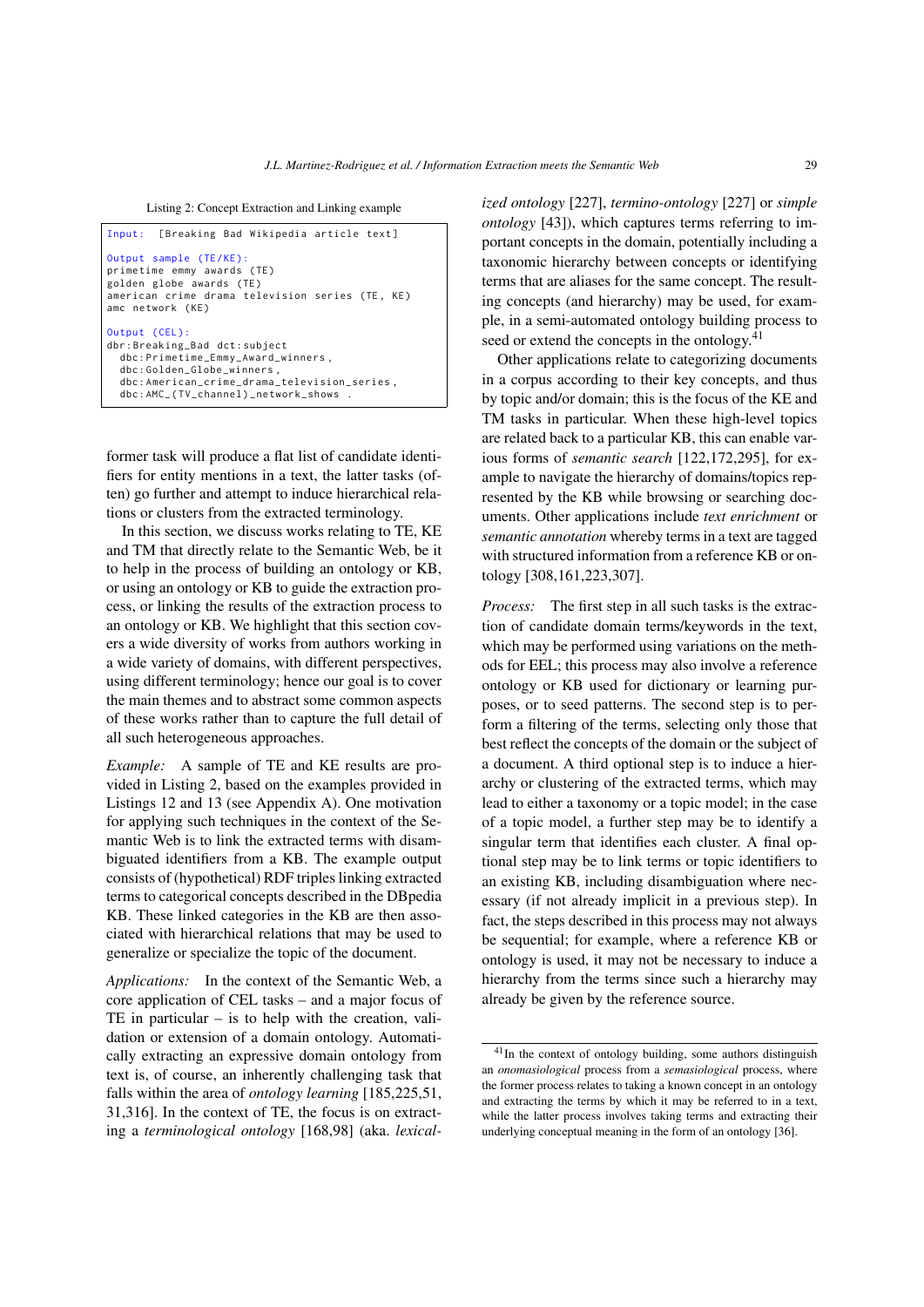#### *3.1. Terminology/Keyphrase Recognition*

We consider a term to be a textual mention of a domain-specific concept, such as "cancer". Terms may also be composed of more than one word and indeed by relatively complex phrases, such as "inner planets of the solar system". Terminology then refers more generically to the collection of terms or specialized vocabulary pertinent to a particular domain. In the context of TE, terms/terminology are typically understood as describing a domain, while in the context of KE, keyphrases are typically understood as describing a particular document. However, the extraction process of TE and KE are similar; hence we proceed by generically discussing the extraction of terms.

In fact, approaches to extract raw candidate terms follow a similar line to that for extracting raw entity mentions in the context of EEL. Generic preprocessing methods such as stop-word removal, stemming and/or lemmatization are often applied, along with tokenization. Some term extraction methods then rely on window-based methods, extracting *n*-grams up to a predefined length [\[98\]](#page-62-13). Other term extractors apply POS-tagging and then define shallow syntactic patterns to capture, for example, noun phrases ("solar system"), noun phrases prefixed by adjectives ("inner planets"), and so forth [\[219,](#page-67-14)[83,](#page-62-14)[60\]](#page-61-6). Other systems use an ensemble of methods to extract a broad selection of terms that are subsequently filtered [\[60\]](#page-61-6).

There are, however, subtle differences when compared with extracting entities, particularly when considering traditional NER scenarios looking for names of people, organizations, places, etc.; when extracting terms, for example, capitalization becomes less useful as a signal, and syntactic patterns may need to be more complex to identify concepts such as "inner planets of [the] solar system". Furthermore, the features considered when filtering term candidates change significantly when compared with those for filtering entity mentions (as we will discuss presently). For these reasons, various systems have been proposed specifically for extracting terms, including KEA [\[315\]](#page-71-12), TEx-SIS [\[184\]](#page-66-13), TermeX [\[74\]](#page-62-15) and YaTeA [\[8\]](#page-59-3) (here taking a selection reused by the highlighted systems). Such systems differ from EEL particularly in terms of the filtering process, discussed presently.

# *3.2. Filtering*

Once a set of candidate terms have been identified, a range of features can be used for either automatic or semi-automatic filtering. These features can be broadly categorized as being *linguistic* or *statistical*; however, other *contextual* features can be used, which will be described presently. Furthermore, filtering can be applied with respect to a domain-specific dictionary of terms as taken from a reference KB or ontology.

Linguistic features relate to lexical or syntactic aspects of the term itself, where the most basic such feature would be the number of words forming the term (more words indicating more specific terms and viceversa). Other linguistic features can likewise include generic aspects such as POS tags [\[219,](#page-67-14)[214,](#page-67-10)[122,](#page-63-12)[172,](#page-65-6) [223\]](#page-67-13), shallow syntactic patterns [\[214,](#page-67-10)[117,](#page-63-13)[83,](#page-62-14)[60\]](#page-61-6), etc.; such features may be used in the initial extraction of terms or as a post-filtering step. Furthermore, terms may be filtered or selected based on appearing in a particular hierarchical branch of terminology, such as terms relating to forms of cancer; these techniques will be discussed in the next subsection.

As explained in Appendix [A,](#page-72-0) producing and maintaining linguistic patterns/rules is a time consuming task, which in turn results in incomplete rules. Statistical measures look more broadly at the usage of a particular term in a corpus. In terms of such measures, two key properties of terms are often analyzed in this context [\[60\]](#page-61-6): *unithood* and *termhood*.

Unithood refers to the cohesiveness of the term as referring to a single concept, which is often assessed through analysis of *collocations*: expressions where the meaning of each individual word may vary widely from their meaning in the expression such that the meaning of the word depends directly on the expression; an example collocation might be "mean squared error" where, in particular, the individual words "mean" and "squared" taken in isolation have meanings unrelated to the expression, where the phrase "mean squared error" thus has high unithood. There are then a variety of measures to detect collocations, most based on the idea of comparing the expected number of times the collocation would be found if occurrences of the individual words were independent versus the amount of times the collocation actually appears [\[88\]](#page-62-16). As an example, Lossio-Ventura *et al.* [\[307\]](#page-71-11) use Web search engines to determine collocations, where they estimate the unithood of a candidate term as the ratio of search results returned for the exact phrase ("mean squared error"), versus the number of results returned for all three terms (mean AND squared AND error). Unithood thus addresses a particular challenge – similar to that of overlapping entities in EEL (recalling "New York City") – where extraction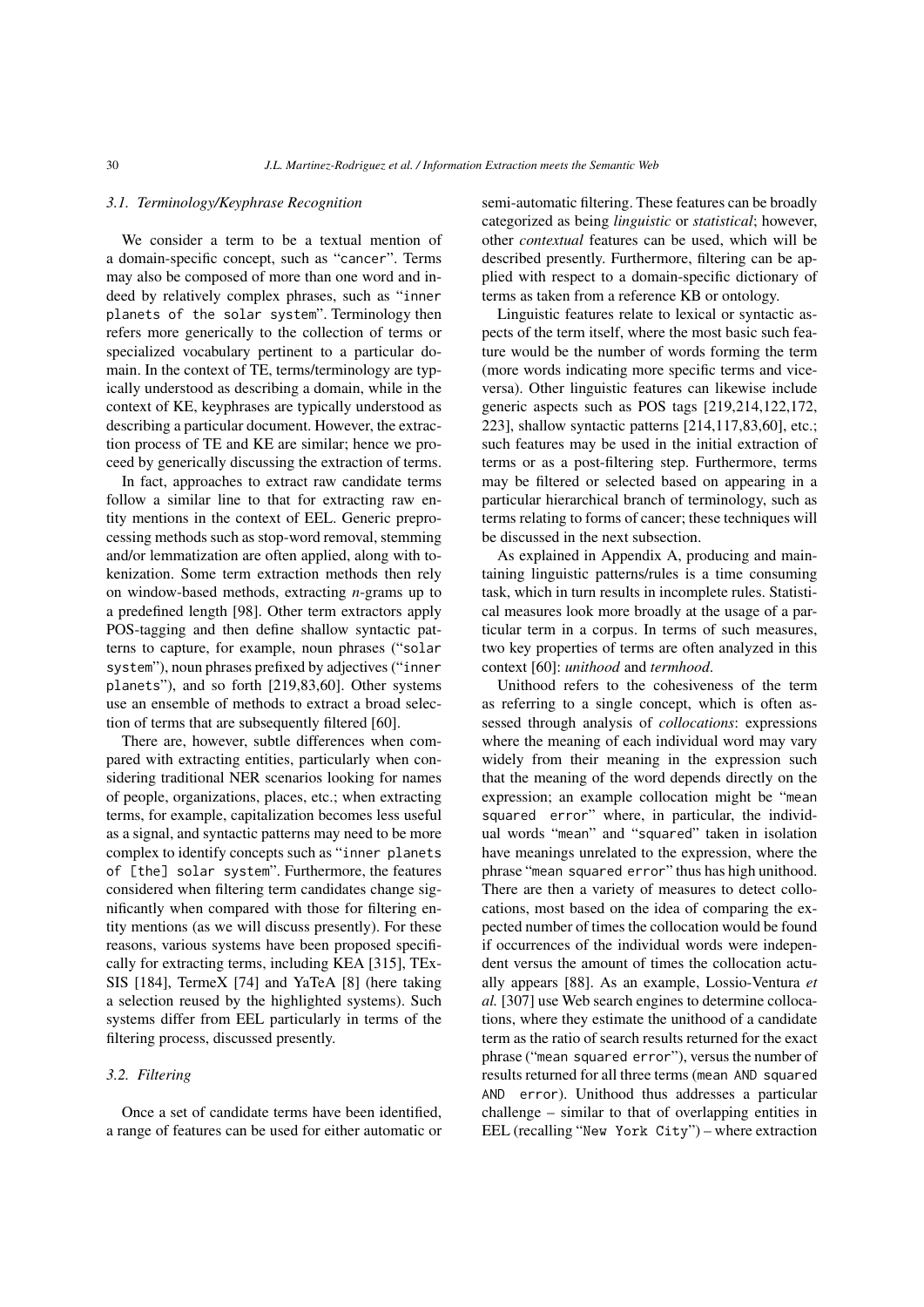of partial mentions (such as "squared error") may lose meaning, particularly if linkable to the KB.

The second form of statistical measure, called *termhood*, refers to the relevance of the term to the domain in question. To measure termhood, variations on the theme of the TF–IDF measure are commonly used [\[122](#page-63-12)[,172,](#page-65-6)[83,](#page-62-14)[98,](#page-62-13)[60,](#page-61-6)[307\]](#page-71-11), where, for example, terms that appear often in a (domain) specific text (high TF) but appear less often in a general corpus (high IDF) indicate higher termhood. Note that termhood relates closely to Topic Modeling measures, where the context of terms is used to find topicallyrelated terms; such approaches will be discussed later.

Other features can rather be contextual, looking at the position of terms in the text [\[252\]](#page-69-9); such features are particularly important in the context of identifying keyphrases/terms that capture the domain or topic of a given document. The first such feature is known as the *phrase depth*, which measures how early in the document is the first appearance of the term: phrases that appear early on (e.g., in the title or first paragraph) are deemed to be most relevant to the document or the domain it describes. Likewise, terms that appear throughout the entire document are considered more relevant: hence the *phrase lifespan* – the ratio of the document lying between the first and last occurrence of the term – is also considered as an important feature [\[252\]](#page-69-9).

A KB can also be used to filter terms through a linking process. The most simple such procedure is to filter terms that cannot be linked to the KB [\[161\]](#page-65-7). Other proposed methods rather apply a graph-based filtering, where terms are first linked to the KB and then the subgraph of the KB induced by the terms is extracted; subsequently, terms in the graph that are disconnected [\[46\]](#page-60-12) or exhibiting low centrality [\[143\]](#page-64-9) can be filtered. This process will be described in more detail later.

# *3.3. Hierarchy Induction*

Often the extracted terms will refer to concepts with some semantic relations that are themselves useful to model as part of the process. The semantic relations most often considered are synonymy (e.g., "heart attack" and "myocardial infarction" being synonyms) and hypernymy/hyponymy (e.g., "migraine" is a hyponym of "headache" with the former being a more specific form of the latter, while conversely "headache" is a hypernym of "migraine"). While synonymy induces groups of terms with (almost exactly) the same meaning, hypernymy/hyponymy induces a hierarchical structure over the terms. Such relations and structures can be extracted either by analysis of the text itself and/or through the information gained from some reference source. These relations can then be used to filter relevant terminology, or to induce an initial semantic structure that can be formalized as a taxonomy (e.g., expressed in the SKOS standard [\[206\]](#page-67-2)), or as a formal ontology (e.g., expressed in the OWL standard [\[135\]](#page-64-2)), and so forth. As such, this topic relates heavily to the area of ontology learning, where we refer to the textbook by Cimiano [\[49\]](#page-60-13) and the more recent survey of Wong *et al.* [\[316\]](#page-71-2) for details; here our goal is to capture the main ideas.

In terms of detecting hypernymy from the text itself, a key method relies on distinguishing the *head term*, which signifies the more general hypernym in a (potentially) multi-word term; from *modifier terms*, which then specialize the hypernym [\[305,](#page-71-13)[32,](#page-60-14)[152,](#page-65-8) [227,](#page-67-12)[6\]](#page-59-4). For example, the head term of "metastatic breast cancer" is "cancer", while "breast" and "metastatic" are modifiers that specialize the head term and successively create hyponyms. As a more complex example, the head term of "inner planets of the solar system" would be "planets", while "inner" and "of the solar system" are modifying phrases. Analysis of the head/modifier terms thus allows for automatic extraction of hypernymic relations, starting with the most general head term, such as "cancer", and then subsequently extending to hyponyms by successively adding modifiers appearing in a given multi-word term, such as "breast cancer", "metastatic breast cancer", and so forth.

Of course, analyzing head/modifier terms will miss hypernyms not involving modifiers, and synonyms; for example, the hyponym "carcinoma" of "cancer" is unlikely to be revealed by such analysis. An alternative approach is to rely on lexico-syntactic patterns to detect synonymy or hypernymy. A common set of patterns to detect hypernymy are *Hearst patterns* [\[129\]](#page-64-12), which look for certain connectives between noun phrases. As an example, such patterns may detect from the phrase "cancers, such as carcinomas, ..." that "carcinoma" is a hyponym of "cancer". Hearstlike patterns are then used by a variety of systems (e.g., [\[55](#page-61-8)[,117](#page-63-13)[,152,](#page-65-8)[161](#page-65-7)[,191,](#page-66-14)[6\]](#page-59-4)). While such patterns can capture additional hypernyms with high precision [\[129\]](#page-64-12), Buitelaar *et al.* [\[31\]](#page-60-9) note that finding such patterns in practice is rare and that the approach tends to offer low recall. Hence, approaches have been proposed to use the vast textual information of the Web to find instances of such patterns using, for example, Web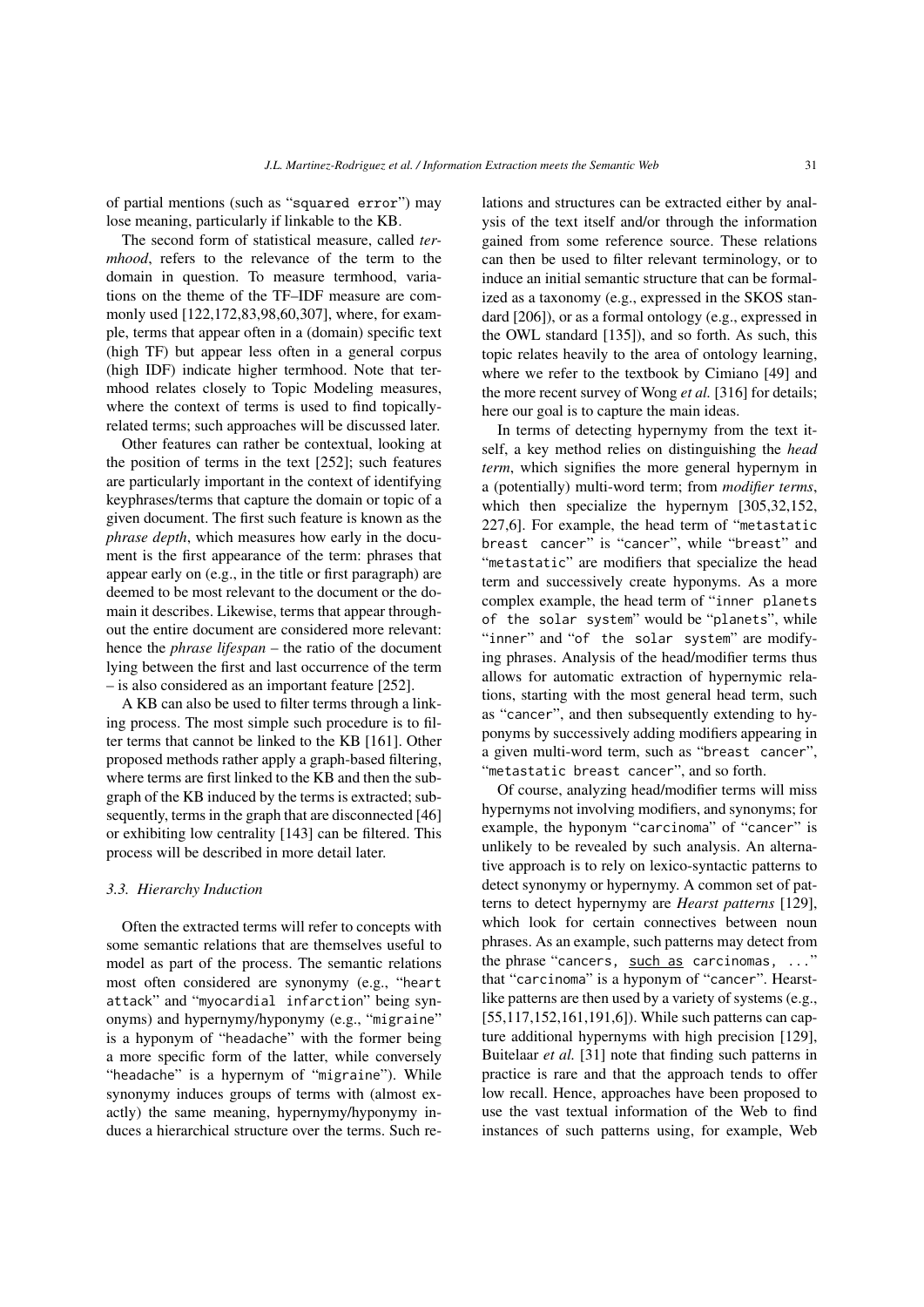search engines such as Google [\[50\]](#page-60-15), the abstracts of Wikipedia articles [\[297\]](#page-70-8), amongst other Web sources.

Another approach that potentially offers higher recall is to use statistical analyses of large corpora of text. Many such approaches (e.g., [\[51,](#page-61-7)[52,](#page-61-9)[58,](#page-61-10)[5\]](#page-59-5)) are based, for example, on *distributional semantics*, which aggregates the context (surrounding terms) in which a given term appears in a large corpus. The distributional hypothesis then considers that terms with similar contexts are semantically related. Within this grouping of approaches, one can then find more specific strategies based on various forms of clustering [\[51\]](#page-61-7), Formal Concept Analysis [\[52\]](#page-61-9), LDA [\[58\]](#page-61-10), embeddings [\[5\]](#page-59-5), etc., to find and induce a hierarchy from terms based on their context. These can then be used as the basis to detect synonyms; or more often to induce a hierarchy of hypernyms, possibly adding *hidden concepts* – fresh hypernyms of cohyponyms – to create a connected tree of more/less specific domain terms.

Of course, reference resources that already contain semantic relations between terms can be used to aid in this process. One important such resource is Word-Net [\[207\]](#page-67-15), which, for a given term, provides a set of possible semantic senses in terms of what it might mean (homonymy/polysemy [\[303\]](#page-71-14)), as well as a set of synonyms called *synsets*. Those synsets are then related by various semantic relations, including hypernymy, meronymy (part of), etc. WordNet is thus a useful reference for understanding the semantic relations between concepts, used by a variety of systems (e.g., [\[225](#page-67-11)[,55](#page-61-8)[,325,](#page-72-7)[152\]](#page-65-8), etc.). Other systems rather rely on, for example, Wikipedia categorizations [\[196,](#page-66-15)[6](#page-59-4)[,5\]](#page-59-5) in combination with reference KBs. A core challenge, however, when using such approaches is the problem of *word sense disambiguation* [\[224\]](#page-67-9) (sometimes called the *semantic interpretation* problem [\[225\]](#page-67-11)): given a term, determine the correct sense in which it is used. We refer to the survey by Navigli [\[225\]](#page-67-11) for discussion.

An alternative to extracting semantic relations between terms in the text is to instead rely on the existing relations in a given KB [\[143](#page-64-9)[,304,](#page-71-9)[46,](#page-60-12)[5\]](#page-59-5). That is to say, if the terms (or indeed simply entities) can be linked to a suitable existing KB, then semantic relations can be extracted from the KB itself rather than the text. This approach is often applied by tools described in the following section (e.g., [\[143,](#page-64-9)[304,](#page-71-9)[46\]](#page-60-12)), whose goal is to understand the domain of a document rather than attempting to model a domain from text.

## *3.4. Topic Modeling*

While the previous methods are mostly concerned with extracting a terminology from a corpus that describes a given domain (e.g., for the purposes of building a domain-specific ontology), other works are concerned with modeling and potentially identifying the domain to which the documents in a given corpus pertain (e.g., for the purposes of classifying documents). We refer to these latter approaches generically as *Topic Modeling* approaches [\[176](#page-66-16)[,197\]](#page-66-9). Such approaches are based on analysis of terms (or sometimes entities) extracted from the text over which Topic Modeling approaches can be applied to cluster and analyze thematically related terms (e.g., "carcinoma", "malignant tumor", "chemotherapy"). Thereafter, *topic labeling* [\[143,](#page-64-9)[4\]](#page-59-6) can be (optionally) applied to assign such groupings of terms a suitable KB identifier referring to the topic in question (e.g., dbr:Cancer). Application areas for such techniques include Information Retrieval [\[241\]](#page-68-10), Recommender Systems [\[154\]](#page-65-9), Text Classification [\[142\]](#page-64-13), Cognitive Science [\[244\]](#page-68-11), and Social Network Analysis [\[259\]](#page-69-10), to name but a few.

For applying Topic Modeling, one can of course first consider directly applying the traditional methods proposed in the literature: LSA, pLSA and/or LDA (see Appendix [A](#page-72-0) for discussion). However, these approaches have a number of drawbacks. First, such approaches typically work on individual words and not multi-word terms (though extensions have been proposed to consider multi-word terms). Second, topics are considered as latent variables associated with a probability of generating words, and thus are not directly "labeled", making them difficult to explain or externalize (though, again, labeled extensions have also been proposed, for example for LDA). Third, words are never semantically interpreted in such models, but are rather considered as symbolic references over which statistical/probabilistic inference can be applied. Hence a number of approaches have emerged that propose to use the structured information available in KBs and/or ontologies to enhance the modeling of topics in text. The starting point for all such approaches is to extract some terms from the text, using approaches previously outlined: some rely simply on token- or POS-based methods to extract terms, which can be filtered by frequency or TF–IDF variants to capture domain relevance [\[149,](#page-64-14)[148,](#page-64-15)[4\]](#page-59-6), whereas others rather prefer entity recognition tools (which are subsequently mapped to higher-level topics through relations in the KB, as we describe later) [\[46,](#page-60-12)[169,](#page-65-10)[297\]](#page-70-8).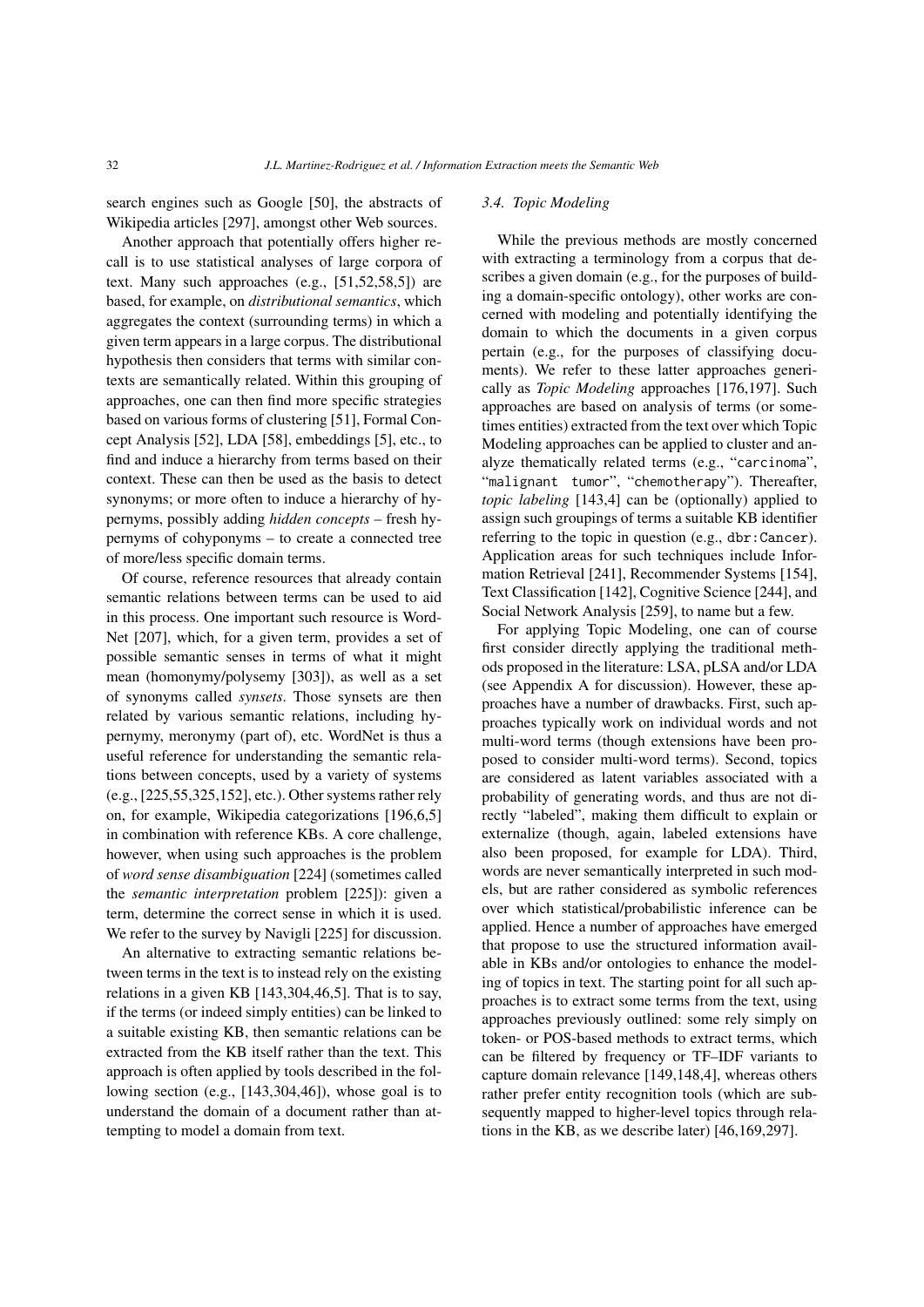With extracted terms in hand, the next step for many approaches – departing from traditional Topic Modeling – is to link those terms to a given KB, where the semantic relations of the KB can be exploited to generate more meaningful topics. The most straightforward such approach is to assume an ontology that offers a concept/class hierarchy to which extracted terms from the document are mapped. Thus the ontology can be seen as guiding the Topic Modeling process, and in fact can be used to select a label for the topic. One such approach is to apply a statistical analysis over the termto-concept mapping. For example, in such a setting, Jain and Pareek [\[148\]](#page-64-15) propose the following: for each concept in the ontology, count the ratio of extracted terms mapped to it or its (transitive) sub-concepts, and take that ratio as an indication of the relevance of the concept in terms of representing a high-level topic of the document. Another approach is to consider the spanning tree(s) induced by the linked terms in the hierarchy, taking the lowest common ancestor(s) as a high-level topic [\[143\]](#page-64-9). However, as noted by Hulpus *et al.* [\[143\]](#page-64-9), such approaches relying on class hierarchies tend to elect very generic topic labels, where they give the example of "Barack Obama" being captured under the generic concept *person*, rather than a more interesting concept such as *U.S. President*. To tackle this problem, a number of approaches have proposed to link terms – including entity mentions – to Wikipedia's categories, from which more fine-grained topic labels can be selected for a given text [\[275,](#page-70-9)[145,](#page-64-16)[65\]](#page-61-11).

Other approaches apply traditional Topic Modeling methods (typically pLSA or LDA) in conjunction with information extracted from the KB. Some approaches propose to apply Topic Modeling in an initial phase directly over the text; for example, Canopy [\[143\]](#page-64-9) applies LDA over the input documents to group words into topics and then subsequently links those words with DBpedia for labeling each topic (described later). On the other hand, other approaches apply Topic Modeling after initially linking terms to the KB; for example, Todor *et al.* [\[297\]](#page-70-8) first link terms to DBpedia in order to enrich the text with annotations of types, categories, hypernyms, etc., where the enriched text is then passed through an LDA process. Some recent approaches rather extend traditional topic models to consider information from the KB *during* the inference of topic-related distributions. Along these lines, for example, Allahyari [\[4\]](#page-59-6) propose an LDA variant, called "OntoLDA", which introduces a latent variable for concepts (taken from DBpedia and linked with the text), which sits between words and topics: a document is then considered to contain a distribution of (latent) topics, which contains a distribution of (latent) concepts, which contains a distribution of (observable) words. Another such hybrid model, but rather based on pLSA, is proposed by Chen *et al.* [\[46\]](#page-60-12) where the probability of a concept mention (or a specific entity men- $\tan^{42}$  $\tan^{42}$  $\tan^{42}$ ) being generated by a topic is computed based on the distribution of topics in which the concept or entity appears and the same probability for entities that are related in the KB (with a given weight).

The result of these previous methods – applying Topic Modeling in conjunction with a KB-linking phase – is a set of topics associated with a set of terms that are in turn linked with concepts/entities in the KB. Interestingly, the links to the KB then facilitate labeling each topic by selecting one (or few) core term(s) that help capture or explain the topic. More specifically, a number of graph-based approaches have recently been proposed to choose topic labels [\[149,](#page-64-14)[143,](#page-64-9) [4\]](#page-59-6), which typically begin by selecting, for each topic, the nodes in the KB that are linked by terms under that topic, and then extracting a sub-graph of the KB in the neighborhood of those nodes, where typically the largest connected component is considered to be the topical/thematic graph [\[149](#page-64-14)[,4\]](#page-59-6). The goal, thereafter, is to select the "label node(s)" that best summarize(s) the topic, for which a number of approaches apply centrality measures on the topical graph: Janik and Kochut [\[149\]](#page-64-14) investigate use of a closeness centrality measure, Allahyari and Kochut [\[4\]](#page-59-6) propose to use the authority score of HITS (later mapping central nodes to DBpedia categories), while Hulpus *et al.* [\[143\]](#page-64-9) investigate various centrality measures, including closeness, betweenness, information and random-walk variants, as well as "focused" centrality measures that assign special weights to nodes in the topic (not just in the neighborhood). On the other hand, Varga *et al.* [\[304\]](#page-71-9) propose to extract a KB sub-graph (from DBpedia or Freebase) describing entities linked from the text (containing information about classes, properties and categories), over which weighting schemes are applied to derive input features for a machine learning model (SVM) that classifies the topics of microposts.

#### *3.5. Representation*

Domain knowledge extracted through the previous processes may be represented using a variety of Se-

<span id="page-32-0"></span><sup>42</sup>They use the term *entity* to refer to both concepts, such as *person*, and individuals, such as *Barack Obama*.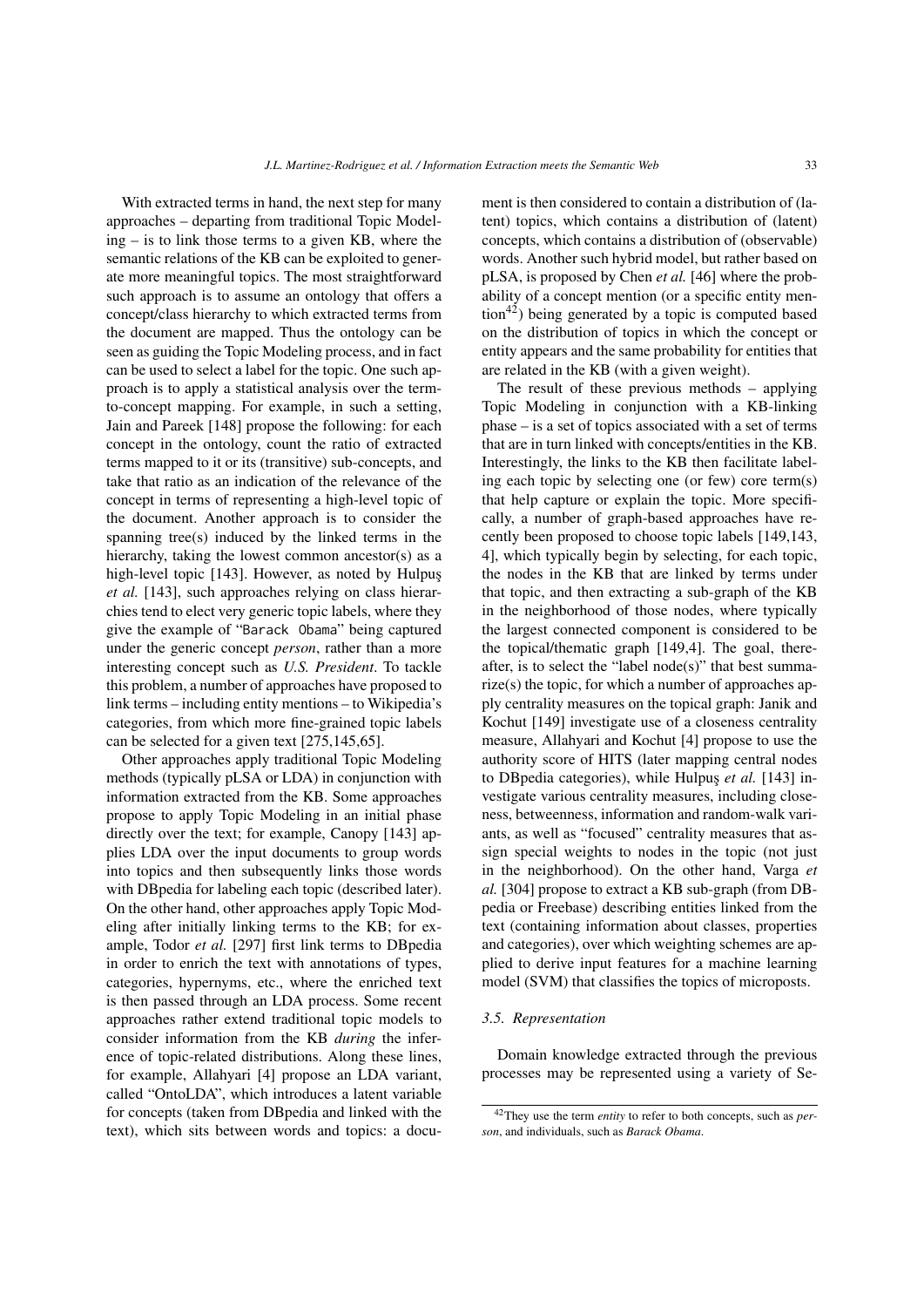mantic Web formats. In the ontology building process, induced concepts may be exported to RDF-S/OWL [\[135\]](#page-64-2) for further reasoning tasks or ontology refinement and development. However, RDFS/OWL makes a distinction between concepts and individuals that may be inappropriate for certain modeling requirements; for example, while a term such as "US Presidents" could be considered as a sub-topic of "US Politics" since any document about the former could be considered also as part of the latter, the former is neither a sub-concept nor an instance of the lat-ter in the set-theoretic setting of OWL.<sup>[43](#page-33-0)</sup> For such scenarios, the Simple Knowledge Organization System (SKOS) [\[206\]](#page-67-2) was standardized for modeling more general forms of conceptual hierarchies, taxonomies, thesauri, etc., including semantic relations such as broader-than (e.g., hypernym-of), narrow-than (e.g., hyponym-of), exact-match (e.g., synonym-of), closematch (e.g., near-synonym-of), related (e.g., withinsame-topic-as), etc.; the standard also offers properties to define primary labels and aliases for concepts.

Aside from these Semantic Web standards, a number of other representational formats have been proposed in the literature. The Lexicon Model for Ontologies, aka. LEMON [\[53\]](#page-61-12), was proposed as a format to associate ontological concepts with richer linguistic information, which, on a high level, can be seen as a model that bridges between the world of formal ontologies to the world of natural language (written, spoken, etc.); the core LEMON concept is a lexical entry, which can be a word, affix or phrase (e.g., "cancer"); each lexical entry can have different forms (e.g., "cancers", "cancerous"), and can have multiple senses (e.g., "ex:cancer\_sense1" for medicine, "ex:cancer\_sense2" for astrology, etc.); both lexical entries and senses can then be linked to their corresponding ontological concepts (or individuals).

Along related lines, Hellmann *et al.* [\[130\]](#page-64-17) propose the NLP Interchange Format (NIF), whose goal is to enhance the interoperability of NLP tools by using an ontology to describe common terms and concepts; the format can provide Linked Data as output for further data reuse. Other proposals have also been made in terms of publishing linguistic resources as Linked Data. Cimiano *et al.* [\[54\]](#page-61-13) propose such an approach for publishing and linking terminological resources following the Linked Data principles, combining the LEMON, SKOS, and PROV-O vocabularies in their core model; OnLit was proposed by Klimek *et al.* [\[165\]](#page-65-11) as a Linked Data version of the LiDo Glossary of Linguistic Terms; etc. For further information, we refer the reader to the editorial by McCrae *et al.* [\[194\]](#page-66-17), which offers an overview of terminological/linguistic resources published as Linked Data.

## *3.6. System summary and comparison*

Based on the previously discussed techniques, in Table [5,](#page-34-0) we provide an overview of highlighted CEL systems that deal with the Semantic Web in a direct way, and that have a publication offering details; a legend is provided in the caption of the table. Note that in the Recognition and Filtering column, some systems delegate these tasks to external recognition tools – such as DBpedia Spotlight [\[199\]](#page-66-4), KEA [\[315\]](#page-71-12), Open-Calais<sup>[44](#page-33-1)</sup>, TermeX [\[74\]](#page-62-15), TermRaider<sup>[45](#page-33-2)</sup>, TExSIS [\[184\]](#page-66-13), WikiMiner [\[209\]](#page-67-16), YaTeA [\[8\]](#page-59-3) – which are indicated in the respective columns as appropriate.

The approaches reviewed in this section might be applied for diverse and heterogeneous cases. Thus, comparing CEL approaches is not a trivial task; however, we can mention some general aspects and considerations when choosing a particular CEL approach.

- *Target task:* As per the Goal column of Table [5,](#page-34-0) the surveyed approaches cover a number of different related tasks with different applications. These include Keyphrase Extraction, Ontology Building, Semantic Annotation, Terminology Extraction, Topic Modeling, etc. An important consideration when choosing an approach is thus to select one that best fits the given application.
- *Language:* Although the approaches described in this section provide strategies for processing text in English, different languages can also be covered in the TE/KE tasks using similar techniques (e.g., the approach proposed by Lemnitzer *et al.* [\[172\]](#page-65-6)). Moreover, term translation is the focus of some approaches, such as OntoLearn [\[305,](#page-71-13) [225\]](#page-67-11). Finally, KBs such as DBpedia or BabelNet offer multilingual resources that can support the extraction of terms in varied languages.

<span id="page-33-0"></span><sup>43</sup>It is worth noting that OWL does provide means for *metamodeling* (aka. punning), where concepts can be simultaneous considered as groups of individuals when reasoning at a terminological level, and as individuals when reasoning at an assertional level.

<span id="page-33-2"></span><span id="page-33-1"></span><sup>44</sup><http://www.opencalais.com/>

<sup>45</sup>[https://gate.ac.uk/projects/neon/termraider.](https://gate.ac.uk/projects/neon/termraider.html) [html](https://gate.ac.uk/projects/neon/termraider.html)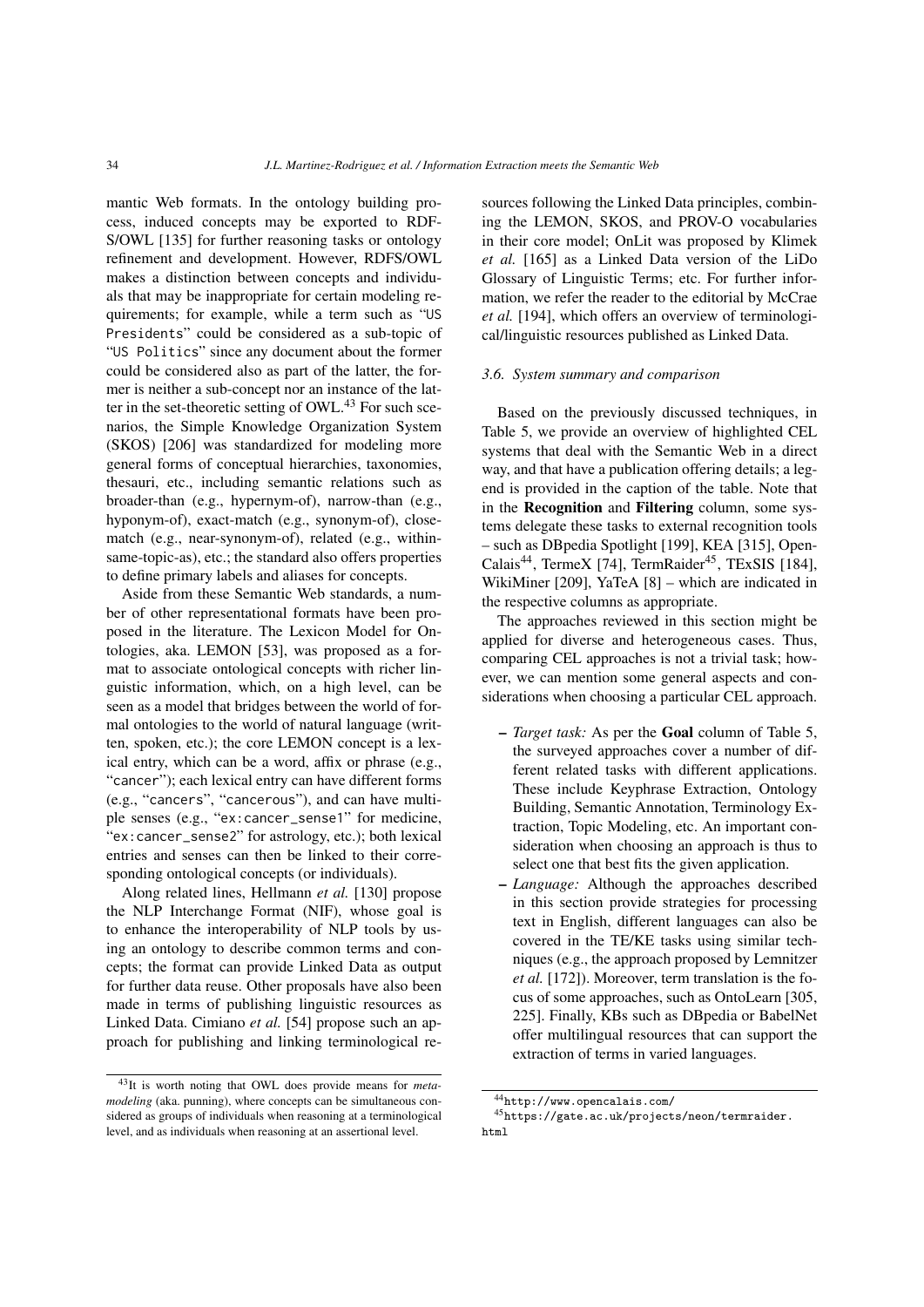# Table 5 Overview of Concept Extraction & Linking systems

<span id="page-34-0"></span>Setting denotes the primary domain in which experiments are conducted; Goal indicates the stated aim of the system (KE: Keyphrase Extraction, OB: Ontology Building, SA: Semantic Annotation, TE: Terminology Extraction, TM: Topic Modeling); Recognition summarizes the term extraction method used; Filtering summarizes methods used to select suitable domain terms; Relations indicates the semantics relations extracted between terms in the text (Hyp.: Hyponyms, Syn.: Synonyms, Mer.: Meronyms); Linking indicates KBs/ontologies to which terms are linked; Reference indicates other sources used; Topic indicates the method(s) used to to model (and label) topics.

| Name                      | Year | <b>Setting</b>           | Goal | Recognition              | <b>Filtering</b> | <b>Relations</b>               | Linking                  | Reference                      | <b>Topic</b>             |
|---------------------------|------|--------------------------|------|--------------------------|------------------|--------------------------------|--------------------------|--------------------------------|--------------------------|
| AllahyariK <sup>[4]</sup> | 2015 | Multi-domain             | TM   | Token-based              | Statistical      |                                | DBpedia                  | Wikipedia                      | LDA / Graph              |
| Canopy [143]              | 2013 | Multi-domain             | TM   | -                        |                  | $\qquad \qquad$                | <b>DBpedia</b>           | Wikipedia                      | LDA / Graph              |
| CardilloWRJVS [36]        | 2013 | Medicine                 | TE   | <b>TExSIS</b>            | Manual           | $\overline{\phantom{0}}$       | SNOMED, DBpedia          |                                | $\overline{\phantom{0}}$ |
| ChemuduguntaHSS [43]      | 2008 | Science                  | SA   | Token-based              | Statistical      |                                |                          | CIDE, ODP                      | LDA                      |
| ChenJYYZ <sup>[46]</sup>  | 2016 | Comp. Sci., News         | TM   | <b>DBpedia Spotlight</b> | Graph/Stat.      |                                | <b>DBpedia</b>           |                                | pLSA / Graph             |
| CimianoHS [52]            | 2005 | Tourism, Finance         | OB   | POS-based                | Statistical      | Hyp.                           |                          |                                |                          |
| <b>CRCTOL</b> [152]       | 2010 | Terrorism, Sports        | OB   | POS-based                | Statistical      | Hyp.                           |                          | WordNet                        |                          |
| Distiller [223]           | 2014 |                          | KE   | Stat./Lexical            | Hybrid           | $\qquad \qquad \longleftarrow$ | DBpedia                  |                                | $\overline{\phantom{0}}$ |
| DolbyFKSS <sup>[83]</sup> | 2009 | I.T., Energy             | TE   | POS-based                | Statistical      | $\qquad \qquad \longleftarrow$ | DBpedia, Freebase        | $\qquad \qquad \longleftarrow$ |                          |
| F-STEP [196]              | 2013 | News                     | TE   | WikiMiner                | WikiMiner        | Hyp.                           | DBpedia, Freebase        | Wikipedia                      |                          |
| <b>FGKBTE [98]</b>        | 2014 | Crime, Terrorism         | TE   | Token-based              | Statistical      |                                | FunGramKB                |                                |                          |
| GillamTA [117]            | 2005 | Nanotechnology           | OB   | Patterns                 | Hybrid           | Hyp.                           |                          |                                |                          |
| GullaBI [122]             | 2006 | Petroleum                | OB   | POS-based                | Statistical      |                                |                          |                                |                          |
| JainP [148]               | 2010 | Comp. Sci.               | TM   | POS-based                | Stat. / Manual   | $\overline{\phantom{0}}$       | Custom onto.             |                                | Hierarchy                |
| JanikK [149]              | 2008 | <b>News</b>              | TM   |                          | Statistical      | $\qquad \qquad$                | Wikipedia                |                                | Graph                    |
| LauscherNRP [169]         | 2016 | Politics                 | TM   | <b>DBpedia Spotlight</b> | Statistical      | $\qquad \qquad \longleftarrow$ | DBpedia                  |                                | L-LDA                    |
| LemnitzerVKSECM [172]     | 2007 | E-Learning               | OB   | POS-based                | Statistical      | Hyp.                           | OntoWordNet              | Web search                     |                          |
| LiTeWi [60]               | 2016 | Software, Science        | OB   | Ensemble                 | WikiMiner        |                                | Wikipedia                |                                |                          |
| LossioJRT [307]           | 2016 | Biomedical               | TE   | POS-based                | Statistical      |                                | <b>UMLS, SNOMED</b>      | Web search                     |                          |
| MoriMIF <sup>[214]</sup>  | 2004 | Social Data              | KE   | TermeX                   | Statistical      | $\overline{\phantom{0}}$       |                          | Google                         |                          |
| ΜμñozGCHN [219]           | 2011 | Telecoms                 | KE   | POS-based                | Hybrid           |                                | DBpedia                  | Wikipedia                      | $\overline{\phantom{0}}$ |
| OntoLearn [305,225]       | 2001 | Tourism                  | OB   | POS-based                | Statistical      | Various                        | -                        | WordNet, Google                | —                        |
| OntoLT [32]               | 2004 | Neurology                | OB   | POS-based                | Statistical      | Hyp.                           | Any                      |                                |                          |
| OSEE [160,161]            | 2012 | <b>Bioinformatics</b>    | SA   | POS-based                | KB-based         | $\overline{\phantom{0}}$       | Gene Ontology            | Various (OBO)                  |                          |
| OwlExporter [314]         | 2010 | Software                 | OB   | POS-based                | KB-based         |                                | Any                      |                                |                          |
| <b>PIRATES</b> [252]      | 2010 | Software                 | SA   | <b>KEA</b>               | Hybrid           | $\overline{\phantom{0}}$       | SEOntology               |                                |                          |
| SPRAT [191]               | 2009 | Fishery                  | OB   | Patterns                 | TermRaider       | Syn. Hyp.                      | <b>FAO</b>               | WordNet                        |                          |
| TaxoEmbed [5]             | 2016 | Multi-domain             | OB   | -                        | KB-based         | Hyp.                           | Wikidata, YAGO           | Wikipedia, BabelNet            |                          |
| Text2Onto [185,55]        | 2005 | $\overline{\phantom{0}}$ | OB   | POS/JAPE                 | Statistical      | Hyp. Mer.                      | $\overline{\phantom{0}}$ | WordNet                        | $\overline{\phantom{0}}$ |
| TodorLAP <sup>[297]</sup> | 2016 | <b>News</b>              | TM   | DBpedia Spotlight        |                  | Hyp.                           | DBpedia                  | Wikipedia                      | LDA                      |
| TyDI [227]                | 2010 | Biotechnology            | OB   |                          | YaTeA            | Syn. Hyp.                      |                          |                                |                          |
| VargaCRCH [304]           | 2014 | Microposts               | TM   | OpenCalais               |                  |                                | DBpedia, Freebase        |                                | Graph / ML               |
| ZhangYT [325]             | 2009 | <b>News</b>              | TE   | Manual                   | Statistical      | $\overline{\phantom{0}}$       |                          | WordNet                        |                          |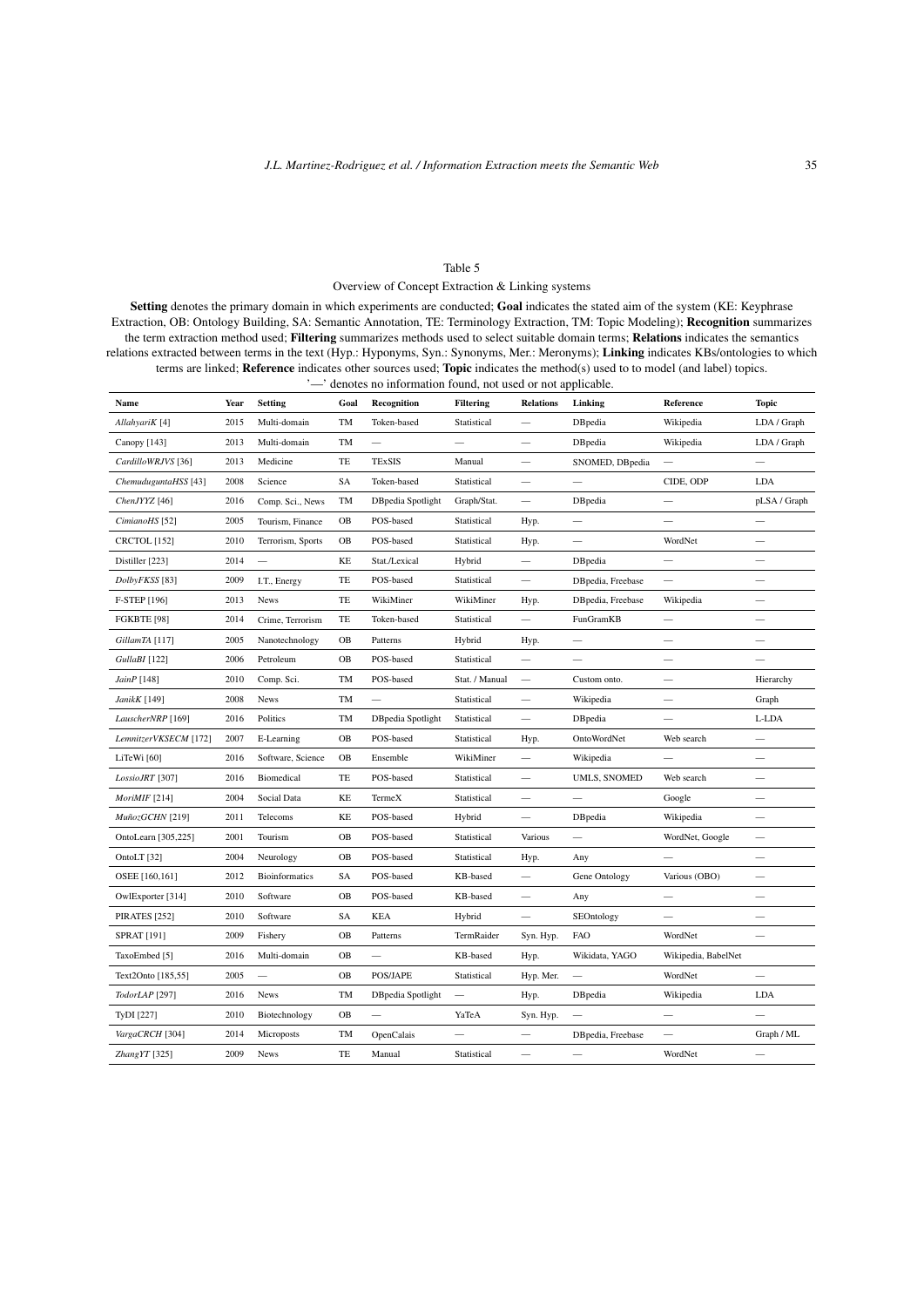- *Output quality.* The quality of CEL tasks depends on numerous factors, such as the ontologies and datasets used, the manual intervention involved in their processes, etc. For example, approaches such as OSEE [\[160,](#page-65-12)[161\]](#page-65-7), OntoLearn [\[305](#page-71-13)[,225\]](#page-67-11), or that proposed by Chemudugunta *et al.* [\[43\]](#page-60-10), rely on ontologies for recognizing or filtering terms; while this strategy could provide an increased precision, new terms may not be identified at all and thus, a low recall may be produced. On the other hand, approaches by Cardillo *et al.* [\[36\]](#page-60-11) and Zhang *et al.* [\[325\]](#page-72-7) involve manual intervention; although this is a costly process, it can help ensure a higher quality result over smaller input corpora of text.
- *Domain:* Although a specific domain is commonly used for testing (e.g. Biomedical, Finance, News, Terrorism, etc.), CEL approaches rely on NLP tools that can be employed for varied domains in a general fashion. However, some CEL approaches may be built with a specific KB in mind. For example, Cardillo *et al.* [\[36\]](#page-60-11) and Lossio *et al.* [\[307\]](#page-71-11) use SNOMED-CT for the medical domain, while F-STEP [\[196\]](#page-66-15), Distiller [\[223\]](#page-67-13), and Dolby *et al.* [\[83\]](#page-62-14) use DBpedia. On the other hand, KB-agnostic approaches such as OntoLT [\[32\]](#page-60-14) and OwlExporter [\[314\]](#page-71-15) generalize to any KB/domain.
- *Text characteristics/Recognition.* Different features can be used during the extraction and filtering of terms and topics. For example, some systems deal with the recognition of multi-word expressions (e.g., OntoLearn [\[305](#page-71-13)[,225\]](#page-67-11)), or contextual features provided by the FCA (as proposed by Cimiano *et al.* [\[52\]](#page-61-9)) or position of words in a text (e.g., PIRATES [\[252\]](#page-69-9)). Such a selection of features may influence the results in different ways for particular applications; it may be difficult to anticipate *a priori* how such factors may influence an application, where it may be best to evaluate such approaches for a particular setting.
- *Efficiency and scalability.* When faced with a large input corpus, the efficiency of a CEL approach can become a major factor. Some CEL approaches rely on computationally-expensive NLP tasks (e.g., deep parsing), while other approaches rely on more lightweight statistical tasks to extract and filter terms. Further steps to extract a hierarchy or link terms with a KB may introduce a further computational cost. Unfortunately however, efficiency (in terms of runtimes) is generally

not reported in the CEL papers surveyed, which rather focus on metrics to assess output quality.

We can conclude that comparing CEL approaches is complicated not only by the diversity of methods proposed and the goals targeted, but also by a lack of standardized, comparative evaluation frameworks; we will discuss this issue in the following subsection.

## *3.7. Evaluation*

Given the diversity of approaches gathered together in this section, we remark that the evaluation strategies employed are likewise equally diverse. In particular, evaluation varies depending on the particular task considered (be it TE, KE, TM or some combination thereof) and the particular application in mind (be it ontology building, text classification, etc.). Evaluation in such contexts is often further complicated by the potentially subjective nature of the goal of such approaches. When assessing the quality of the output, some questions may be straightforward to answer, such as: *Is this phrase a cohesive term (unithood/precision)?* On the other hand, evaluation must somehow deal with more subjective domain-related questions, such as: *Is this a domain-relevant term (termhood/precision)? Have we captured all domain-relevant terms appearing in the text (recall)? Is this taxonomy of terms correct (precision)? Does this label represent the terms forming this topic (precision)? Does this document have these topics (precision)? Are all topics of the document captured (recall)?* And so forth. Such questions are inherently subjective, may raise disagreement amongst human evaluators [\[172\]](#page-65-6), and may require expertise in the given domain to answer adequately.

*Datasets:* For evaluating CEL approaches, notably there are many Web-based corpora that have been pre-classified with topics or keywords, often annotated by human experts – such as users, moderators or curators of a particular site – through, for example, tagging systems. These can be reused for evaluation of domain extraction tools, in particular to see if automated approaches can recreate the high-quality classifications or topic models inherent in such corpora. Some such corpora that have been used include: BBC News<sup>[46](#page-35-0)</sup> [\[143,](#page-64-9)[297\]](#page-70-8), British Academic Written Corpus<sup>[47](#page-35-1)</sup> [\[143,](#page-64-9)[4\]](#page-59-6), British National Corpus<sup>[48](#page-35-2)</sup> [\[52\]](#page-61-9),

<span id="page-35-1"></span><span id="page-35-0"></span><sup>46</sup><http://mlg.ucd.ie/datasets/bbc.html>

<sup>47</sup>[http://www2.warwick.ac.uk/fac/soc/al/research/](http://www2.warwick.ac.uk/fac/soc/al/research/collections/bawe/) [collections/bawe/](http://www2.warwick.ac.uk/fac/soc/al/research/collections/bawe/)

<span id="page-35-2"></span><sup>48</sup><http://www.natcorp.ox.ac.uk/>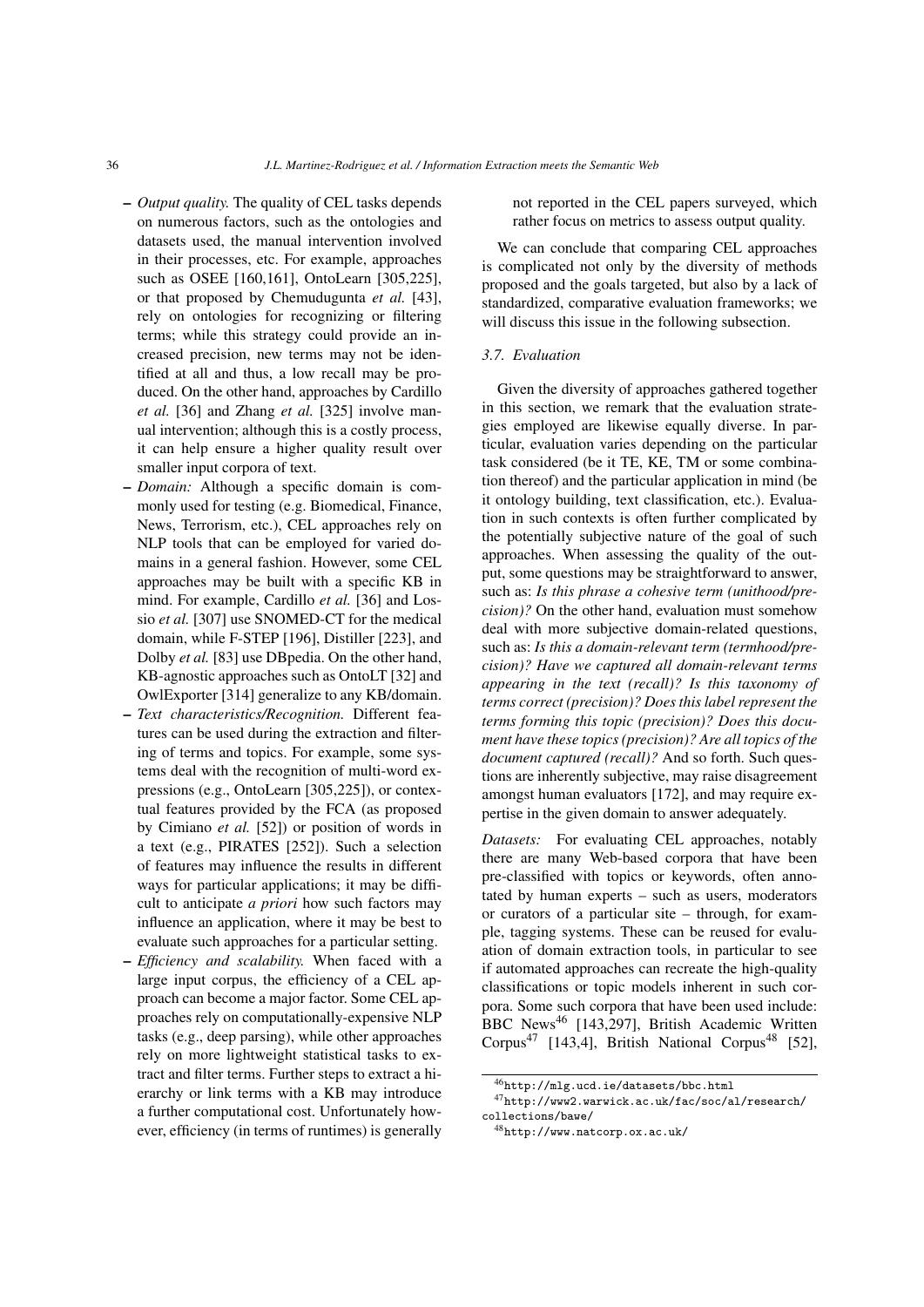CNN News [\[149\]](#page-64-0), DBLP<sup>[49](#page-36-0)</sup> [\[46\]](#page-60-0), eBay<sup>[50](#page-36-1)</sup> [\[308\]](#page-71-0), En-ron Emails<sup>[51](#page-36-2)</sup>, Twenty Newsgroups<sup>[52](#page-36-3)</sup> [\[46](#page-60-0)[,297\]](#page-70-0), Reuters News<sup>[53](#page-36-4)</sup> [\[173,](#page-65-0)[52,](#page-61-0)[325\]](#page-72-0), StackExchange<sup>[54](#page-36-5)</sup> [\[143\]](#page-64-1), Web News [\[297\]](#page-70-0), Wikipedia categories [\[65\]](#page-61-1), Yahoo! categories [\[296\]](#page-70-1), and so forth. Other datasets have been specifically created as benchmarks for such approaches. In the context of KE, for example, gold standards such as SemEval [\[162\]](#page-65-1) and Crowd500 [\[188\]](#page-66-0) have been created, with the latter being produced through a crowdsourcing process; such datasets were used by Gagnon *et al.* [\[109\]](#page-63-0) and Jean-Louis *et al.* [\[150\]](#page-64-2) for KE-related third-party evaluations. In the context of TE, existing domain ontologies can be used – or manually created and linked with text – to serve as a gold standard for evaluation [\[32](#page-60-1)[,52](#page-61-0)[,325](#page-72-0)[,227](#page-67-0)[,161](#page-65-2)[,27\]](#page-59-0).

Rather than employing a pre-annotated gold standard, an alternative strategy is to apply the approach under evaluation to a non-annotated corpus and thereafter seek human judgment on the output, typically in comparison with baseline approaches from the literature. Such an approach is employed in the context of TE by Nédellec *et al.* [\[227\]](#page-67-0), Kim and Tuan [\[161\]](#page-65-2), and Dolby *et al.* [\[83\]](#page-62-0); or in the context of KE by Muñoz-García et al. [\[219\]](#page-67-1); or in the context of TM by Hulpuş *et al.* [\[143\]](#page-64-1) and Lauscher *et al.* [\[169\]](#page-65-3); and so forth. In such evaluations, TM approaches are often compared against traditional approaches such as LDA [\[4\]](#page-59-1), PLSA [\[46\]](#page-60-0), hierarchical clustering [\[126\]](#page-64-3), etc.

*Metrics:* The most commonly used metrics for evaluating CEL approaches are *precision*, *recall*, and *F*<sup>1</sup> *measure*. When comparing with baseline approaches over *a priori* non-annotated corpora, recall can be a manually-costly aspect to assess; hence comparative rather than absolute measures such as *relative recall* are sometimes used [\[161\]](#page-65-2). In cases where results are ranked, precision@*k* measures may be used to assess the quality of the top-*k* terms extracted [\[307\]](#page-71-1).

Particular tasks may be associated with specialized measures. Evaluations in the area of Topic Modeling may also consider *perplexity* (the log-likelihood of a held-out test set) and/or *coherence* [\[265\]](#page-69-0), where a topic is considered coherent if it covers a high ratio of the words/terms appearing in the textual context from which it was extracted (measured by metrics such as Pointwise Mutual Information (PMI) [\[60\]](#page-61-2), Normalized Mutual Information (NMI), etc.). On the other hand, for Terminology Extraction approaches with hierarchy induction, measures such as Semantic Cotopy [\[52\]](#page-61-0) and Taxonomic Overlap [\[52\]](#page-61-0) may be used to compare the output hierarchy with that of a gold-standard ontology.

In cases where a fixed number of users/judges are in charge of developing a gold-standard dataset or assessing the output of systems in an *a posteriori* manner, the agreement among them is expressed as Cohen's or Fleiss' κ-measure. In this sense, Randolph [\[254\]](#page-69-1) provides a typical description (and usage examples) of the κ-measure, where the considered aspects are the number of cases or instances to evaluate, the number of human judges, the number of categories, and the number of judges who assigned the case to the same category.

*Third-party comparisons:* To the best of our knowledge, there has been little work on third-party evaluations for comparing CEL approaches, perhaps because of the diversity of goals and methods applied, the aforementioned challenges associated with evaluating CEL systems, etc. Among the available results, Gangemi [\[110\]](#page-63-1) compared three commercial tools – Alchemy, OpenCalais and PoolParty – for Topic Extraction, where Alchemy had the highest *F*-measure. In a separate evaluation for Terminology Extraction – comparing Alchemy, CiceroLite, FOX [\[288\]](#page-70-2), FRED [\[111\]](#page-63-2) and Wikimeta – Gangemi [\[110\]](#page-63-1) reported that FRED [\[111\]](#page-63-2) had the highest *F*-measure.[55](#page-36-6)

# *3.8. Summary*

In this section, we gather together three approaches for extracting domain-related concepts from a text: Terminology Extraction (TE), Keyphrase Extraction (KE), and Topic Modeling (TM). While the first task is typically concerned with applications involving ontology building, or otherwise extracting a domainspecific terminology from an appropriate corpus, the latter two tasks are typically concerned with understanding the domain of a given text. As we have seen in

<span id="page-36-0"></span> $^{49}{\rm http://dblp.uni-trier.de/db/}$  $^{49}{\rm http://dblp.uni-trier.de/db/}$  $^{49}{\rm http://dblp.uni-trier.de/db/}$ 

<span id="page-36-1"></span><sup>50</sup><http://www.ebay.com>

<span id="page-36-3"></span><span id="page-36-2"></span><sup>51</sup><https://www.cs.cmu.edu/~./enron/>

<sup>52</sup>[https://archive.ics.uci.edu/ml/datasets/Twenty+](https://archive.ics.uci.edu/ml/datasets/Twenty+Newsgroups) [Newsgroups](https://archive.ics.uci.edu/ml/datasets/Twenty+Newsgroups)

<span id="page-36-4"></span><sup>53</sup>[http://www.daviddlewis.com/resources/](http://www.daviddlewis.com/resources/testcollections/reuters21578/) [testcollections/reuters21578/](http://www.daviddlewis.com/resources/testcollections/reuters21578/) and [http://www.](http://www.daviddlewis.com/resources/testcollections/rcv1/) [daviddlewis.com/resources/testcollections/rcv1/](http://www.daviddlewis.com/resources/testcollections/rcv1/)

<span id="page-36-5"></span><sup>54</sup><https://archive.org/details/stackexchange>

<span id="page-36-6"></span><sup>55</sup>We do not include Alchemy, CiceroLite, nor Wikimeta in the discussion of Table [5](#page-34-0) since we have not found any publication providing details on their implementation. Though FOX [\[288\]](#page-70-2) and FRED [\[111\]](#page-63-2) do have publications, few details are provided on how CEL is implemented. We will, however, discuss FRED [\[111\]](#page-63-2) in the context of Relation Extraction in Section [4.](#page-38-0)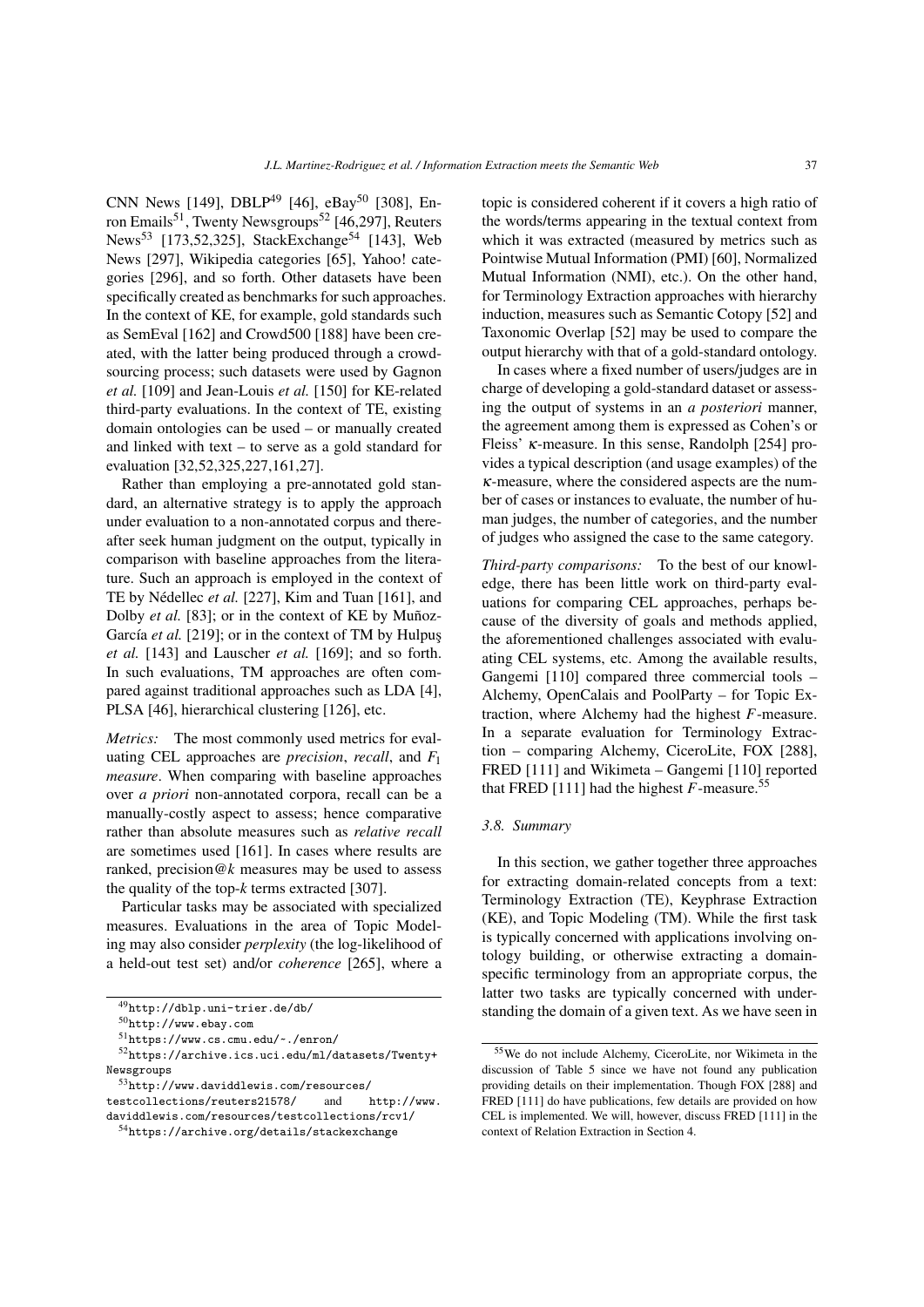this section, all tasks relate in important aspects, particularly in the identification of domain-relevant concepts; indeed, TE and TM further share the goal of extracting relationships between the extracted terms, be it to induce a hierarchy of hypernyms, to find synonyms, or to find thematic clusters of terms.

While all of the discussed approaches rely – to varying degrees – on techniques proposed in the traditional IE/NLP literature for such tasks, the use of reference ontologies and/or KBs has proven useful for a number of technical aspects inherent to these tasks:

- using the entity labels and aliases of a domainspecific KB as a dictionary to guide the extraction of conceptual domain terms in a text [\[161,](#page-65-2)[307\]](#page-71-1);
- linking terms to KB concepts and using the semantic relations in the KB to find (un)related terms [\[149](#page-64-0)[,143](#page-64-1)[,196](#page-66-1)[,4,](#page-59-1)[46\]](#page-60-0);
- enriching text with additional information taken from the KB [\[297\]](#page-70-0);
- classifying text with respect to an ontological concept hierarchy [\[148\]](#page-64-4);
- building topic models that include semantic relations from the KB [\[4](#page-59-1)[,46\]](#page-60-0);
- determining topic labels/identifiers based on the centrality of nodes in the KB graph [\[143,](#page-64-1)[4](#page-59-1)[,46\]](#page-60-0);
- representing and integrating terminological knowledge [\[206,](#page-67-2)[53,](#page-61-3)[130,](#page-64-5)[36,](#page-60-2)[54,](#page-61-4)[194\]](#page-66-2).

On the other hand, such processes are also often used to create or otherwise enrich Semantic Web resources, such as for ontology building applications, where TE can be used to extract a set of domain-relevant concepts – and possibly some semantic relations between them – to either seed or enhance the creation of a domain-specific ontology [\[305](#page-71-2)[,225](#page-67-3)[,51](#page-61-5)[,55](#page-61-6)[,49,](#page-60-3)[316\]](#page-71-3).

## *3.9. Open Questions*

Although the tasks involved in CEL are used in varied applications and domains, some general open questions can be abstracted from the previous discussion, where we highlight the following:

– *Interrelation of Tasks*: Under the heading of CEL, in this survey we have grouped three main tasks: Terminology Extraction (TE), Keyphrase Extraction (KE) and Topic Modeling (TM). These tasks are often considered in isolation – sometimes by different communities and for different applications – but as per our discussion, they also share clear overlaps. An important open question is thus

with respect to how these tasks can be generalized, how approaches to each task can potentially complement each other or, conversely, where the objectives of such tasks necessarily diverge and require distinct techniques to solve.

- *Specialized Settings/Multilingual CEL*: As was previously discussed for EEL, most approaches for CEL consider complete texts of high quality, such as technical documents, papers, etc. On the other hand, CEL has not been well explored in other settings, such as online discussion fora, Twitter, etc., which may present a different set of challenges. Likewise, most focus has been on English texts, where works such as LEMON [\[53\]](#page-61-3) highlight the impact that approaches considering multiple languages could have.
- *Contextual Information*: As previously discussed, TE, KE, and TM can be used to support the extraction of topics from text. As a consequence, such topics can be used to enrich the input text and existing KBs (such as DBpedia). This would be useful in scenarios where input documents need to include further contextual information or to be organized into (potentially new) categories.
- *Crowdsourcing*: A challenging aspect of CEL is the inherent subjectivity with respect to evaluating the output of such methods. Hence some approaches have proposed to leverage crowdsourcing, amongst which we can mention the creation of the Crowd500 dataset [\[188\]](#page-66-0) for evaluating KE approaches. An open question is to then further develop on this idea and consider leveraging crowdsourcing for solving specific sub-tasks of CEL or to support evaluation, including for other tasks relating to TE or TM (though of course such an approach may not be suitable for specialist domains requiring expert knowledge).
- *Linking*: While a variety of approaches have been proposed to extract terminology/keyphrases from text, only more recently has there been a trend towards linking such mentions with a KB [\[149,](#page-64-0) [161](#page-65-2)[,143,](#page-64-1)[4,](#page-59-1)[46\]](#page-60-0). While such linking could be seen as a form of EEL, and as being related to word sense disambiguation, it is not necessarily subsumed by either: many EEL approaches tend to focus on mentions of named entities, while word sense disambiguation does not typically consider multi-term phrases. Hence, an interesting subject is to explore custom techniques for linking the conceptual terminology/keyphrases produced by the TE and KE processes to a given KB, which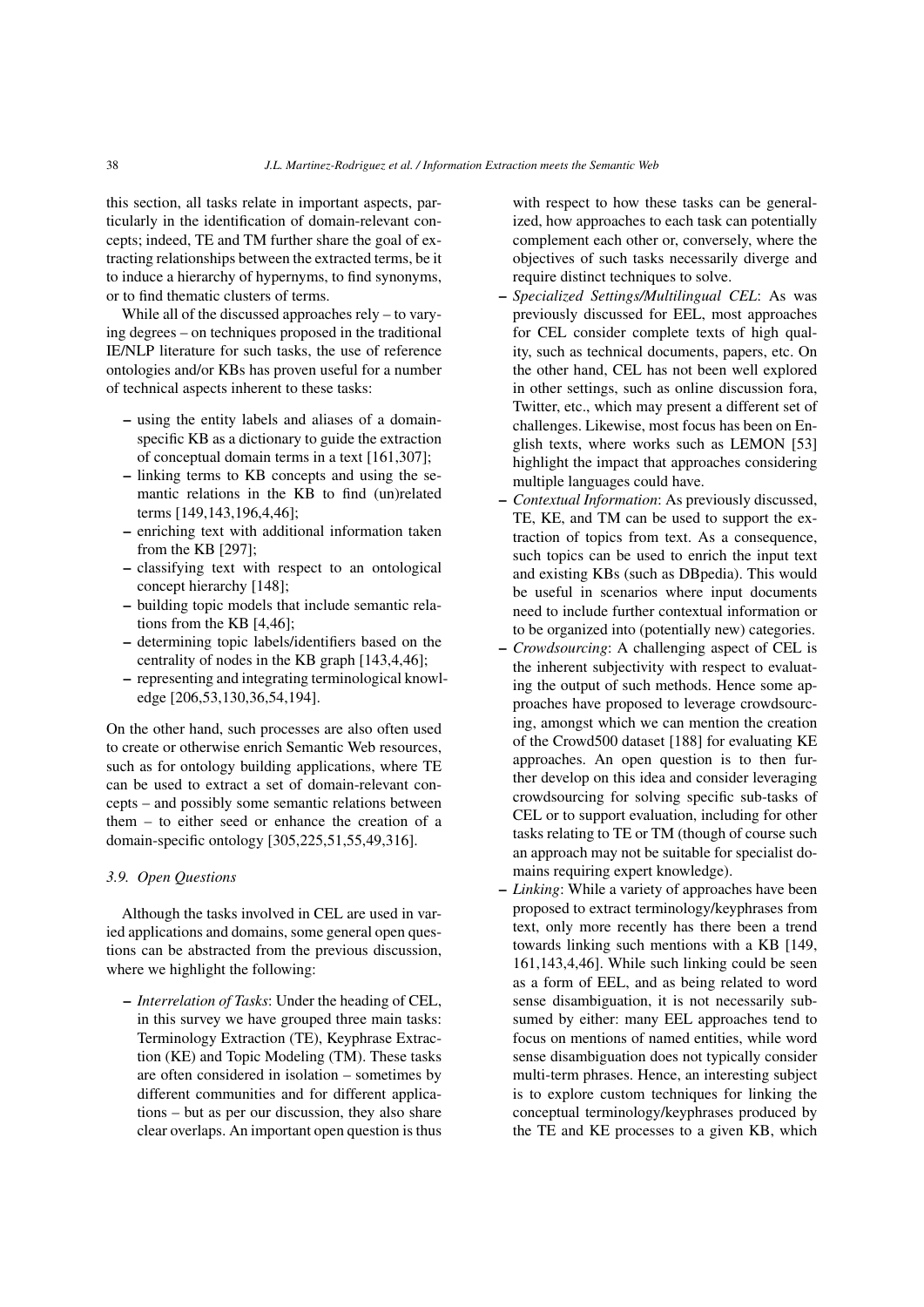may include, for example, synonym expansion, domain-specific filtering, etc.

– *Benchmark Framework*: In Section [3.7,](#page-35-0) we discussed the diverse ways in which CEL approaches are evaluated. While a number of gold standard datasets have been proposed for specific tasks [\[162,](#page-65-1)[188\]](#page-66-0), we did not encounter much reuse of such datasets, where the only systematic third-party evaluation we could find for such approaches was that conducted by Gangemi [\[110\]](#page-63-1). We thus observe a strong need for a standardized benchmarking framework for CEL approaches, with appropriate metrics and datasets. Such a framework would need to address a number of key open questions relating to the diversity of approaches that CEL encompasses, as well as the subjectivity inherent in its goals (e.g., deciding what terminology is important to a domain, what keyphrases are important to a document, etc.).

# <span id="page-38-0"></span>4. Relation Extraction & Linking

At the heart of any Semantic Web KB are relations between entities [\[278\]](#page-70-3). Thus an important traditional IE task in the context of the Semantic Web is *Relation Extraction* (RE), which is the process of finding relationships between entities in the text. Unlike the tasks of Terminology Extraction or Topic Modeling that aim to extract fixed relationships between concepts (e.g., hypernymy, synonymy, relatedness, etc.), RE aims to extract instances of a broader range of relations between entities (e.g., born-in, married-to, interacts-with, etc.). Relations extracted may be binary relations or even higher arity *n*-ary relations. When the predicate of the relation – and the entities involved in  $it$  – are linked to a KB, or when appropriate identifiers are created for the predicate and entities, the results can be used to (further) populate the KB with new facts. However, first it is also necessary to represent the output of the Relation Extraction process as RDF: while binary relations can be represented directly as triples, *n*ary relations require some form of reified model to encode. By *Relation Extraction and Linking* (REL), we then refer to the process of extracting and representing relations from unstructured text, subsequently linking their elements to the properties and entities of a KB.

In this section, we thus discuss approaches for extracting relations from text and linking their constituent predicates and entities to a given KB; we also discuss representations used to encode REL results as RDF for subsequent inclusion in the KB.

Listing 3: Relation Extraction and Linking example

```
Input: Bryan Lee Cranston is an American actor. He
           is known for portraying ''Walter White'' in
      \rightarrow the drama series Breaking Bad.
Output :
dbr : Bryan_Cranston dbo : occupation dbr : Actor ;
    dbo : birthPlace dbr : United_States .
dbr : Walter_White_ ( Breaking_Bad ) dbo : portrayer dbr :
      \hookrightarrow Bryan_Cranston ;
dbo : series dbr : Breaking_Bad .
dbr : Breaking_Bad dbo : genre dbr : Drama .
```
*Example:* In Listing [3,](#page-38-1) we provide a hypothetical (and rather optimistic) example of REL with respect to DBpedia. Given a textual statement, the output provides an RDF representation of entities interacting through relationships associated with properties of an ontology. Note that there may be further information in the input not represented in the output, such as that the entity "Bryan Lee Cranston" is a person, or that he is *particularly* known for portraying "Walter White"; the number and nature of the facts extracted depend on many factors, such as the domain, the ontology/KB used, the techniques employed, etc.

Note that Listing [3](#page-38-1) exemplifies direct binary relations. Many REL systems rather extract *n*-ary relations with generic role-based connectives. In Listing [4,](#page-39-0) we provide a real-world example given by the online FRED demo;<sup>[56](#page-38-2)</sup> for brevity, we exclude some output triples not directly pertinent to the example. Here we see that relations are rather represented in an *n*-ary format, where for example, the relation "portrays" is represented as an RDF resource connected to the relevant entities by role-based predicates, where "Walter White" is given by the predicate dul:associatedWith, "Breaking Bad" is given by the predicate fred:in, and "Bryan Lee Cranston" is given by an indirect path of three predicates vn.role:Agent/fred:for−/vn.role:Theme; the type of relation is then given as fred:Portray.

*Applications:* One of the main applications for REL is *KB Population*, [57](#page-38-3) where relations extracted from text are added to the KB. For example, REL has been applied to (further) populate KBs in the domains of Medicine [\[272](#page-69-2)[,236\]](#page-68-0), Terrorism [\[147\]](#page-64-6), Sports [\[260\]](#page-69-3), among others. Another important application for REL is to perform *Structured Discourse Representation*,

<span id="page-38-2"></span><sup>56</sup><http://wit.istc.cnr.it/stlab-tools/fred/demo>

<span id="page-38-3"></span><sup>57</sup>Also known as *Ontology Population* [\[49](#page-60-3)[,191](#page-66-3)[,314](#page-71-4)[,61](#page-61-7)[,57\]](#page-61-8)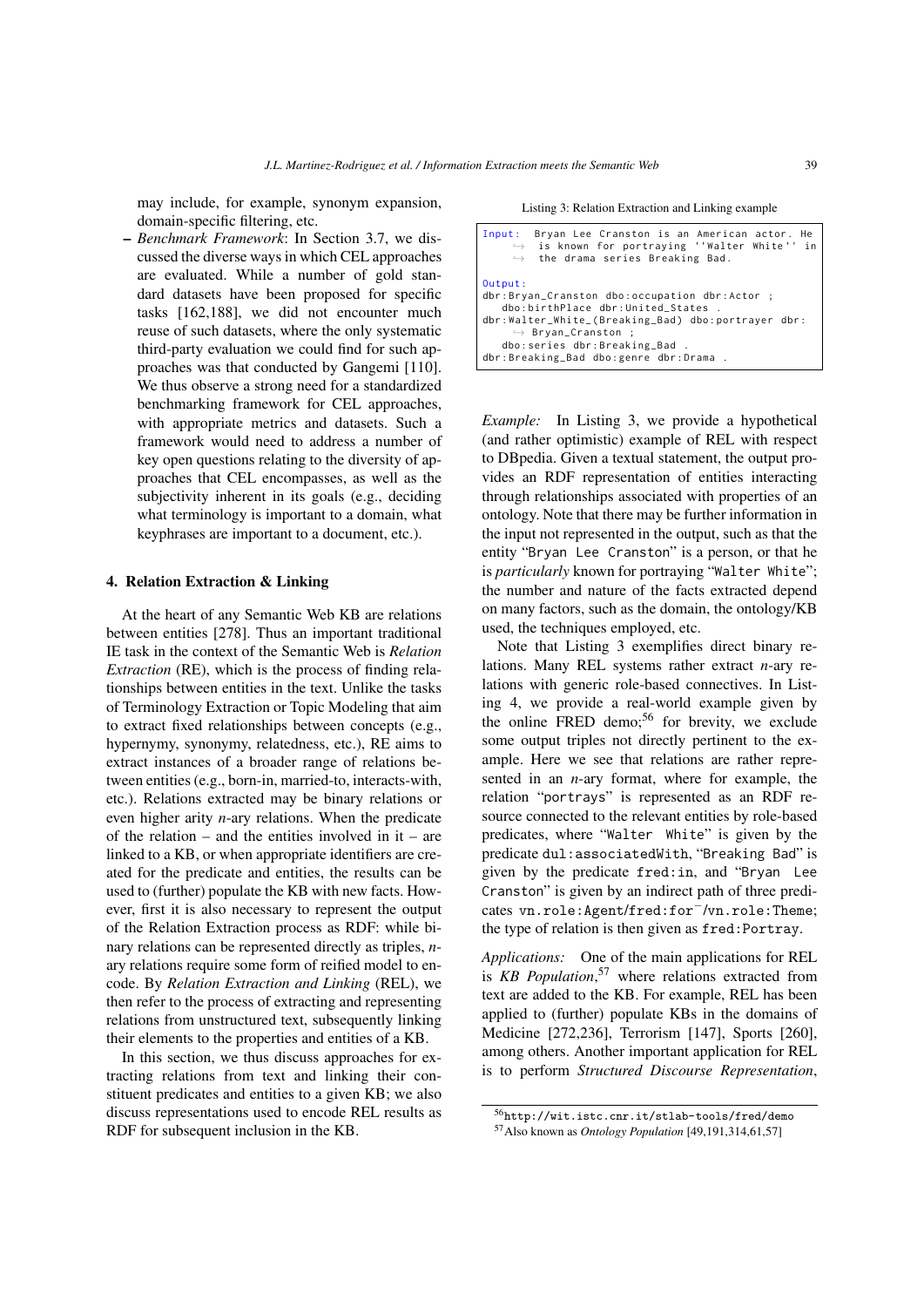Listing 4: FRED Relation Extraction example

```
Input: Bryan Lee Cranston is an American actor. He
          is known for portraying "Walter White" in
      \rightarrow the drama series Breaking Bad.
Output ( sample):
fred : Bryan_lee_cranston a fred : AmericanActor ;
dul : hasQuality fred : Male .
fred : AmericanActor rdfs : subClassOf fred : Actor ;
   dul : hasQuality fred : American .
fred : know_1 a fred : Know ;
   vn . role : Theme fred : Bryan_lee_cranston ;
   fred: for fred: thing_1
fred : portray_1 a fred : Portray .
vn . role : Agent fred : thing_1 ;
   dul : associatedWith fred : walter_white_1 ;
   fred : in fred : Breaking_Bad .
fred : Breaking_Bad a fred : DramaSeries .
fred : DramaSeries dul : associatedWith fred : Drama ;
   rdfs : subClassOf fred : Series .
```
where arguments implicit in a text are parsed and potentially linked with an ontology or KB to explicitly represent their structure [\[107,](#page-63-3)[11](#page-59-2)[,111\]](#page-63-2). REL is also used for *Question Answering* (Q&A) [\[299\]](#page-71-5), whose purpose is to answer natural language questions over KBs, where approaches often begin by applying REL on the question text to gain an initial structure [\[333,](#page-72-1) [317\]](#page-71-6). Other interesting applications have been to mine deductive inference rules from text [\[177\]](#page-66-4), or for pattern recognition over text [\[119\]](#page-63-4), or to verify or provide textual references for existing KB triples [\[104\]](#page-63-5).

*Process:* The REL process can vary depending on the particular methodology adopted. Some systems rely on traditional RE processes (e.g., [\[90](#page-62-1)[,91,](#page-62-2)[222\]](#page-67-4)), where extracted relations are linked to a KB after extraction; other REL systems – such as those based on *distant supervision* – use binary relations in the KB to identify and generalize patterns from text mentioning the entities involved, which are then used to subsequently extract and link further relations. Generalizing, we structure this section as follows. First, many (mostly distant supervision) REL approaches begin by identifying named entities in the text, either through NER (generating raw mentions) or through EEL (additionally providing KB identifiers). Second, REL requires a method for parsing relations from text, which in some cases may involve using a traditional RE approach. Third, distant supervision REL approaches use existing KB relations to find and learn from example relation mentions, from which general patterns and/or features are extracted and used to generate novel relations. Fourth, an REL approach may apply a clustering procedure to group relations based on hypernymy or equivalence. Fifth, REL approaches – particularly those focused on extracting *n*-ary relations – must define an appropriate RDF representation to serialize output relations. Finally, in order to link the resulting relations to a given KB/ontology, REL often considers an explicit mapping step to align identifiers.

# *4.1. Entity Extraction (and Linking)*

The first step of REL often consists of identifying entity mentions in the text. Here we distinguish three strategies, where, in general, many works follow the EEL techniques previously discussed in Section [2,](#page-5-0) particularly those adopting the first two strategies.

- The first strategy is to employ an end-to-end EEL system – such as DBpedia Spotlight [\[199\]](#page-66-5), Wikifier [\[95\]](#page-62-3), etc. – to match entities in the raw text. The benefit of this strategy is that KB identifiers are directly identified for subsequent phases.
- The second strategy is to employ a traditional NER tool – often from Stanford CoreNLP [\[10,](#page-59-3)  $233,111,212,222$  $233,111,212,222$  $233,111,212,222$  $233,111,212,222$ ] – and potentially link the resulting mentions to a KB. This strategy has the benefit of being able to identify mentions of emerging entities, allowing to extract relations about entities not already in the KB.
- The third strategy is to rather skip the NER/EL phrase and rather directly apply an off-the-shelf RE/OpenIE tool or an existing dependency-based parser (discussed later) over the raw text to extract relational structures; such structures then embed parsed entity mentions over which EEL can be applied (potentially using an existing EEL system such as DBpedia Spotlight [\[107\]](#page-63-3) or TagMe [\[99\]](#page-63-6)). This has the benefit of using established RE techniques and potentially capturing emerging entities; however, such a strategy does not leverage knowledge of existing relations in the KB for extracting relation mentions (since relations are extracted prior to accessing the KB).

In summary, entities may be extracted and linked before or after relations are extracted. Processing entities before relations can help to filter sentences that do not involve relationships between known entities, to find examples of sentences expressing known relations in the KB for training purposes, etc. On the other hand, processing entities after relations allows direct use of traditional RE and OpenIE tools, and may help to extract more complex (e.g., *n*-ary) relations involving entities that are not supported by a particular EEL ap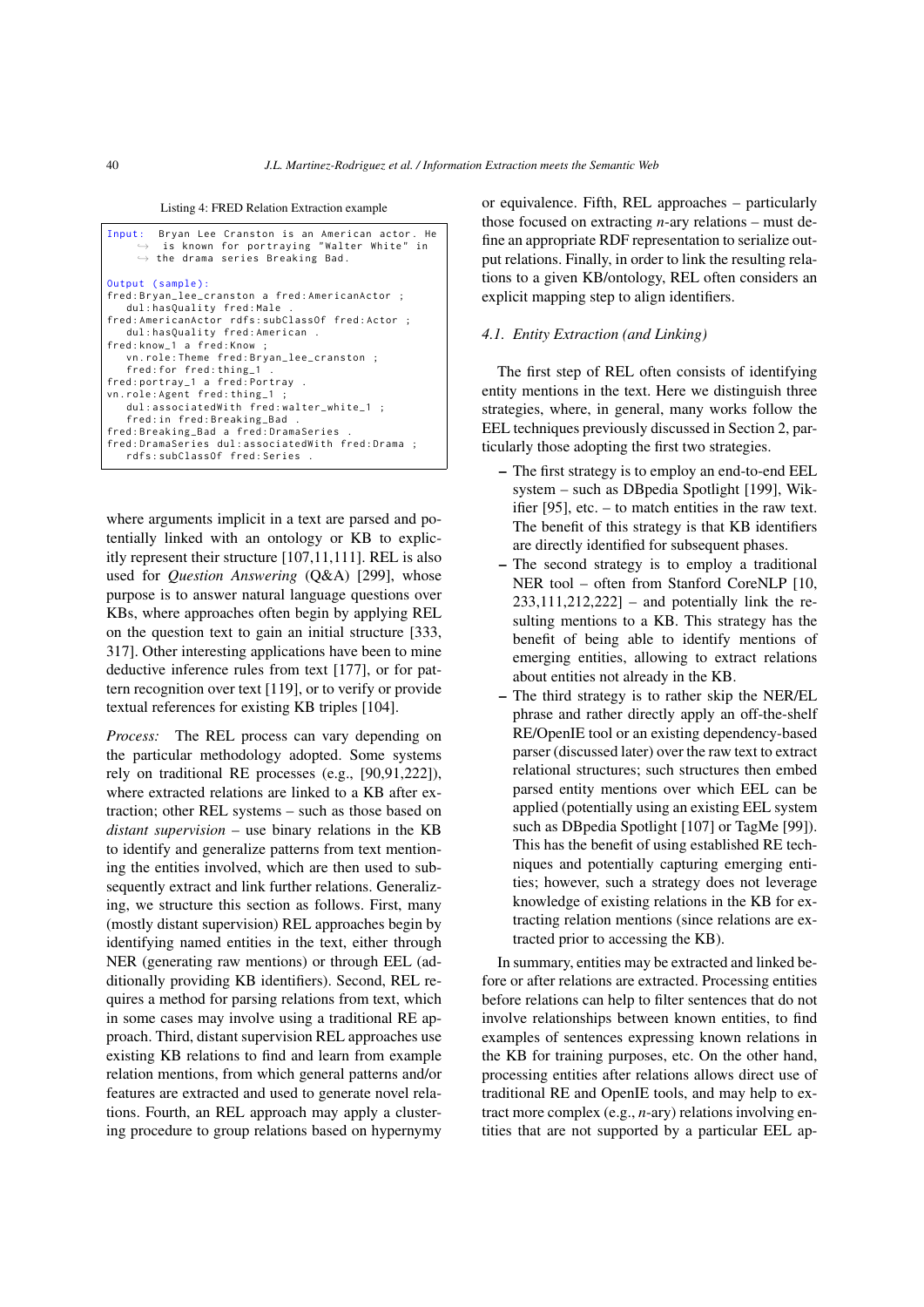proach (e.g., emerging entities), etc. These issues will be discussed further in the sections that follow.

In the context of REL, when extracting and linking entities, Coreference Resolution (CR) plays a very important role. While other EEL applications may not require capturing every coreference in a text – e.g., it may be sufficient to capture that the entity is mentioned at least one in a document for semantic search or annotation tasks – in the context of REL, not capturing coreferences will potentially lose many relations. Consider again Listing [3,](#page-38-1) where the second sentence begins "He is known for ..."; CR is necessary to understand that "He" refers to "Bryan Lee Cranston", to extract that he portrays "Walter White", and so forth. In Listing [3,](#page-38-1) the portrays relation is connected (indirectly) to the node identifying "Bryan Lee Cranston"; this is possible because FRED uses Stanford CoreNLP's CR methods. A number of other REL systems [\[95](#page-62-3)[,114\]](#page-63-7) likewise apply CR to improve recall of relations extracted.

# *4.2. Parsing Relations*

The next phase of REL systems often involves parsing structured descriptions from relation mentions in the text. The complexity of such structures can vary widely depending on the nature of the relation mention, the particular theory by which the mention is parsed, the use of pronouns, and so forth. In particular, while some tools rather extract simple binary relations of the form  $p(s, o)$  with a designated subject– predicate–object, others may apply a more abstract semantic representation of *n*-ary relations with various dependent terms playing various roles.

In terms of parsing more simple binary relations, as mentioned previously, a number of tools use existing OpenIE systems, which apply a recursive extraction of relations from webpages, where extracted relations are used to guide the process of extracting further relations. In this setting, for example, Dutta *et al.* [\[91\]](#page-62-2) use NELL [\[213\]](#page-67-6) and ReVerb [\[97\]](#page-62-4), Liu *et al.* [\[181\]](#page-66-6) use PATTY [\[222\]](#page-67-4), while Soderland and Mandhani [\[284\]](#page-70-4) use TextRunner [\[16\]](#page-59-4) to extract relations; these relations will later be linked with an ontology or KB.

In terms of parsing potentially more complex *n*-ary relations, a variety of methods can be applied. A popular method is to begin with a dependency-based parse of the relation mention. For example, Grafia [\[107\]](#page-63-3) uses a Stanford PCFG parser to extract dependencies in a relation mention, over which CR and EEL are subsequently applied. Likewise, other approaches using a dependency parser to extract an initial syntactic structure from relation mentions include DeepDive [\[233\]](#page-68-1), PATTY [\[222\]](#page-67-4), Refractive [\[96\]](#page-62-5) and works by Mintz *et al.* [\[212\]](#page-67-5), Nguyen and Moschitti [\[232\]](#page-68-2), etc.

Other works rather apply higher-level theories of language understanding to the problem of modeling relations. One such theory is that of *frame semantics* [\[101\]](#page-63-8), which considers that people understand sentences by recalling familiar structures evoked by a particular word; a common example is that of the term "revenge", which evokes a structure involving various constituents, including the *avenger*, the *retribution*, the *target of revenge*, the *original victim being avenged*, and the *original offense*. These structures are then formally encoded as frames, categorized by the word senses that evoke the frame, encapsulating the constituents as frame elements. Various collections of frames have then been defined – with FrameNet [\[14\]](#page-59-5) being a prominent example – to help identify frames and annotate frame elements in text. Such frames can be used to parse *n*-ary relations, as used for example by Refractive [\[96\]](#page-62-5), PIKES [\[61\]](#page-61-7) or Fact Extractor [\[104\]](#page-63-5).

A related theory used to parse complex *n*-ary relations is that of Discourse Representation Theory (DRT) [\[155\]](#page-65-4), which offers a more logic-based perspective for reasoning about language. In particular, DRT is based on the idea of Discourse Representation Structures (DRS), which offer a first-order-logic (FOL) *style* representation of the claims made in language, incorporating *n*-ary relations, and even allowing negation, disjunction, equalities, and implication. The core idea is to build up a formal encoding of the claims made in a discourse spanning multiple sentences where the equality operator, in particular, is used to model coreference across sentences. These FOL style formulae are contextualized as boxes that indicate conjunction.

Tools such as Boxer [\[28\]](#page-59-6) then allow for extracting such DRS "boxes" following a *neo-Davidsonian* representation, which at its core involves describing events. Consider the example sentence "Barack Obama met Raul Castro in Cuba"; we could consider representing this as meet( $BO, RC, CU$ ) with BO denoting "Barack Obama", etc.[58](#page-40-0) Now consider "Barack Obama met with Raul Castro in 2016"; if we represent this as meet( $BO, RC, 2016$ ), we see that the meaning of the third argument  $2016$  conflicts with the role of CU as a location earlier even though both are prefixed by

<span id="page-40-0"></span><sup>58</sup>Here we use a rather distinct representation of arguments in the relation for space/visual reasons and to follow the notation used by Boxer (which is based on variables).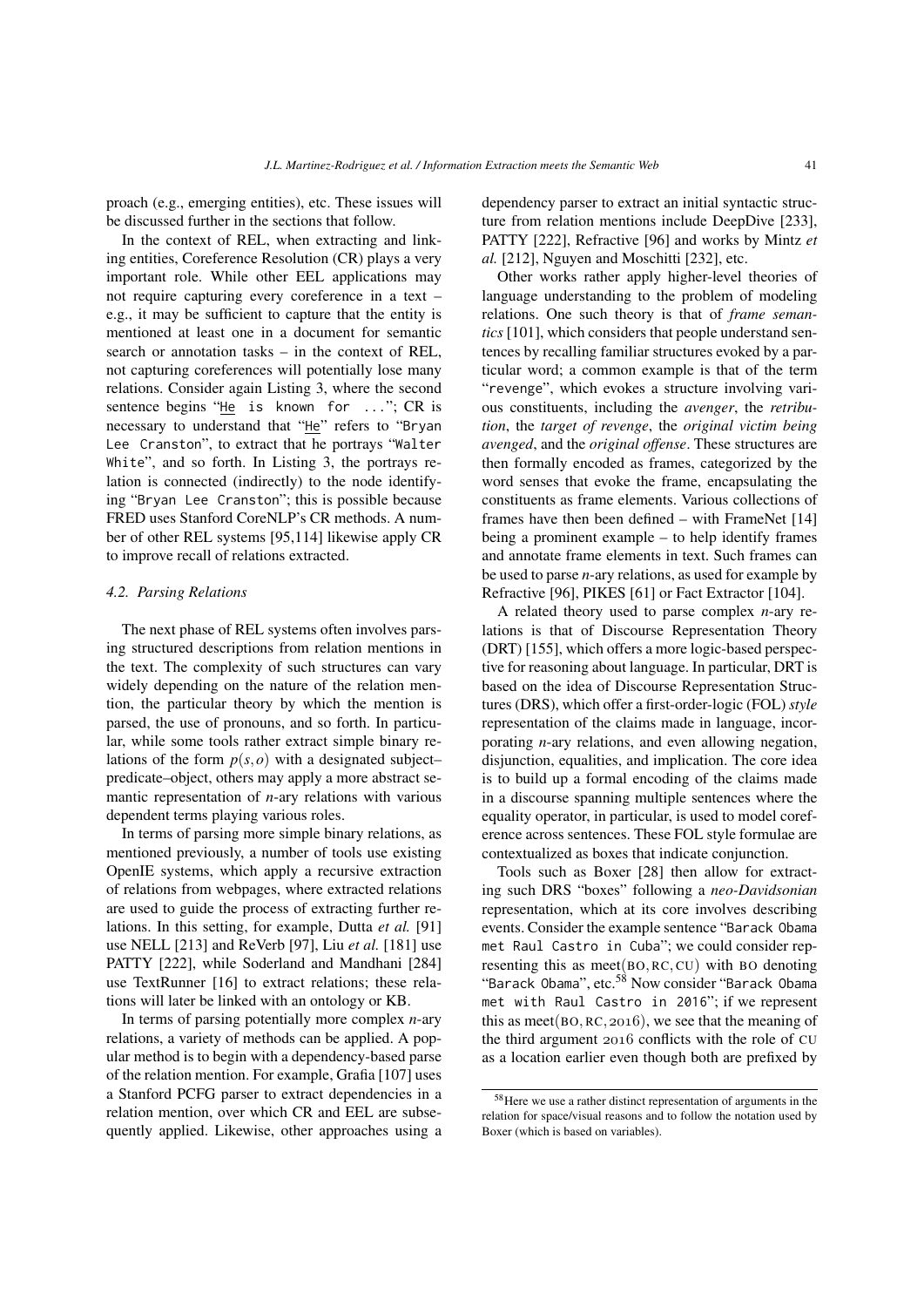the preposition "in". Instead, we will create an existential operator to represent the meeting; considering "Barack Obama met briefly with Raul Castro in 2016 while in Cuba", we could write (e.g.):

∃*e* :meet(*e*),Agent(*e*, BO),CoAgent(*e*, RC),  $briefly(e), Theme(e, CU), Time(e, 2016)$ 

where *e* denotes the event being described, essentially decomposing the complex *n*-ary relation into a con-junction of unary and binary relations.<sup>[59](#page-41-0)</sup> Note that expressions such as Agent(*e*, BO) are considered as *semantic roles*, contrasted with syntactic roles; if we consider "Barack Obama met with Raul Castro", then BO has the syntactic role of *subject* and RC the role of *object*, but if we swap – "Raul Castro met with Barack Obama" – while the syntactic roles swap, we see little difference in semantic meaning: both BO and RC play the semantic role of (*co*-)*agents* in the event. The roles played by members in an event denoted by a verb are then given by various syntactic databases, such as VerbNet  $[164]^{60}$  $[164]^{60}$  $[164]^{60}$  $[164]^{60}$  and PropBank [\[163\]](#page-65-6). The Boxer [\[28\]](#page-59-6) tool then uses VerbNet to create DRS-style boxes encoding such neo-Davidsonian representations of events denoted by verbs. In turn, REL tools such as LODifier [\[11\]](#page-59-2) and FRED [\[111\]](#page-63-2) (see Listing [4\)](#page-39-0) use Boxer to extract relations encoded in these DRS boxes.

#### *4.3. Distant Supervision*

There are a number of significant practical shortcomings of using resources such as FrameNet, Verb-Net, and PropBank to extract relations. First, being manually-crafted, they are not necessarily complete for all possible relations and syntactic patterns that one might consider and, indeed, are often only available in English. Second, the parsing method involved may be quite costly to run over all sentences in a very large corpus. Third, the relations extracted are complex and may not conform to the typically binary relations in the KB; creating *a posteriori* mappings may be non-trivial.

An alternative data-driven method for extracting relations – based on *distant supervision*<sup>[61](#page-41-2)</sup> – has thus become increasingly popular in recent years, with a seminal work by Mintz *et al.* [\[212\]](#page-67-5) leading to a flurry of later refinements and extensions. The core hypothesis behind this method is that given two entities with a known relation in the KB, sentences in which both entities are mentioned in a text are likely to also mention the relation. Hence, given a KB predicate (e.g., dbo:genre), we can consider the set of known binary relations between pairs of entities from the KB (e.g, (dbr:Breaking Bad,dbr:Drama), (dbr:X\_Files,dbr:Science\_Fiction), etc.) with that predicate and look for sentences that mention both entities, hypothesizing that the sentence offers an example of a mention of that relation (e.g., "in the drama series Breaking Bad", or "one of the most popular Sci-Fi shows was X-Files"). From such examples, patterns and features can be generalized to find fresh KB relations involving other entities in similar such mentions appearing in the text.

The first step for distant supervision methods is to find sentences containing mentions of two entities that have a known binary relation in the KB. This step essentially relies on the EEL process described earlier and can draw on techniques from Section [2.](#page-5-0) Note that examples may be drawn from external documents, where, for example, Sar-graphs [\[166\]](#page-65-7) proposes to use Bing's Web search to find documents containing both entities in an effort to build a large collection of example mentions for known KB relations. In particular, being able to draw from more examples allows for increasing the precision and recall of the REL process by finding better quality examples for training [\[233\]](#page-68-1).

Once a list of sentences containing pairs of entities is extracted, these sentences need to be analyzed to extract patterns and/or features that can be applied to other sentences. For example, as a set of *lexical features*, Mintz *et al.* [\[212\]](#page-67-5) propose to use the sequence of words between the two entities, to the left of the first entity and to the right of the second entity; a flag to denote which entity came first; and a set of POS tags. Other features proposed in the literature include matching the label of the KB property (e.g., dbo:birthPlace – "Birth Place") and the relation mention for the associated pair of entities (e.g., "was born in") [\[181\]](#page-66-6); the number of words between the two entity mentions [\[115\]](#page-63-9); the frequency of *n*-grams appearing in the text window surrounding both entities, where more frequent *n*-grams (e.g., "was born in") are indicative of general patterns rather than specific details for the relation of a particular pair of entities (e.g., "prematurely in a taxi") [\[222\]](#page-67-4), etc.

Aside from shallow lexical features, systems often parse the example relations to extract syntactic depen-

<span id="page-41-0"></span><sup>59</sup>One may note that this is analogous to the same process of representing *n*-ary relations in RDF [\[133\]](#page-64-7).<br><sup>60</sup>See https://verbs.colora

<span id="page-41-1"></span>[https://verbs.colorado.edu/verb-index/vn/](https://verbs.colorado.edu/verb-index/vn/meet-36.3.php) [meet-36.3.php](https://verbs.colorado.edu/verb-index/vn/meet-36.3.php)

<span id="page-41-2"></span><sup>61</sup>Also known as *weak supervision* [\[140\]](#page-64-8).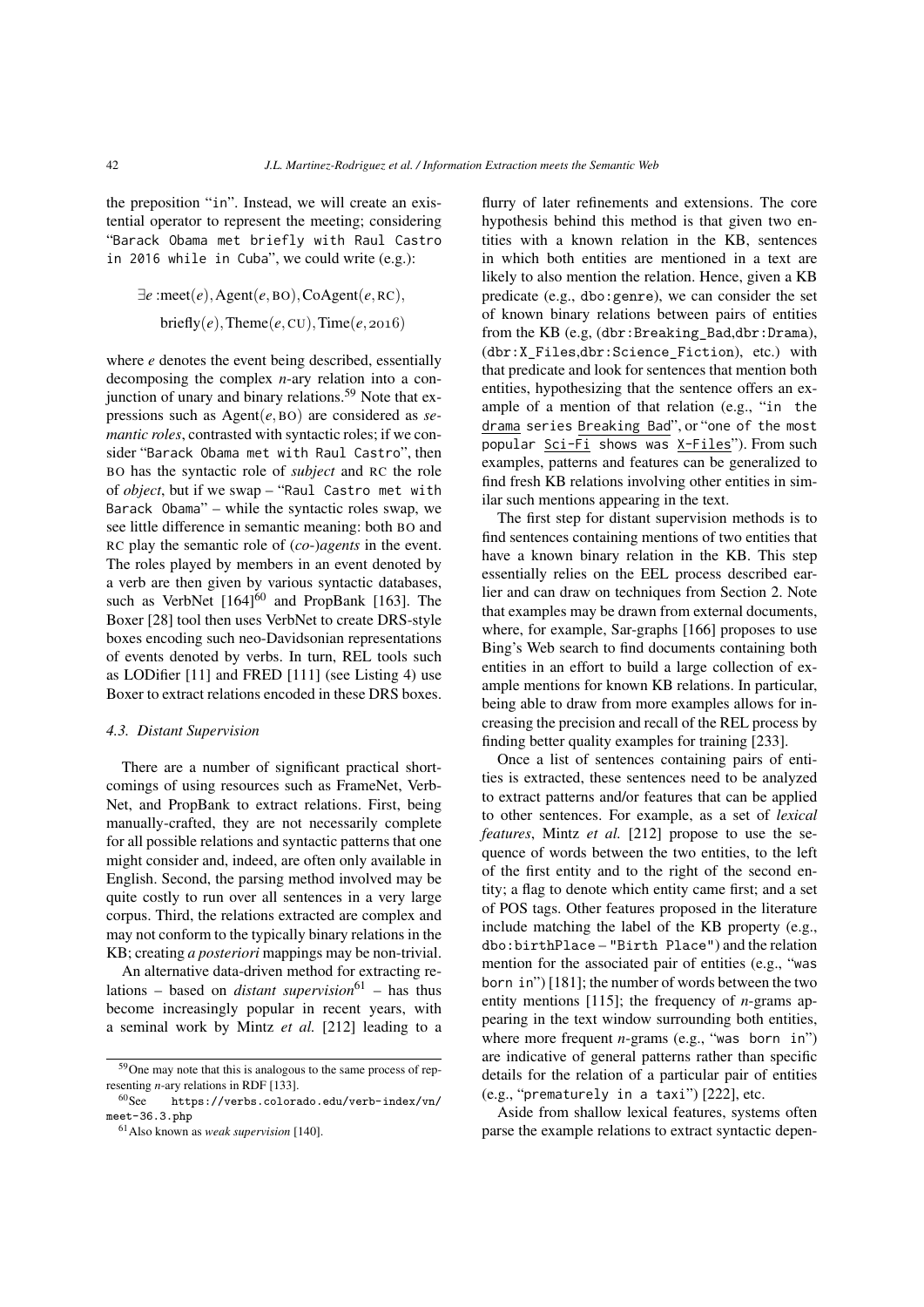dencies between the entities. A common method, again proposed by Mintz *et al.* [\[212\]](#page-67-5) in the context of supervision, is to consider *dependency paths*, which are (shortest) paths in the dependency parse tree between the two entities; they also propose to include *window nodes* – terms on either side of the dependency path – as a syntactic feature to capture more context. Both the lexical and syntactic features proposed by Mintz *et al.* were then reused in a variety of subsequent related works using distant supervision, including Knowledge Vault [\[84\]](#page-62-6), DeepDive [\[233\]](#page-68-1), and many more besides.

Once a set of features is extracted from the relation mentions for pairs of entities with a known KB relation, the next step is to generalize and apply those features for other sentences in the text. Mintz *et al.* [\[212\]](#page-67-5) originally proposed to use a multi-class logistic regression classifier: for training, the approach extracts all features for a given entity pair (with a known KB relation) across all sentences in which that pair appears together, which are used to train the classifier for the original KB relation; for classification, all entities are identified by Stanford NER, and for each pair of entities appearing together in some sentence, the same features are extracted from all such sentences and passed to the classifier to predict a KB relation between them.

A variety of works followed up on and further refined this idea. For example, Riedel *et al.* [\[257\]](#page-69-4) note that many sentences containing the entity pair will not express the KB relation and that a significant percentage of entity pairs will have multiple KB relations; hence combining features for all sentences containing the entity pair produces noise. To address this issue, they propose an inference model based on the assumption that, for a given KB relation between two entities, *at least one* sentence (rather than all) will constitute a true mention of the relation; this is realized by introducing a set of binary latent variables for each such sentence to predict whether or not that sentence expresses the relation. Subsequently, for the MultiR system, Hoffman *et al.* [\[140\]](#page-64-8) proposed a model further taking into consideration that relation mentions may *overlap*, meaning that a given mention may simultaneously refer to multiple KB relations; this idea was later refined by Surdeanu *et al.* [\[291\]](#page-70-5), who proposed a similar *multi-instance multi-label* (MIML-RE) model capturing the idea that a pair of entities may have multiple relations (labels) in the KB and may be associated with multiple relation mentions (instances) in the text.

Another complication arising in learning through distant supervision is that of negative examples, where Semantic Web KBs like Freebase, DBpedia, YAGO, are necessarily incomplete and thus should be interpreted under an Open World Assumption (OWA): just because a relation is not in a KB, it does not mean that it is not true. Likewise, for a relation mention involving a pair of entities, if that pair does not have a given relation in the KB, it should not be considered as a negative example for training. Hence, to generate useful negative examples for training, the approach by Surdeanu *et al.* [\[291\]](#page-70-5), Knowledge Vault [\[84\]](#page-62-6), the approach by Min *et al.* [\[210\]](#page-67-7), etc., propose a heuristic called (in [\[84\]](#page-62-6)) a *Local Closed World Assumption* (LCWA), which assumes that if a relation  $p(s, o)$  exists in the KB, then any relation  $p(s, o')$  not in the KB is a negative example; e.g., if born(BO, US) exists in the  $KB$ , then born(BO, X) should be considered a negative example assuming it is not in the KB. While obviously this is far from infallible – working well for *functionalesque* properties like capital but less well for often multi-valued properties like child – it has proven useful in practice [\[291,](#page-70-5)[210,](#page-67-7)[84\]](#page-62-6); even if it produces false negative examples, it will produce far fewer than considering any relation not in the KB as false, and the benefit of having true negative examples amortizes the cost of potentially producing false negatives.

A further complication in distant supervision is with respect to noise in automatically labeled relation mentions caused, for example, by incorrect EEL results where entity mentions are linked to an incorrect KB identifier. To tackle this issue, a number of DS-based approaches include a *seed selection* process to try to select high-quality examples and reduce noise in labels. Along these lines, for example, Augenstein *et al.* [\[10\]](#page-59-3) propose to filter DS-labeled examples involving ambiguous entities; for example, the relation mention "New York is a state in the U.S." may be discarded since "New York" could be mistakenly linked to the KB identifier for the city, which may lead to a noisy example for a KB property such as *has-city*.

Other approaches based on distant supervision rather propose to extract generalized patterns from relation mentions for known KB relations. Such systems include BOA [\[115\]](#page-63-9) and PATTY [\[222\]](#page-67-4), which extract sequences of tokens between entity pairs with a known KB relation, replacing the entity pairs with (typed) variables to create generalized patterns associated with that relation, extracting features used to filter low-quality patterns; an example pattern in the case of PATTY would be "<PERSON> is the lead-singer of <MUSICBAND>" as a pattern for dbo:bandMember where, e.g., MUSICBAND indicates the expected type of the entity replacing that variable.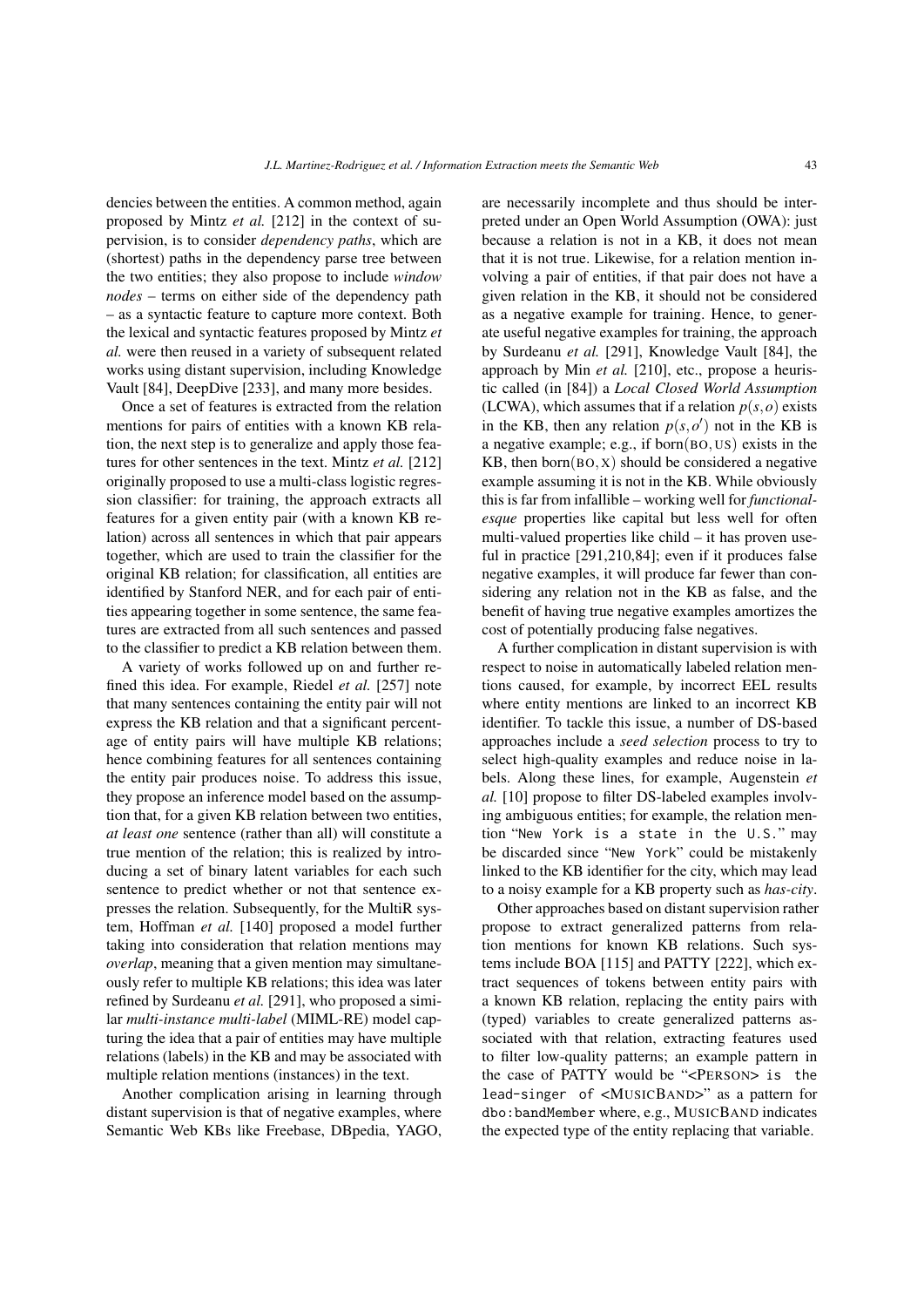We also highlight a more recent trend towards alternative distant supervision methods based on embeddings (e.g., [\[312,](#page-71-7)[324,](#page-72-2)[178\]](#page-66-7)). Such approaches have the benefit of not relying on NLP-based parsing tools, but rather relying on distributional representations of words, entities and/or relations in a fixed-dimensional vector space that, rather than producing a discrete parse-tree structure, provides a semantic representation of text in a (continuous) numeric space. Approaches such as proposed by Lin *et al.* [\[178\]](#page-66-7) go one step further: rather than computing embeddings only over the text, such approaches also compute embeddings for the structured KB, in particular, the KB entities and their associated properties; these KB embeddings can be combined with textual embeddings to compute, for example, similarity between relation mentions in the text and relations in the KB.

We remark that tens of other DS-based approaches have recently been published using Semantic Web KBs in the linguistic community, most often using Freebase as a reference KB, taking an evaluation corpus from the New York Times (originally compiled by Riedel *et al.* [\[257\]](#page-69-4)). While strictly speaking such works would fall within the scope of this survey, upon inspection, many do not provide any novel use of the KB itself, but rather propose refinements to the machine learning methods used. Hence we consider further discussion of such approaches as veering away from the core scope of this survey, particularly given their number. Herein, rather than enumerating all works, we have instead captured the seminal works and themes in the area of distant supervision for REL; for further details on distant supervision for REL in a Semantic Web setting, we can instead refer the interested reader to the Ph.D. dissertation of Augenstein [\[9\]](#page-59-7).

## *4.4. Relation Clustering*

Relation mentions extracted from the text may refer to the same KB relation using different terms, or may imply the existence of a KB relation through hypernymy/sub-property relations. For example, mentions of the form "X is married to Y", "X is the spouse of Y", etc., can be considered as referring to the same KB property (e.g., dbo:spouse), while a mention of the form "X is the husband of Y" can likewise be considered as referring to that KB property, though in an implied form through hypernymy. Some REL approaches thus apply an analysis of such semantic relations – typically synonymy or hypernymy – to cluster textual mentions, where external resources – such as WordNet, FrameNet, VerbNet, PropBank, etc., – are often used for such purposes. These clustering techniques can then be used to extend the set of mentions/patterns that map to a particular KB relation.

An early approach applying such clustering was Artequakt [\[3\]](#page-59-8), which leverages WordNet knowledge – specifically synonyms and hypernyms – to detect which pairs of relations can be considered equivalent or more specific than one another. A more recent version of such an approach is proposed by Gerber *et al.* [\[114\]](#page-63-7) in the context of their RdfLiveNews system, where they define a similarity measure between relation patterns composed of a string similarity measure and a WordNet-based similarity measure, as well as the domain(s) and range(s) of the target KB property associated with the pattern; thereafter, a graph-based clustering method is applied to group similar patterns, where within each group, a similaritybased voting mechanism is used to select a single pattern deemed to represent that group. A similar approach was employed by Liu *et al.* [\[181\]](#page-66-6) for clustering mentions, combining a string similarity measure and a WordNet-based measure; however they note that WordNet is not suitable for capturing similarity between terms with different grammatical roles (e.g., "spouse", "married"), where they propose to combine WordNet with a distributional-style analysis of Wikipedia to improve the similarity measure. Such a technique is also used by Dutta *et al.* [\[91\]](#page-62-2) for clustering relation mentions using a Jaccard-based similarity measure for keywords and a WordNet-based similarity measure for synonyms; these measures are used to create a graph over which Markov clustering is run.

An alternative clustering approach for generalized relation patterns is to instead consider the sets of entity pairs that each such pattern considers. Soderland and Mandhani [\[284\]](#page-70-4) propose a clustering of patterns based on such an idea: if one pattern captures a (near) subset of the entity pairs that another pattern captures, they consider the former pattern to be subsumed by the latter and consider the former pattern to infer relations pertaining to the latter. A similar approach is proposed by Nakashole *et al.* [\[222\]](#page-67-4) in the context of their PATTY system, where subsumption of relation patterns is likewise computed based on the sets of entity pairs that they capture; to enable scalable computation, the authors propose an implementation based on the MapReduce framework. Another approach along these lines – proposed by Riedel *et al.* [\[258\]](#page-69-5) – is to construct what the authors call a *universal schema*, which involves creating a matrix that maps pairs of entities to KB re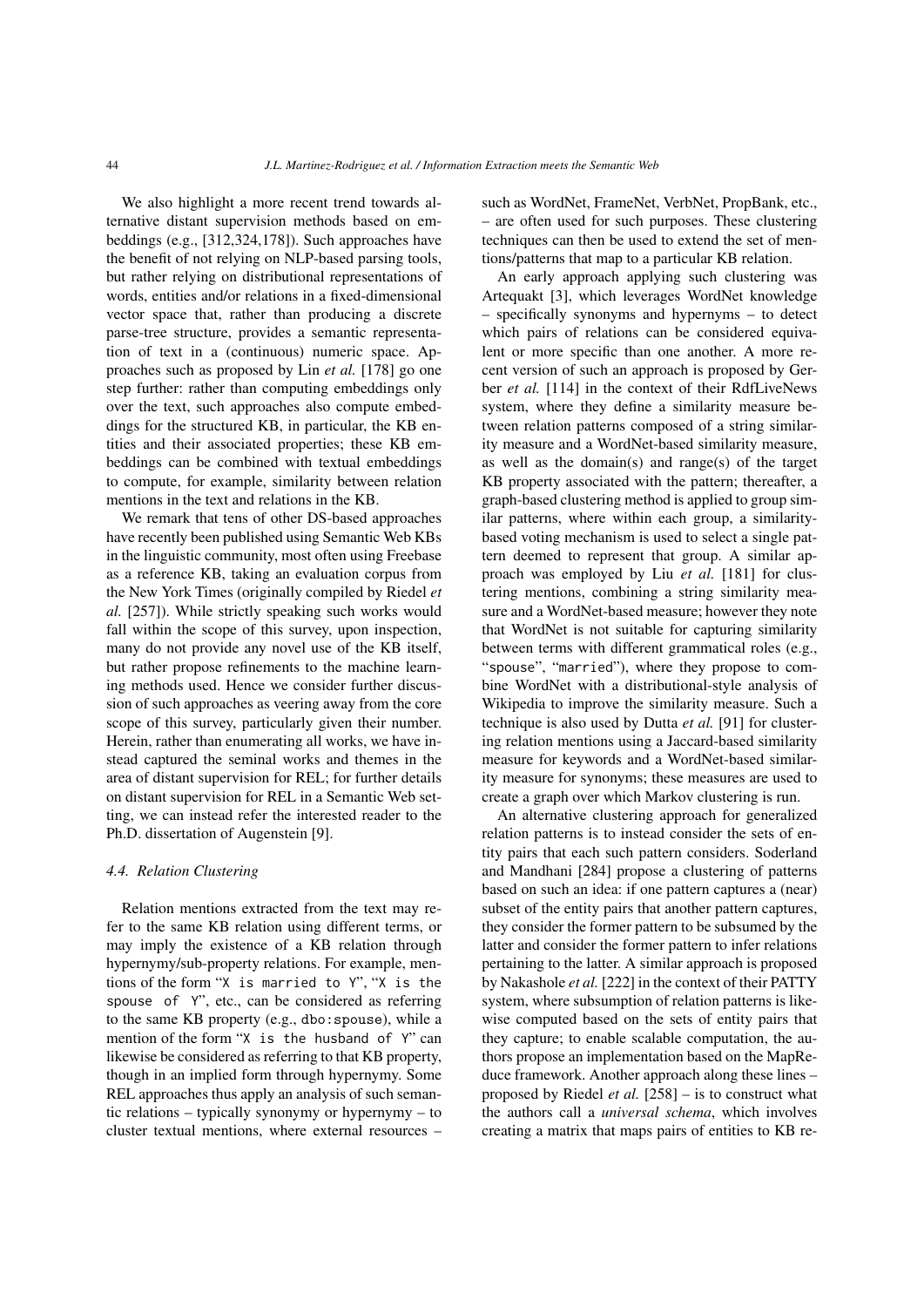lations and relation patterns associated with them (be it from training or test data); over this matrix, various models are proposed to predict the probability that a given relation holds between a pair of entities given the other KB relations and patterns the pair has been (probabilistically) assigned in the matrix.

## *4.5. RDF Representation*

In order to populate Semantic Web KBs, it is necessary for the REL process to represent output relations as RDF triples. In the case of those systems that produce binary relations, each such relation will typically be represented as an RDF triple unless additional annotations about the relation – such as its provenance – are also captured. In the case of systems that perform EEL and a DS-style approach, it is furthermore the case that new IRIs typically will not need to be minted since the EEL process provides subject/object IRIs while the DS labeling process provides the predicate IRI from the KB. This process has the benefit of also directly producing RDF triples under the native identifier scheme of the KB. However, for systems that produce *n*-ary relations – e.g., according to frames, DRT, etc. – in order to populate the KB, an RDF representation must be defined. Some systems go further and provide RDFS/OWL axioms that enrich the output with well-defined semantics for the terms used [\[111\]](#page-63-2).

The first step towards generating an RDF representation is to mint new IRIs for the entities and relations extracted. The BOA [\[115\]](#page-63-9) framework proposes to first apply Entity Linking using a DS-style approach (where predicate IRIs are already provided), where for emerging entities not found in the KB, IRIs are minted based on the mention text. The FRED system [\[111\]](#page-63-2) likewise begins by minting IRIs to represent all of the elements, roles, etc., produced by the Boxer DRTbased parser, thus *skolemizing* the events: grounding the existential variables used to denote such events with a constant (more specifically, an IRI).

Next, an RDF representation must be applied to structure the relations into RDF graphs. In cases where binary relations are not simply represented as triples, existing mechanisms for RDF reification – namely RDF *n*-ary relations, RDF reification, singleton properties, named graphs, etc. (see [\[133,](#page-64-7)[271\]](#page-69-6) for examples and more detailed discussion) – can, in theory, be adopted. In general, however, most systems define bespoke representations (most similar to RDF *n*-ary relations). Among these, Freitas *et al.* [\[107\]](#page-63-3) propose a bespoke RDF-based discourse representation format that they call *Structured Discourse Graphs* capturing the subject, predicate and object of the relation, as well as (general) reification and temporal annotations; LODifier [\[11\]](#page-59-2) maps Boxer output to RDF by mapping unary relations to rdf:type triples and binary relations to triples with a custom predicate, using RDF reification to represent the disjunction, negation, etc., present in the DRS output; FRED [\[111\]](#page-63-2) applies an *n*-ary–relation-style representation of the DRS-based relations extracted by Boxer, likewise mapping unary relations to rdf:type triples and binary relations to triples with a custom predicate (see Listing [4\)](#page-39-0); etc.

Rather than creating a bespoke RDF representation, other systems rather try to map or project extracted relations directly to the native identifier scheme and data model of the reference KB. Likewise, those systems that first create a bespoke RDF representation may apply an *a posteriori* mapping to the KB/ontology. Such methods for performing mappings are now discussed.

# *4.6. Relation mapping*

While in a distant supervision approach, the patterns and features extracted from textual relation mentions are directly associated with a particular (typically binary) KB property, REL systems based on other extraction methods – such as parsing according to legacy OpenIE systems, or frames/DRS theory – are still left to align the extracted relations with a given KB.

A common approach – similar to distant supervision – is to map pairs of entities in the parsed relation mentions to the KB to identify what known relations correspond to a given relation pattern. $62$  This process is more straightforward when the extracted relations are already in a binary format, as produced, for example, by OpenIE systems. Dutta *et al.* [\[91\]](#page-62-2) apply such an approach to map the relations extracted by OpenIE systems – namely the NELL and ReVerb tools – to DBpedia properties: the entities in triples extracted from such OpenIE systems are mapped to DBpedia by an EEL process, where existing KB relations are fed into an association-rule mining process to generate candidate mappings for a given OpenIE predicate and pair of entity-types. These rules are then applied over clusters of OpenIE relations to generate fresh DBpedia triples.

<span id="page-44-0"></span> $62$ More specifically, we distinguish between distant supervision approaches that use KB entities and relations to extract relation mentions (as discussed previously), and the approaches here, which extract such mentions without reference to the KB and rather map to the KB in a subsequent step, using matches between existing KB relations and parsed mentions to propose candidate KB properties.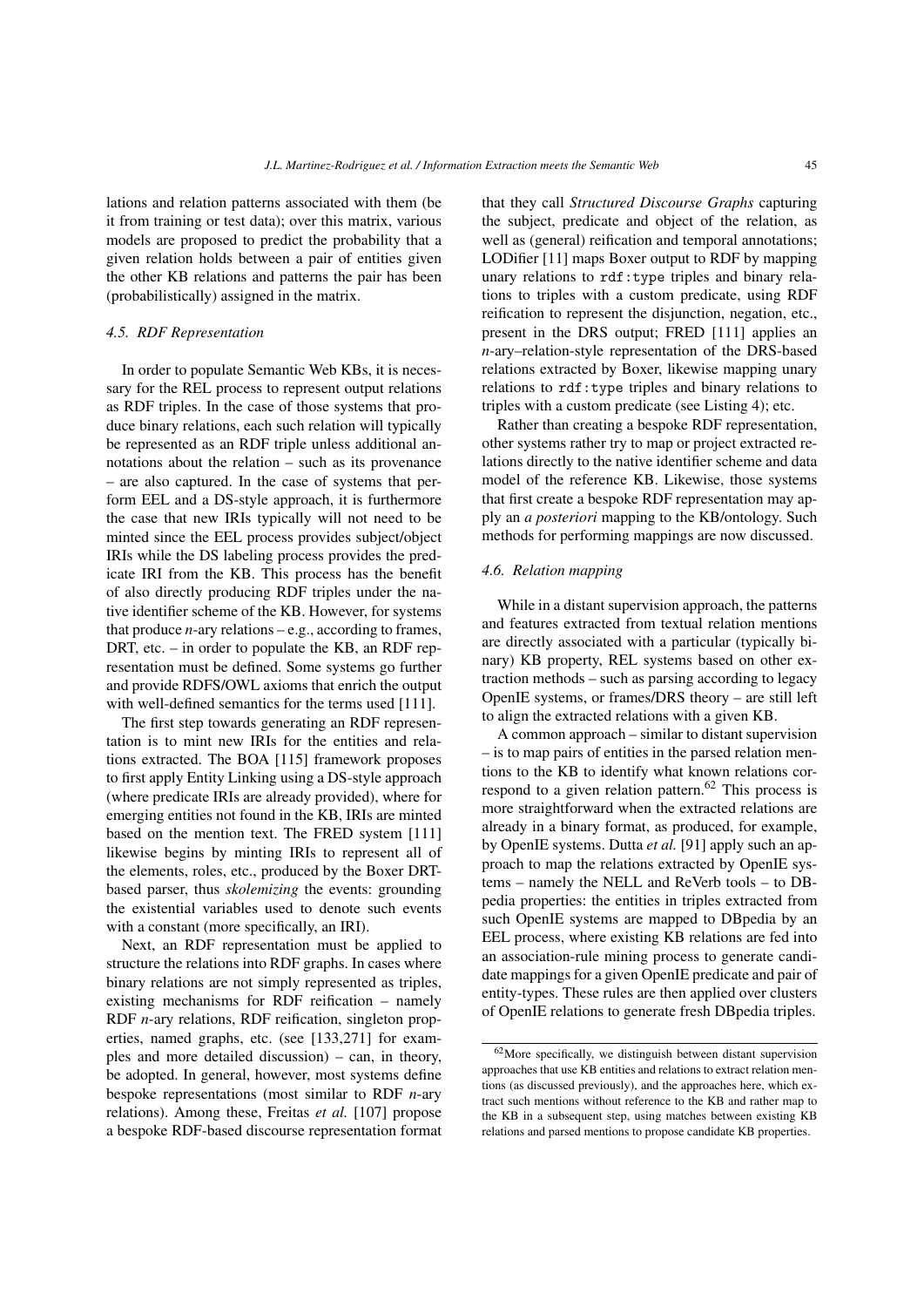In the case of systems that natively extract *n*-ary relations – e.g., those systems based on frames or DRS – the process of mapping such relations to a binary KB relation – sometimes known as *projection* of *n*-ary relations [\[166\]](#page-65-7) – is considerably more complex. Rather than trying to project a binary relation from an *n*-ary relation, some approaches thus rather focus on mapping elements of *n*-ary relations to classes in the KB. Such an approach is adopted by Gerber *et al.* [\[114\]](#page-63-7) for mapping elements of binary relations extracted via learned patterns to DBpedia entities and classes. The FRED system [\[111\]](#page-63-2) likewise provides mappings of its DRS-based relations to various ontologies and KBs, including WordNet and DOLCE ontologies (using WSD) and the DBpedia KB (using EEL).

On the other hand, other systems do propose techniques for projecting binary relations from *n*-ary relations and linking them with KB properties; such a process must not only identify the pertinent KB property (or properties), but also the subject and object entities for the given *n*-ary relation; furthermore, for DRS-style relations, care must be taken since the statement may be negated or may be part of a disjunction. Along those lines, Exner and Nugues [\[95\]](#page-62-3) initially proposed to generate triples from DRS relations by means of a combinatorial approach, filtering relations expressed with negation. In follow-up work on the Refractive system, Exner and Nugues [\[96\]](#page-62-5) later propose a method to map *n*-ary relations extracted using PropBank to DBpedia properties: existing relations in the KB are matched to extracted PropBank roles such that more matches indicate a better property match; thereafter, the subject and object of the KB relation are generalized to their KB class (used to identify subject/object in extracted relations), and the relevant KB property is proposed as a candidate for other instances of the same role (without a KB relation) and pairs of entities matching the given types. Legalo [\[251\]](#page-69-7) proposes a method for mapping FRED results to binary KB relations by concatenating the labels of nodes on paths in the FRED output between elements identified as (potential) subject/object pairs, where these concatenated path labels are then mapped to binary KB properties to project new RDF triples. Rouces *et al.* [\[271\]](#page-69-6), on the other hand, propose a rule-based approach to project binary relations from FrameNet patterns, where *dereification rules* are constructed to map suitable frames to binary triples by mapping frame elements to subject and object positions, creating a new predicate from appropriate conjugate verbs, further filtering passive verb forms with no clear binary relation.

#### *4.7. System Summary and Comparison*

Based on the previously discussed techniques, an overview of the highlighted REL systems is provided in Table [6,](#page-46-0) with a column legend provided in the caption. As before, we highlight approaches that are directly related with the Semantic Web and that offer a peer-reviewed publication with novel technical details regarding REL. With respect to the Entity Recognition column, note that many approaches delegate this task to external tools and systems – such as DBpedia Spotlight [\[199\]](#page-66-5), GATE [\[69\]](#page-61-9), Stanford CoreNLP [\[186\]](#page-66-8), TagMe [\[99\]](#page-63-6), Wikifier [\[255\]](#page-69-8), etc. – which are mentioned in the respective column.

Choosing an RE strategy for a particular application scenario can be complex given that every approach has pros and cons regarding the application at hand. However, we can identify some key considerations that should be taken into account:

- *Binary vs. n-ary*: Does the application require binary relations or does it require *n*-ary relations? Oftentimes the results of systems that produce binary relations can be easier to integrate with existing KBs already composed of such, where DS-based approaches, in particular, will produce triples using the identifier scheme of the KB itself. On the other hand, *n*-ary relations may capture more nuances in the discourse implicit in the text, for example, capturing semantic roles, negation, disjunction, etc., in complex relations.
- *Identifier creation*: Does the application require finding and identifying new instances in the text not present in the KB? Does it require finding and identifying emerging relations? Most DS-based approaches do not consider minting new identifiers but rather focus on extracting new triples within the KB's universe (the sets of identifiers it provides). However, there are some exceptions, such as BOA [\[115\]](#page-63-9). On the other hand, most REL systems dealing with *n*-ary relations mint new IRIs as part of their output representation.
- *Language*: Does the application require extraction for a language other than English? Though not discussed previously, we note that almost all systems presented here are evaluated only for English corpora, the exceptions being BOA [\[115\]](#page-63-9), which is tested for both English and German text; and the work by Fossati *et al.* [\[104\]](#page-63-5), which is tested for Italian text. Thus in scenarios involving other languages, it is important to consider to what extent an approach relies on a language-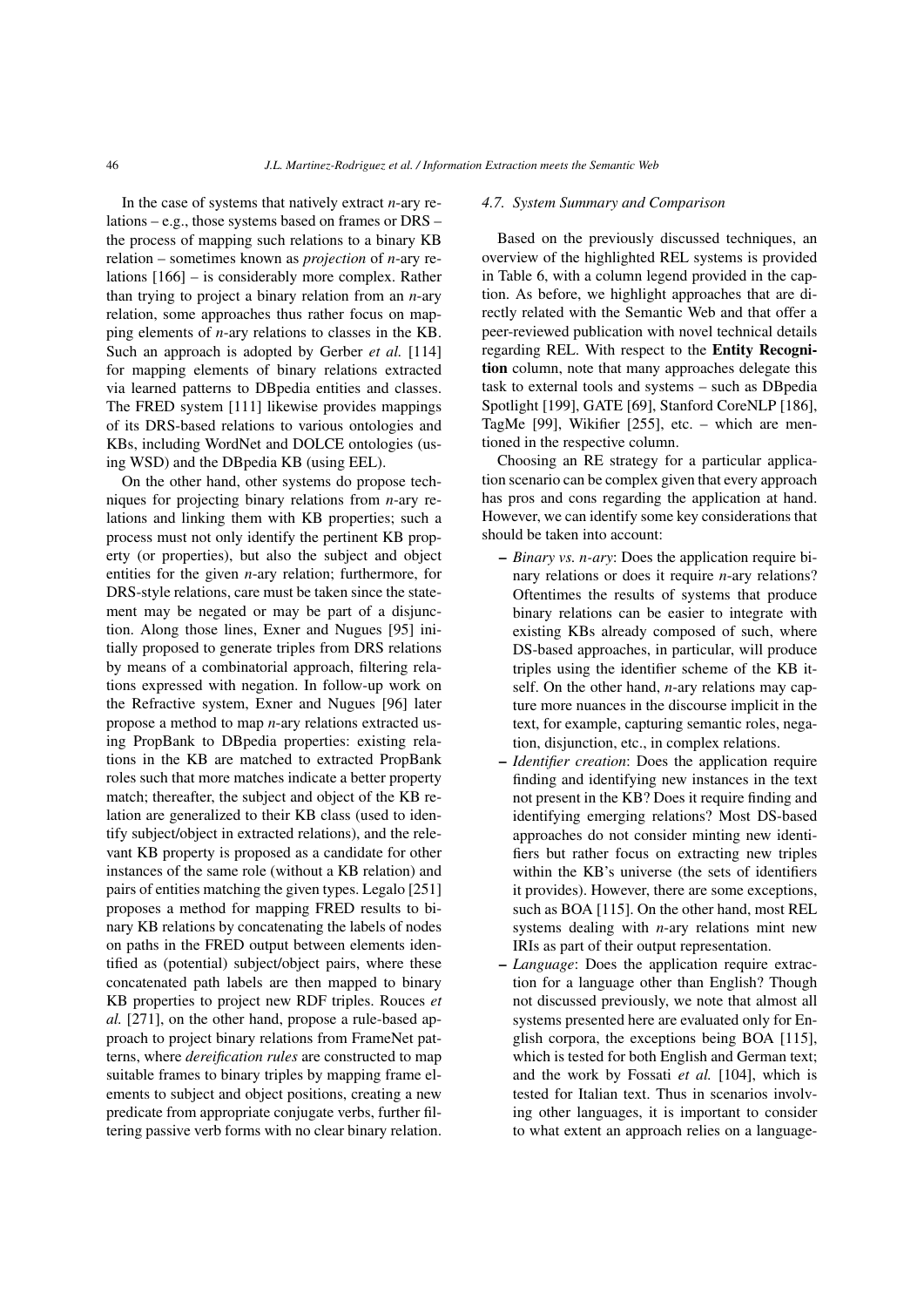|                                                     |   | Table 6 |  |  |  |
|-----------------------------------------------------|---|---------|--|--|--|
| Overview of Relation Extraction and Linking systems |   |         |  |  |  |
| – <del>–</del> –                                    | . |         |  |  |  |

## <span id="page-46-0"></span>Entity Recognition denotes the NER or EEL strategy used; Parsing denotes the method used to parse relation mentions (Cons.: Constituency Parsing, Dep.: Dependency Parsing, DRS: Discourse Representation Structures, Emb.: Embeddings); PS refers to the Property Selection method (PG: Property Generation, RM: Relation Mapping, DS: Distant Supervision); Rep. refers to the reification model used for representation (SR: Standard Reification, BR: Binary Relation); KB refers to the main knowledge-base used; '—' denotes no information found, not used or not applicable

| System                       | Year | <b>Entity Recognition</b> | Parsing              | <b>PS</b>   | Rep.                     | KВ                       | Domain          |
|------------------------------|------|---------------------------|----------------------|-------------|--------------------------|--------------------------|-----------------|
| Artequakt <sup>[3]</sup>     | 2003 | <b>GATE</b>               | Patterns             | RM          | BR                       | Artists ontology         | Artists         |
| AugensteinMC <sup>[10]</sup> | 2016 | Stanford                  | Features             | DS          | BR                       | Freebase                 | Open            |
| BOA [115]                    | 2012 | DBpedia Spotlight         | Patterns, Features   | $_{\rm DS}$ | BR                       | DBpedia                  | News, Wikipedia |
| DeepDive [233]               | 2012 | Stanford                  | Dep., Features       | DS          | BR                       | Freebase                 | Open            |
| DuttaMS [90,91]              | 2015 | Keyword                   | OpenIE               | DS          | BR                       | DBpedia                  | Open            |
| ExnerN [95]                  | 2012 | Wikifier                  | Frames               | DS          | BR                       | DBpedia                  | Wikipedia       |
| Fact Extractor [104]         | 2017 | Wiki Machine              | Frames               | DS          | $n$ -ary                 | DBpedia                  | Football        |
| FRED [111]                   | 2016 | Stanford, TagMe           | <b>DRS</b>           | PG / RM     | $n$ -ary                 | DBpedia / BabelNet       | Open            |
| Graphia [107]                | 2012 | DBpedia Spotlight         | Dep.                 | PG          | <b>SR</b>                | DBpedia                  | Wikipedia       |
| Knowledge Vault [84]         | 2014 |                           | Features             | DS          | BR                       | Freebase                 | Open            |
| LinSLLS [178]                | 2016 | Stanford                  | Emb.                 | DS          | <b>BR</b>                | Freebase                 | <b>News</b>     |
| LiuHLZLZ [181]               | 2013 | Stanford                  | Dep., Features       | DS          | BR                       | <b>YAGO</b>              | <b>News</b>     |
| LODifier [11]                | 2012 | Wikifier                  | <b>DRS</b>           | RM          | SR                       | WordNet                  | Open            |
| <b>MIML-RE [291]</b>         | 2012 | Stanford                  | Dep., Features       | DS          | BR                       | Freebase                 | News, Wikipedia |
| $MintzBSJ$ [212]             | 2009 | Stanford                  | Dep., Features       | DS          | BR                       | Freebase                 | Wikipedia       |
| MultiR [140]                 | 2011 | Stanford                  | Dep., Features       | DS          | <b>BR</b>                | Freebase                 | Wikipedia       |
| Nebhi [226]                  | 2013 | <b>GATE</b>               | Patterns, Dep.       | DS          | BR                       | DBpedia                  | <b>News</b>     |
| NguyenM [232]                | 2011 |                           | Dep., Cons.          | DS          | BR                       | YAGO                     | Wikipedia       |
| PATTY [222]                  | 2013 | Stanford                  | Dep., Patterns       | RM          | $\equiv$                 | YAGO                     | Wikipedia       |
| <b>PIKES</b> [61]            | 2016 | DBpedia Spotlight         | <b>SRL</b>           | RM          | $n$ -ary                 | DBpedia                  | Open            |
| PROSPERA [221]               | 2011 | Keyword                   | Patterns             | RM          | BR                       | YAGO                     | Open            |
| RdfLiveNews [114]            | 2013 | DBpedia Spotlight         | Patterns             | PG / DS     | BR                       | DBpedia                  | <b>News</b>     |
| Refractive [96]              | 2014 | Stanford                  | Frames               | DS          | <b>SR</b>                | $\overline{\phantom{0}}$ | Wikipedia       |
| RiedelYM [257]               | 2010 | Stanford                  | Dep., Features       | DS          | BR                       | Freebase                 | <b>News</b>     |
| Sar-graphs [166]             | 2016 | Dictionary                | Dep.                 | <b>DS</b>   | $\overline{\phantom{0}}$ | Freebase / BabelNet      | Open            |
| TakamatsuSN [292]            | 2012 | Hyperlinks                | Dep.                 | $_{\rm DS}$ | <b>BR</b>                | Freebase                 | Wikipedia       |
| Wsabie [312]                 | 2013 | Stanford                  | Dep., Features, Emb. | DS          | BR                       | Freebase                 | <b>News</b>     |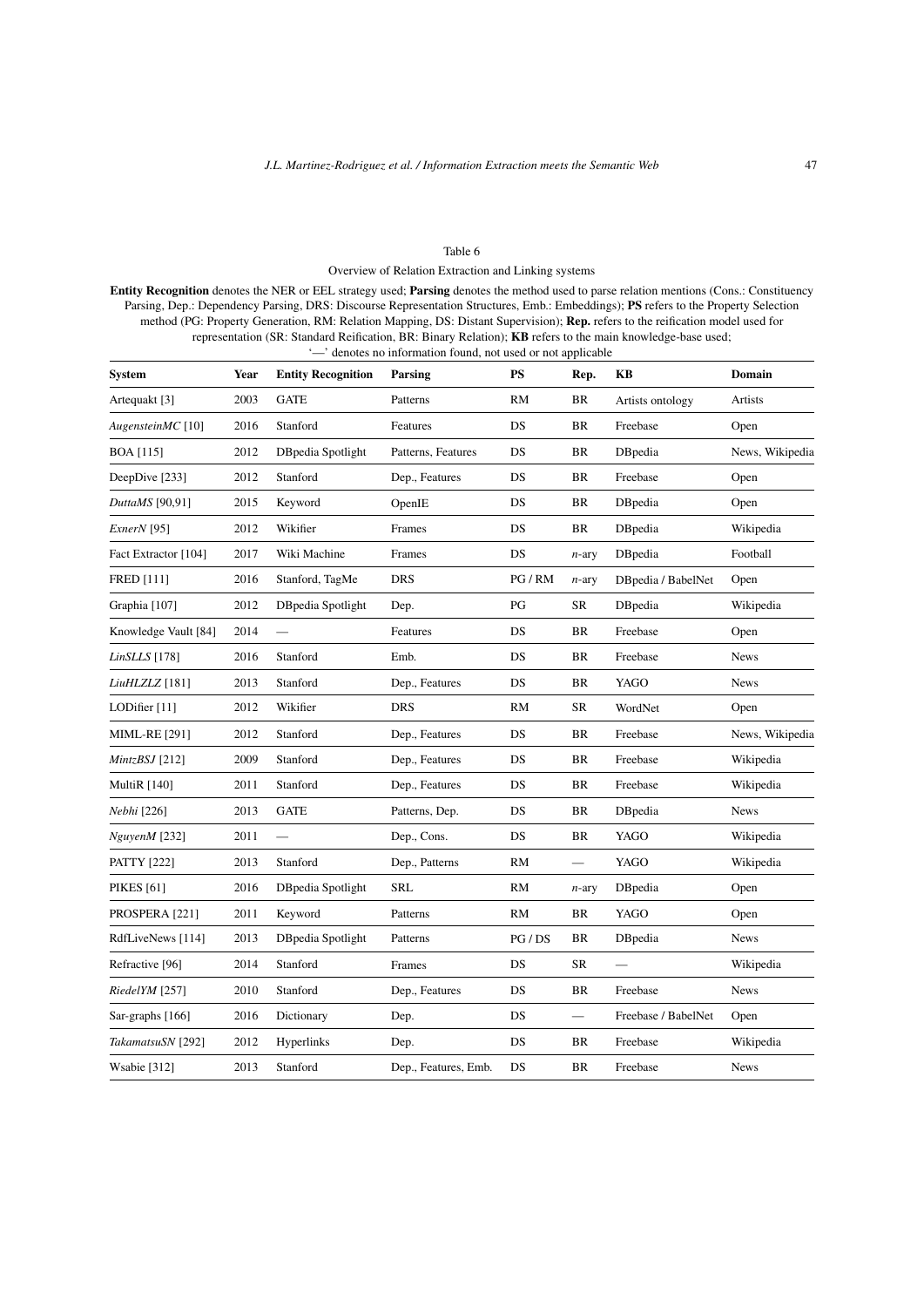specific technique, such as POS-tagging, dependency parsing, etc. Unfortunately, given the complexity of REL, most works are heavily reliant on such language-specific components. Possible solutions include trying to replace the particular component with its equivalent in another language (which has no guarantees to work as well as those tested in evaluation), or, as proposed for the FRED [\[111\]](#page-63-2) tool, use an existing API (e.g., Bing!, Google, etc.) to translate the text to the supported language (typically English), with the obvious caveat of the potential for translation errors (though such services are continuously improving in parallel with, e.g., Deep Learning).

- *Scale & Efficiency*: In applications dealing with large corpora, scalability and efficiency become crucial considerations. With some exceptions, most of the approaches do not explicitly tackle the question of scale and efficiency. On the other hand, REL should be highly parallelizable given that processing of different sentences, paragraphs and/or documents can be performed independently assuming some globally-accessible knowledge from the KB. Parallelization has been used, e.g., by Nakashole *et al.* [\[222\]](#page-67-4), who cluster relational patterns using a distributed MapReduce framework. Indeed, initiatives such as Knowledge Vault – using standard DS-based REL techniques to extract 1.6 billion triples from a large-scale Web corpus – provide a practical demonstration that, with careful engineering and selection of techniques, REL can be applied to corpora at a very large (potentially Web) scale.
- *Various other considerations*, such as availability or licensing of software, provision of an API, etc., may also need to be taken into account.

Of course, a key consideration when choosing an REL approach is the quality of output produced by that approach, which can be assessed using the evaluation protocols discussed in the following section.

#### *4.8. Evaluation*

REL is a challenging task, where evaluation is likewise complicated by a number of fundamental factors. In general, human judgment is often required to assess the quality of the output of systems performing such a task, but such assessments can often be subjective. Creating a gold-standard dataset can likewise be complicated, particularly for those systems producing *n*ary relations, requiring an expert informed on the particular theory by which such relations are extracted; likewise, in DS-related scenarios, the expert must label the data according to the available KB relations, which may be a tedious task requiring in-depth knowledge of the KB. Rather than creating a gold-standard dataset, another approach is to apply *a posteriori* assessment of the output by human judges, i.e., run the process over unlabeled text, generate relations, and have the output validated by human judges; while this would appear more reasonable for systems based on frames or DRS – where creating a gold-standard for such complex relations would be arduous at best – there are still prob-lems in assessing, for example, recall.<sup>[63](#page-47-0)</sup> Rather than relying on costly manual annotations, some systems rather propose automated methods of evaluation based on the KB where, for example, parts of the KB are withheld and then experiments are conducted to see if the tool can reinstate the withheld facts or not; however, such approaches offer rather approximate evaluation since the KB is incomplete, the text may not even mention the withheld triples, and so forth.

In summary, then, approaches for evaluating REL are quite diverse and in many cases there are no standard criteria for assessing the adequacy of a particular evaluation method. Here we discuss some of the main themes for evaluation, broken down by datasets used, how evaluators are employed to judge the output, how automated evaluation can be conducted, and what are the typical metrics considered.

*Datasets:* Most approaches consider REL applied to general-domain corpora, such as Wikipedia articles, Newspaper articles, or even webpages. However, to simplify evaluation, many approaches may restrict REL to consider a domain-specific subset of such corpora, a fixed subset of KB properties or classes, and so forth. For example, Fossati *et al.* [\[104\]](#page-63-5) focus their REL efforts on the Wikipedia articles about Italian soccer players using a selection of relevant frames; Augenstein *et al.* [\[10\]](#page-59-3) apply evaluation for relations pertaining to entities in seven Freebase classes for which relatively complete information is available, using the Google Search API to find relevant documents for each such entity; and so forth.

A number of standard evaluation datasets have, however, emerged, particularly for approaches based

<span id="page-47-0"></span><sup>63</sup>Likewise we informally argue that a human judge presented with results of a system is more likely to confirm that output and give it the benefit of subjectivity, especially when compared with the creation of a gold standard dataset where there is more freedom in choice of relations and more ample opportunity for subjectivity.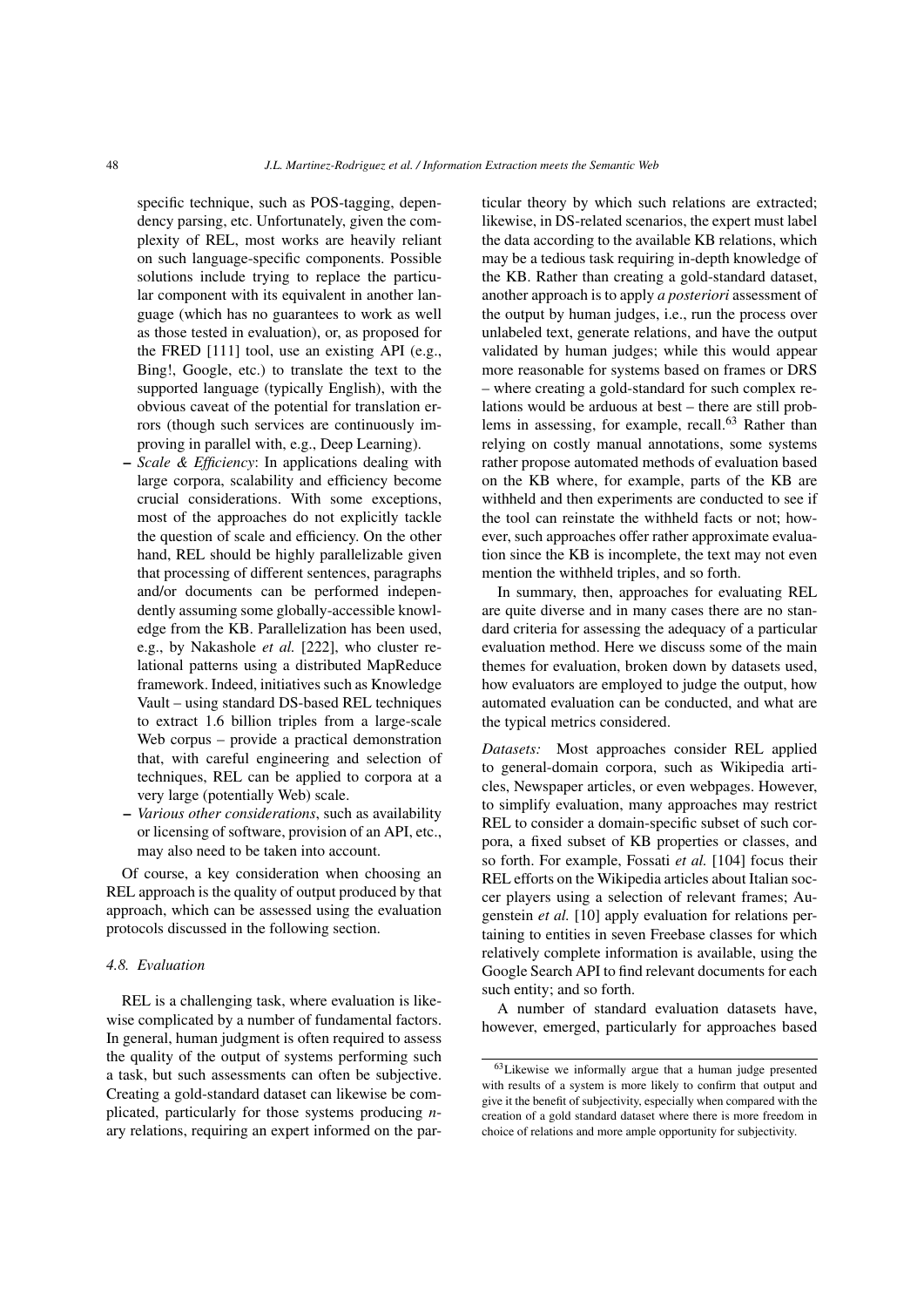on distant supervision. A widely reused gold-standard dataset, for example, was that initially proposed by Riedel *et al.* [\[257\]](#page-69-4) for evaluating their system, where they select Freebase relations pertaining to people, businesses and locations (corresponding also to NER types) and then link them with New York Times articles, first using Stanford NER to find entities, then linking those entities to Freebase, and finally selecting the appropriate relation (if any) to label pairs of entities in the same sentence with; this dataset was later reused by a number of works [\[140,](#page-64-8)[291,](#page-70-5)[258\]](#page-69-5). Other such evaluation resources have since emerged. Google Research<sup>[64](#page-48-0)</sup> provides five REL corpora, with relation mentions from Wikipedia linked with manual annotation to five Freebase properties indicating institutions, date of birth, place of birth, place of death, and education degree. Likewise, the Text Analysis Conference often hosts a Knowledge Base Population (TAC– KBP) track, where evaluation resources relating to the REL task can be found<sup>[65](#page-48-1)</sup>; such resources have been used and further enhanced, for example, by Surdeanu *et al.* [\[291\]](#page-70-5) for their evaluation (whose dataset was in turn used by other works, e.g., by Min *et al.* [\[210\]](#page-67-7), DeepDive [\[233\]](#page-68-1), etc.). Another such initiative is hosted at the European Semantic Web Conference, where the Open Knowledge Extraction challenge (ESWC–OKE) has hosted materials relating to REL using RDFa an-notations on webpages as labeled data.<sup>[66](#page-48-2)</sup>

Note that all prior evaluation datasets relate to binary relations of the form *subject*–*predicate*–*object*. Creating gold standard datasets for *n*-ary relations is complicated by the heterogeneity of representations that can be employed in terms of frames, DRS or other theories used. To address this issue, Gangemi *et al.* [\[112\]](#page-63-10) proposed the construction of RDF graphs by means of logical patterns known as *motifs* that are extracted by the FRED tool and thereafter manually corrected and curated by evaluators to follow best Semantic Web practices; the result is a corpus annotated by instances of such motifs that can be reused for evaluation of REL tools producing similar such relations.

*Evaluators:* In scenarios for which a gold standard dataset is not available – or not feasible to create – the results of the REL process are often directly evaluated by humans. Many papers assign experts to evaluate the results, typically (we assume) authors of the papers, though often little detail on the exact evaluation process is given, aside from a rater agreement expressed as Cohen's or Fleiss' κ-measure for a fixed number of evaluators (as discussed in Section [3.7\)](#page-35-0).

Aside from expert evaluation, some works leverage crowdsourcing platforms for labeling training and test datasets, where a broad range of users contribute judgments for a relatively low price. Amongst such works, we can mention Mintz *et al.* [\[212\]](#page-67-5) using Amazon's Mechanical Turk $^{67}$  $^{67}$  $^{67}$  for evaluating relations, while Legalo [\[251\]](#page-69-7) and Fossati *et al.* [\[104\]](#page-63-5) use the Crowdflower<sup>[68](#page-48-4)</sup> platform (now called Figure Eight).

*Automated evaluation:* Some works have proposed methods for performing automated evaluation of REL processes, in particular for testing DS-based methods. A common approach is to perform *held-out* experiments, where KB relations are (typically randomly) omitted from the training/DS phase and then metrics are defined to see how many KB relations are returned by the process, giving an indicator of recall; the intuition of such approaches is that REL is often used for completing an incomplete KB, and thus by holding back KB triples, one can test the process to see how many such triples the process can reinstate. Such an approach avoids expensive manual labeling but is not very suitable for precision since the KB is incomplete, and likewise assumes that held-out KB relations are both correct and mentioned in the text. On the other hand, such experiments can help gain insights at larger scales for a more diverse range of properties, and can be used to assess a relative notion of precision (e.g., to tune parameters), and have thus been used by Mintz *et al.* [\[212\]](#page-67-5), Takamatsu *et al.* [\[292\]](#page-70-6), Knowledge Vault [\[84\]](#page-62-6), Lin *et al.* [\[178\]](#page-66-7), etc. On the other hand, as mentioned previously, some works – including Knowledge Vault [\[84\]](#page-62-6) – adopt a *partial Closed World Assumption* as a heuristic to generate negative examples taking into account the incompleteness of the KB; more specifically, extracted triples of the form  $(s, p, o')$  are labeled incorrect if (and only if) a triple  $(s, p, o)$  is present in the KB but  $(s, p, o')$  is not.

*Metrics:* Standard evaluation measures are typically applied, including precision, recall, F-measure, accuracy, Area-Under-Curve (AUC–ROC), and so forth. However, given that relations may be extracted for

<span id="page-48-0"></span><sup>64</sup>[https://code.google.com/archive/p/relation](https://code.google.com/archive/p/relation-extraction-corpus/downloads)[extraction-corpus/downloads](https://code.google.com/archive/p/relation-extraction-corpus/downloads)

<span id="page-48-1"></span><sup>65</sup>For example, see [https://tac.nist.gov/2017/KBP/](https://tac.nist.gov/2017/KBP/ColdStart/index.html) [ColdStart/index.html](https://tac.nist.gov/2017/KBP/ColdStart/index.html).

<span id="page-48-2"></span><sup>66</sup>For example, see Task 3: [https://github.com/](https://github.com/anuzzolese/oke-challenge-2016) [anuzzolese/oke-challenge-2016](https://github.com/anuzzolese/oke-challenge-2016).

<span id="page-48-3"></span><sup>67</sup><https://www.mturk.com/mturk/welcome>

<span id="page-48-4"></span><sup>68</sup><https://www.figure-eight.com/>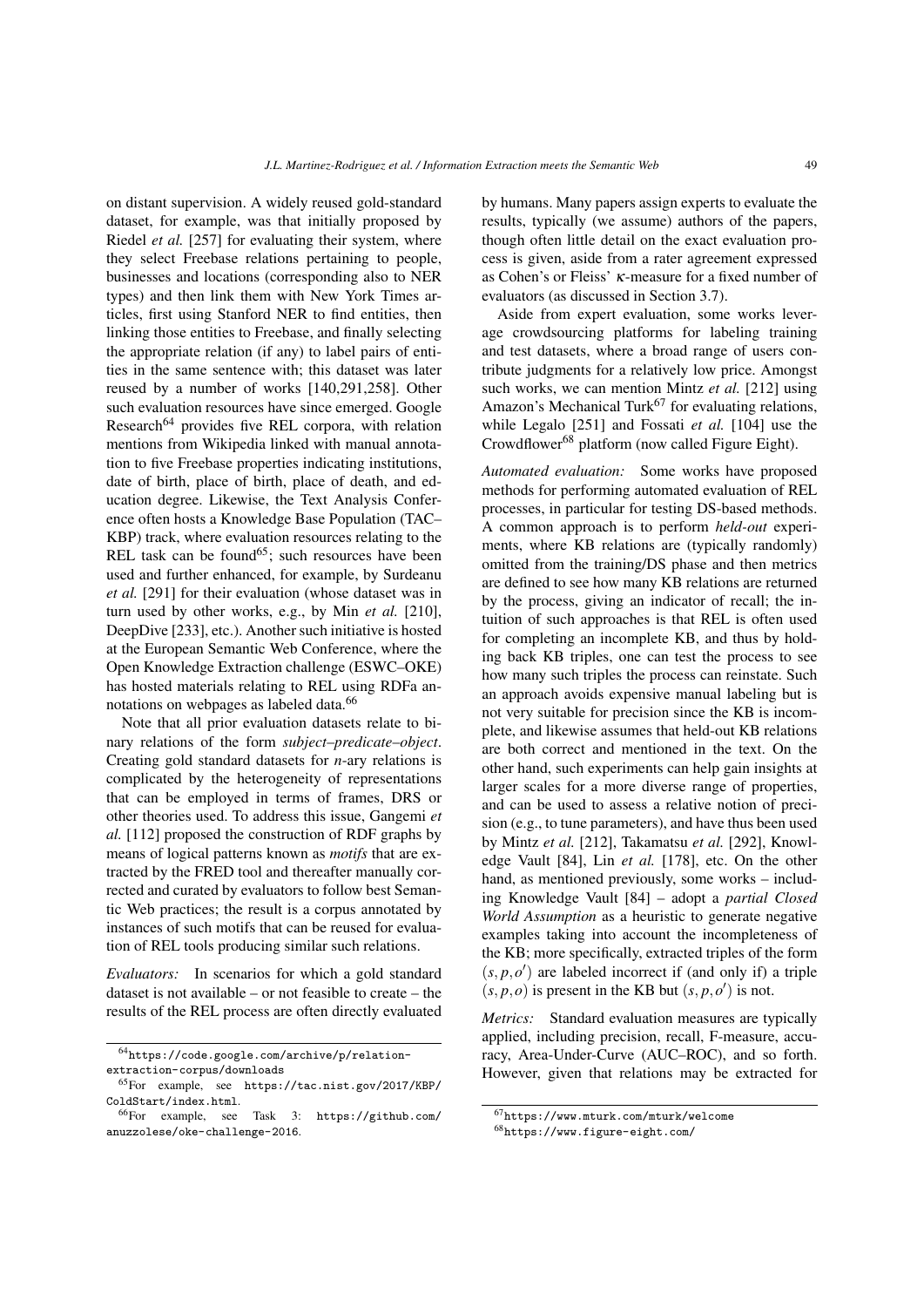multiple properties, sometimes macro-measures such as Mean Average Precision (MAP) are applied to summarize precision across all such properties rather than taking a micro precision measure [\[212](#page-67-5)[,292](#page-70-6)[,90\]](#page-62-1). Given the subjectivity inherent in evaluating REL, Fossati *et al.* [\[104\]](#page-63-5) use a *strict* and *lenient* version of precision/recall/F-measure, where the former requires the relation to be exact and complete, while the latter also considers relations that are partially correct; relating to the same theme, the Legalo system includes *confidence* as a measure indicating the level of agreement and trust in crowdsourced evaluators for a given experiment. Some systems produce confidence or supports for relations, where P@*k* measures are sometimes used to measure the precision for the top-*k* results [\[212](#page-67-5)[,257](#page-69-4)[,181,](#page-66-6)[178\]](#page-66-7). Finally, given that REL is inherently composed of several phases, some works present metrics for various parts of the task; as an example, for extracted triples, Dutta [\[91\]](#page-62-2) considers a property precision (is the mapped property correct?), instance precision (are the mapped subjects/objects correct?), triple precision (is the extracted triple correct?), amongst other measures to, for example, indicate the ratio of extracted triples new to the KB.

*Third-party comparisons:* While some REL papers include prior state-of-the-art approaches in their evaluations for comparison purposes, we are not aware of a third-party study providing evaluation results of REL systems. Although Gangemi [\[110\]](#page-63-1) provides a comparative evaluation of Alchemy, CiceroLite, FRED and ReVerb – all with public APIs available – for extracting relations from a paragraph of text on the Syrian war, he does not publish results for a linking phase; FRED is the only REL tool tested that outputs RDF.

Despite a lack of third-party evaluation results, some comparative metrics can be gleaned from the use of standard datasets over several papers relating to distant supervision; we stress, however, that these are often published in the context of evaluating a particular system (and hence are not strictly third-party compar-isons<sup>[69](#page-49-0)</sup>). With respect to DS-based approaches, and as previously mentioned, a prominent dataset used is the one proposed by Riedel *et al.* [\[257\]](#page-69-4), with articles from the New York Times corpus annotated with 53 different types of relations from Freebase; the training set contains 18,252 relations, while the test set contains 1,950 relations. Lin *et al.* [\[178\]](#page-66-7) then used this dataset to perform a held-out evaluation, comparing their approach with that of Mintz *et al.* [\[212\]](#page-67-5), Hoffmann *et al.* [\[140\]](#page-64-8), and Surdeanu *et al.* [\[291\]](#page-70-5), for which source code is available. These results show that fixing 50% precision, Mintz *et al.* achieved 5% recall, Hoffmann *et al.* and Surdeanu *et al.* achieved 10% recall, while the best approach by Lin *et al.* achieved 33% recall. As a general conclusion, these results suggest that there is still considerable room for improvement in the area of REL based on distant supervision.

## *4.9. Summary*

This section presented the task of Relation Extraction and Linking in the context of the Semantic Web. The applications for such a task include KB Population, Structured Discourse Representation, Machine Reading, Question Answering, Fact Verification, amongst a variety of others. We discussed relevant papers following a high-level process consisting of: entity extraction (and coreference resolution), relation parsing, distant supervision, relation clustering, RDF representation, relation mapping, and evaluation. It is worth noting, however, that not all systems follow these steps in the presented order and not all systems apply (or even require) all such steps. For example, entity extraction may be conducted during relation parsing (where particular arguments can be considered as extracted entities), distant supervision does not require a formal representation nor relation-mapping phase, and so forth. Hence the presented flow of techniques should be considered illustrative, not prescriptive.

In general, we can distinguish two types of REL systems: those that produce binary relations, and those that produce *n*-ary relations (although binary relations can subsequently be projected from the latter tools [\[271,](#page-69-6)[251\]](#page-69-7)). With respect to binary relations, distant supervision has become a dominating theme in recent approaches, where KB relations are used, in combination with EEL and often CR, to find example mentions of binary KB relations, generalizing patterns and features that can be used to extract further mentions and, ultimately, novel KB triples; such approaches are enabled by the existence of modern Semantic Web KBs with rich factual information about a broad range of entities of general interest. Other approaches for extracting binary relations rather rely on mapping the results of existing OpenIE systems to KBs/ontologies. With respect to extracting *n*-ary relations, such approaches rely on more traditional linguistic techniques and resources to extract structures ac-

<span id="page-49-0"></span><sup>69</sup>We remark that the results of Gangemi [\[110\]](#page-63-1) are strictly not third-party either due to the inclusion of results from FRED [\[111\]](#page-63-2).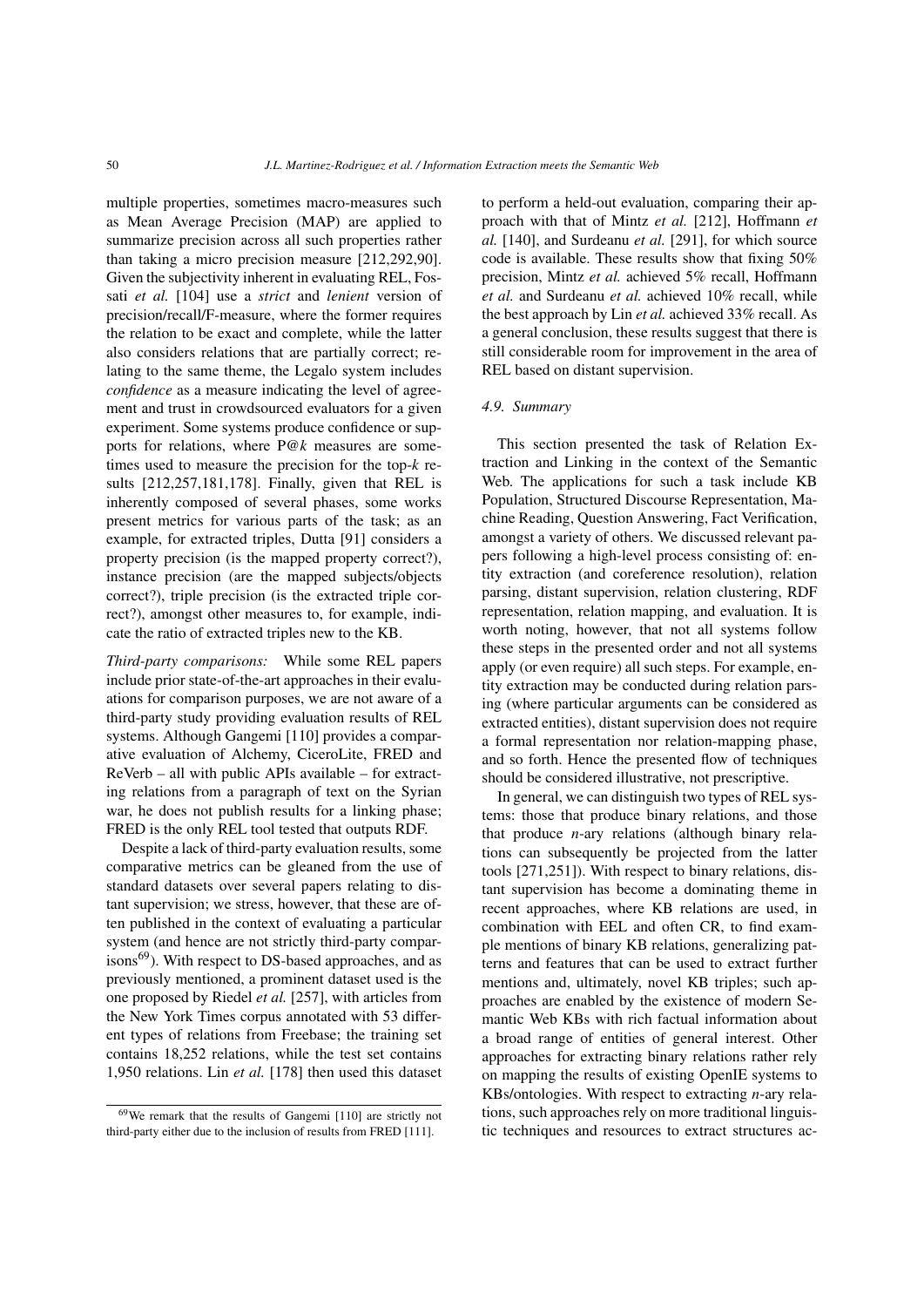cording to frame semantics or Discourse Representation Theory; the challenge thereafter is to represent the results as RDF and, in particular, to map the results to an existing KB, ontology, or collection thereof.

# *4.10. Open Questions*

REL is a very important task for populating the Semantic Web. Several techniques have been proposed for this task in order to cover the extraction of binary and *n*-ary relations from text. However, some aspects could still be improved or developed further:

- *Relation types*: Unlike EEL where particular types of entities are commonly extracted, in REL it is not easy to define the types of relations to be extracted and linked to the Semantic Web. Previous studies, such as the one presented by Storey [\[289\]](#page-70-7), provide an organization of relations – identified from disciplines such as linguistics, logic, and cognitive psychology – that can be incorporated into traditional database management systems to capture the semantics of real world information. However, to the best of our knowledge, a thorough categorization of semantic relationships on the Semantic Web has not been presented, which in turn, could be useful for defining requirements of information representation, standards, rules, etc., and their representation in existing standards (RDF, RDFS, OWL).
- *Specialized Settings/Multilingual REL*: In brief, we can again raise the open question of adapting REL to settings with noisy text (such as Twitter) and generalizing REL approaches to work with multiple languages. In this context, DS approaches may prove to be more successful given that they rely more on statistical/learning frameworks (i.e., they do not require curated databases of relations, roles, etc., which are typically specific to a language), and given that KBs such as Wikidata, DBpedia and Babelnet can provide examples of relations in multiple languages.
- *Datasets*: The preferred evaluation method for the analyzed approaches is through an *a posteriori* manual assessment of represented data. However, this is an expensive task that requires human judges with adequate knowledge of the domain, language, and representation structures. Although there are a couple of labeled datasets already published (particularly for DS approaches), the definition of further datasets would benefit the eval-

uation of approaches under more diverse conditions. The problem of creating a reference gold standard would then depend on the first point, relating to what types of relations should be targeted for extraction from text in domain-specific and/or open-domain settings, and how the output should be represented to allow comparison with the labeled relations for the dataset.

– *Evaluation:* Existing REL approaches extract different outputs relating to particular entity types, domains, structures, and so on. Thus, evaluating/ comparing different approaches is not a straightforward task. Another challenge is to allow for a more fine-grained evaluation of REL approaches, which are typically complex pipelines involving various algorithms, resources, and often external tools, where noisy elements extracted in some early stage of the process can have a major negative effect on the final output, making it difficult to interpret the cause of poor evaluation results or the key points that should be improved.

## 5. Semi-structured Information Extraction

The primary focus of the survey – and the sections thus far – is on Information Extraction over unstructured text. However, the Web is full of semi-structured content, where HTML, in particular, allows for demarcating titles, links, lists, tables, etc., imposing a limited structure on documents. While it is possible to simply extract the text from such sources and apply previous methods, the structure available in the source, though limited, can offer useful hints for the IE process.

Hence a number of works have emerged proposing Information Extraction methods using Semantic Web languages/resources targeted at semi-structured sources. Some works are aimed at building or otherwise enhancing Semantic Web KBs (where, in fact, many of the KBs discussed originated from such a process [\[170,](#page-65-8)[138\]](#page-64-9)). Other works rather focus on enhancing or annotating the structure of the input corpus using a Semantic Web KB as reference. Some works make significant reuse of previously discussed techniques for plain text – particularly Entity Linking and sometimes Relation Extraction – adapted for a particular type of input document structure. Other works rather focus on custom techniques for extracting information from the structure of a particular data source.

Our goal in this section is thus to provide an overview of some of the most popular techniques and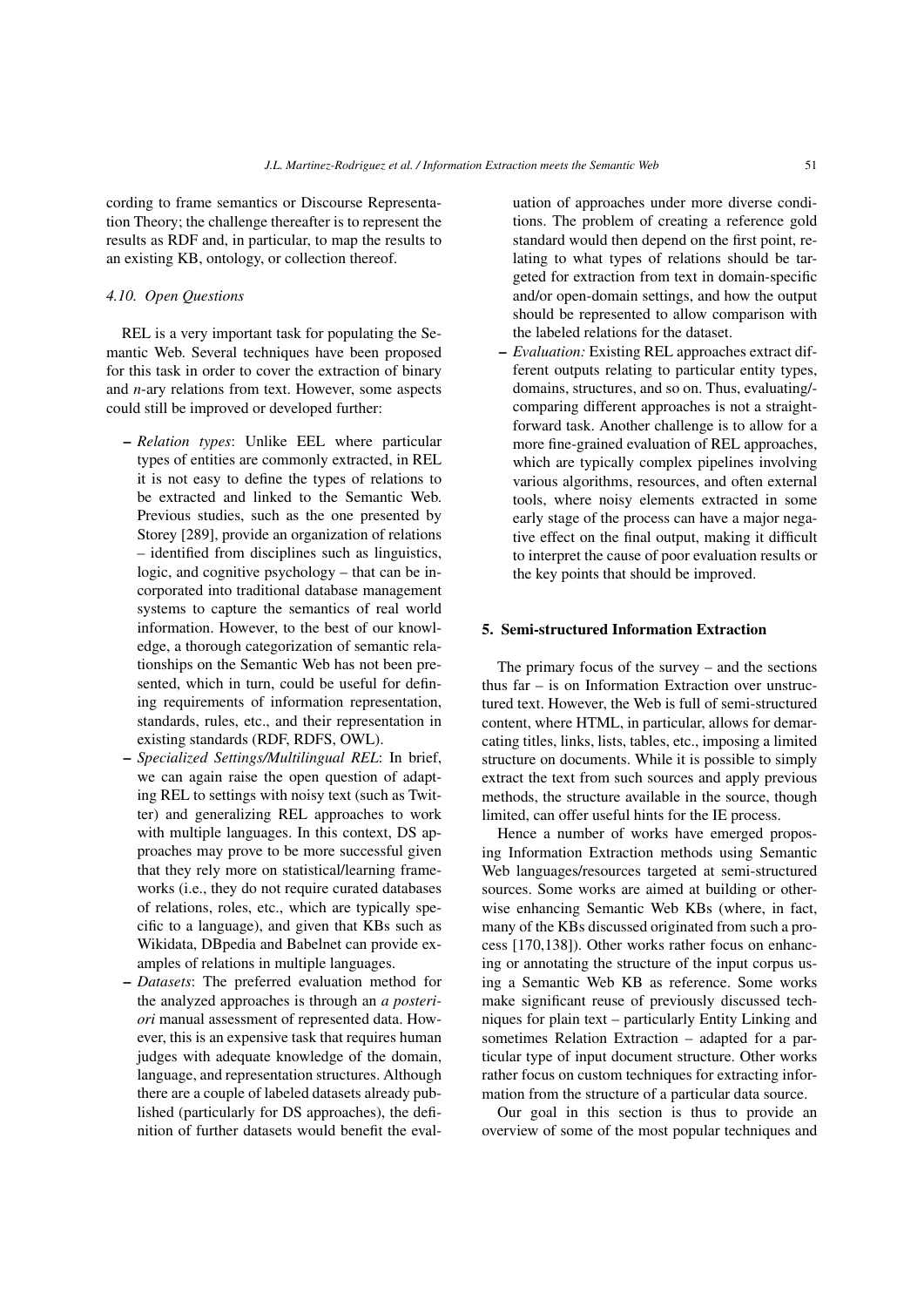tools that have emerged in recent years for Information Extraction over semi-structured sources of data using Semantic Web languages/resources. Given that the techniques vary widely in terms of the type of structure considered, we organize this section differently from those that came before. In particular, we proceed by discussing two prominent types of semi-structured sources – markup documents and tables – and discuss works that have been proposed for extracting information from such sources using Semantic Web KBs.

We do not include languages or approaches for mapping from one explicit structure to another (e.g., R2RML [\[73\]](#page-61-10)), nor that rely on manual scraping (e.g., Piggy Bank [\[146\]](#page-64-10)), nor tools that simply apply existing IE frameworks (e.g., Magpie [\[92\]](#page-62-7), RDFaCE [\[158\]](#page-65-9), SCMS [\[229\]](#page-68-3)). Rather we focus on systems that extract and/or disambiguate entities, concepts, and/or relations from the input sources and that have methods adapted to exploit the partial structure of those sources (i.e., they do not simply extract and apply IE processes over plain text). Again, we only include proposals that in some way directly involve a Semantic Web standard (RDF(S)/OWL/SPARQL, etc.), or a resource described in those standards, be it to populate a Semantic Web KB, or to link results with such a KB.

## *5.1. Markup Documents*

The content of the Web has traditionally been structured according to the HyperText Markup Language (HTML), which lays out a document structure for webpages to follow. While this structure is primarily perceived as a way to format, display and offer navigational links between webpages, it can also be – and has been – leveraged in the context of Information Extraction. Such structure includes, for example, the presence of hyperlinks, title tags, paths in the HTML parse tree, etc. Other Web content – such as Wikis – may be formatted in markup other than HTML, where we include frameworks for such formats here. We provide an overview of these works in Table [7.](#page-52-0) Given that all such approaches implement diverse methods that depend on the markup structure leveraged, we will not discuss techniques in detail. However, we will provide more detailed discussion for IE techniques that have been proposed for HTML tables in a following section.

COHSE (2008) [\[18\]](#page-59-9) (*Conceptual Open Hypermedia Service*) uses a reference taxonomy to provide personalized semantic annotation and hyperlink recommendation for the current webpage that a

user is browsing. A use-case is discussed for such annotation/recommendation in the biomedical domain, where a SKOS taxonomy can be used to recommend links to further material on more/ less specific concepts appearing in the text, with different types of users (e.g., doctors, the public) receiving different forms of recommended links.

- DBpedia (2007) [\[170\]](#page-65-8) is a prominent initiative to extract a rich RDF KB from Wikipedia. The main source of extracted information comes from the semi-structured info-boxes embedded in the top right of Wikipedia articles; however, further information is also extracted from abstracts, hyperlinks, categories, and so forth. While much of the extracted information is based on manuallyspecified mappings for common attributes, components are provided for higher-recall but lowerprecision automatic extraction of info-box information, including recognition of datatypes, etc.
- *DeVirgilio* (2011) [\[308\]](#page-71-0) uses Keyphrase Extraction to semantically annotate webpages, linking keywords to DBpedia. The approach breaks webpages down into "semantic blocks" describing specific elements based on HTML elements; Keyphrase Extraction is the applied over individual blocks. Evaluation is conducted in the E-Commerce domain, adding RDFa annotations using the Goodrelations vocabulary [\[131\]](#page-64-11).
- Epiphany (2011) [\[2\]](#page-58-0) aims to semantically annotate webpages with RDFa, incorporating embedded links to existing Linked Data KBs. The process is based on an input KB, where labels of instances, classes and properties are extracted. A custom IE pipeline is then defined to chunk text and match it with the reference labels, with disambiguation performed based on existing relations in the KB for resolved entities. Facts from the KB are then matched to the resolved instances and used to embed RDFa annotations in the webpage.
- Knowledge Vault (2014) [\[84\]](#page-62-6) was discussed before in the context of Relation Extraction & Linking over text. However, the system also includes a component for extracting features from the structure of HTML pages. More specifically, the system extracts the Document Object Model (DOM) from a webpage, which is essentially a hierarchical tree of HTML tags. For relations identified on the webpage using a DS approach, the path in the DOM tree between both entities (for which an existing KB relation exists) is extracted as a feature.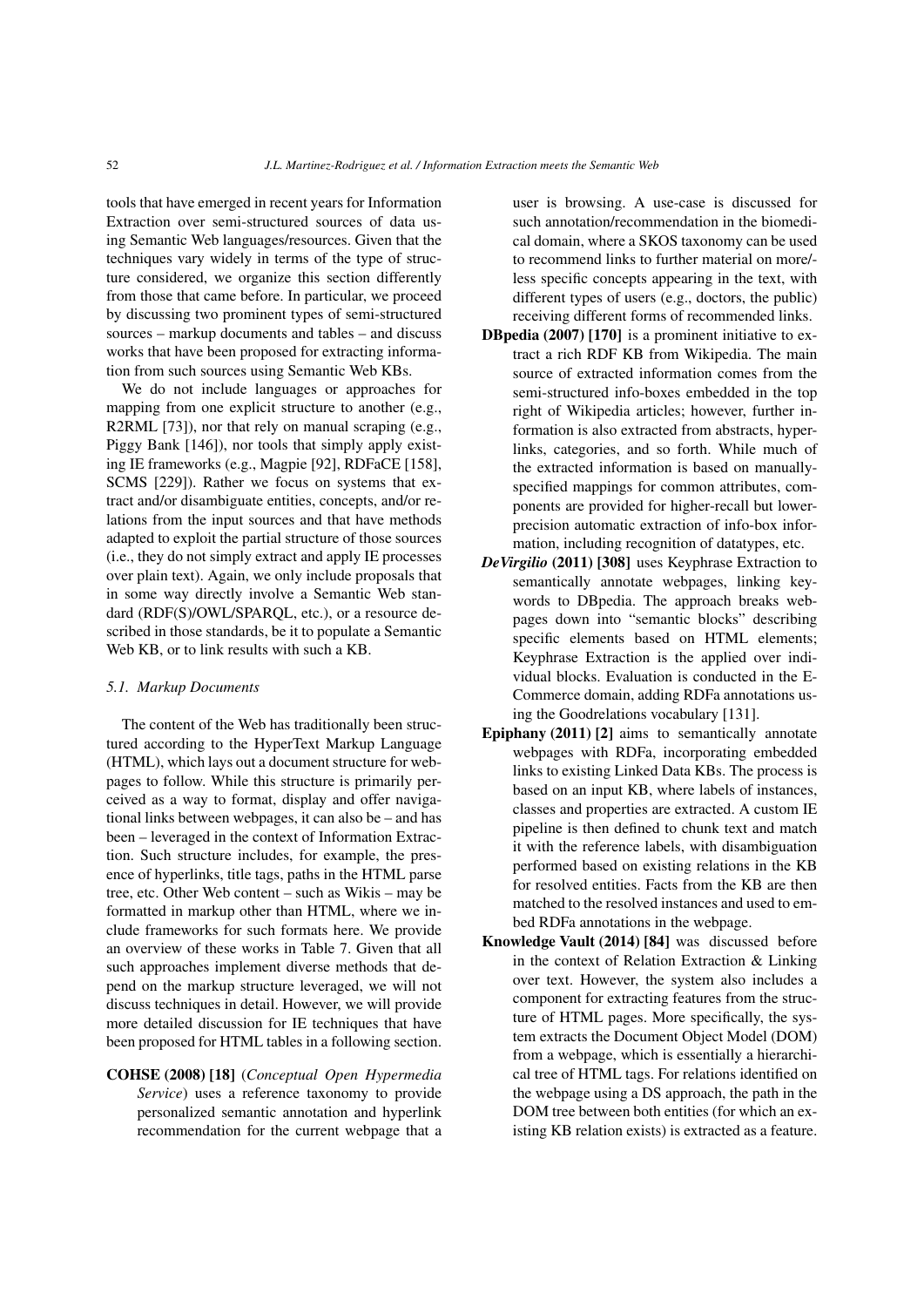#### Table 7

Overview of Information Extraction systems for Markup Documents

<span id="page-52-0"></span>Task denotes the IE task(s) considered (EEL: Entity Extraction & Linking, CEL: Concept Extraction & Linking, REL: Relation Extraction & Linking); Structure denotes the type of document structure leveraged for the IE task;

'—' denotes no information found, not used or not applicable

| <b>System</b>         | Year | Task               | <b>Source</b> | Domain   | <b>Structure</b>  | <b>KB</b>       |
|-----------------------|------|--------------------|---------------|----------|-------------------|-----------------|
| COHSE <sup>[18]</sup> | 2008 | <b>CEL</b>         | Webpages      | Medical  | <b>Hyperlinks</b> | Any (SKOS)      |
| DBpedia [170]         | 2007 | <b>EEL/CEL/REL</b> | Wikipedia     | Open     | Wiki              |                 |
| DeVirgilio [308]      | 2011 | <b>EEL/CEL</b>     | Webpages      | Commerce | HTML (DOM)        | DBpedia         |
| Epiphany [2]          | 2011 | <b>EEL/CEL/REL</b> | Webpages      | Open     | HTML (DOM)        | Any (SPARQL)    |
| Knowledge Vault [84]  | 2014 | <b>EEL/CEL/REL</b> | Webpages      | Open     | HTML (DOM)        | Freebase        |
| Legalo $[251]$        | 2014 | REL                | Webpages      | Open     | <b>Hyperlinks</b> |                 |
| LIEGE [276]           | 2012 | EEL                | Webpages      | Open     | Lists             | YAGO            |
| LODIE $[113]$         | 2014 | <b>EEL/REL</b>     | Webpages      | Open     | HTML (DOM)        | Any (SPARQL)    |
| RathoreR [281]        | 2014 | <b>CEL</b>         | Wikipedia     | Physics  | Titles            | Custom ontology |
| YAGO (2007) [138]     | 2007 | <b>EEL/CEL/REL</b> | Wikipedia     | Open     | Wiki              |                 |

- Legalo (2014) [\[251\]](#page-69-7) applies Relation Extraction based on the hyperlinks of webpages that describe entities, with the intuition that the anchor text (or more generalized context) of the hyperlink will contain textual hints about the relation between both entities. More specifically, a frame-based representation of the textual context of the hyperlink is extracted and linked with a KB; next, to create a label for a direct binary relation (an RDF triple), rules are applied on the frame-based representation to concatenate labels on the shortest path, adding event and role tags. The label is then linked to properties in existing vocabularies.
- LIEGE (2012) [\[276\]](#page-70-8) (*Link the entIties in wEb lists with the knowledGe basE*) performs EEL with respect to YAGO and Wikipedia over the text elements of HTML lists embedded in webpages. The authors propose specific features for disambiguation in the context of such lists where, in particular, the main assumption is that the entities appearing in an HTML list will often correspond to the same concept; this intuition is captured with a similarity-based measure that, for a given list, computes the distance of the types of candidate entities in the class hierarchy of YAGO. Other typical disambiguation features for EEL, such as prior probability, keyword-based similarities between entities, etc., are also applied.
- LODIE (2014) [\[113\]](#page-63-11) propose a method for using Linked Data to perform enhanced *wrapper in-*

*duction*: leveraging the often regular structure of webpages on the same website to extract a mapping that serves to extract information in bulk from all its pages. LODIE then proposes to map webpages to an existing KB to identify the paths in the HTML parse tree that lead to known entities for concepts (e.g., movies), their attributes/relations (e.g., runtime, director), and associated values. These learned paths can then be applied to unannotated webpages on the site to extract further (analogous) information.

- *RathoreR* (2014) [\[281\]](#page-70-9) focus on Topic Modeling for webpages guided by a reference ontology. The overall process involves applying Keyphrase Extraction over the textual content of the webpage, mapping the keywords to an ontology, and then using the ontology to decide the topic. However, the authors propose to leverage the structure of HTML, where keywords extracted from the title, the meta-tags or the section-headers are analyzed first; if no topic is found, the process resorts to using keywords from the body of the document.
- YAGO (2007) [\[138\]](#page-64-9) is another major initiative for extracting information from Wikipedia in order to create a Semantic Web KB. Most information is extracted from info-boxes, but also from categories, titles, etc. The system also combines information from GeoNames, which provides geographic context; and WordNet, which allows for extracting cleaner taxonomies from Wikipedia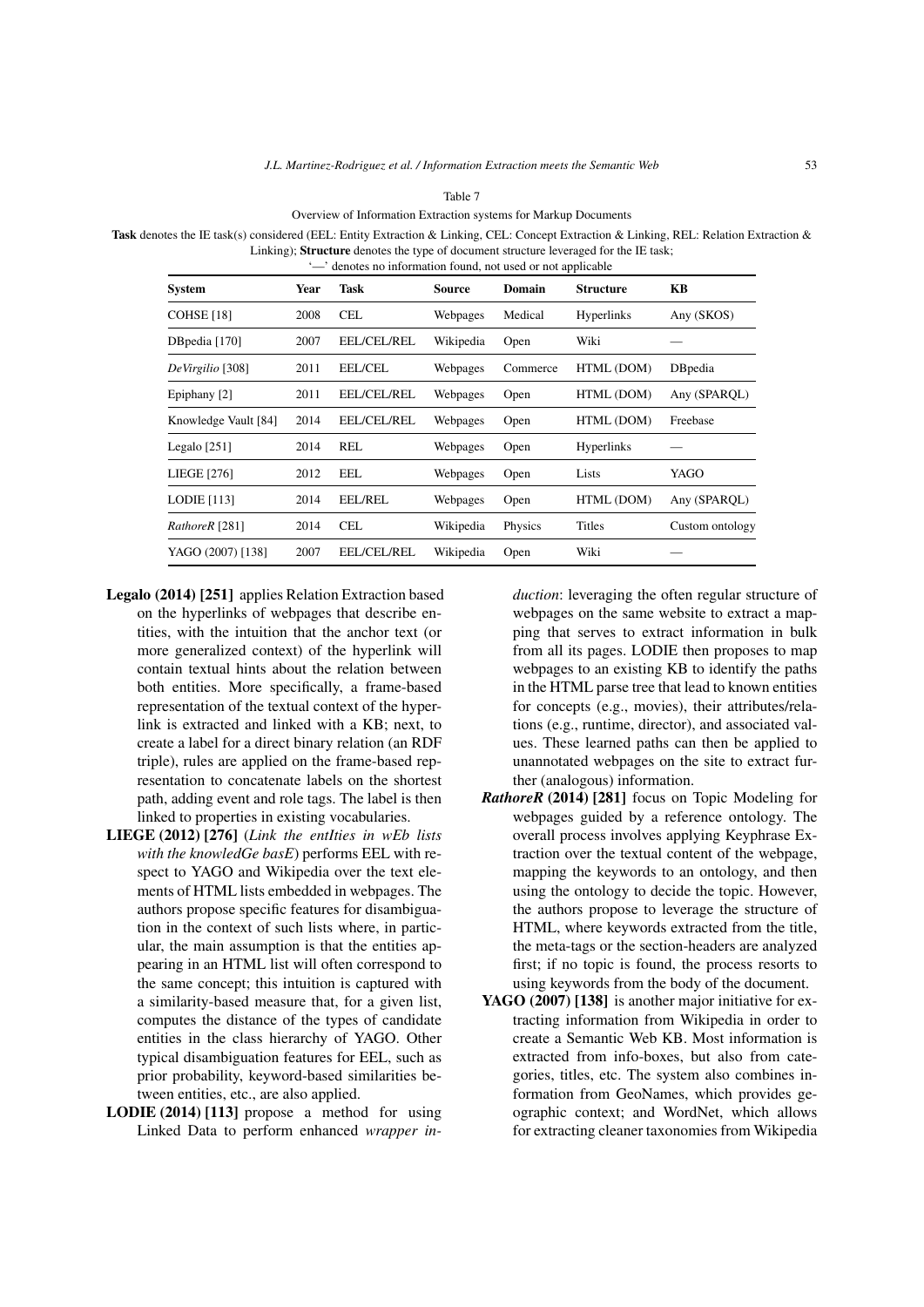categories. A distinguishing aspect of YAGO2 is the ability to capture temporal information as a first-class dimension of the KB, where entities and relations/attributes are associated with a hierarchy of properties denoting start/end dates.

It is interesting to note that KBs such as DBpedia [\[170\]](#page-65-8) and YAGO2 [\[138\]](#page-64-9) – used in so many of the previous IE works discussed throughout the survey – are themselves the result of IE processes, particularly over Wikipedia. This highlights something of a "snowball effect", where as IE methods improve, new KBs arise, and as new KBs arise, IE methods improve.[70](#page-53-0)

# *5.2. Tables*

Tabular data are common on the Web, where HTML tables embedded in webpages are plentiful and often contain rich, semi-structured, factual information [\[35,](#page-60-4) [66\]](#page-61-11). Hence, extracting information from such tables is indeed a tempting prospect. However, web tables are primarily designed with human readability in mind rather than machine readability. Web tables, while numerous, can thus be highly heterogeneous and idiosyncratic: even tables describing similar content can vary widely in terms of structuring that content [\[66\]](#page-61-11). More specifically, the following complications arise when trying to extract information from such tables:

- Although Web tables are easy to identify (using the <table> HTML tag), many Web tables are used purely for layout or other presentational purposes (e.g., navigational sidebars, forms, etc.); thus, a preprocessing step is often required to isolate factual tables from HTML [\[35\]](#page-60-4).
- Even tables containing factual data can vary greatly in structure: they may be "transposed", or may simply list attributes in one column and values in another, or may represent a matrix of values. Sometimes a further subset – called "relational tables" [\[35\]](#page-60-4) – are thus extracted, where the table contains a column header, with subsequent rows comprising tuples in the relation.
- Even relational tables may contain irregular structure, including cells with multiple rows separated by an informal delimiter (e.g., a comma), nested tables as cell values, merged cells with vertical and/or horizontal orientation, tables split into various related sections, and so forth [\[245\]](#page-68-4).
- Although column headers can be identified as such using (<th>) HTML tags, there is no fixed schema: for example, columns may not always have a fixed domain of values, there may be no obvious primary key or foreign keys, there may be hierarchical (i.e., multi-row) headers; etc.
- Column names and cell values often lack clear identifiers or typing: Web tables often contain potentially ambiguous human-readable labels.

There have thus been numerous works on extracting information from tables, sometimes referred to as *table interpretation*, *table annotation*, etc. (e.g., [\[45](#page-60-5)[,245,](#page-68-4) [35,](#page-60-4)[66,](#page-61-11)[306,](#page-71-8)[318\]](#page-71-9), to name some prominent works). The goal of such works is to interpret the implicit structure of tables so as to categorize them for search; or to integrate the information they contain and enable performing joins over them, be it to extend tables with information from other tables, or extracting the information to an external unified representation that can be queried.

More recently, a variety of approaches have emerged using Semantic Web KBs as references to help with extracting information from tables (sometimes referred to as *semantic table interpretation*, *semantic table annotation*, etc.). We discuss such approaches herein.

*Process:* While proposed approaches vary significantly, more generally, given a table and a KB, such works aim to link tables/columns to KB classes, link columns or tuples of columns to KB properties, and link individual cells to KB entities. The aim can then be to annotate the table with respect to the KB (useful for, e.g., later integrating or retrieving tables), and indeed to extract novel entities or relations from the table to further populate the KB. Hence we consider this an IE scenario. While methods discussed previously for IE over unstructured sources can be leveraged for tables, the presence of a tabular structure does suggest the applicability of novel features for the IE process. For example, one might expect in some tables to find that elements of the same column pertain to the same type, or pairs of entities on the same row to have a similar relation as analogous pairs on other rows. On the other hand, cells in a table have a different textual context, which may be the caption, the text referring to the table, etc., rather than the surrounding text; hence, for example, distributional approaches intended for text may not be *directly* applicable for tables.

*Example:* Consider an HTML table embedded in a webpage about the actor Bryan Cranston as follows:

<span id="page-53-0"></span><sup>70</sup>Though of course, we should not underestimate the value of Wikipedia itself as a raw source for IE tasks.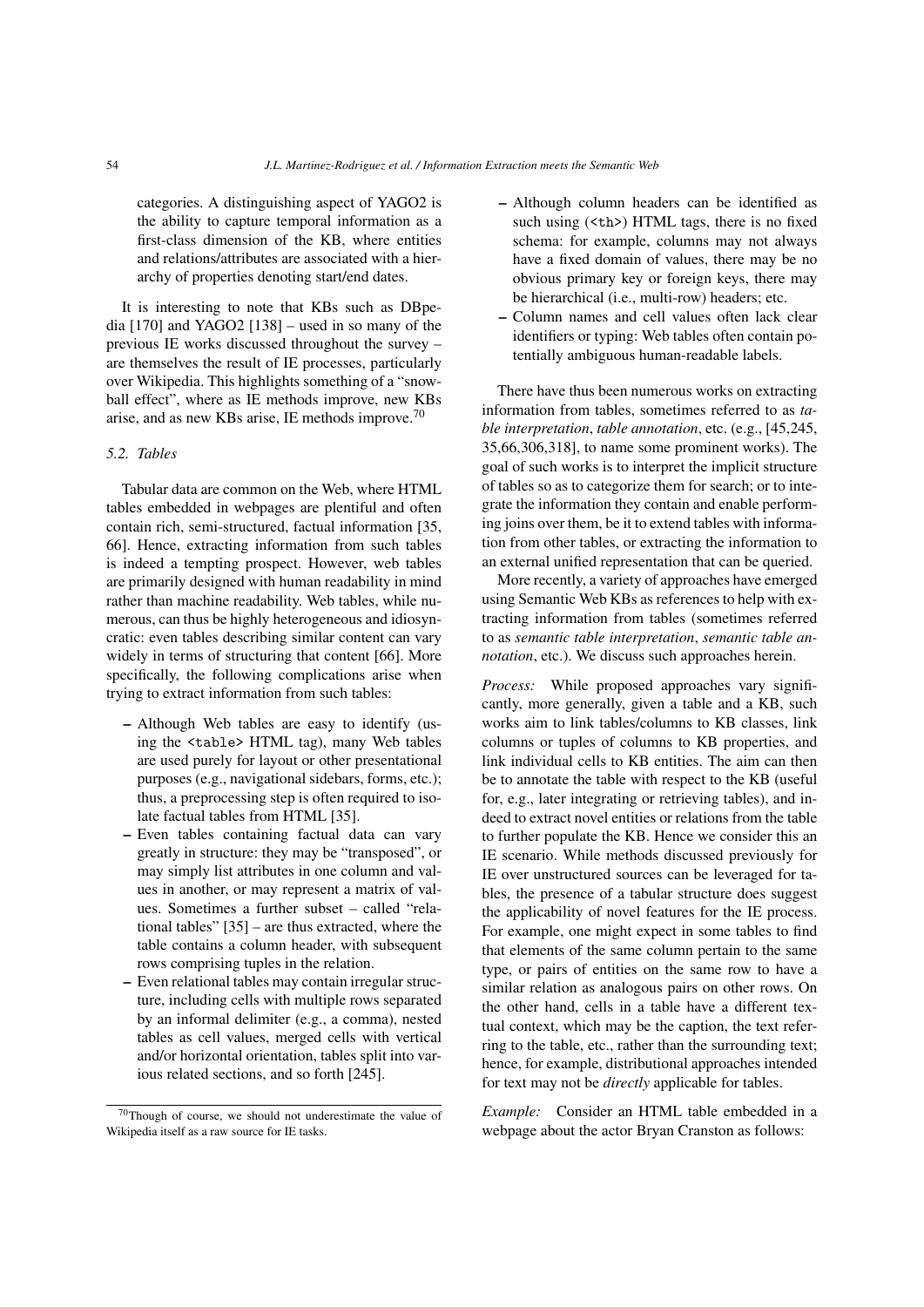| Character                 | Series                | Network    | Ep. |
|---------------------------|-----------------------|------------|-----|
| Uncle Russell             | Raising Miranda       | CBS        | q   |
| Hal                       | Malcolm in the Middle | Fox        | 62  |
| Walter                    | Breaking Bad          | AMC        | 151 |
| Lucifier<br>Light Bringer | Fallen                | <b>ABC</b> | 4   |
| Vince                     | Sneaky Pete           | Amazon     | 10  |

We see that the table contains various entities, and that entities in the same column tend to correspond to a particular type. We also see that entities on each row often have implicit relations between them, organized by column; for example, on each row, there are binary relations between the elements of the **Character** and **Series** columns, the **Series** and **Networks** columns, and (more arguably in the case that multiple actors play the same character) between the **Character** and **Ep.** columns. Furthermore, we note that some relations exist from Bryan Cranston – the subject of the webpage – to the elements of various columns of the table.<sup>[71](#page-54-0)</sup>

The approaches we enumerate here attempt to identify entities in table cells, assign types to columns, extract binary KB relations across columns, and so forth.

However, we also see some complications in the table structure, where some values span multiple cells. While this particular issue is relatively trivial to deal with – where simply duplicating values into each spanned cell is effective [\[245\]](#page-68-4) – a real-world collection of (HTML) tables may exhibit further such complications; here we gave a relatively clean example.

*Systems:* We now discuss works that aim to extract entities, concepts or relations from tables, using Semantic Web KBs. We also provide an overview of these works in Table [8.](#page-55-0) [72](#page-54-1)

- AIDA (2011) [\[139\]](#page-64-12) is primarily an Entity Linking tool (discussed in more detail previously in Section [2\)](#page-5-0), but it provides parsers for extracting and linking entities in HTML tables; however, no table-specific features are discussed in the paper.
- DRETa (2014) [\[218\]](#page-67-10) aims to extract relations in the form of DBpedia triples from Wikipedia's tables. The process uses internal Wikipedia hyperlinks in

tables to link cells to DBpedia entities. Relations are then analyzed on a row-by-row basis, where an existing relation in DBpedia between two entities in one row is postulated as a candidate relation for pairs of entities in the corresponding columns of other rows; implicit relations from the entity of the article containing the table and the entities in each column of the table are also considered for generating candidate relations. These relations – extracted as DBpedia triples – are then filtered using classifiers that consider a range of features for the source cells, columns, rows, headers, etc., thus generating the final triples.

- Knowledge Vault (2014) [\[84\]](#page-62-6) extracts relations from 570 million Web tables. First, an EEL process is applied to identify entities in a given table. Next, these entities are matched to Freebase and compared with existing relations. These relations are then proposed as candidates relations between the two columns of the table in question. Thereafter, ambiguous columns are discarded with respect to the existing KB relations and extracted facts are assigned a confidence score based on the EEL process. A total of 9.4 million Freebase facts are ultimately extracted in the final result.
- *LimayeSC* (2010) [\[175\]](#page-65-10) propose a probabilistic model that, given YAGO as a reference KB and a Web table as input, simultaneously assigns entities to cells, types to columns, and relations to pairs of columns. The core intuition is that the assignment of a candidate to one of these three aspects affects the assignment of the other two, and hence a collective assignment can boost accuracy. A variety of features are thus defined over the table in relation to YAGO, over which joint inference is applied to optimize a collective assignment.
- MSJ Engine (2015) [\[171\]](#page-65-11) (*Mannheim Search Join Engine*) aims to extend a given input (HTML) table with additional attributes (columns) and associated values (cells) using a reference data corpus comprising of Linked Data KBs and other tables. The engine first identifies a "subject" column of the input table deemed to contain the names of the primary entities described; the datatype (domain) of other columns is then identified. This metadescription is used to search for other data with the same entities using information retrieval techniques. Thereafter, retrieved tables are (left-outer) joined with the input table based on a fuzzy match of columns, using the attribute names, ontological hierarchies and instance overlap measures.

<span id="page-54-0"></span><sup>71</sup>In fact, we could consider each tuple as an *n*-ary relation involving Bryan Cranston; however, this goes more towards a Direct Mapping representation of the table [\[81](#page-62-8)[,7\]](#page-59-10); rather the methods we discuss focus on extraction of binary relations.

<span id="page-54-1"></span><sup>72</sup>We also note that many such works were covered by the recent survey of Ristoski and Paulheim [\[261\]](#page-69-9), but with more of an emphasis on data mining aspects. We are interested in such papers from a related IE perspective where raw entities/concepts/relations are extracted; hence they are also included here for completeness.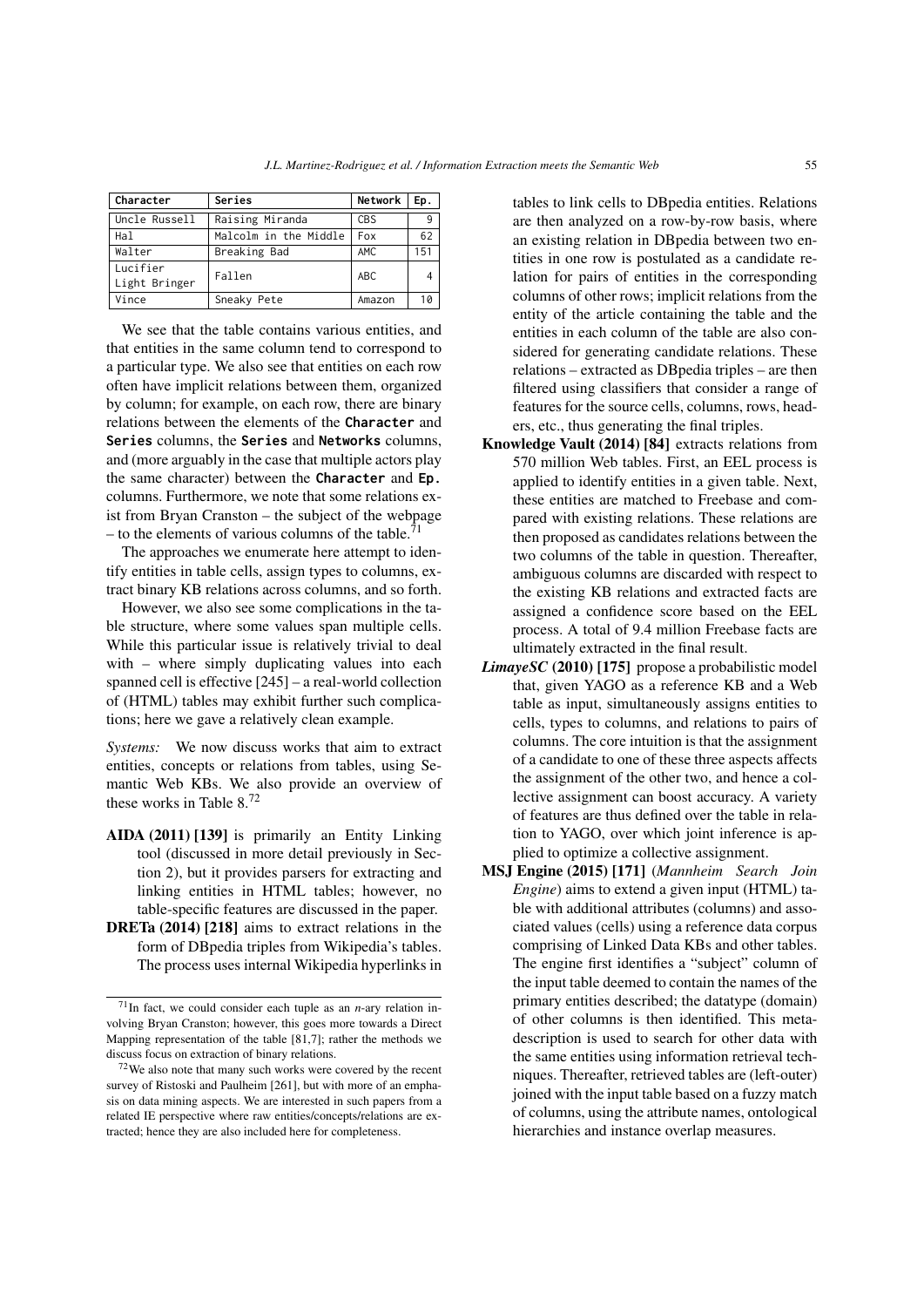#### Table 8

Overview of Information Extraction systems for Web tables

<span id="page-55-0"></span>EEL and REL denotes the Entity Extraction & Linking and Relation Extraction & Linking strategies used; Annotation denotes the elements of the table considered by the approach (P: Protagonist, E: Entities, S: Subject column, T: Column types, R: Relations, T': Table type); KB denotes the reference KB used (WDC: WebDataCommons, BTC: Billion Triple Challenge 2014)

|      | "- denotes no information found, not used or not applicable" |          |                   |                 |                                  |  |  |  |
|------|--------------------------------------------------------------|----------|-------------------|-----------------|----------------------------------|--|--|--|
| Year | EEL                                                          | REL      | <b>Annotation</b> | KB              | Domain                           |  |  |  |
| 2011 | AIDA                                                         |          | Е                 | YAGO            | Wikipedia                        |  |  |  |
| 2014 | Wikilinks                                                    | Features | <b>PER</b>        | <b>D</b> Bpedia | Wikipedia                        |  |  |  |
| 2014 |                                                              | Features | ER                | Freebase        | Web                              |  |  |  |
| 2010 | Keyword                                                      | Features | <b>ETR</b>        | YAGO            | Wikipedia, Web                   |  |  |  |
| 2015 |                                                              |          | <b>EST</b>        | WDC, BTC        | Web                              |  |  |  |
| 2013 | Keyword                                                      | Features | <b>ETR</b>        | DBpedia, YAGO   | Wikipedia, Web                   |  |  |  |
| 2013 | Keyword                                                      | Features | <b>ETR</b>        | Custom ontology | Microbes, Chemistry, Aeronautics |  |  |  |
| 2017 | Various                                                      | Features | ESRT'             | Web             | DBpedia                          |  |  |  |
| 2015 | String-based                                                 |          | Е                 | Wikipedia       | YAGO                             |  |  |  |
| 2017 | Various                                                      | Features | <b>ESTR</b>       | Freebase        | Wikipedia, Movies, Music         |  |  |  |
| 2015 |                                                              |          | T                 | DBpedia         | Wikipedia                        |  |  |  |
|      |                                                              |          |                   |                 |                                  |  |  |  |

- *MulwadFJ* (2013) [\[217\]](#page-67-11) aim to annotate tables with respect to a reference KB by linking columns to classes, cells to (fresh) entities or literals, and pairs of columns to properties denoting their relation. The KB that they consider combines DBpedia, YAGO and Wikipedia. Candidate entities are derived using keyword search on the cell value and surrounding values for context; candidate column classes are taken as the union of all classes in the KB for candidate entities in that column; candidate relations for pairs of columns are chosen based on existing KB relations between candidate entities in those columns; thereafter, a joint inference step is applied to select a suitable collective assignment of cell-to-entity, columnto-class and column-pair-to-property mappings.
- ONDINE (2013) [\[30\]](#page-60-6) uses specialized ontologies to guide the annotation and subsequent extraction of information from Web tables. A core ontology encodes general concepts, unit concepts for quantities, and relations between concepts. On the other hand, a domain ontology is used to capture a class hierarchy in the domain of extraction, where classes are associated with labels. Table columns are then categorized by the ontology classes and tuples of columns are categorized by ontology relations, using a combination of cosine-similarity

matching on the column names and the column values. Fuzzy sets are then used to represent a given annotation, encoding uncertainty, with an RDF-based representation used to represent the result. The extracted fuzzy information can then be queried using SPARQL.

- *RitzeB* (2017) [\[262\]](#page-69-10) enumerate and evaluate a variety of features that can be brought to bear for extracting information from tables. They consider a taxonomy of features that covers: features extracted from the table itself, including from a single (header/value) cell, or multiple cells; and features extracted from the surrounding context of the table, including page attributes (e.g., title) or free text. Using these features, they then consider three matching tasks with respect to DBpedia and an input table: row-to-entity, column-to-property, and table-to-class, where various linking strategies are defined. The scores of these matchers are then aggregated and tested against a gold standard to determine the usefulness of individual features, linking strategies and aggregation metrics on the precision/recall of the resulting assignments.
- TabEL (2015) [\[21\]](#page-59-11) focuses on the task of EEL for tables with respect to YAGO, where they begin by applying a standard EEL process over cells: extracting mentions and generating candidate KB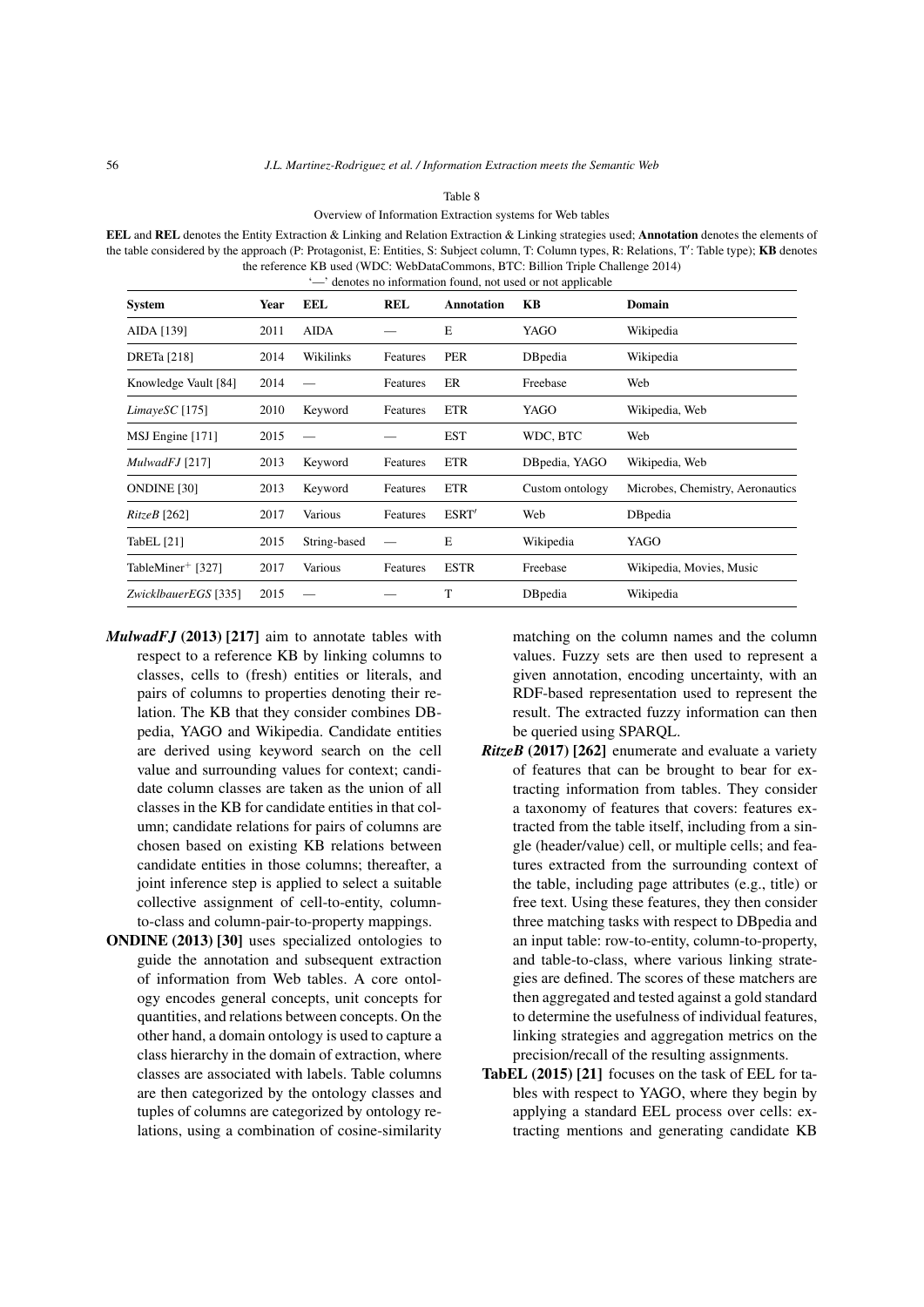identifiers. Multiple entities can be extracted per cell. Thereafter, various features are assigned to candidates, including prior probabilities, string similarity measures, and so forth. However, they also include special features for tables, including a repetition feature to check if the mention has been linked elsewhere in the table and also a measure of semantic similarity for entities assigned to the same row or table; these features are encoded into a model over which joint inference is applied to generate a collective assignment.

- **TableMiner**<sup>+</sup> (2017) [\[327\]](#page-72-3) annotates tables with respect to Freebase by first identifying a subject column considered to contain the names of the entities being primarily described. Next, a learning phase is applied on each entity column (distinguished from columns containing datatype values) to annotate the column and the entities it contains; this process can involve sampling of values to increase efficiency. Next, an update/refinement phase is applied to collectively consider the (keyword-based) similarity across column annotations. Relations are then extracted from the subject column to other columns based on existing triples in the KB and keyword similarity metrics.
- *ZwicklbauerEGS* (2013) [\[335\]](#page-72-4) focus on the problem of assigning a DBpedia type to each column of an input table. The process involves three steps. First, a set of candidate identifiers is extracted for each cell. Next, the types (both classes and categories) are extracted from each candidate. Finally, for a given column, the type most frequently extracted for the entities in its cells is assigned as the type for that column.

*Summary:* Hence we see that exploring custom IE processes dedicating to tabular input formats using Semantic Web KBs is a burgeoning but still relatively recent area of research; techniques combine a mix of traditional IE methods as described previously, as well as novel low-level table-specific features and high-level global inference models that capture the dependencies in linking between different columns of the same table, different cells of the same column or row, etc.

Also, approaches vary in what they annotate. For example, while Zwicklbauer *et al.* [\[335\]](#page-72-4) focus on typing columns, and AIDA [\[139\]](#page-64-12) and TabEL [\[21\]](#page-59-11) focus on annotating entities, most works annotate various aspects of the table, in particular for the purposes of extracting relations. Amongst those approaches extracting relations, we can identify an important distinction: those that begin by identifying a subject column to which all other relations extend [\[171](#page-65-11)[,262](#page-69-10)[,327\]](#page-72-3), and those that rather extract relations between any pair of columns in the table [\[218,](#page-67-10)[84,](#page-62-6)[175,](#page-65-10)[217](#page-67-11)[,30\]](#page-60-6). All approaches that we found for Relation Extraction, however, rely on extracting a set of features and then applying machine learning methods to classify likely-correct relations; similarly, almost all approaches rely on a "distant supervision" style algorithm, where seed relations in the KB appearing in rows of the table are used as a feature to identify candidate relations between column pairs. In terms of other annotations, we note that DRETa [\[218\]](#page-67-10) extracts the protagonist of a table as the main entity about which the containing webpage is about (considered an entity with possible relations to entities in the table), while Ritze and Bizer [\[262\]](#page-69-10) extract a type for each table that is based on the type(s) of entities in the subject column.

## *5.3. Other formats*

Information Extraction has also been applied to various other formats in conjunction with Semantic Web KBs and/or ontologies. Amongst these, a number of works have proposed specialized EEL techniques for multimedia formats, including approaches for performing EEL with respect to images [\[17\]](#page-59-12), audio (speech) [\[19](#page-59-13)[,253\]](#page-69-11), and video [\[310](#page-71-10)[,203](#page-67-12)[,174\]](#page-65-12). Other works have focused on IE techniques in the context of social platforms, such as for Twitter [\[320](#page-71-11)[,322](#page-72-5)[,77\]](#page-62-9), tagging systems [\[286,](#page-70-10)[159\]](#page-65-13), or for other user-generated content, such as keyword search logs [\[63\]](#page-61-12), etc.

Techniques inspired by IE have also been applied to structured input formats, including Semantic Web KBs themselves. For example, a variety of approaches have been recently proposed to model topics for Semantic Web KBs themselves, either to identify the main topics within a KB, or to identify related KBs [\[25,](#page-59-14)[240,](#page-68-5)[282,](#page-70-11) [266\]](#page-69-12). Given that such methods apply to structured input formats, these works veer away from pure Information Extraction and head more towards the related areas of Data Mining and Knowledge Discovery – as discussed already in a recent survey by Ristoski and Paulheim  $[261]$  – where the goal is to extract highlevel patterns from data for applications including KB refinement, recommendation tasks, clustering, etc. We thus consider such works as outside the current scope.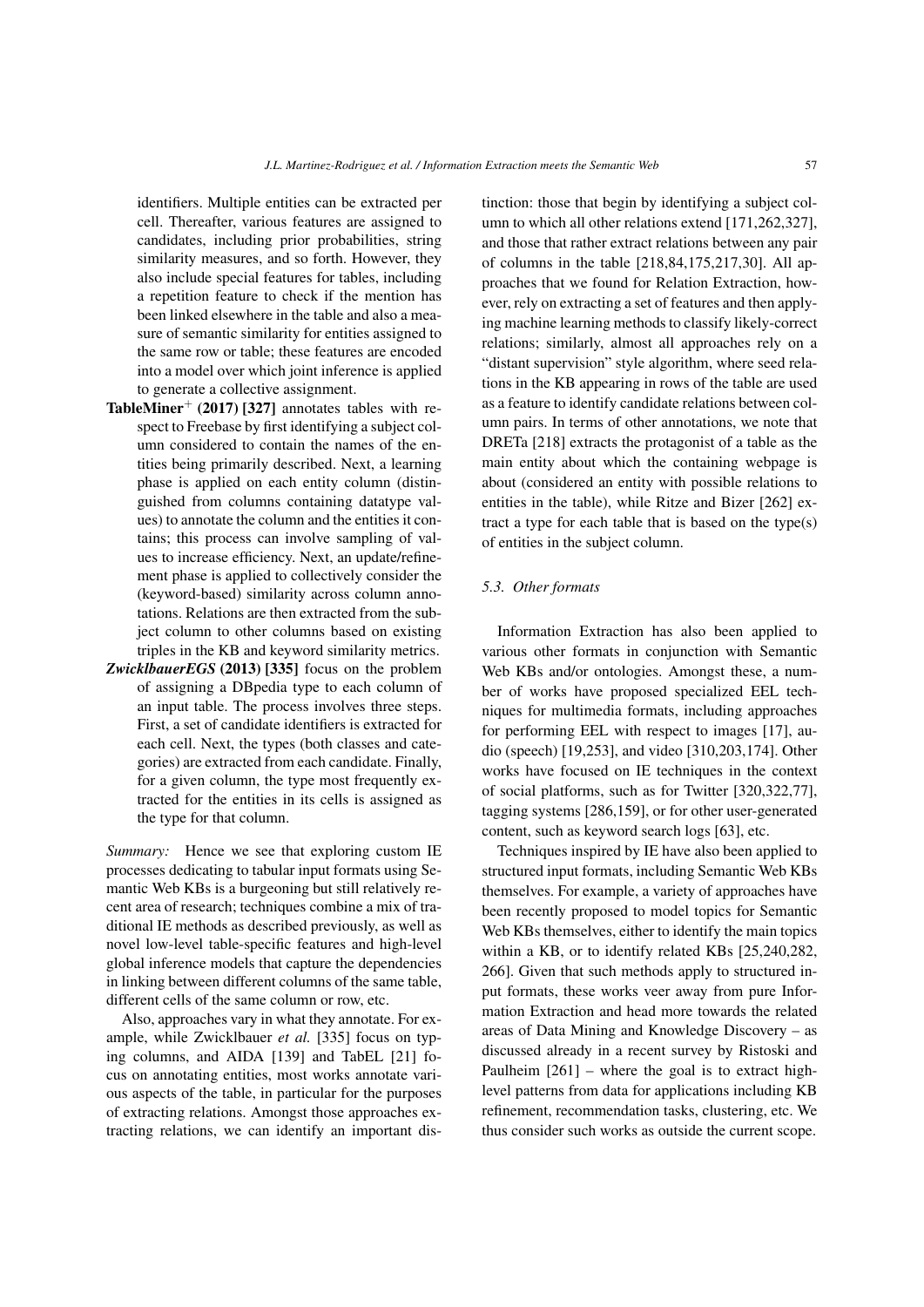#### 6. Discussion

In this survey, we have discussed a wide variety of works that lie at the intersection of the Information Extraction and Semantic Web areas. In particular, we discussed works that extract entities, concepts and relations from unstructured and semi-structured sources, linking them with Semantic Web KBs/ontologies.

*Trends:* The works that we have surveyed span almost two decades. Interpreting some trends from Tables [3,](#page-20-0) [5,](#page-34-0) [6,](#page-46-0) [7](#page-52-0) & [8,](#page-55-0) we see that earlier works (prior to *ca.* 2009) in this intersection related more specifically to Information Extraction tasks that were either intended to build or populate domain-specific ontologies, or were guided by such ontologies. Such ontologies were assumed to model the conceptual domain under analysis but typically without providing an extensive list of entities; as such, traditional IE methods were used involving NER of a limited range of types, machine-learning models trained over manually-labeled corpora, handcrafted linguistic patterns and rules to bootstrap extraction, generic linguistic resources such as WordNet for modeling word sense/hypernyms/synsets, deep parsing, and so forth.

However, post 2009, we notice a shift towards using general-domain KBs – DBpedia, Freebase, YAGO, etc. – that provide extensive lists of entities (with labels and aliases), a wide variety of types and categories, graphstructured representations of cross-domain knowledge, etc. We also see a related trend towards more statistical, data-driven methods. We posit that this shift is due to two main factors: (i) the expansion of Wikipedia as a reference source for general domain knowledge – and related seminal works proposing its exploitation for IE tasks – which, in turn, naturally translate into using KBs such as DBpedia and YAGO extracted from Wikipedia; (ii) advancement in statistical NLP techniques that emphasize understanding of language through relatively shallow analyses of large corpora of text (for example, techniques based on the distributional hypothesis) rather than use of manually crafted patterns, training over labeled resources, or deep linguistic parsing. Of course, we also see works that blend both worlds, making the most of both linguistic and statistical techniques in order to augment IE processes.

Another general trend we have observed is one towards more "holistic" methods – such as collective assignment, joint models, etc. – that consider the interdependencies implicit in extracting increasingly rich machine-readable information from text. On the one hand, we can consider intra-task dependencies being modeled where, for example, linking one entity mention to a particular KB entity may affect how other surrounding entities are linked. On the other hand, more and more in the recent literature we can see inter-task dependencies being modeled, where the tasks of NER and EEL [\[183,](#page-66-9)[231\]](#page-68-6), or WSD and EEL [\[215,](#page-67-13)[144\]](#page-64-13), or EEL and REL [\[10\]](#page-59-3), etc., are seen as interdependent. We see this trend of jointly modeling several interrelated aspects of IE as set to continue, following the idea that improving IE methods requires looking at the "bigger picture" and not just one aspect in isolation.

*Communities:* In terms of the 109 highlighted papers in this survey for EEL, CEL, REL and Semi-Structured Inputs – i.e., those papers referenced in the first columns of Tables [3,](#page-20-0) [5,](#page-34-0) [6,](#page-46-0) [7](#page-52-0) & [8](#page-55-0) – we performed a meta-analysis of the venues (conferences or journals) at which they were published, and the primary area(s) associated with that venue. The results are compiled in Table [9,](#page-58-1) showing 18 (of 55) venues with at least two such papers; for compiling these results, we count workshops and satellite events under the conference with which they were co-located. While Semantic Web venues top the list, we notice a significant number of papers in venues associated with other areas.

In order to perform a higher-level analysis of the areas from which the highlighted works have emerged, we mapped venues to areas (as shown for the venues in Table [9\)](#page-58-1). In some cases the mapping from venues to areas was quite clear (e.g., ISWC  $\rightarrow$  Semantic Web), while in others we chose to assign two main areas to a venue (e.g., WSDM  $\rightarrow$  Web / Data Mining). Furthermore, we assigned venues in multidisciplinary or otherwise broader areas (e.g., Information Science) to a general classification: *Other*. Table [10](#page-58-2) then aggregates the areas in which all highlighted papers were published; in the case that a paper is published at a venue assigned to two areas, we count the paper as +0.5 in each area. The table is ordered by the total number of highlighted papers published. In this analysis, we see that while the plurality of papers come from the Semantic Web community, the majority (roughly twothirds) do not, with many coming from the NLP, AI and DB communities, amongst others. We can also see, for example, that NLP papers tend to focus on unstructured inputs, while Database and Data Mining papers rather tend to target semi-structured inputs.

Most generally, we see that works developing Information Extraction techniques in a Semantic Web context have been pursued within a variety of communi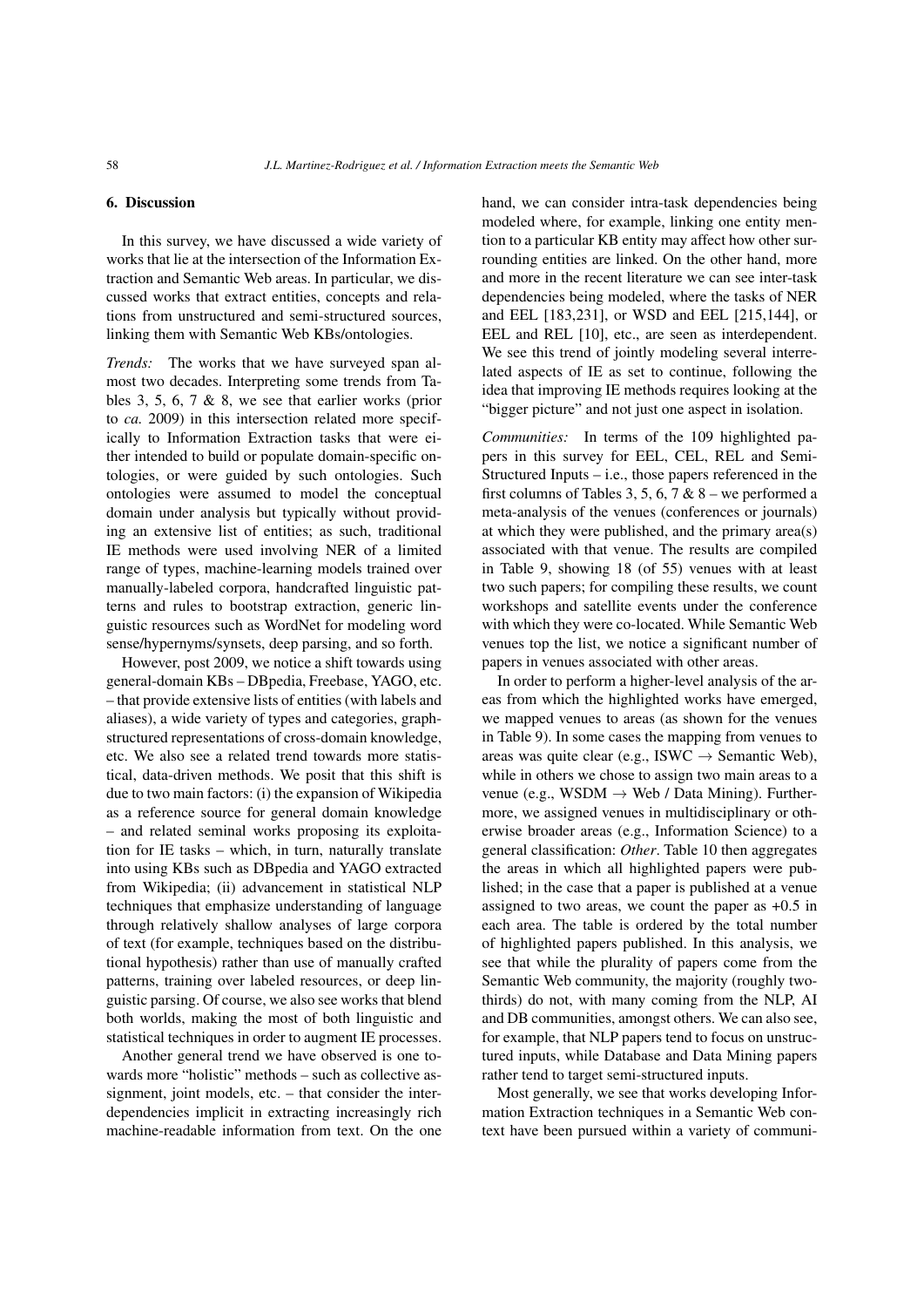ties; in other words, the use of Semantic Web KBs has become popular in variety of other (non-SW) research communities interested in Information Extraction.

<span id="page-58-1"></span>Table 9 Top venues where highlighted papers are published

| <b>Venue</b> denotes publication series, <b>Area</b> (s) denotes the primary CS                                 |
|-----------------------------------------------------------------------------------------------------------------|
| $area(s)$ of the venue; $E/C/R/S$ denote counts of highlighted papers                                           |
| in this survey relating to Entities, Concepts, Relations and                                                    |
| Semi-Structured input, resp.; $\Sigma$ denotes the sum of $\mathbf{E} + \mathbf{C} + \mathbf{R} + \mathbf{S}$ . |
|                                                                                                                 |

| <b>Venue</b>  | Area(s)    | E              | C              | R              | S              | Σ              |
|---------------|------------|----------------|----------------|----------------|----------------|----------------|
| <b>ISWC</b>   | SW         | 3              | $\overline{2}$ | $\overline{2}$ | $\overline{c}$ | 9              |
| Sem. Web J.   | SW         |                |                | $\overline{4}$ | $\overline{2}$ | 6              |
| ACL           | <b>NLP</b> | 1              |                | 4              |                | 5              |
| <b>EKAW</b>   | SW         | 1              | 1              | 1              | 2              | 5              |
| <b>EMNLP</b>  | <b>NLP</b> | $\overline{c}$ | 1              | $\overline{2}$ |                | 5              |
| <b>ESWC</b>   | SW         | $\overline{2}$ | 1              | 1              |                | $\overline{4}$ |
| J. Web Sem.   | SW         | 1              | 1              | 1              | 1              | $\overline{4}$ |
| <b>WWW</b>    | Web        | 3              |                | 1              |                | $\overline{4}$ |
| Int. Sys.     | AI         |                | $\overline{c}$ | 1              |                | 3              |
| <b>WSDM</b>   | DM/Web     |                | 1              | 1              | 1              | 3              |
| <b>AIRS</b>   | <b>IR</b>  |                |                | $\overline{2}$ |                | $\overline{2}$ |
| <b>CIKM</b>   | DB/IR      | $\overline{c}$ |                |                |                | $\overline{2}$ |
| <b>SIGKDD</b> | DΜ         |                |                | 1              | 1              | $\overline{c}$ |
| <b>JASIST</b> | Other      |                | $\overline{c}$ |                |                | $\overline{2}$ |
| <b>NLDB</b>   | NLP/DB     |                | $\overline{2}$ |                |                | $\overline{2}$ |
| OnTheMove     | DB/SW      |                | $\mathbf{1}$   |                | 1              | $\overline{2}$ |
| <b>PVLDB</b>  | DB         |                |                |                | $\overline{c}$ | $\overline{2}$ |
| Trans. ACL    | NLP        | 2              |                |                |                | $\overline{2}$ |

### Table 10 Top areas where highlighted papers are published

<span id="page-58-2"></span>E/C/R/S denote counts of highlighted papers in this survey relating to Entities, Concepts, Relations and Semi-Structured input, resp.;  $\Sigma$  denotes the sum of  $E + C + R + S$ .

| Area                   | E  | C    | R   | s                        | Σ   |
|------------------------|----|------|-----|--------------------------|-----|
| Semantic Web (SW)      | 9  | 12.5 | 11  | 8.5                      | 41  |
| Nat. Lang. Proc. (NLP) | 6  | 5    | 7   | 1                        | 19  |
| Art. Intelligence (AI) | 4  | 6    | 2   | 1                        | 13  |
| Databases (DB)         |    | 1.5  | 2.5 | $\overline{\mathcal{A}}$ | 9   |
| <i>Other</i>           |    | 7    |     | $\mathfrak{D}$           | 9   |
| Information Retr. (IR) | 2  | 2    | 2   |                          | 6   |
| Web                    | 3  | 0.5  | 1.5 | 0.5                      | 5.5 |
| Data Mining (DM)       |    | 0.5  | 1.5 | 3                        | 5   |
| Machine Learning (ML)  |    | 1    | 0.5 |                          | 1.5 |
| Total                  | 25 | 36   | 28  | 20                       | 109 |

offer an introductory text to those new to the area. Hence we have focused on providing a survey that is as self-contained as possible, including a primer on traditional IE methods, and thereafter an overview on the extraction and linking of entities, concepts and relations, both for unstructured sources (the focus of the survey), as well as an overview of such techniques for semi-structured sources. In general, methods for extracting and linking relations, for example, often rely on methods for extracting and linking entities, which in turn often rely on traditional IE and NLP techniques. Along similar lines, techniques for Information Extraction over semi-structured sources often rely heavily on similar techniques used for unstructured sources. Thus, aside from providing a literature survey for those familiar with such areas, we believe that this survey also offers a useful entry-point for the uninitiated reader, spanning all such interrelated topics.

mantic Web areas, but also to – insofar as possible –

Likewise, as previously discussed, the relevant literature has been published by various communities, using sometimes varying terminology and techniques, with different perspectives and motivation, but often with a common underlying (technical) goal. By drawing together the literature from different communities, we hope that this survey will help to bridge such communities and to offer a broader understanding of the research literature at this now busy intersection where Information Extraction meets the Semantic Web.

*Acknowledgments: This work was funded in part by the Millennium Institute for Foundational Research on Data (IMFD) and Fondecyt, Grant No. 1181896. We would also like to thank the reviewers as well as Henry Rosales-Méndez and Ana B. Rios-Alvarado for their helpful comments on the survey.*

## References

- [1] Farhad Abedini, Fariborz Mahmoudi, and Amir Hossein Jadidinejad. From Text to Knowledge: Semantic Entity Extraction using YAGO Ontology. *International Journal of Machine Learning and Computing*, 1(2):113–119, 2011.
- <span id="page-58-0"></span>[2] Benjamin Adrian, Jörn Hees, Ivan Herman, Michael Sintek, and Andreas Dengel. Epiphany: Adaptable RDFa generation linking the Web of Documents to the Web of Data. In Philipp Cimiano and H. Sofia Pinto, editors, *Knowledge Engineering and Management by the Masses - 17th International Conference, EKAW*, pages 178–192. Springer, 2010. DOI:10.1007/978-3-642-16438-5\_13.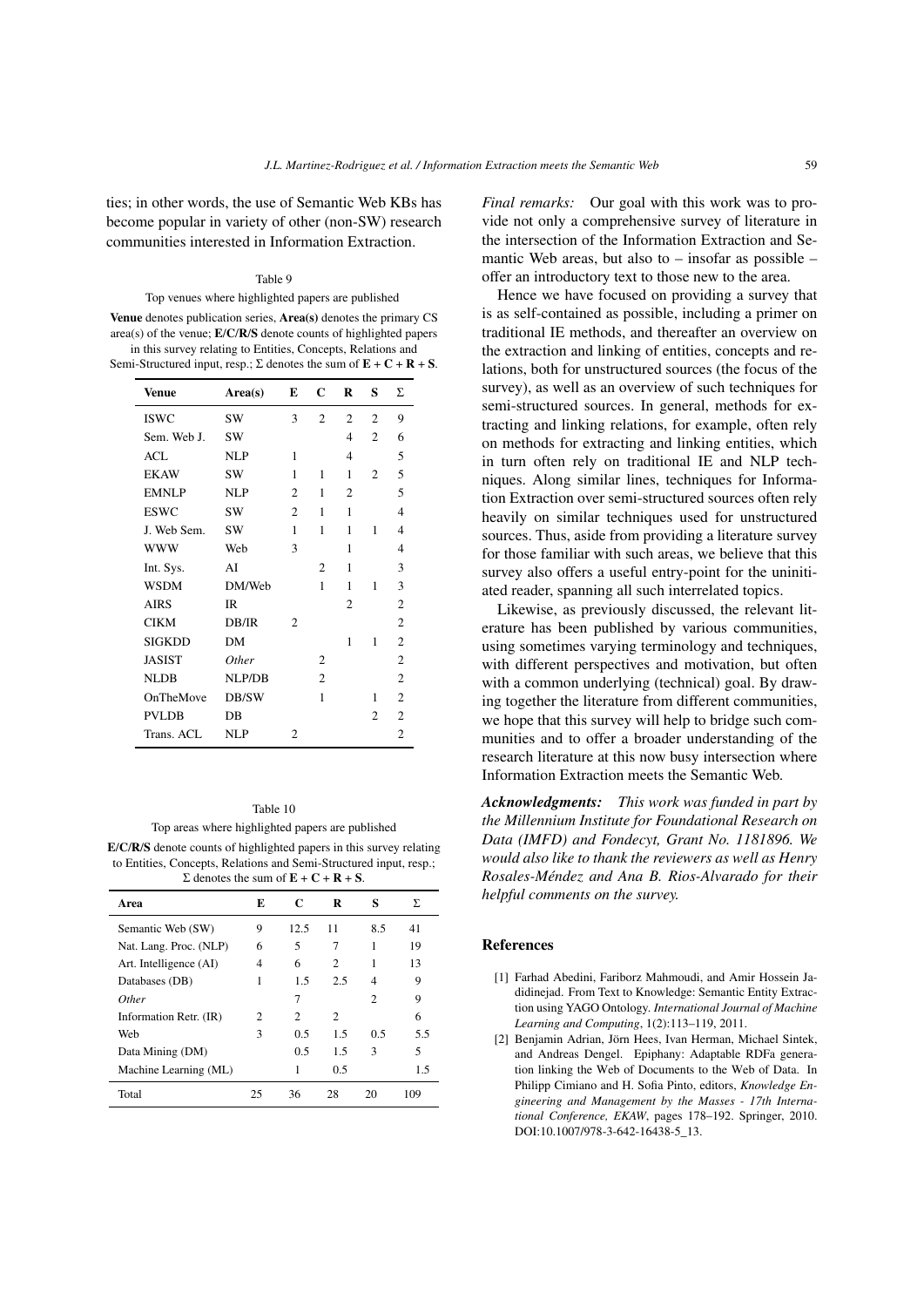- <span id="page-59-8"></span>[3] Harith Alani, Sanghee Kim, David E. Millard, Mark J. Weal, Wendy Hall, Paul H. Lewis, and Nigel Shadbolt. Automatic ontology-based knowledge extraction from Web documents. *IEEE Intelligent Systems*, 18(1):14–21, 2003. DOI:10.1109/MIS.2003.1179189.
- <span id="page-59-1"></span>[4] Mehdi Allahyari and Krys Kochut. Automatic topic labeling using ontology-based topic models. In Tao Li, Lukasz A. Kurgan, Vasile Palade, Randy Goebel, Andreas Holzinger, Karin Verspoor, and M. Arif Wani, editors, *14th IEEE International Conference on Machine Learning and Applications ICMLA*, pages 259–264. IEEE, IEEE, 2015. DOI:10.1109/ICMLA.2015.88.
- [5] Luis Espinosa Anke, José Camacho-Collados, Claudio Delli Bovi, and Horacio Saggion. Supervised Distributional Hypernym Discovery via Domain Adaptation. In Jian Su, Xavier Carreras, and Kevin Duh, editors, *Conference on Empirical Methods in Natural Language Processing (EMNLP)*, pages 424–435. ACL, 2016.
- [6] Luis Espinosa Anke, Horacio Saggion, Francesco Ronzano, and Roberto Navigli. ExTaSem! Extending, Taxonomizing and Semantifying Domain Terminologies. In Dale Schuurmans and Michael P. Wellman, editors, *Proceedings of the Thirtieth AAAI Conference on Artificial Intelligence*, pages 2594–2600. AAAI, 2016.
- <span id="page-59-10"></span>[7] Marcelo Arenas, Alexandre Bertails, Eric Prud'hommeaux, and Juan Sequeda. A Direct Mapping of Relational Data to RDF. W3C Recommendation, September 2012. [https://](https://www.w3.org/TR/rdb-direct-mapping/) [www.w3.org/TR/rdb-direct-mapping/](https://www.w3.org/TR/rdb-direct-mapping/).
- [8] Sophie Aubin and Thierry Hamon. Improving Term Extraction with Terminological Resources. In Tapio Salakoski, Filip Ginter, Sampo Pyysalo, and Tapio Pahikkala, editors, *Advances in Natural Language Processing, 5th International Conference on NLP, FinTAL*, pages 380–387. Springer, 2006. DOI:10.1007/11816508.
- <span id="page-59-7"></span>[9] Isabelle Augenstein. *Web Relation Extraction with Distant Supervision*. PhD Thesis, The University of Sheffield, July 2016. <http://etheses.whiterose.ac.uk/13247/>.
- <span id="page-59-3"></span>[10] Isabelle Augenstein, Diana Maynard, and Fabio Ciravegna. Distantly supervised Web relation extraction for knowledge base population. *Semantic Web*, 7(4):335–349, 2016. DOI:10.3233/SW-150180.
- <span id="page-59-2"></span>[11] Isabelle Augenstein, Sebastian Padó, and Sebastian Rudolph. Lodifier: Generating Linked Data from unstructured text. In Elena Simperl, Philipp Cimiano, Axel Polleres, Óscar Corcho, and Valentina Presutti, editors, *The Semantic Web: Research and Applications - 9th Extended Semantic Web Conference, ESWC*, pages 210–224. Springer, 2012. DOI:10.1007/978-3-642-30284-8\_21.
- [12] Akalya B. and Nirmala Sherine. Term recognition and extraction based on semantics for ontology construction. *International Journal of Computer Science Issues IJCSI*, 9(2):163– 169, 2012.
- [13] Nguyen Bach and Sameer Badaskar. A review of relation extraction. In *Literature review for Language and Statistics II, 2*, 2007.
- <span id="page-59-5"></span>[14] Collin F. Baker, Charles J. Fillmore, and John B. Lowe. The Berkeley FrameNet Project. In Christian Boitet and Pete Whitelock, editors, *36th Annual Meeting of the Association for Computational Linguistics and 17th International Conference on Computational Linguistics COLING-ACL*, pages 86– 90. Morgan Kaufmann Publishers / ACL, 1998.
- [15] Jason Baldridge. The OpenNLP project, 2010. [http://](http://opennlp.apache.org/index.html) [opennlp.apache.org/index.html](http://opennlp.apache.org/index.html).
- <span id="page-59-4"></span>[16] Michele Banko, Michael J Cafarella, Stephen Soderland, Matt Broadhead, and Oren Etzioni. Open information extraction from the Web. In Manuela M. Veloso, editor, *International Joint Conference on Artificial Intelligence (IJCAI)*, 2007.
- <span id="page-59-12"></span>[17] Roberto Bartolini, Emiliano Giovannetti, Simone Marchi, Simonetta Montemagni, Claudio Andreatta, Roberto Brunelli, Rodolfo Stecher, and Paolo Bouquet. Multimedia information extraction in ontology-based semantic annotation of product catalogues. In Giovanni Tummarello, Paolo Bouquet, and Oreste Signore, editors, *Semantic Web Applications and Perspectives (SWAP), Proceedings of the 3rd Italian Semantic Web Workshop*. CEUR-WS.org, 2006.
- <span id="page-59-9"></span>[18] Sean Bechhofer, Yeliz Yesilada, Robert Stevens, Simon Jupp, and Bernard Horan. Using ontologies and vocabularies for dynamic linking. *IEEE Internet Computing*, 12(3):32–39, 2008. DOI:10.1109/MIC.2008.68.
- <span id="page-59-13"></span>[19] Adrian Benton and Mark Dredze. Entity Linking for spoken language. In Rada Mihalcea, Joyce Yue Chai, and Anoop Sarkar, editors, *North American Chapter of the Association for Computational Linguistics: Human Language Technologies*, pages 225–230. ACL, 2015.
- [20] Tim Berners-Lee and Mark Fischetti. *Weaving the Web: The Original Design and Ultimate Destiny of the World Wide Web by Its Inventor*. Harper San Francisco, 1st edition, 1999.
- <span id="page-59-11"></span>[21] Chandra Sekhar Bhagavatula, Thanapon Noraset, and Doug Downey. TabEL: Entity Linking in Web tables. In Marcelo Arenas, Óscar Corcho, Elena Simperl, Markus Strohmaier, Mathieu d'Aquin, Kavitha Srinivas, Paul T. Groth, Michel Dumontier, Jeff Heflin, Krishnaprasad Thirunarayan, and Steffen Staab, editors, *International Semantic Web Conference (ISWC)*, pages 425–441. Springer, 2015. DOI:10.1007/978-3-319-25007-6\_25.
- [22] Steven Bird, Ewan Klein, and Edward Loper. *Natural language processing with Python*. O'Reilly, 2009.
- [23] David M. Blei. Probabilistic topic models. *Commun. ACM*, 55(4):77–84, April 2012. DOI:10.1145/2133806.2133826.
- [24] David M. Blei, Andrew Y. Ng, and Michael I. Jordan. Latent dirichlet allocation. *Journal of machine Learning research*, 3(Jan):993–1022, 2003.
- <span id="page-59-14"></span>[25] Christoph Böhm, Gjergji Kasneci, and Felix Naumann. Latent topics in graph-structured data. In Xue-wen Chen, Guy Lebanon, Haixun Wang, and Mohammed J. Zaki, editors, *Information and Knowledge Management (CIKM)*, pages 2663–2666. ACM, ACM Press, 2012. DOI:10.1145/2396761.2398718.
- [26] Kurt D. Bollacker, Colin Evans, Praveen Paritosh, Tim Sturge, and Jamie Taylor. Freebase: a collaboratively created graph database for structuring human knowledge. In Jason Tsong-Li Wang, editor, *International Conference on Management of Data, (SIGMOD)*, pages 1247–1250, 2008. DOI:10.1145/1376616.1376746.
- <span id="page-59-0"></span>[27] Georgeta Bordea, Els Lefever, and Paul Buitelaar. SemEval-2016 Task 13: Taxonomy Extraction Evaluation (TExEval-2). In Steven Bethard, Daniel M. Cer, Marine Carpuat, David Jurgens, Preslav Nakov, and Torsten Zesch, editors, *International Workshop on Semantic Evaluation (SemEval@NAACL-HLT)*, pages 1081–1091, 2016.
- <span id="page-59-6"></span>[28] Johan Bos. Wide-coverage semantic analysis with Boxer. In Johan Bos and Rodolfo Delmonte, editors, *Conference on Se-*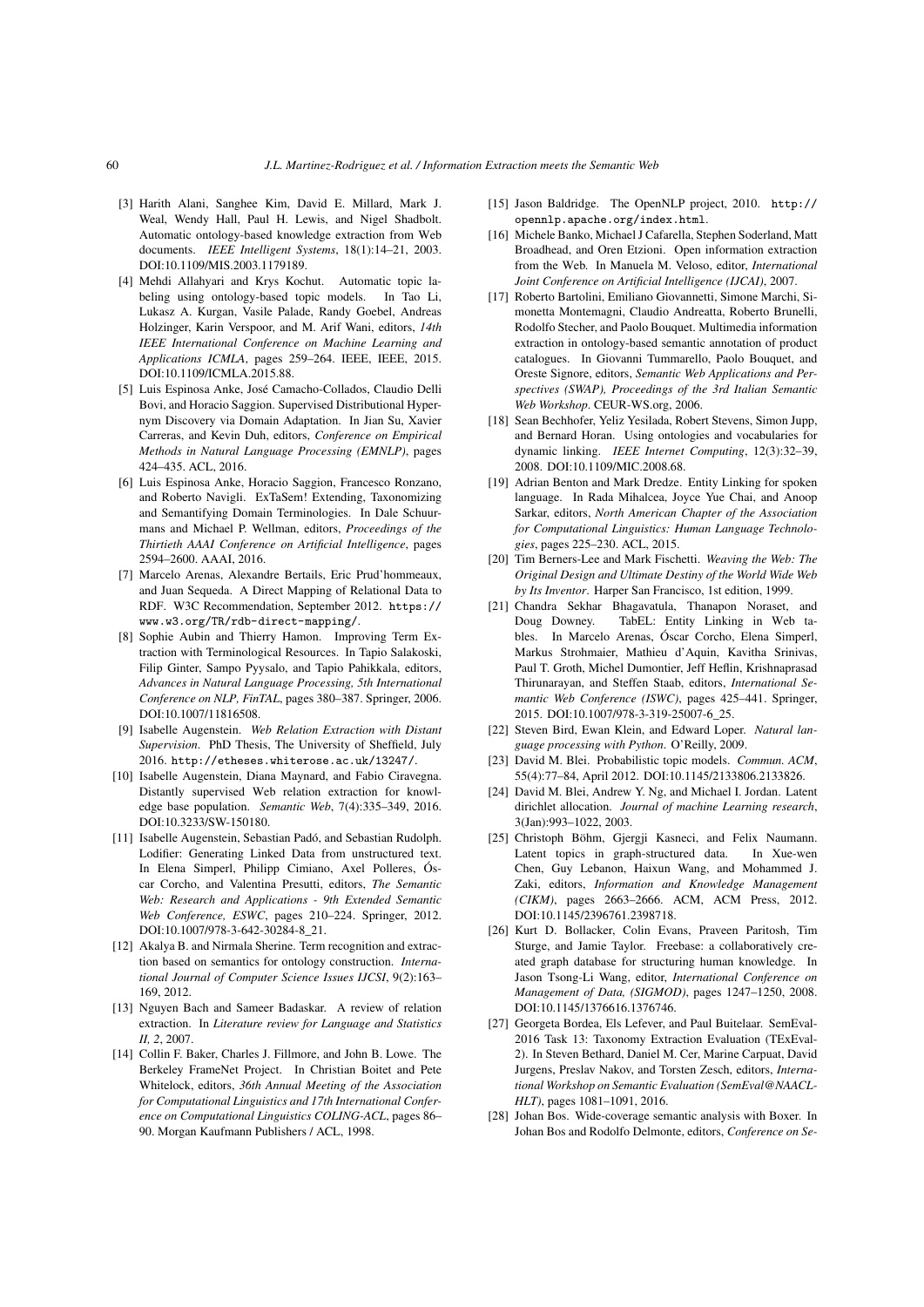*mantics in Text Processing, (STEP)*, pages 277–286. ACL, 2008.

- [29] Eric Brill. A simple rule-based part of speech tagger. In *Applied Natural Language Processing Conference, (ANLP)*, pages 152–155, 1992.
- <span id="page-60-6"></span>[30] Patrice Buche, Juliette Dibie-Barthélemy, Liliana Ibanescu, and Lydie Soler. Fuzzy Web data tables integration guided by an ontological and terminological resource. *IEEE Trans. Knowl. Data Eng.*, 25(4):805–819, 2013. DOI:10.1109/TKDE.2011.245.
- [31] Paul Buitelaar and Bernardo Magnini. Ontology learning from text: An overview. In *Ontology Learning from Text: Methods, Applications and Evaluation*, volume 123, pages 3– 12. IOS Press, 2005.
- <span id="page-60-1"></span>[32] Paul Buitelaar, Daniel Olejnik, and Michael Sintek. A Protégé plug-in for ontology extraction from text based on linguistic analysis. In Christoph Bussler, John Davies, Dieter Fensel, and Rudi Studer, editors, *The Semantic Web: Research and Applications, First European Semantic Web Symposium, (ESWS)*, pages 31–44. Springer, 2004. DOI:10.1007/978-3- 540-25956-5\_3.
- [33] Razvan Bunescu and Marius Pasca. Using encyclopedic knowledge for named entity disambiguation. In Diana Mc-Carthy and Shuly Wintner, editors, *European Chapter of the Association for Computational Linguistics (EACL)*, pages 9– 16, 2006.
- [34] Stephan Busemann, Witold Drozdzynski, Hans-Ulrich Krieger, Jakub Piskorski, Ulrich Schäfer, Hans Uszkoreit, and Feiyu Xu. Integrating Information Extraction and Automatic Hyperlinking. In Kotaro Funakoshi, Sandra Kübler, and Jahna Otterbacher, editors, *Annual Meeting of the Association for Computational Linguistics (ACL), Companion Volume to the Proceedings*, pages 117–120, 2003.
- <span id="page-60-4"></span>[35] Michael J. Cafarella, Alon Y. Halevy, Daisy Zhe Wang, Eugene Wu, and Yang Zhang. WebTables: exploring the power of tables on the Web. *PVLDB*, 1(1):538–549, 2008. DOI:10.14778/1453856.1453916.
- <span id="page-60-2"></span>[36] Elena Cardillo, Josepph Roumier, Marc Jamoulle, and Robert Vander Stichele. Using ISO and Semantic Web standards for creating a Multilingual Medical Interface Terminology: A use case for Hearth Failure. In *International Conference on Terminology and Artificial Intelligence*, 2013.
- [37] David Carmel, Ming-Wei Chang, Evgeniy Gabrilovich, Bo-June Paul Hsu, and Kuansan Wang. ERD'14: Entity Recognition and Disambiguation challenge. In Shlomo Geva, Andrew Trotman, Peter Bruza, Charles L. A. Clarke, and Kalervo Järvelin, editors, *Conference on Research and Development in Information Retrieval, SIGIR*, page 1292. ACM, 2014. DOI:10.1145/2600428.2600734.
- [38] Bob Carpenter and Breck Baldwin. *Text Analysis with Ling-Pipe 4*. LingPipe Publishing, 2011.
- [39] Diego Ceccarelli, Claudio Lucchese, Salvatore Orlando, Raffaele Perego, and Salvatore Trani. Dexter: an open source framework for Entity Linking. In Paul N. Bennett, Evgeniy Gabrilovich, Jaap Kamps, and Jussi Karlgren, editors, *Proceedings of the Sixth International Workshop on Exploiting Semantic Annotations in Information Retrieval (ESAIR), co-located with CIKM*, pages 17–20. ACM, 2013. DOI:10.1145/2513204.2513212.
- [40] Diego Ceccarelli, Claudio Lucchese, Salvatore Orlando, Raffaele Perego, and Salvatore Trani. Dexter 2.0 - an Open

Source Tool for Semantically Enriching Data. In Matthew Horridge, Marco Rospocher, and Jacco van Ossenbruggen, editors, *International Semantic Web Conference (ISWC), Posters & Demonstrations Track*, pages 417–420. CEUR-WS.org, 2014.

- [41] Mohamed Chabchoub, Michel Gagnon, and Amal Zouaq. Collective Disambiguation and Semantic Annotation for Entity Linking and Typing. In Harald Sack, Stefan Dietze, Anna Tordai, and Christoph Lange, editors, *Semantic Web Challenges - Third SemWebEval Challenge at (ESWC)*, pages 33– 47. Springer, 2016. DOI:10.1007/978-3-319-46565-4\_3.
- [42] Eric Charton, Michel Gagnon, and Benoît Ozell. Automatic Semantic Web Annotation of Named Entities. In Cory J. Butz and Pawan Lingras, editors, *Canadian Conference on Artificial Intelligence*, pages 74–85. Springer, 2011. DOI:10.1007/978-3-642-21043-3\_10.
- [43] Chaitanya Chemudugunta, America Holloway, Padhraic Smyth, and Mark Steyvers. Modeling Documents by Combining Semantic Concepts with Unsupervised Statistical Learning. In Amit P. Sheth, Steffen Staab, Mike Dean, Massimo Paolucci, Diana Maynard, Timothy W. Finin, and Krishnaprasad Thirunarayan, editors, *International Semantic Web Conference (ISWC)*, pages 229–244. Springer, 2008. DOI:10.1007/978-3-540-88564-1\_15.
- [44] Danqi Chen and Christopher D. Manning. A Fast and Accurate Dependency Parser using Neural Networks. In Alessandro Moschitti, Bo Pang, and Walter Daelemans, editors, *Empirical Methods in Natural Language Processing (EMNLP)*, pages 740–750. ACL, 2014.
- <span id="page-60-5"></span>[45] Hsin-Hsi Chen, Shih-Chung Tsai, and Jin-He Tsai. Mining tables from large scale HTML texts. In *International Conference on Computational Linguistics (COLING)*, pages 166– 172. Morgan Kaufmann, 2000.
- <span id="page-60-0"></span>[46] Long Chen, Joemon M Jose, Haitao Yu, Fajie Yuan, and Huaizhi Zhang. Probabilistic topic modelling with semantic graph. In Nicola Ferro, Fabio Crestani, Marie-Francine Moens, Josiane Mothe, Fabrizio Silvestri, Giorgio Maria Di Nunzio, Claudia Hauff, and Gianmaria Silvello, editors, *Advances in Information Retrieval, European Conference on Information Retrieval (ECIR)*, pages 240–251. Springer, Springer, 2016.
- [47] Yen-Pin Chiu, Yong-Siang Shih, Yang-Yin Lee, Chih-Chieh Shao, Ming-Lun Cai, Sheng-Lun Wei, and Hsin-Hsi Chen. NTUNLP approaches to recognizing and disambiguating entities in long and short text at the ERD challenge 2014. In David Carmel, Ming-Wei Chang, Evgeniy Gabrilovich, Bo-June Paul Hsu, and Kuansan Wang, editors, *International Workshop on Entity Recognition & Disambiguation (ERD)*, pages 3–12. ACM, 2014. DOI:10.1145/2633211.2634363.
- [48] Christos Christodoulopoulos, Sharon Goldwater, and Mark Steedman. Two decades of unsupervised POS induction: How far have we come? In *Empirical Methods in Natural Language Processing (EMNLP)*, pages 575–584. ACL, 2010.
- <span id="page-60-3"></span>[49] Philipp Cimiano. *Ontology learning and population from text - algorithms, evaluation and applications*. Springer, 2006. DOI:10.1007/978-0-387-39252-3.
- [50] Philipp Cimiano, Siegfried Handschuh, and Steffen Staab. Towards the self-annotating Web. In Stuart I. Feldman, Mike Uretsky, Marc Najork, and Craig E. Wills, editors, *World Wide Web Conference (WWW)*, pages 462–471. ACM, 2004. DOI:10.1145/988672.988735.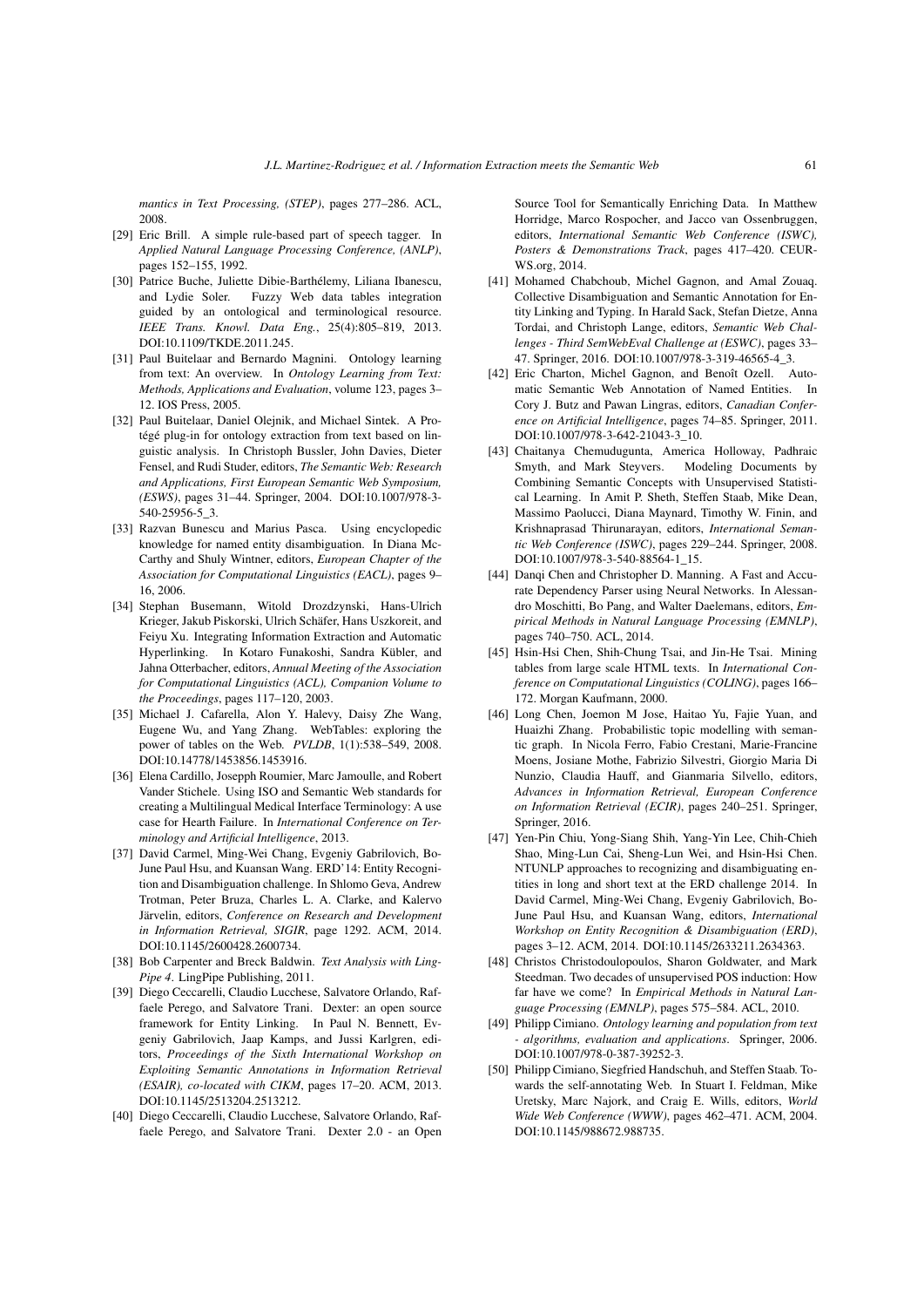- <span id="page-61-5"></span>[51] Philipp Cimiano, Andreas Hotho, and Steffen Staab. Comparing conceptual, divise and agglomerative clustering for learning taxonomies from text. In Ramón López de Mántaras and Lorenza Saitta, editors, *European Conference on Artificial Intelligence (ECAI)*, pages 435–439. IOS Press, 2004.
- <span id="page-61-0"></span>[52] Philipp Cimiano, Andreas Hotho, and Steffen Staab. Learning Concept Hierarchies from Text Corpora using Formal Concept Analysis. *J. Artif. Intell. Res.*, 24:305–339, 2005. DOI:10.1613/jair.1648.
- <span id="page-61-3"></span>[53] Philipp Cimiano, John P. McCrae, and Paul Buitelaar. Lexicon model for ontologies: Community report. W3C Final Community Group Report, May 2016. [https://www.w3.](https://www.w3.org/2016/05/ontolex/) [org/2016/05/ontolex/](https://www.w3.org/2016/05/ontolex/).
- <span id="page-61-4"></span>[54] Philipp Cimiano, John P McCrae, Víctor Rodríguez-Doncel, Tatiana Gornostay, Asunción Gómez-Pérez, Benjamin Siemoneit, and Andis Lagzdins. Linked terminology: Applying Linked Data principles to terminological resources. In *Electronic lexicography in the 21st century (eLex)*, 2015.
- <span id="page-61-6"></span>[55] Philipp Cimiano and Johanna Völker. Text2onto: A framework for ontology learning and data-driven change discovery. In Andrés Montoyo, Rafael Muñoz, and Elisabeth Métais, editors, *Natural Language Processing and Information Systems*, pages 227–238. Springer Berlin Heidelberg, 2005. DOI:.
- [56] Kevin Clark and Christopher D. Manning. Deep reinforcement learning for mention-ranking coreference models. In Jian Su, Xavier Carreras, and Kevin Duh, editors, *Empirical Methods in Natural Language Processing (EMNLP)*, pages 2256–2262. The Association for Computational Linguistics, 2016.
- <span id="page-61-8"></span>[57] Francesco Colace, Massimo De Santo, Luca Greco, Flora Amato, Vincenzo Moscato, and Antonio Picariello. Terminological ontology learning and population using latent dirichlet allocation. *Journal of Visual Languages & Computing*, 25(6):818 – 826, 2014. DOI:10.1016/j.jvlc.2014.11.001.
- [58] Francesco Colace, Massimo De Santo, Luca Greco, Vincenzo Moscato, and Antonio Picariello. Probabilistic approaches for sentiment analysis: Latent dirichlet allocation for ontology building and sentiment extraction. In Witold Pedrycz and Shyi-Ming Chen, editors, *Sentiment Analysis and Ontology Engineering - An Environment of Computational Intelligence*, pages 75–91. Springer, 2016. DOI:10.1007/978-3- 319-30319-2\_4.
- [59] Michael Collins. Discriminative training methods for Hidden Markov Models: Theory and experiments with Perceptron algorithms. In *Empirical Methods in Natural Language Processing (EMNLP)*, pages 1–8. Association for Computational Linguistics, 2002.
- <span id="page-61-2"></span>[60] Angel Conde, Mikel Larrañaga, Ana Arruarte, Jon A. Elorriaga, and Dan Roth. litewi: A combined term extraction and Entity Linking method for eliciting educational ontologies from textbooks. *Journal of the Association for Information Science and Technology*, 67(2):380–399, 2016. DOI:10.1002/asi.23398.
- <span id="page-61-7"></span>[61] Francesco Corcoglioniti, Marco Rospocher, and Alessio Palmero Aprosio. Frame-based ontology population with PIKES. *IEEE Trans. Knowl. Data Eng.*, 28(12):3261– 3275, 2016. DOI:10.1109/TKDE.2016.2602206.
- [62] Marco Cornolti, Paolo Ferragina, and Massimiliano Ciaramita. A framework for benchmarking entity-annotation systems. In Daniel Schwabe, Virgílio A. F. Almeida, Hartmut Glaser, Ricardo A. Baeza-Yates, and Sue B. Moon, editors,

*World Wide Web Conference (WWW)*. International World Wide Web Conferences Steering Committee / ACM, 2013. DOI:10.1145/2488388.2488411.

- <span id="page-61-12"></span>[63] Marco Cornolti, Paolo Ferragina, Massimiliano Ciaramita, Stefan Rüd, and Hinrich Schütze. A Piggyback System for Joint Entity Mention Detection and Linking in Web Queries. In Jacqueline Bourdeau, Jim Hendler, Roger Nkambou, Ian Horrocks, and Ben Y. Zhao, editors, *World Wide Web Conference (WWW)*, pages 567–578. ACM, 2016. DOI:10.1145/2872427.2883061.
- [64] Luciano Del Corro and Rainer Gemulla. Clausie: clausebased open information extraction. In Daniel Schwabe, Virgílio A. F. Almeida, Hartmut Glaser, Ricardo A. Baeza-Yates, and Sue B. Moon, editors, *World Wide Web Conference (WWW)*, pages 355–366. ACM, 2013. DOI:10.1145/2488388.2488420.
- <span id="page-61-1"></span>[65] Kino Coursey, Rada Mihalcea, and William E. Moen. Using encyclopedic knowledge for automatic topic identification. In Suzanne Stevenson and Xavier Carreras, editors, *Conference on Computational Natural Language Learning (CoNLL)*, pages 210–218. Association for Computational Linguistics, ACL, 2009.
- <span id="page-61-11"></span>[66] Eric Crestan and Patrick Pantel. Web-scale table census and classification. In Irwin King, Wolfgang Nejdl, and Hang Li, editors, *Web Search and Web Data Mining (WSDM)*, pages 545–554. ACM, 2011. DOI:10.1145/1935826.1935904.
- [67] Silviu Cucerzan. Large-scale named entity disambiguation based on Wikipedia data. In Jason Eisner, editor, *Empirical Methods in Natural Language Processing and Computational Natural Language Learning (EMNLP-CoNLL)*, pages 708– 716. ACL, 2007.
- [68] Silviu Cucerzan. Name entities made obvious: the participation in the ERD 2014 evaluation. In David Carmel, Ming-Wei Chang, Evgeniy Gabrilovich, Bo-June Paul Hsu, and Kuansan Wang, editors, *Workshop on Entity Recognition & Disambiguation, ERD*, pages 95–100. ACM, 2014. DOI:10.1145/2633211.2634360.
- <span id="page-61-9"></span>[69] Hamish Cunningham. GATE, a general architecture for text engineering. *Computers and the Humanities*, 36(2):223–254, 2002. DOI:10.1023/A:1014348124664.
- [70] Merley da Silva Conrado, Ariani Di Felippo, Thiago Alexandre Salgueiro Pardo, and Solange Oliveira Rezende. A survey of automatic term extraction for Brazilian Portuguese. *Journal of the Brazilian Computer Society*, 20(1):1–28, 2014. DOI:10.1186/1678-4804-20-12.
- [71] Jan Daciuk, Stoyan Mihov, Bruce W. Watson, and Richard Watson. Incremental Construction of Minimal Acyclic Finite State Automata. *Computational Linguistics*, 26(1):3–16, 2000. DOI:10.1162/089120100561601.
- [72] Joachim Daiber, Max Jakob, Chris Hokamp, and Pablo N. Mendes. Improving efficiency and accuracy in multilingual entity extraction. In Marta Sabou, Eva Blomqvist, Tommaso Di Noia, Harald Sack, and Tassilo Pellegrini, editors, *International Conference on Semantic Systems (I-SEMANTICS)*, pages 121–124, 2013. DOI:10.1145/2506182.2506198.
- <span id="page-61-10"></span>[73] Souripriya Das, Seema Sundara, and Richard Cyganiak. R2RML: RDB to RDF Mapping Language. W3C Recommendation, September 2012. [https://www.w3.org/TR/](https://www.w3.org/TR/r2rml/) [r2rml/](https://www.w3.org/TR/r2rml/).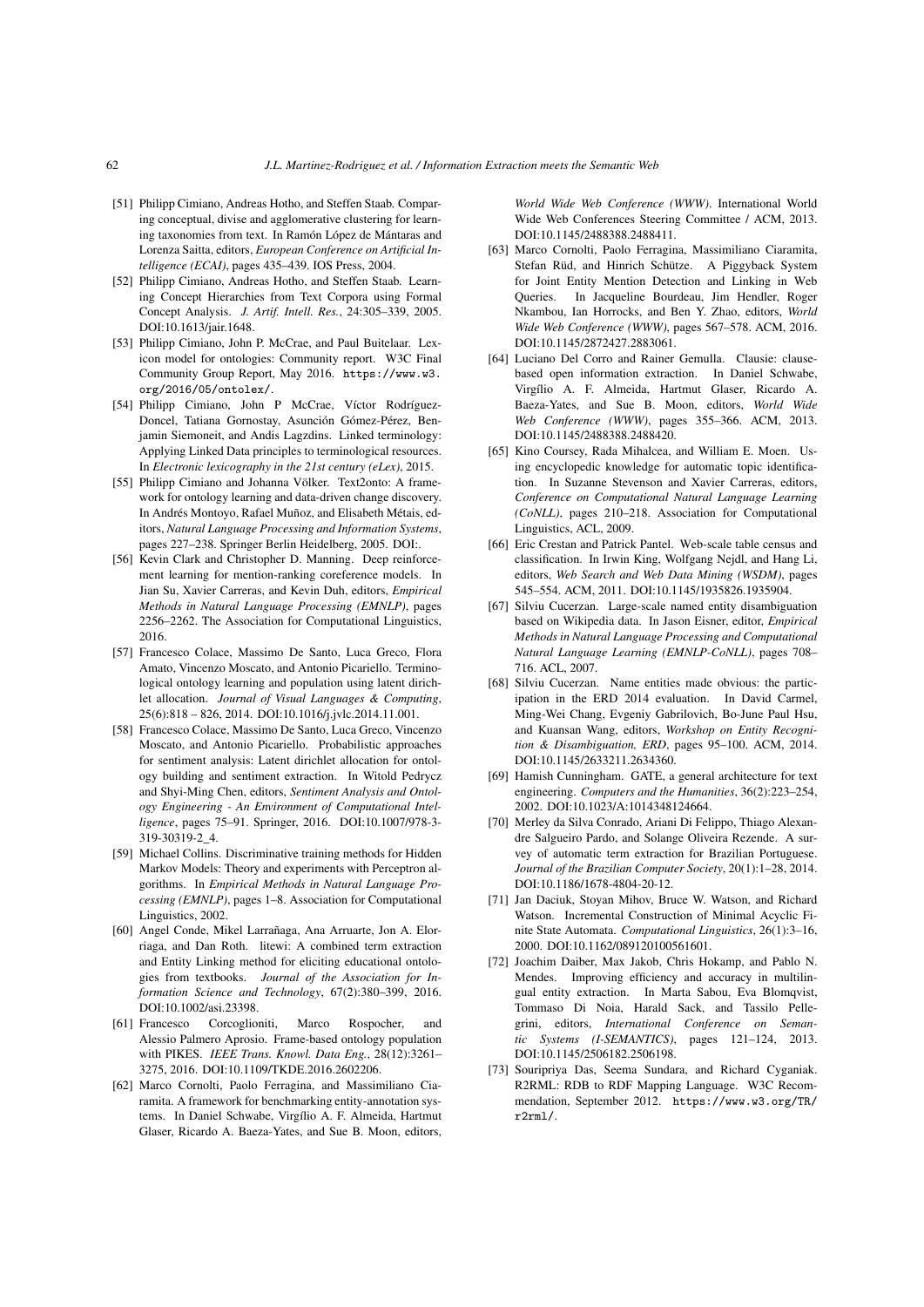- [74] Davor Delac, Zoran Krleza, Jan Snajder, Bojana Dalbelo Basic, and Frane Saric. TermeX: A Tool for Collocation Extraction. In Alexander F. Gelbukh, editor, *Computational Linguistics and Intelligent Text Processing (CICLing)*, pages 149– 157. Springer, 2009. DOI:10.1007/978-3-642-00382-0\_12.
- [75] Gianluca Demartini, Djellel Eddine Difallah, and Philippe Cudré-Mauroux. ZenCrowd: leveraging probabilistic reasoning and crowdsourcing techniques for large-scale Entity Linking. In Alain Mille, Fabien L. Gandon, Jacques Misselis, Michael Rabinovich, and Steffen Staab, editors, *World Wide Web Conference (WWW)*, pages 469–478. ACM, 2012. DOI:10.1145/2187836.2187900.
- [76] Leon Derczynski, Isabelle Augenstein, and Kalina Bontcheva. USFD: twitter NER with drift compensation and Linked Data. In Wei Xu, Bo Han, and Alan Ritter, editors, *Proceedings of the Workshop on Noisy User-generated Text*. Association for Computational Linguistics, 2015. DOI:10.18653/v1/W15-4306.
- <span id="page-62-9"></span>[77] Leon Derczynski, Diana Maynard, Giuseppe Rizzo, Marieke van Erp, Genevieve Gorrell, Raphaël Troncy, Johann Petrak, and Kalina Bontcheva. Analysis of Named Entity Recognition and Linking for Tweets. *Information Processing & Management*, 51(2):32 – 49, 2015. DOI:10.1016/j.ipm.2014.10.006.
- [78] Thomas G Dietterich. Ensemble methods in machine learning. In Josef Kittler and Fabio Roli, editors, *International Workshop on Multiple Classifier Systems (MCS)*, pages 1–15. Springer, 2000. DOI:10.1007/3-540-45014-9\_1.
- [79] Stefan Dietze, Diana Maynard, Elena Demidova, Thomas Risse, Wim Peters, Katerina Doka, and Yannis Stavrakas. Entity Extraction and Consolidation for Social Web Content Preservation. In Annett Mitschick, Fernando Loizides, Livia Predoiu, Andreas Nürnberger, and Seamus Ross, editors, *International Workshop on Semantic Digital Archives*, pages 18–29, 2012.
- [80] Stephen Dill, Nadav Eiron, David Gibson, Daniel Gruhl, Ramanathan V. Guha, Anant Jhingran, Tapas Kanungo, Sridhar Rajagopalan, Andrew Tomkins, John A. Tomlin, and Jason Y. Zien. Semtag and seeker: Bootstrapping the Semantic Web via automated semantic annotation. In Gusztáv Hencsey, Bebo White, Yih-Farn Robin Chen, László Kovács, and Steve Lawrence, editors, *World Wide Web Conference (WWW)*, pages 178–186. ACM, 2003. DOI:10.1145/775152.775178.
- <span id="page-62-8"></span>[81] Li Ding, Dominic DiFranzo, Alvaro Graves, James Michaelis, Xian Li, Deborah L. McGuinness, and Jim Hendler. Datagov wiki: Towards linking government data. In *Linked Data Meets Artificial Intelligence, AAAI*. AAAI, 2010.
- [82] Milan Dojchinovski and Tomáš Kliegr. Recognizing, classifying and linking entities with Wikipedia and DBpedia. In *Workshop on Intelligent and Knowledge Oriented Technologies (WIKT)*, pages 41–44, 2012.
- <span id="page-62-0"></span>[83] Julian Dolby, Achille Fokoue, Aditya Kalyanpur, Edith Schonberg, and Kavitha Srinivas. Extracting enterprise vocabularies using Linked Open Data. In Abraham Bernstein, David R. Karger, Tom Heath, Lee Feigenbaum, Diana Maynard, Enrico Motta, and Krishnaprasad Thirunarayan, editors, *International Semantic Web Conference (ISWC)*, pages 779– 794. Springer, 2009. DOI:10.1007/978-3-642-04930-9\_49.
- <span id="page-62-6"></span>[84] Xin Dong, Evgeniy Gabrilovich, Geremy Heitz, Wilko Horn, Ni Lao, Kevin Murphy, Thomas Strohmann, Shaohua Sun, and Wei Zhang. Knowledge vault: a Web-scale approach

to probabilistic knowledge fusion. In Sofus A. Macskassy, Claudia Perlich, Jure Leskovec, Wei Wang, and Rayid Ghani, editors, *International Conference on Knowledge Discovery and Data Mining (SIGKDD)*, pages 601–610. ACM, 2014. DOI:10.1145/2623330.2623623.

- [85] Cícero Nogueira dos Santos and Victor Guimarães. Boosting Named Entity Recognition with neural character embeddings. *CoRR*, abs/1505.05008, 2015.
- [86] Witold Drozdzynski, Hans-Ulrich Krieger, Jakub Piskorski, Ulrich Schäfer, and Feiyu Xu. Shallow Processing with Unification and Typed Feature Structures - Foundations and Applications. *Künstliche Intelligenz*, 18(1):17, 2004.
- [87] Jennifer D'Souza and Vincent Ng. Sieve-Based Entity Linking for the Biomedical Domain. In *Association for Computational Linguistics: Short Papers*, pages 297–302. ACL, 2015.
- [88] Ted Dunning. Accurate methods for the statistics of surprise and coincidence. *Computational Linguistics*, 19(1):61–74, 1993.
- [89] Greg Durrett and Dan Klein. A joint model for entity analysis: Coreference, typing, and linking. *TACL*, 2:477–490, 2014.
- <span id="page-62-1"></span>[90] Arnab Dutta, Christian Meilicke, and Heiner Stuckenschmidt. Semantifying triples from open information extraction systems. In Ulle Endriss and João Leite, editors, *European Starting AI Researcher Symposium (STAIRS)*, pages 111–120. IOS Press, 2014. DOI:10.3233/978-1-61499-421-3-111.
- <span id="page-62-2"></span>[91] Arnab Dutta, Christian Meilicke, and Heiner Stuckenschmidt. Enriching structured knowledge with open information. In Aldo Gangemi, Stefano Leonardi, and Alessandro Panconesi, editors, *World Wide Web Conference (WWW)*, pages 267–277. ACM, 2015. DOI:10.1145/2736277.2741139.
- <span id="page-62-7"></span>[92] Martin Dzbor, Enrico Motta, and John Domingue. Magpie: Experiences in supporting Semantic Web browsing. *J. Web Sem.*, 5(3):204–222, 2007. DOI:10.1016/j.websem.2007.07.001.
- [93] Jay Earley. An Efficient Context-Free Parsing Algorithm. *Commun. ACM*, 13(2):94–102, 1970.
- [94] Alan Eckhardt, Juraj Hresko, Jan Procházka, and Otakar Smrs. Entity Linking based on the co-occurrence graph and entity probability. In David Carmel, Ming-Wei Chang, Evgeniy Gabrilovich, Bo-June Paul Hsu, and Kuansan Wang, editors, *International Workshop on Entity Recognition & Disambiguation (ERD)*, pages 37–44. ACM, 2014. DOI:10.1145/2633211.2634349.
- <span id="page-62-3"></span>[95] Peter Exner and Pierre Nugues. Entity extraction: From unstructured text to DBpedia RDF triples. In *The Web of Linked Entities Workshop (WoLE 2012)*, pages 58–69. CEUR-WS, 2012.
- <span id="page-62-5"></span>[96] Peter Exner and Pierre Nugues. Refractive: an open source tool to extract knowledge from Syntactic and Semantic Relations. In Nicoletta Calzolari, Khalid Choukri, Thierry Declerck, Hrafn Loftsson, Bente Maegaard, Joseph Mariani, Asunción Moreno, Jan Odijk, and Stelios Piperidis, editors, *Language Resources and Evaluation Conference (LREC)*. ELRA, 2014.
- <span id="page-62-4"></span>[97] Anthony Fader, Stephen Soderland, and Oren Etzioni. Identifying relations for open information extraction. In *Empirical Methods in Natural Language Processing (EMNLP)*, pages 1535–1545. ACL, 2011.
- [98] Ángel Felices-Lago and Pedro Ureña Gómez-Moreno. Fun-GramKB term extractor: A tool for building terminological ontologies from specialised corpora. In Jimmy Huang, Nick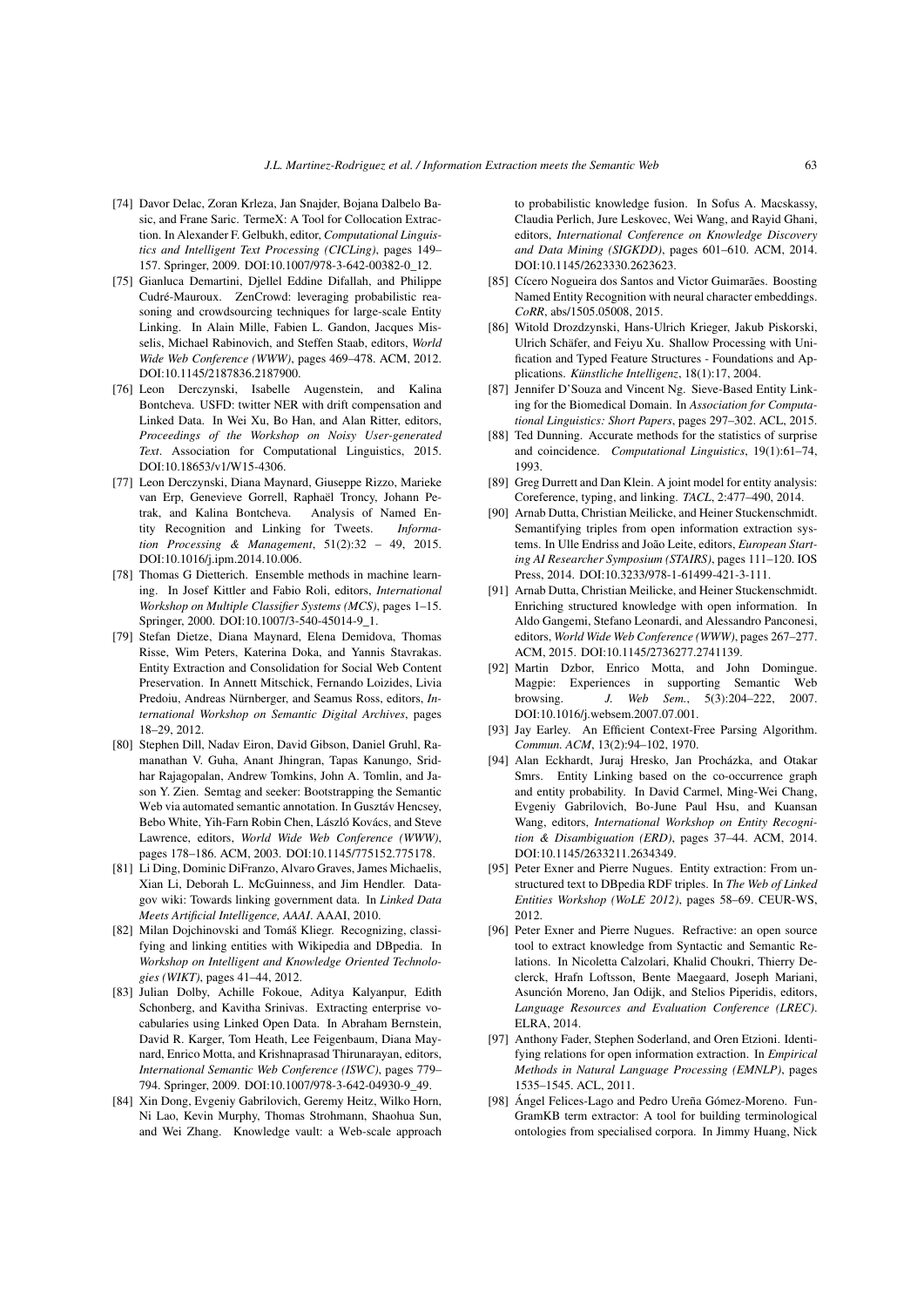Koudas, Gareth J. F. Jones, Xindong Wu, Kevyn Collins-Thompson, and Aijun An, editors, *Studies in Language Companion Series*, pages 251–270. John Benjamins Publishing Company, 2014.

- <span id="page-63-6"></span>[99] Paolo Ferragina and Ugo Scaiella. Tagme: On-the-fly annotation of short text fragments (by Wikipedia entities). In Jimmy Huang, Nick Koudas, Gareth J. F. Jones, Xindong Wu, Kevyn Collins-Thompson, and Aijun An, editors, *Conference on Information and Knowledge Management (CIKM)*, pages 1625–1628. ACM, 2010. DOI:10.1145/1871437.1871689.
- [100] David A. Ferrucci and Adam Lally. UIMA: an architectural approach to unstructured information processing in the corporate research environment. *Natural Language Engineering*, 10(3-4):327–348, 2004. DOI:10.1017/S1351324904003523.
- <span id="page-63-8"></span>[101] Charles J Fillmore. Frame semantics and the nature of language. *Annals of the New York Academy of Sciences*, 280(1):20–32, 1976.
- [102] Jenny Rose Finkel, Trond Grenager, and Christopher Manning. Incorporating non-local information into information extraction systems by Gibbs sampling. In Kevin Knight, Hwee Tou Ng, and Kemal Oflazer, editors, *Annual meeting of the Association for Computational Linguistics (ACL)*, pages 363–370. ACL, 2005.
- [103] Jenny Rose Finkel and Christopher D. Manning. Nested Named Entity Recognition. In *Empirical Methods in Natural Language Processing (EMNLP)*, pages 141–150. ACL, 2009.
- <span id="page-63-5"></span>[104] Marco Fossati, Emilio Dorigatti, and Claudio Giuliano. N-ary relation extraction for simultaneous T-Box and A-Box knowledge base augmentation. *Semantic Web*, 9(4):413–439, 2018. DOI:10.3233/SW-170269.
- [105] Matthew Francis-Landau, Greg Durrett, and Dan Klein. Capturing semantic similarity for Entity Linking with convolutional neural networks. *CoRR*, abs/1604.00734, 2016.
- [106] Katerina T. Frantzi, Sophia Ananiadou, and Hideki Mima. Automatic recognition of multi-word terms: the c-value/ncvalue method. *Int. J. on Digital Libraries*, 3(2):115–130, 2000. DOI:10.1007/s007999900023.
- <span id="page-63-3"></span>[107] André Freitas, Danilo S Carvalho, João CP Da Silva, Seán O'Riain, and Edward Curry. A semantic best-effort approach for extracting structured discourse graphs from Wikipedia. In *Workshop on the Web of Linked Entities, (ISWC-WLE)*, 2012.
- [108] David S Friedlander. *Semantic Information Extraction*. CRC Press, 2005.
- <span id="page-63-0"></span>[109] Michel Gagnon, Amal Zouaq, and Ludovic Jean-Louis. Can we use Linked Data semantic annotators for the extraction of domain-relevant expressions? In Leslie Carr, Alberto H. F. Laender, Bernadette Farias Lóscio, Irwin King, Marcus Fontoura, Denny Vrandecic, Lora Aroyo, José Palazzo M. de Oliveira, Fernanda Lima, and Erik Wilde, editors, *World Wide Web Conference (WWW)*, pages 1239–1246. ACM, 2013. DOI:10.1145/2487788.2488157.
- <span id="page-63-1"></span>[110] Aldo Gangemi. A comparison of knowledge extraction tools for the Semantic Web. In Philipp Cimiano, Óscar Corcho, Valentina Presutti, Laura Hollink, and Sebastian Rudolph, editors, *Extended Semantic Web Conference (ESWC)*, pages 351–366. Springer, 2013. DOI:10.1007/978-3-642-38288- 8\_24.
- <span id="page-63-2"></span>[111] Aldo Gangemi, Valentina Presutti, Diego Reforgiato Recupero, Andrea Giovanni Nuzzolese, Francesco Draicchio, and Misael Mongiovì. Semantic Web Machine Reading with FRED. *Semantic Web*, 8(6):873–893, 2017.

DOI:10.3233/SW-160240.

- <span id="page-63-10"></span>[112] Aldo Gangemi, Diego Reforgiato Recupero, Misael Mongiovì, Andrea Giovanni Nuzzolese, and Valentina Presutti. Identifying motifs for evaluating open knowledge extraction on the Web. *Knowl.-Based Syst.*, 108:33–41, 2016. DOI:10.1016/j.knosys.2016.05.023.
- <span id="page-63-11"></span>[113] Anna Lisa Gentile, Ziqi Zhang, and Fabio Ciravegna. Self training wrapper induction with Linked Data. In *Text, Speech and Dialogue (TSD)*, pages 285–292. Springer, 2014. DOI:10.1007/978-3-319-10816-2\_35.
- <span id="page-63-7"></span>[114] Daniel Gerber, Sebastian Hellmann, Lorenz Bühmann, Tommaso Soru, Ricardo Usbeck, and Axel-Cyrille Ngonga Ngomo. Real-Time RDF Extraction from Unstructured Data Streams. In *International Semantic Web Conference (ISWC)*, volume 8218, pages 135–150. Springer, 2013. DOI:10.1007/978-3-642-41335-3\_9.
- <span id="page-63-9"></span>[115] Daniel Gerber and Axel-Cyrille Ngonga Ngomo. Extracting Multilingual Natural-language Patterns for RDF Predicates. In *Knowledge Engineering and Knowledge Management (EKAW)*, pages 87–96. Springer-Verlag, 2012. DOI:10.1007/978-3-642-33876-2\_10.
- [116] Silvia Giannini, Simona Colucci, Francesco M. Donini, and Eugenio Di Sciascio. A Logic-Based Approach to Named-Entity Disambiguation in the Web of Data. In Marco Gavanelli, Evelina Lamma, and Fabrizio Riguzzi, editors, *Advances in Artificial Intelligence*, pages 367–380. Springer, 2015. DOI:10.1007/978-3-319-24309-2\_28.
- [117] Lee Gillam, Mariam Tariq, and Khurshid Ahmad. Terminology and the construction of ontology. *Terminology. International Journal of Theoretical and Applied Issues in Specialized Communication*, 11(1):55–81, 2005.
- [118] Giuseppe Rizzo and Raphaël Troncy. NERD: evaluating Named Entity Recognition tools in the Web of Data. In *International Semantic Web Conference (ISWC), Demo Session*, 2011.
- <span id="page-63-4"></span>[119] Michel L. Goldstein, Steve A. Morris, and Gary G. Yen. Bridging the gap between data acquisition and inference ontologies–towards ontology based link discovery. In *SPIE*, volume 5071, page 117, 2003.
- [120] Ian Goodfellow, Yoshua Bengio, and Aaron Courville. *Deep Learning*. MIT Press, 2016. [http://www.](http://www.deeplearningbook.org) [deeplearningbook.org](http://www.deeplearningbook.org).
- [121] Toni Grütze, Gjergji Kasneci, Zhe Zuo, and Felix Naumann. CohEEL: Coherent and efficient Named Entity Linking through random walks. *J. Web Sem.*, 37-38:75–89, 2016. DOI:10.1016/j.websem.2016.03.001.
- [122] Jon Atle Gulla, Hans Olaf Borch, and Jon Espen Ingvaldsen. Unsupervised keyphrase extraction for search ontologies. In *International Conference on Applications of Natural Language to Information Systems (NLDB)*, pages 25–36. Springer, 2006.
- [123] Zhaochen Guo and Denilson Barbosa. Robust named entity disambiguation with random walks. *Semantic Web*, pages 1– 21, 2018. DOI:10.3233/SW-170273.
- [124] Sherzod Hakimov, Salih Atilay Oto, and Erdogan Dogdu. Named Entity Recognition and Disambiguation using Linked Data and graph-based centrality scoring. In Roberto De Virgilio, Fausto Giunchiglia, and Letizia Tanca, editors, *International Workshop on Semantic Web Information Management (SWIM)*, pages 4:1–4:7. ACM, 2012. DOI:10.1145/2237867.2237871.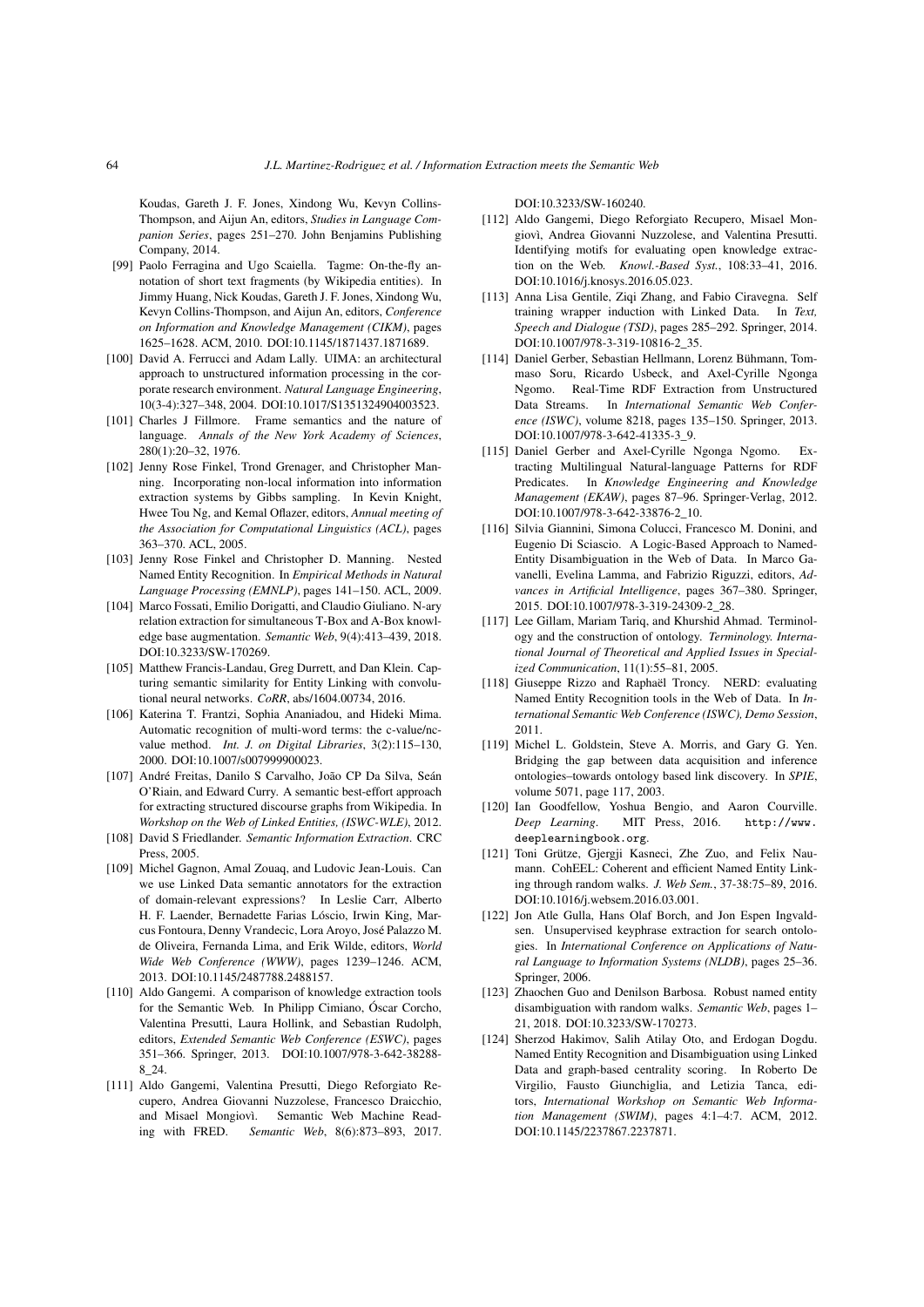- [125] Sherzod Hakimov, Hendrik ter Horst, Soufian Jebbara, Matthias Hartung, and Philipp Cimiano. Combining Textual and Graph-Based Features for Named Entity Disambiguation Using Undirected Probabilistic Graphical Models. In Eva Blomqvist, Paolo Ciancarini, Francesco Poggi, and Fabio Vitali, editors, *Knowledge Engineering and Knowledge Management (EKAW)*, pages 288–302. Springer, 2016. DOI:10.1007/978-3-319-49004-5\_19.
- <span id="page-64-3"></span>[126] Mostafa M. Hassan, Fakhri Karray, and Mohamed S. Kamel. Automatic document topic identification using Wikipedia hierarchical ontology. In *Information Science, Signal Processing and their Applications (ISSPA)*, pages 237–242. IEEE, 2012. DOI:10.1109/ISSPA.2012.6310552.
- [127] Austin Haugen. Abstract: The open graph protocol design decisions. In Peter F. Patel-Schneider, Yue Pan, Pascal Hitzler, Peter Mika, Lei Zhang, Jeff Z. Pan, Ian Horrocks, and Birte Glimm, editors, *International Semantic Web Conference (ISWC), Revised Selected Papers, Part II*, page 338. Springer, 2010. DOI:10.1007/978-3-642-17749-1\_25.
- [128] David G. Hays. Dependency theory: A formalism and some observations. *Language*, 40(4):511–525, 1964.
- [129] Marti A. Hearst. Automatic acquisition of hyponyms from large text corpora. In *International Conference on Computational Linguistics (COLING)*, pages 539–545, 1992.
- <span id="page-64-5"></span>[130] Sebastian Hellmann, Jens Lehmann, Sören Auer, and Martin Brümmer. Integrating NLP using Linked Data. In *International Semantic Web Conference (ISWC)*, pages 98–113. Springer, 2013. DOI:10.1007/978-3-642-41338-4\_7.
- <span id="page-64-11"></span>[131] Martin Hepp. GoodRelations: An Ontology for Describing Products and Services Offers on the Web. In *Knowledge Engineering and Knowledge Management (EKAW)*, pages 329– 346. Springer, 2008. DOI:10.1007/978-3-540-87696-0\_29.
- [132] Mark Hepple. Independence and commitment: Assumptions for rapid training and execution of rule-based POS taggers. In *Annual meeting of the Association for Computational Linguistics (ACL)*, 2000.
- <span id="page-64-7"></span>[133] Daniel Hernández, Aidan Hogan, and Markus Krötzsch. Reifying RDF: What works well with Wikidata? In Thorsten Liebig and Achille Fokoue, editors, *International Workshop on Scalable Semantic Web Knowledge Base Systems (SSWS)*, page 32, 2015.
- [134] Timm Heuss, Bernhard Humm, Christian Henninger, and Thomas Rippl. A comparison of NER tools w.r.t. a domainspecific vocabulary. In Harald Sack, Agata Filipowska, Jens Lehmann, and Sebastian Hellmann, editors, *International Conference on Semantic Systems (SEMANTICS)*, pages 100– 107. ACM, 2014. DOI:10.1145/2660517.2660520.
- [135] Pascal Hitzler, Markus Krötzsch, Bijan Parsia, Peter F. Patel-Schneider, and Sebastian Rudolph. OWL 2 Web Ontology Language Primer (Second Edition). W3C Recommendation, December 2012. [https://www.w3.org/TR/owl2](https://www.w3.org/TR/owl2-primer/) [primer/](https://www.w3.org/TR/owl2-primer/).
- [136] Johannes Hoffart, Yasemin Altun, and Gerhard Weikum. Discovering emerging entities with ambiguous names. In Chin-Wan Chung, Andrei Z. Broder, Kyuseok Shim, and Torsten Suel, editors, *World Wide Web Conference (WWW)*, pages 385–396. ACM, 2014. DOI:10.1145/2566486.2568003.
- [137] Johannes Hoffart, Stephan Seufert, Dat Ba Nguyen, Martin Theobald, and Gerhard Weikum. KORE: keyphrase overlap relatedness for entity disambiguation. In Xue-wen Chen, Guy Lebanon, Haixun Wang, and Mohammed J. Zaki, editors, *In-*

*formation and Knowledge Management (CIKM)*, pages 545– 554. ACM, 2012. DOI:10.1145/2396761.2396832.

- <span id="page-64-9"></span>[138] Johannes Hoffart, Fabian M. Suchanek, Klaus Berberich, and Gerhard Weikum. YAGO2: A spatially and temporally enhanced knowledge base from Wikipedia. *Artif. Intell.*, 194:28–61, 2013. DOI:10.1016/j.artint.2012.06.001.
- <span id="page-64-12"></span>[139] Johannes Hoffart, Mohamed Amir Yosef, Ilaria Bordino, Hagen Fürstenau, Manfred Pinkal, Marc Spaniol, Bilyana Taneva, Stefan Thater, and Gerhard Weikum. Robust disambiguation of named entities in text. In *Empirical Methods in Natural Language Processing (EMNLP)*, pages 782–792. ACL, 2011.
- <span id="page-64-8"></span>[140] Raphael Hoffmann, Congle Zhang, Xiao Ling, Luke S. Zettlemoyer, and Daniel S. Weld. Knowledge-Based Weak Supervision for Information Extraction of Overlapping Relations. In Dekang Lin, Yuji Matsumoto, and Rada Mihalcea, editors, *Annual meeting of the Association for Computational Linguistics (ACL)*, pages 541–550. ACL, 2011.
- [141] Thomas Hofmann. Unsupervised learning by probabilistic latent semantic analysis. *Machine Learning*, 42(1):177–196, 2001. DOI:10.1023/A:1007617005950.
- [142] Yinghao Huang, Xipeng Wang, and Yi Lu Murphey. Text categorization using topic model and ontology networks. In *International Conference on Data Mining (DMIN)*, 2014.
- <span id="page-64-1"></span>[143] Ioana Hulpuş, Conor Hayes, Marcel Karnstedt, and Derek Greene. Unsupervised graph-based topic labelling using DBpedia. In Stefano Leonardi, Alessandro Panconesi, Paolo Ferragina, and Aristides Gionis, editors, *Web Search and Web Data Mining (WSDM)*, pages 465–474. ACM, 2013. DOI:10.1145/2433396.2433454.
- <span id="page-64-13"></span>[144] Ioana Hulpus, Narumol Prangnawarat, and Conor Hayes. Path-Based Semantic Relatedness on Linked Data and Its Use to Word and Entity Disambiguation. In *International Semantic Web Conference (ISWC)*, pages 442–457. Springer, 2015. DOI:10.1007/978-3-319-25007-6\_26.
- [145] Dat T Huynh, Tru H Cao, Phuong HT Pham, and Toan N Hoang. Using hyperlink texts to improve quality of identifying document topics based on Wikipedia. In *International Conference on Knowledge and Systems Engineering (KSE)*, pages 249–254. IEEE, 2009.
- <span id="page-64-10"></span>[146] David Huynh, Stefano Mazzocchi, and David R. Karger. Piggy Bank: Experience the Semantic Web inside your Web browser. *J. Web Sem.*, 5(1):16–27, 2007. DOI:10.1016/j.websem.2006.12.002.
- <span id="page-64-6"></span>[147] Uraiwan Inyaem, Phayung Meesad, Choochart Haruechaiyasak, and Dat Tran. Construction of fuzzy ontology-based terrorism event extraction. In *International Conference on Knowledge Discovery and Data Mining (WKDD)*, pages 391–394. IEEE, 2010. DOI:10.1109/WKDD.2010.113.
- <span id="page-64-4"></span>[148] Sonal Jain and Jyoti Pareek. Automatic topic(s) identification from learning material: An ontological approach. In *Computer Engineering and Applications (ICCEA)*, volume 2, pages 358–362. IEEE, 2010.
- <span id="page-64-0"></span>[149] Maciej Janik and Krys Kochut. Wikipedia in action: Ontological knowledge in text categorization. In *International Conference on Semantic Computing (ICSC)*, pages 268–275. IEEE, 2008. DOI:10.1109/ICSC.2008.53.
- <span id="page-64-2"></span>[150] Ludovic Jean-Louis, Amal Zouaq, Michel Gagnon, and Faezeh Ensan. An assessment of online semantic annotators for the keyword extraction task. In Duc Nghia Pham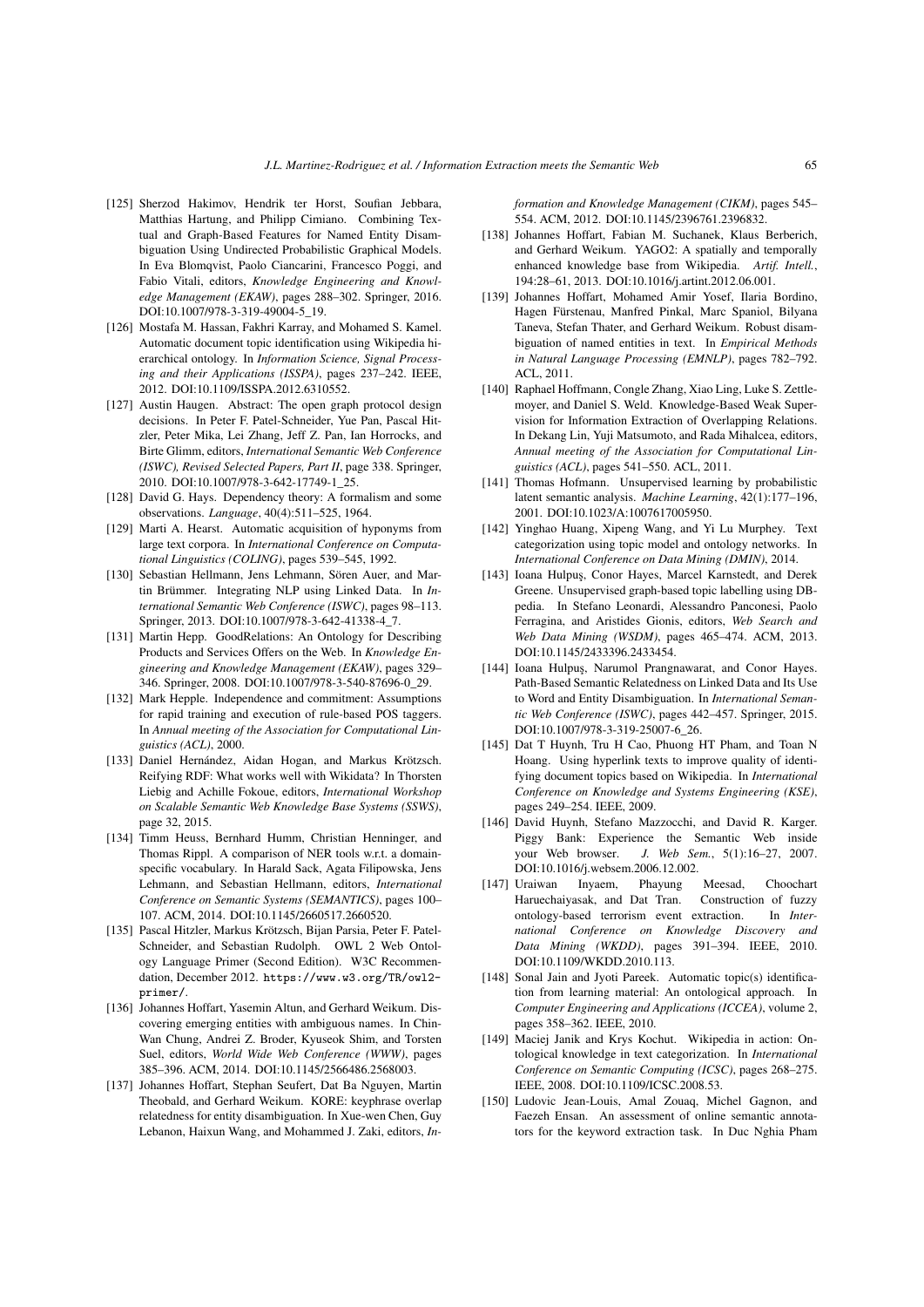and Seong-Bae Park, editors, *Pacific Rim International Conference on Artificial Intelligence PRICAI*, pages 548–560. Springer, 2014. DOI:10.1007/978-3-319-13560-1\_44.

- [151] Kunal Jha, Michael Röder, and Axel-Cyrille Ngonga Ngomo. All that glitters is not gold – rule-based curation of reference datasets for Named Entity Recognition and Entity Linking. In *ESWC*, pages 305–320. Springer, 2017. DOI:10.1007/978-3- 319-58068-5\_19.
- [152] Xing Jiang and Ah-Hwee Tan. CRCTOL: A semantic-based domain ontology learning system. *JASIST*, 61(1):150–168, 2010. DOI:10.1002/asi.21231.
- [153] Jelena Jovanovic, Ebrahim Bagheri, John Cuzzola, Dragan Gasevic, Zoran Jeremic, and Reza Bashash. Automated Semantic Tagging of Textual Content. *IT Professional*, 16(6):38–46, nov 2014. DOI:10.1109/MITP.2014.85.
- [154] Yutaka Kabutoya, Róbert Sumi, Tomoharu Iwata, Toshio Uchiyama, and Tadasu Uchiyama. A topic model for recommending movies via Linked Open Data. In *Web Intelligence and Intelligent Agent Technology (WI-IAT)*, volume 1, pages 625–630. IEEE, 2012. DOI:10.1109/WI-IAT.2012.23.
- <span id="page-65-4"></span>[155] Hans Kamp. A theory of truth and semantic representation. In P. Portner and B. H. Partee, editors, *Formal Semantics – the Essential Readings*, pages 189–222. Blackwell, 1981.
- [156] Fred Karlsson, Atro Voutilainen, Juha Heikkilae, and Arto Anttila. *Constraint Grammar: a language-independent system for parsing unrestricted text*, volume 4. Walter de Gruyter, 1995.
- [157] Steffen Kemmerer, Benjamin Großmann, Christina Müller, Peter Adolphs, and Heiko Ehrig. The Neofonie NERD system at the ERD challenge 2014. In David Carmel, Ming-Wei Chang, Evgeniy Gabrilovich, Bo-June Paul Hsu, and Kuansan Wang, editors, *International Workshop on Entity Recognition & Disambiguation (ERD)*, pages 83–88. ACM, 2014. DOI:10.1145/2633211.2634358.
- <span id="page-65-9"></span>[158] Ali Khalili, Sören Auer, and Daniel Hladky. The RDFa content editor - from WYSIWYG to WYSIWYM. In *Computer Software and Applications Conference (COMPSAC)*, pages 531–540. IEEE, 2012. DOI:10.1109/COMPSAC.2012.72.
- <span id="page-65-13"></span>[159] Hak Lae Kim, Simon Scerri, John G. Breslin, Stefan Decker, and Hong-Gee Kim. The state of the art in tag ontologies: A semantic model for tagging and folksonomies. In *International Conference on Dublin Core and Metadata Applications (DC)*, pages 128–137, 2008.
- [160] Jung-jae Kim and Dietrich Rebholz-Schuhmann. Improving the extraction of complex regulatory events from scientific text by using ontology-based inference. *J. Biomedical Semantics*, 2(S-5):S3, 2011.
- <span id="page-65-2"></span>[161] Jung-jae Kim and Luu Anh Tuan. Hybrid pattern matching for complex ontology term recognition. In Sanjay Ranka, Tamer Kahveci, and Mona Singh, editors, *Conference on Bioinformatics, Computational Biology and Biomedicine (BCB)*, pages 289–296. ACM, 2012. DOI:10.1145/2382936.2382973.
- <span id="page-65-1"></span>[162] Su Nam Kim, Olena Medelyan, Min-Yen Kan, and Timothy Baldwin. Semeval-2010 task 5: Automatic keyphrase extraction from scientific articles. In Katrin Erk and Carlo Strapparava, editors, *International Workshop on Semantic Evaluation (SemEval)*, pages 21–26. Association for Computational Linguistics, 2010.
- <span id="page-65-6"></span>[163] Paul Kingsbury and Martha Palmer. From Treebank to Prop-Bank. In *Language Resources and Evaluation Conference*

*(LREC)*. ELRA, 2002.

- <span id="page-65-5"></span>[164] Karin Kipper, Anna Korhonen, Neville Ryant, and Martha Palmer. Extending VerbNet with Novel Verb Classes. In *Language Resources and Evaluation Conference (LREC)*, pages 1027–1032. ELRA, 2006.
- [165] Bettina Klimek, John P. McCrae, Christian Lehmann, Christian Chiarcos, and Sebastian Hellmann. OnLiT: An Ontology for Linguistic Terminology. In *International Conference on Language, Data, and Knowledge (LDK)*, pages 42–57. Springer, 2017. DOI:10.1007/978-3-319-59888-8\_4.
- <span id="page-65-7"></span>[166] Sebastian Krause, Leonhard Hennig, Andrea Moro, Dirk Weissenborn, Feiyu Xu, Hans Uszkoreit, and Roberto Navigli. Sar-graphs: A language resource connecting linguistic knowledge with semantic relations from knowledge graphs. *J. Web Sem.*, 37-38:112–131, 2016. DOI:10.1016/j.websem.2016.03.004.
- [167] Sayali Kulkarni, Amit Singh, Ganesh Ramakrishnan, and Soumen Chakrabarti. Collective annotation of Wikipedia entities in Web text. In John F. Elder IV, Françoise Fogelman-Soulié, Peter A. Flach, and Mohammed Javeed Zaki, editors, *International Conference on Knowledge Discovery and Data Mining (SIGKDD)*, KDD '09, pages 457–466. ACM, 2009. DOI:10.1145/1557019.1557073.
- [168] Javier Lacasta, Javier Nogueras Iso, and Francisco Javier Zarazaga Soria. *Terminological Ontologies - Design, Management and Practical Applications*. Springer, 2010. DOI:10.1007/978-1-4419-6981-1.
- <span id="page-65-3"></span>[169] Anne Lauscher, Federico Nanni, Pablo Ruiz Fabo, and Simone Paolo Ponzetto. Entities as topic labels: combining Entity Linking and labeled LDA to improve topic interpretability and evaluability. *Italian Journal of Computational Linguistics*, 2(2):67–88, 2016.
- <span id="page-65-8"></span>[170] Jens Lehmann, Robert Isele, Max Jakob, Anja Jentzsch, Dimitris Kontokostas, Pablo N. Mendes, Sebastian Hellmann, Mohamed Morsey, Patrick van Kleef, Sören Auer, and Christian Bizer. DBpedia - A large-scale, multilingual knowledge base extracted from Wikipedia. *Semantic Web*, 6(2):167–195, 2015. DOI:10.3233/SW-140134.
- <span id="page-65-11"></span>[171] Oliver Lehmberg, Dominique Ritze, Petar Ristoski, Robert Meusel, Heiko Paulheim, and Christian Bizer. The Mannheim Search Join Engine. *J. Web Sem.*, 35:159–166, 2015. DOI:10.1016/j.websem.2015.05.001.
- [172] Lothar Lemnitzer, Cristina Vertan, Alex Killing, Kiril Ivanov Simov, Diane Evans, Dan Cristea, and Paola Monachesi. Improving the search for learning objects with keywords and ontologies. In Wolpers M. Duval E., Klamma R., editor, *European Conference on Technology Enhanced Learning (EC-TEL)*, pages 202–216. Springer, Berlin, Heidelberg, 2007. DOI:10.1007/978-3-540-75195-3\_15.
- <span id="page-65-0"></span>[173] David D Lewis, Yiming Yang, Tony G Rose, and Fan Li. Rcv1: A new benchmark collection for text categorization research. *Journal of machine learning research*, 5(Apr):361– 397, 2004.
- <span id="page-65-12"></span>[174] Yuncheng Li, Xitong Yang, and Jiebo Luo. Semantic video Entity Linking based on visual content and metadata. In *International Conference on Computer Vision (ICCV)*, pages 4615–4623. IEEE, 2015. DOI:10.1109/ICCV.2015.524.
- <span id="page-65-10"></span>[175] Girija Limaye, Sunita Sarawagi, and Soumen Chakrabarti. Annotating and Searching Web Tables Using Entities, Types and Relationships. *PVLDB*, 3(1):1338–1347, 2010. DOI:10.14778/1920841.1921005.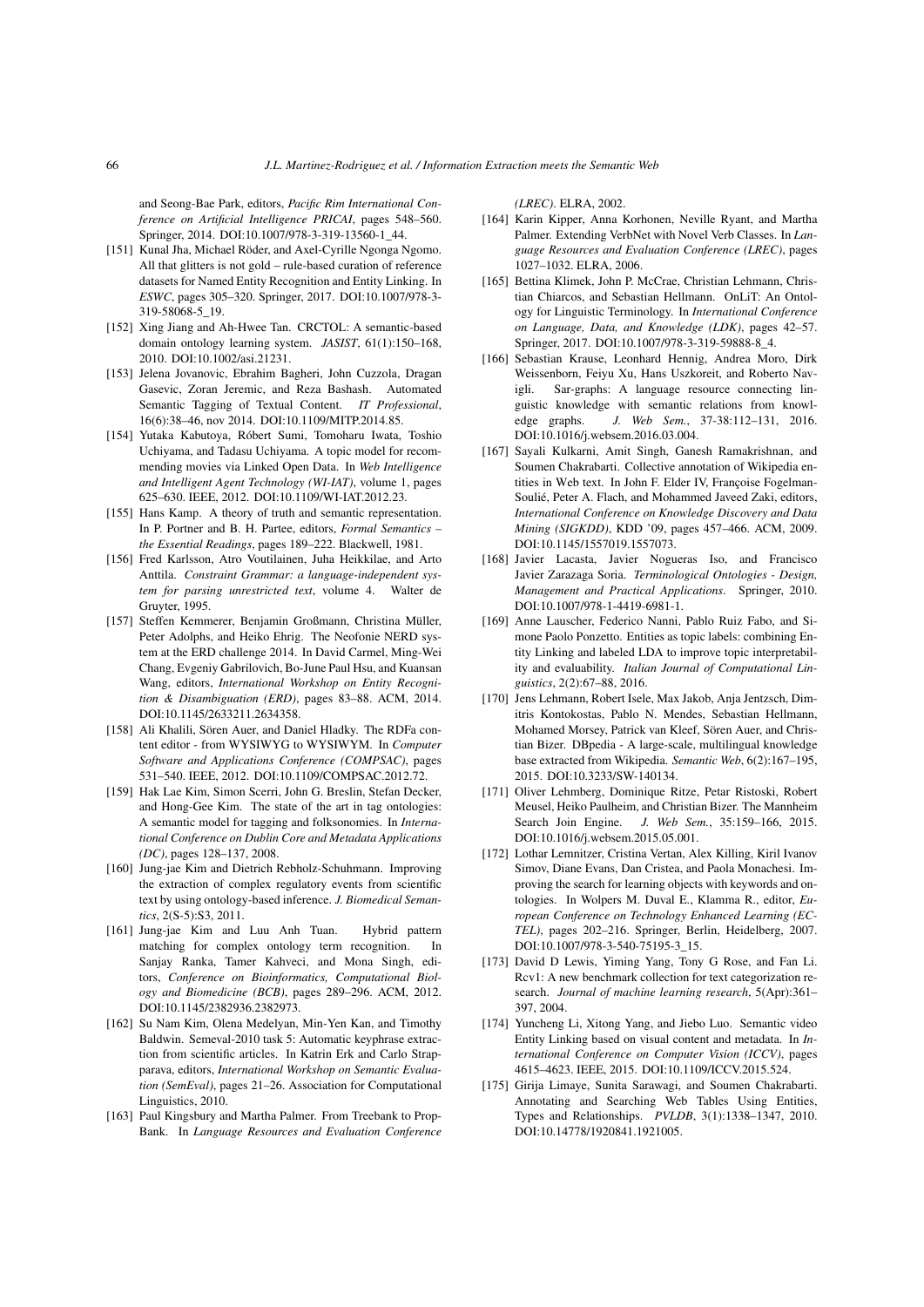- [176] Chin-Yew Lin. Knowledge-based automatic topic identification. In *Annual meeting of the Association for Computational Linguistics (ACL)*, pages 308–310. Association for Computational Linguistics, 1995.
- <span id="page-66-4"></span>[177] Dekang Lin and Patrick Pantel. DIRT - SBT discovery of inference rules from text. In *International conference on Knowledge discovery and data mining (SIGKDD)*, pages 323–328. ACM, 2001. DOI:10.1145/502512.502559.
- <span id="page-66-7"></span>[178] Yankai Lin, Shiqi Shen, Zhiyuan Liu, Huanbo Luan, and Maosong Sun. Neural Relation Extraction with Selective Attention over Instances. In *Association for Computational Linguistics (ACL), Volume 1: Long Papers*. ACL, 2016.
- [179] Xiao Ling, Sameer Singh, and Daniel S. Weld. Design challenges for Entity Linking. *TACL*, 3:315–328, 2015.
- [180] Marek Lipczak, Arash Koushkestani, and Evangelos E. Milios. Tulip: lightweight entity recognition and disambiguation using Wikipedia-based topic centroids. In David Carmel, Ming-Wei Chang, Evgeniy Gabrilovich, Bo-June Paul Hsu, and Kuansan Wang, editors, *International Workshop on Entity Recognition & Disambiguation (ERD)*, pages 31–36, 2014. DOI:10.1145/2633211.2634351.
- <span id="page-66-6"></span>[181] Fang Liu, Shizhu He, Shulin Liu, Guangyou Zhou, Kang Liu, and Jun Zhao. Open relation mapping based on instances and semantics expansion. In Rafael E. Banchs, Fabrizio Silvestri, Tie-Yan Liu, Min Zhang, Sheng Gao, and Jun Lang, editors, *Asia Information Retrieval Societies Conference (AIRS)*, pages 320–331. Springer, 2013. DOI:10.1007/978-3-642- 45068-6\_28.
- [182] Wei Lu and Dan Roth. Joint mention extraction and classification with mention hypergraphs. In Lluís Màrquez, Chris Callison-Burch, Jian Su, Daniele Pighin, and Yuval Marton, editors, *Empirical Methods in Natural Language Processing (EMNLP)*, pages 857–867. ACL, 2015.
- <span id="page-66-9"></span>[183] Gang Luo, Xiaojiang Huang, Chin-Yew Lin, and Zaiqing Nie. Joint Entity Recognition and Disambiguation. In Lluís Màrquez, Chris Callison-Burch, Jian Su, Daniele Pighin, and Yuval Marton, editors, *Empirical Methods in Natural Language Processing (EMNLP)*, pages 879–888. ACL, 2015.
- [184] Lieve Macken, Els Lefever, and Veronique Hoste. TExSIS: Bilingual Terminology Extraction from Parallel Corpora Using Chunk-based Alignment. *Terminology*, 19(1):1–30, 2013.
- [185] Alexander Maedche and Steffen Staab. Ontology Learning for the Semantic Web. *IEEE Intelligent Systems*, 16(2):72– 79, March 2001. DOI:10.1109/5254.920602.
- <span id="page-66-8"></span>[186] Christopher D. Manning, Mihai Surdeanu, John Bauer, Jenny Rose Finkel, Steven Bethard, and David McClosky. The Stanford CoreNLP Natural Language Processing Toolkit. In *Annual meeting of the Association for Computational Linguistics (ACL)*, pages 55–60, 2014.
- [187] Mitchell P. Marcus, Beatrice Santorini, and Mary Ann Marcinkiewicz. Building a large annotated corpus of English: The Penn Treebank. *Computational Linguistics*, 19(2):313– 330, 1993.
- <span id="page-66-0"></span>[188] Luís Marujo, Anatole Gershman, Jaime G. Carbonell, Robert E. Frederking, and João Paulo Neto. Supervised topical key phrase extraction of news stories using crowdsourcing, light filtering and co-reference normalization. In *Language Resources and Evaluation Conference (LREC)*, 2012.
- [189] Mausam, Michael Schmitz, Stephen Soderland, Robert Bart, and Oren Etzioni. Open language learning for information extraction. In Jun'ichi Tsujii, James Henderson, and Marius

Pasca, editors, *Empirical Methods in Natural Language Processing (EMNLP) and (CoNLL)*, pages 523–534. ACL, 2012.

- [190] Diana Maynard, Kalina Bontcheva, and Isabelle Augenstein. *Natural Language Processing for the Semantic Web*. Morgan & Claypool, 2016.
- <span id="page-66-3"></span>[191] Diana Maynard, Adam Funk, and Wim Peters. Using Lexico-Syntactic Ontology Design Patterns for Ontology Creation and Population. In Eva Blomqvist, Kurt Sandkuhl, François Scharffe, and Vojtech Svátek, editors, *Workshop on Ontology Patterns (WOP)*. CEUR-WS.org, 2009.
- [192] Jon D. Mcauliffe and David M. Blei. Supervised topic models. In *Advances in Neural Information Processing Systems*, pages 121–128. Curran Associates, Inc., 2008.
- [193] Joseph F. McCarthy and Wendy G. Lehnert. Using Decision Trees for Coreference Resolution. In *International Joint Conference on Artificial Intelligence (IJCAI)*, pages 1050–1055, 1995.
- <span id="page-66-2"></span>[194] John P. McCrae, Steven Moran, Sebastian Hellmann, and Martin Brümmer. Multilingual Linked Data. *Semantic Web*, 6(4):315–317, 2015. DOI:10.3233/SW-150178.
- [195] Alyona Medelyan. NLP keyword extraction tutorial with RAKE and Maui. online, 2014. [https://www.airpair.](https://www.airpair.com/nlp/keyword-extraction-tutorial) [com/nlp/keyword-extraction-tutorial](https://www.airpair.com/nlp/keyword-extraction-tutorial).
- <span id="page-66-1"></span>[196] Olena Medelyan, Steve Manion, Jeen Broekstra, Anna Divoli, Anna Lan Huang, and Ian Witten. Constructing a focused taxonomy from a document collection. In Philipp Cimiano, Óscar Corcho, Valentina Presutti, Laura Hollink, and Sebastian Rudolph, editors, *Extended Semantic Web Conference (ESWC)*. Springer, 2013. DOI:10.1007/978-3-642- 38288-8\_25.
- [197] Olena Medelyan, Ian H Witten, and David Milne. Topic indexing with Wikipedia. In *Wikipedia and Artificial Intelligence: An Evolving Synergy*, page 19, 2008.
- [198] Edgar Meij, Wouter Weerkamp, and Maarten de Rijke. Adding semantics to microblog posts. In Eytan Adar, Jaime Teevan, Eugene Agichtein, and Yoelle Maarek, editors, *Web Search and Web Data Mining (WSDM)*, pages 563–572. ACM, 2012. DOI:10.1145/2124295.2124364.
- <span id="page-66-5"></span>[199] Pablo N. Mendes, Max Jakob, Andrés García-Silva, and Christian Bizer. DBpedia Spotlight: Shedding Light on the Web of Documents. In Chiara Ghidini, Axel-Cyrille Ngonga Ngomo, Stefanie N. Lindstaedt, and Tassilo Pellegrini, editors, *International Conference on Semantic Systems (I-Semantics)*, pages 1–8. ACM, 2011. 10.1145/2063518.2063519.
- [200] Robert Meusel, Christian Bizer, and Heiko Paulheim. A Web-scale study of the adoption and evolution of the schema.org vocabulary over time. In *Web Intelligence, Mining and Semantics (WIMS)*, pages 15:1–15:11, 2015. 10.1145/2797115.2797124.
- [201] Robert Meusel, Petar Petrovski, and Christian Bizer. The WebDataCommons Microdata, RDFa and Microformat dataset series. In Peter Mika, Tania Tudorache, Abraham Bernstein, Chris Welty, Craig A. Knoblock, Denny Vrandecic, Paul T. Groth, Natasha F. Noy, Krzysztof Janowicz, and Carole A. Goble, editors, *International Semantic Web Conference (ISWC)*, pages 277–292. Springer, 2014. DOI:10.1007/978-3-319-11964-9\_18.
- [202] Rada Mihalcea and Andras Csomai. Wikify!: Linking documents to encyclopedic knowledge. In *Information and Knowledge Management (CIKM)*, pages 233–242. ACM,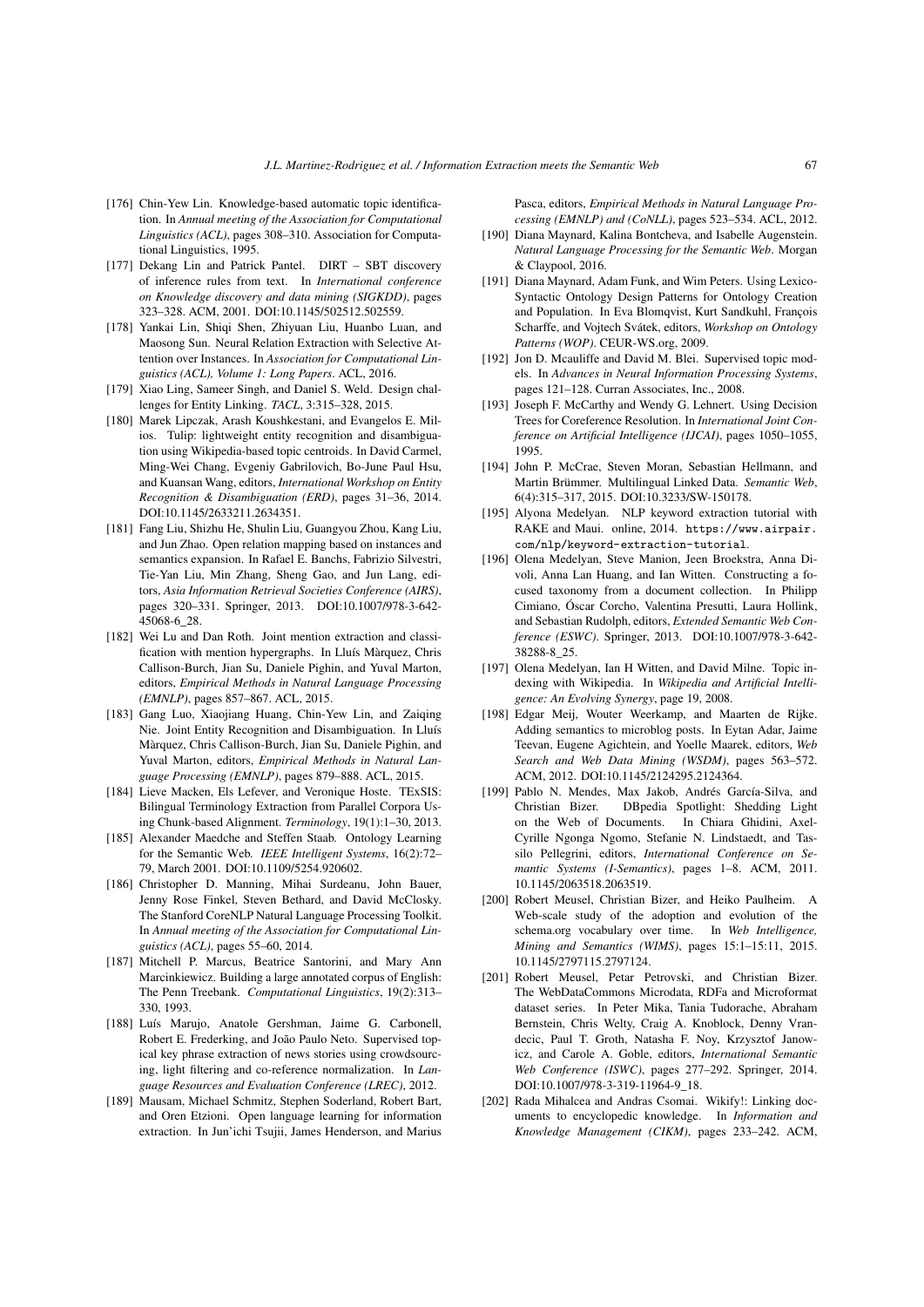2007. DOI:10.1145/1321440.1321475.

- <span id="page-67-12"></span>[203] Pavel Mihaylov and Davide Palmisano. D4.5 integration of advanced modules in the annotation framework. Deliverable of the NoTube FP7 EU project (project no. 231761), 2011. [http://notube3.files.wordpress.com/2012/01/](http://notube3.files.wordpress.com/2012/01/notube_d4-5-integration-of-advanced-modules-in-annotation-framework-vm33.pdf) [notube\\_d4-5-integration-of-advanced-modules](http://notube3.files.wordpress.com/2012/01/notube_d4-5-integration-of-advanced-modules-in-annotation-framework-vm33.pdf)[in-annotation-framework-vm33.pdf](http://notube3.files.wordpress.com/2012/01/notube_d4-5-integration-of-advanced-modules-in-annotation-framework-vm33.pdf).
- [204] Peter Mika. On Schema.org and Why It Matters for the Web. *IEEE Internet Computing*, 19(4):52–55, 2015. DOI:10.1109/MIC.2015.81.
- [205] Peter Mika, Edgar Meij, and Hugo Zaragoza. Investigating the semantic gap through query log analysis. In *International Semantic Web Conference (ISWC)*, pages 441–455. Springer, 2009. DOI:10.1007/978-3-642-04930-9\_28.
- <span id="page-67-2"></span>[206] Alistair Miles and Sean Bechhofer. SKOS Simple Knowledge Organization System Reference. W3C Recommendation, August 2009. <https://www.w3.org/2004/02/skos/>.
- [207] George A. Miller. WordNet: A lexical database for english. *Commun. ACM*, 38(11):39–41, 1995.
- [208] David Milne and Ian H. Witten. Learning to link with Wikipedia. In *Information and Knowledge Management (CIKM)*, pages 509–518. ACM, 2008. DOI:10.1145/1458082.1458150.
- [209] David N. Milne and Ian H. Witten. An open-source toolkit for mining Wikipedia. *Artif. Intell.*, 194:222–239, 2013. DOI:10.1016/j.artint.2012.06.007.
- <span id="page-67-7"></span>[210] Bonan Min, Ralph Grishman, Li Wan, Chang Wang, and David Gondek. Distant supervision for relation extraction with an incomplete knowledge base. In Lucy Vanderwende, Hal Daumé III, and Katrin Kirchhoff, editors, *North American Chapter of the (ACL)*, pages 777–782. ACL, 2013.
- [211] Anne-Lyse Minard, Manuela Speranza, Ruben Urizar, Begoña Altuna, Marieke van Erp, Anneleen Schoen, and Chantal van Son. Meantime, the newsreader multilingual event and time corpus. In Nicoletta Calzolari, Khalid Choukri, Thierry Declerck, Sara Goggi, Marko Grobelnik, Bente Maegaard, Joseph Mariani, Hélène Mazo, Asunción Moreno, Jan Odijk, and Stelios Piperidis, editors, *Language Resources and Evaluation Conference (LREC)*. ELRA, 2016.
- <span id="page-67-5"></span>[212] Mike Mintz, Steven Bills, Rion Snow, and Daniel Jurafsky. Distant supervision for relation extraction without labeled data. In Keh-Yih Su, Jian Su, and Janyce Wiebe, editors, *Annual meeting of the Association for Computational Linguistics (ACL)*, pages 1003–1011. ACL, 2009.
- <span id="page-67-6"></span>[213] Tom M. Mitchell, William W. Cohen, Estevam R. Hruschka Jr., Partha Pratim Talukdar, Justin Betteridge, Andrew Carlson, Bhavana Dalvi Mishra, Matthew Gardner, Bryan Kisiel, Jayant Krishnamurthy, Ni Lao, Kathryn Mazaitis, Thahir Mohamed, Ndapandula Nakashole, Emmanouil Antonios Platanios, Alan Ritter, Mehdi Samadi, Burr Settles, Richard C. Wang, Derry Tanti Wijaya, Abhinav Gupta, Xinlei Chen, Abulhair Saparov, Malcolm Greaves, and Joel Welling. Never-Ending Learning. In Blai Bonet and Sven Koenig, editors, *Conference on Artificial Intelligence (AAAI)*, pages 2302– 2310. AAAI, 2015.
- [214] Junichiro Mori, Yutaka Matsuo, Mitsuru Ishizuka, and Boi Faltings. Keyword extraction from the Web for FOAF metadata. In *Workshop on Friend of a Friend, Social Networking and the Semantic Web*, 2004.
- <span id="page-67-13"></span>[215] Andrea Moro, Alessandro Raganato, and Roberto Navigli. Entity Linking meets Word Sense Disambiguation: a unified

approach. *Transactions of the Association for Computational Linguistics*, 2:231–244, 2014.

- [216] Diego Moussallem, Ricardo Usbeck, Michael Röder, and Axel-Cyrille Ngonga Ngomo. MAG: A multilingual, knowledge-base agnostic and deterministic Entity Linking approach. In Óscar Corcho, Krzysztof Janowicz, Giuseppe Rizzo, Ilaria Tiddi, and Daniel Garijo, editors, *Knowledge Capture Conference (K-CAP)*, pages 9:1–9:8. ACM, 2017. DOI:10.1145/3148011.3148024.
- <span id="page-67-11"></span>[217] Varish Mulwad, Tim Finin, and Anupam Joshi. Semantic message passing for generating Linked Data from tables. In Harith Alani, Lalana Kagal, Achille Fokoue, Paul T. Groth, Chris Biemann, Josiane Xavier Parreira, Lora Aroyo, Natasha F. Noy, Chris Welty, and Krzysztof Janowicz, editors, *International Semantic Web Conference (ISWC)*, pages 363– 378. Springer, 2013. DOI:10.1007/978-3-642-41335-3\_23.
- <span id="page-67-10"></span>[218] Emir Muñoz, Aidan Hogan, and Alessandra Mileo. Using Linked Data to mine RDF from Wikipedia's tables. In Ben Carterette, Fernando Diaz, Carlos Castillo, and Donald Metzler, editors, *Web Search and Web Data Mining (WSDM)*, pages 533–542. ACM, 2014. DOI:10.1145/2556195.2556266.
- <span id="page-67-1"></span>[219] Oscar Muñoz-García, Andres García-Silva, Oscar Corcho, Manuel de la Higuera-Hernández, and Carlos Navarro. Identifying topics in social media posts using DBpedia. In *Networked and Electronic Media Summit (NEM)*, 2011.
- [220] David Nadeau and Satoshi Sekine. A survey of Named Entity Recognition and Classification. *Lingvisticae Investigationes*, 30(1):3–26, 2007.
- <span id="page-67-9"></span>[221] Ndapandula Nakashole, Martin Theobald, and Gerhard Weikum. Scalable knowledge harvesting with high precision and high recall. In Irwin King, Wolfgang Nejdl, and Hang Li, editors, *Web Search and Web Data Mining (WSDM)*, pages 227–236. ACM, 2011. DOI:10.1145/1935826.1935869.
- <span id="page-67-4"></span>[222] Ndapandula Nakashole, Gerhard Weikum, and Fabian M. Suchanek. Discovering semantic relations from the Web and organizing them with PATTY. *SIGMOD Record*, 42(2):29– 34, 2013. DOI:10.1145/2503792.2503799.
- [223] Dario De Nart, Carlo Tasso, and Dante Degl'Innocenti. A semantic metadata generator for Web pages based on keyphrase extraction. In Matthew Horridge, Marco Rospocher, and Jacco van Ossenbruggen, editors, *International Semantic Web Conference ISWC, Posters & Demonstrations Track*, pages 201–204. CEUR-WS.org, 2014.
- [224] Roberto Navigli. Word Sense Disambiguation: A survey. *ACM Comput. Surv.*, 41(2):10:1–10:69, 2009. DOI:10.1145/1459352.1459355.
- <span id="page-67-3"></span>[225] Roberto Navigli, Paola Velardi, and Aldo Gangemi. Ontology learning and its application to automated terminology translation. *IEEE Intelligent Systems*, 18(1):22–31, 2003. DOI:10.1109/MIS.2003.1179190.
- <span id="page-67-8"></span>[226] Kamel Nebhi. A Rule-based Relation Extraction System Using DBpedia and Syntactic Parsing. In Sebastian Hellmann, Agata Filipowska, Caroline Barrière, Pablo N. Mendes, and Dimitris Kontokostas, editors, *Conference on NLP & DBpedia (NLP-DBPEDIA)*, pages 74–79. CEUR-WS.org, 2013.
- <span id="page-67-0"></span>[227] Claire Nedellec, Wiktoria Golik, Sophie Aubin, and Robert Bossy. Building large lexicalized ontologies from text: a use case in automatic indexing of biotechnology patents. In Philipp Cimiano and Helena Sofia Pinto, editors, *Knowledge Engineering and Knowledge Management (EKAW)*, pages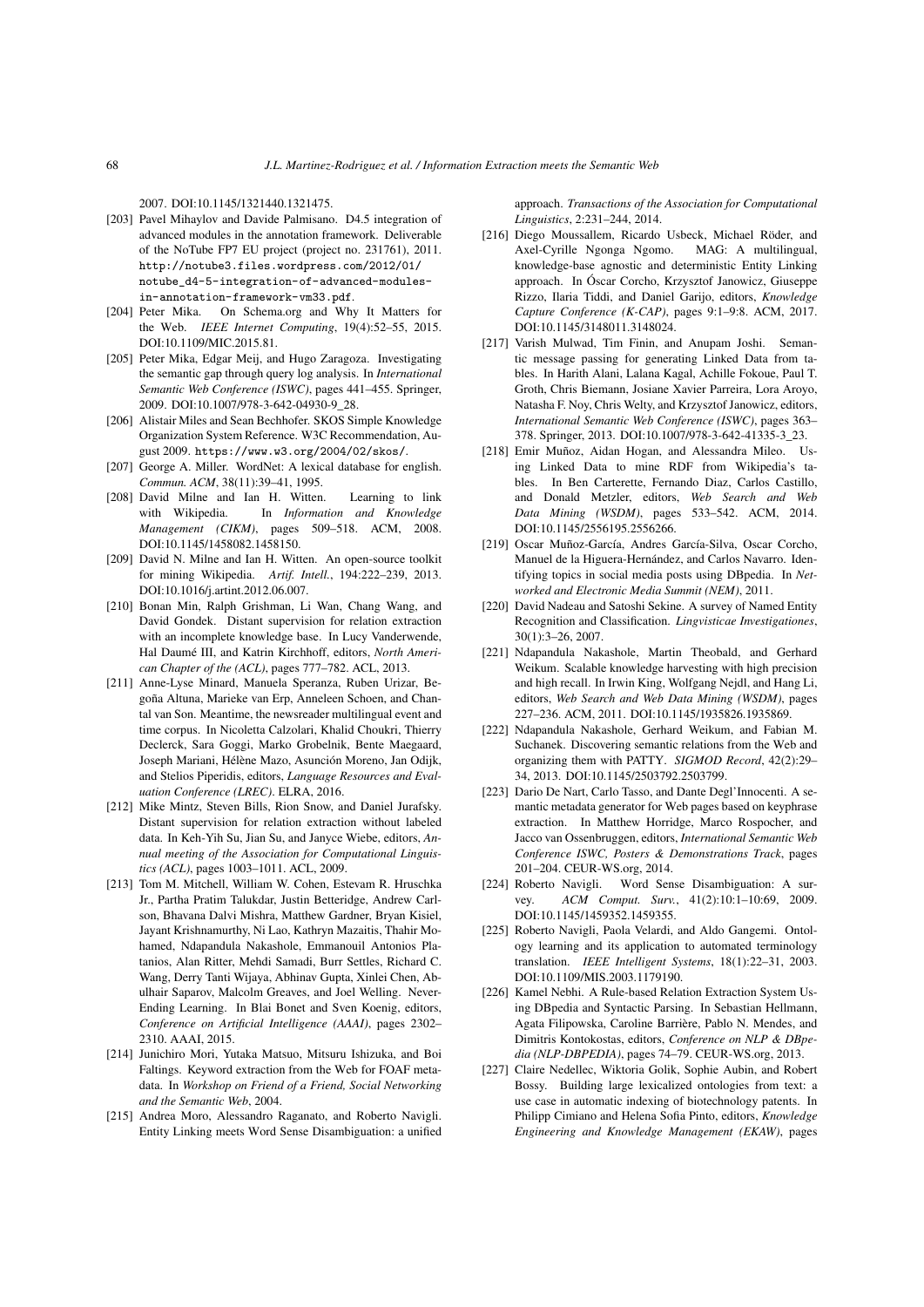514–523. Springer, 2010. DOI:10.1007/978-3-642-16438- 5\_41.

- [228] Gerald Nelson, Sean Wallis, and Bas Aarts. *Exploring natural language: working with the British component of the International Corpus of English*, volume 29. John Benjamins Publishing, 2002.
- <span id="page-68-3"></span>[229] Axel-Cyrille Ngonga Ngomo, Norman Heino, Klaus Lyko, René Speck, and Martin Kaltenböck. SCMS - semantifying content management systems. In Lora Aroyo, Chris Welty, Harith Alani, Jamie Taylor, Abraham Bernstein, Lalana Kagal, Natasha Fridman Noy, and Eva Blomqvist, editors, *International Semantic Web Conference (ISWC)*, pages 189–204. Springer, 2011. DOI:10.1007/978-3-642-25093-4 13.
- [230] Dat Ba Nguyen, Johannes Hoffart, Martin Theobald, and Gerhard Weikum. AIDA-light: High-throughput named-entity disambiguation. In Christian Bizer, Tom Heath, Sören Auer, and Tim Berners-Lee, editors, *World Wide Web Conference (WWW)*. CEUR-WS.org, 2014.
- <span id="page-68-6"></span>[231] Dat Ba Nguyen, Martin Theobald, and Gerhard Weikum. J-NERD: Joint Named Entity Recognition and Disambiguation with rich linguistic features. *TACL*, 4:215–229, 2016.
- <span id="page-68-2"></span>[232] Truc-Vien T. Nguyen and Alessandro Moschitti. End-to-end relation extraction using distant supervision from external semantic repositories. In *Annual meeting of the Association for Computational Linguistics (ACL): Human Language Technologies*, pages 277–282. ACL, 2011.
- <span id="page-68-1"></span>[233] Feng Niu, Ce Zhang, Christopher Ré, and Jude W. Shavlik. DeepDive: Web-scale Knowledge-base Construction using Statistical Learning and Inference. In Marco Brambilla, Stefano Ceri, Tim Furche, and Georg Gottlob, editors, *International Workshop on Searching and Integrating New Web Data Sources*, pages 25–28. CEUR-WS.org, 2012.
- [234] Joakim Nivre. Dependency parsing. *Language and Linguistics Compass*, 4(3):138–152, 2010. DOI:10.1111/j.1749- 818X.2010.00187.x.
- [235] Joakim Nivre, Marie-Catherine de Marneffe, Filip Ginter, Yoav Goldberg, Jan Hajic, Christopher D. Manning, Ryan T. McDonald, Slav Petrov, Sampo Pyysalo, Natalia Silveira, Reut Tsarfaty, and Daniel Zeman. Universal dependencies v1: A multilingual Treebank collection. In Nicoletta Calzolari, Khalid Choukri, Thierry Declerck, Sara Goggi, Marko Grobelnik, Bente Maegaard, Joseph Mariani, Hélène Mazo, Asunción Moreno, Jan Odijk, and Stelios Piperidis, editors, *Language Resources and Evaluation Conference (LREC)*, 2016.
- <span id="page-68-0"></span>[236] Vít Novácek, Loredana Laera, Siegfried Handschuh, and Brian Davis. Infrastructure for dynamic knowledge integration - automated biomedical ontology extension using textual resources. *Journal of Biomedical Informatics*, 41(5):816– 828, 2008. DOI:10.1016/j.jbi.2008.06.003.
- [237] Bernardo Pereira Nunes, Stefan Dietze, Marco Antonio Casanova, Ricardo Kawase, Besnik Fetahu, and Wolfgang Nejdl. Combining a co-occurrence-based and a semantic measure for Entity Linking. In Philipp Cimiano, Óscar Corcho, Valentina Presutti, Laura Hollink, and Sebastian Rudolph, editors, *Extended Semantic Web Conference (ESWC)*, pages 548–562. Springer, 2013. DOI:10.1007/978- 3-642-38288-8\_37.
- [238] Alex Olieman, Hosein Azarbonyad, Mostafa Dehghani, Jaap Kamps, and Maarten Marx. Entity Linking by focusing DBpedia candidate entities. In David Carmel, Ming-Wei

Chang, Evgeniy Gabrilovich, Bo-June Paul Hsu, and Kuansan Wang, editors, *International Workshop on Entity Recognition & Disambiguation (ERD)*, pages 13–24. ACM, 2014. DOI:10.1145/2633211.2634353.

- [239] Sergio Oramas, Luis Espinosa Anke, Mohamed Sordo, Horacio Saggion, and Xavier Serra. ELMD: An automatically generated Entity Linking gold standard dataset in the music domain. In Nicoletta Calzolari, Khalid Choukri, Thierry Declerck, Sara Goggi, Marko Grobelnik, Bente Maegaard, Joseph Mariani, Hélène Mazo, Asunción Moreno, Jan Odijk, and Stelios Piperidis, editors, *International Conference on Language Resources and Evaluation (LREC)*. ELRA, 2016.
- <span id="page-68-5"></span>[240] Hanane Ouksili, Zoubida Kedad, and Stéphane Lopes. Theme identification in RDF graphs. In Yamine Aït Ameur, Ladjel Bellatreche, and George A. Papadopoulos, editors, *International Conference on Model and Data Engineering (MEDI)*, pages 321–329. Springer, 2014. DOI:10.1007/978-3-319- 11587-0\_30.
- [241] Rifat Ozcan and YA Aslangdogan. Concept based information access using ontologies and latent semantic analysis. *Dept. of Computer Science and Engineering*, 8:2004, 2004.
- [242] Maria Pazienza, Marco Pennacchiotti, and Fabio Zanzotto. Terminology extraction: an analysis of linguistic and statistical approaches. *Knowledge mining*, pages 255–279, 2005.
- [243] Francesco Piccinno and Paolo Ferragina. From TagME to WAT: A New Entity Annotator. In David Carmel, Ming-Wei Chang, Evgeniy Gabrilovich, Bo-June Paul Hsu, and Kuansan Wang, editors, *International Workshop on Entity Recognition & Disambiguation (ERD)*, pages 55–62. ACM, 2014. DOI:10.1145/2633211.2634350.
- [244] Pablo Pirnay-Dummer and Satjawan Walter. Bridging the world's knowledge to individual knowledge using latent semantic analysis and Web ontologies to complement classical and new knowledge assessment technologies. *Technology, Instruction, Cognition & Learning*, 7(1), 2009.
- <span id="page-68-4"></span>[245] Aleksander Pivk, Philipp Cimiano, York Sure, Matjaz Gams, Vladislav Rajkovic, and Rudi Studer. Transforming arbitrary tables into logical form with TARTAR. *Data Knowl. Eng.*, 60(3):567–595, 2007. DOI:10.1016/j.datak.2006.04.002.
- [246] Julien Plu, Giuseppe Rizzo, and Raphaël Troncy. A hybrid approach for entity recognition and linking. In Fabien Gandon, Elena Cabrio, Milan Stankovic, and Antoine Zimmermann, editors, *Semantic Web Evaluation Challenges - Second SemWebEval Challenge at ESWC 2015*, pages 28–39. Springer, 2015. DOI:10.1007/978-3-319-25518-7\_3.
- [247] Julien Plu, Giuseppe Rizzo, and Raphaël Troncy. Enhancing Entity Linking by combining NER models. In Harald Sack, Stefan Dietze, Anna Tordai, and Christoph Lange, editors, *Extended Semantic Web Conference (ESWC)*, 2016. DOI:10.1007/978-3-319-46565-4\_2.
- [248] Axel Polleres, Aidan Hogan, Andreas Harth, and Stefan Decker. Can we ever catch up with the Web? *Semantic Web*, 1(1-2):45–52, 2010. DOI:10.3233/SW-2010-0016.
- [249] Hoifung Poon and Pedro M. Domingos. Joint Unsupervised Coreference Resolution with Markov Logic. In *Empirical Methods in Natural Language Processing (EMNLP)*, pages 650–659, 2008.
- [250] Borislav Popov, Atanas Kiryakov, Damyan Ognyanoff, Dimitar Manov, and Angel Kirilov. KIM – a semantic platform for information extraction and retrieval. *Natural Language Engineering*, 10(3-4):375–392, 2004.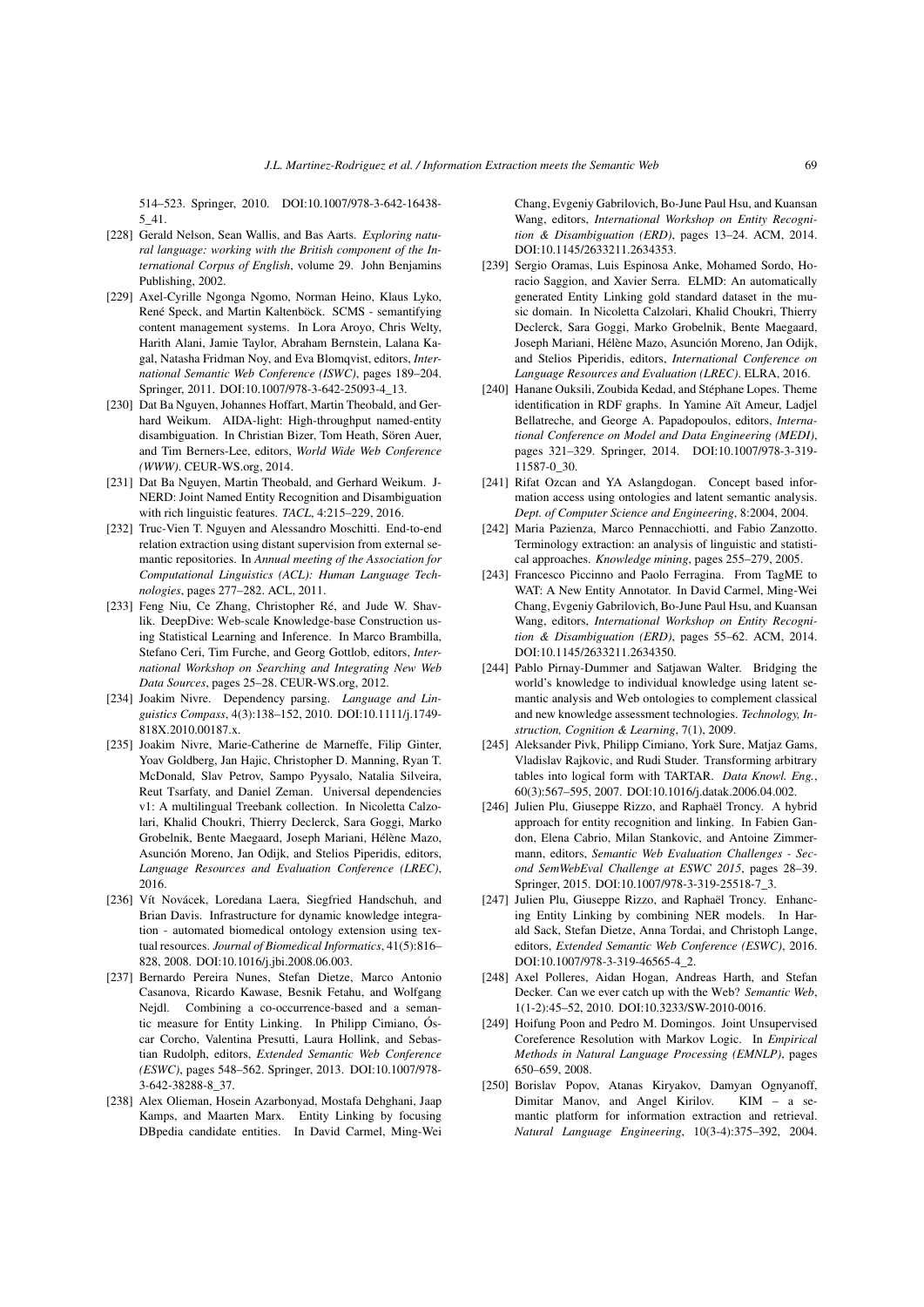DOI:10.1017/S135132490400347X.

- <span id="page-69-7"></span>[251] Valentina Presutti, Andrea Giovanni Nuzzolese, Sergio Consoli, Aldo Gangemi, and Diego Reforgiato Recupero. From hyperlinks to Semantic Web properties using Open Knowledge Extraction. *Semantic Web*, 7(4):351–378, 2016. DOI:10.3233/SW-160221.
- [252] Nirmala Pudota, Antonina Dattolo, Andrea Baruzzo, Felice Ferrara, and Carlo Tasso. Automatic keyphrase extraction and ontology mining for content-based tag recommendation. *Int. J. Intell. Syst.*, 25(12):1158–1186, December 2010. DOI:10.1002/int.20448.
- <span id="page-69-11"></span>[253] Yves Raimond, Tristan Ferne, Michael Smethurst, and Gareth Adams. The BBC World Service Archive prototype. *J. Web Sem.*, 27:2–9, 2014. DOI:10.1016/j.websem.2014.07.005.
- <span id="page-69-1"></span>[254] Justus J Randolph. Free-marginal multirater kappa (multirater k [free]): An alternative to fleiss' fixed-marginal multirater kappa. *Joensuu Learning and Instruction Symposium*, 2005.
- <span id="page-69-8"></span>[255] Lev-Arie Ratinov, Dan Roth, Doug Downey, and Mike Anderson. Local and global algorithms for disambiguation to Wikipedia. In Dekang Lin, Yuji Matsumoto, and Rada Mihalcea, editors, *Association for Computational Linguistics (ACL): Human Language Technologies*, pages 1375–1384. ACL, 2011.
- [256] Adwait Ratnaparkhi. Learning to parse natural language with maximum entropy models. *Machine Learning*, 34(1-3):151– 175, 1999. DOI:10.1023/A:1007502103375.
- <span id="page-69-4"></span>[257] Sebastian Riedel, Limin Yao, and Andrew McCallum. Modeling relations and their mentions without labeled text. In José L. Balcázar, Francesco Bonchi, Aristides Gionis, and Michèle Sebag, editors, *Machine Learning and Knowledge Discovery in Databases PKDD*, pages 148–163. Springer, 2010. DOI:10.1007/978-3-642-15939-8\_10.
- <span id="page-69-5"></span>[258] Sebastian Riedel, Limin Yao, Andrew McCallum, and Benjamin M. Marlin. Relation Extraction with Matrix Factorization and Universal Schemas. In Lucy Vanderwende, Hal Daumé III, and Katrin Kirchhoff, editors, *Association of Computational Linguistics (ACL): Human Language Technologies*, pages 74–84. ACL, 2013.
- [259] Sebastián A. Ríos, Felipe Aguilera, Francisco Bustos, Tope Omitola, and Nigel Shadbolt. Leveraging Social Network Analysis with topic models and the Semantic Web. In Jomi Fred Hübner, Jean-Marc Petit, and Einoshin Suzuki, editors, *Web Intelligence and Intelligent Agent Technology*, pages 339–342. IEEE Computer Society, 2011. DOI:10.1109/WI-IAT.2011.127.
- <span id="page-69-3"></span>[260] Ana B. Rios-Alvarado, Ivan López-Arévalo, and Víctor Jesús Sosa Sosa. Learning concept hierarchies from textual resources for ontologies construction. *Expert Systems with Applications*, 40(15):5907–5915, 2013. DOI:10.1016/j.eswa.2013.05.005.
- <span id="page-69-9"></span>[261] Petar Ristoski and Heiko Paulheim. Semantic Web in data mining and knowledge discovery: A comprehensive survey. *J. Web Sem.*, 36:1–22, 2016. DOI:10.1016/j.websem.2016.01.001.
- <span id="page-69-10"></span>[262] Dominique Ritze and Christian Bizer. Matching Web Tables To DBpedia – A Feature Utility Study. In Volker Markl, Salvatore Orlando, Bernhard Mitschang, Periklis Andritsos, Kai-Uwe Sattler, and Sebastian Breß, editors, *International Conference on Extending Database Technology (EDBT)*, pages 210–221. OpenProceedings.org, 2017. DOI:10.5441/002/edbt.2017.20.
- [263] Giuseppe Rizzo and Raphaël Troncy. NERD: A framework for unifying Named Entity Recognition and Disambiguation extraction tools. In Walter Daelemans, Mirella Lapata, and Lluís Màrquez, editors, *European Chapter of the Association for Computational Linguistics (ACL)*, pages 73–76. ACL, 2012.
- [264] Giuseppe Rizzo, Marieke van Erp, and Raphaël Troncy. Benchmarking the extraction and disambiguation of named entities on the Semantic Web. In Nicoletta Calzolari, Khalid Choukri, Thierry Declerck, Hrafn Loftsson, Bente Maegaard, Joseph Mariani, Asunción Moreno, Jan Odijk, and Stelios Piperidis, editors, *Language Resources and Evaluation Conference (LREC)*, 05 2014.
- <span id="page-69-0"></span>[265] Michael Röder, Andreas Both, and Alexander Hinneburg. Exploring the space of topic coherence measures. In Xueqi Cheng, Hang Li, Evgeniy Gabrilovich, and Jie Tang, editors, *Web Search and Web Data Mining (WSDM)*, pages 399–408. ACM, 2015. DOI:10.1145/2684822.2685324.
- <span id="page-69-12"></span>[266] Michael Röder, Axel-Cyrille Ngonga Ngomo, Ivan Ermilov, and Andreas Both. Detecting similar Linked Datasets using topic modelling. In Harald Sack, Eva Blomqvist, Mathieu d'Aquin, Chiara Ghidini, Simone Paolo Ponzetto, and Christoph Lange, editors, *Extended Semantic Web Conference (ESWC)*, pages 3–19. Springer, 2016. DOI:10.1007/978-3- 319-34129-3\_1.
- [267] Henry Rosales-Méndez, Aidan Hogan, and Barbara Poblete. VoxEL: A benchmark dataset for multilingual Entity Linking. In Kalina Bontcheva, Denny Vrandečič, Valentina Presutti, Mari Carmen Suárez-Figueroa, Irene Celino, Marta Sabou, Lucie-Aimée Kaffee, and Elena Simperl, editors, *International Semantic Web Conference (ISWC)*. Springer, 2018.
- [268] Henry Rosales-Méndez, Barbara Poblete, and Aidan Hogan. Multilingual Entity Linking: Comparing English and Spanish. In Anna Lisa Gentile, Andrea Giovanni Nuzzolese, and Ziqi Zhang, editors, *International Workshop on Linked Data for Information Extraction (LD4IE) co-located with the 16th International Semantic Web Conference (ISWC)*, pages 62–73, 2017.
- [269] Henry Rosales-Méndez, Barbara Poblete, and Aidan Hogan. What Should Entity Linking link? In Dan Olteanu and Barbara Poblete, editors, *Alberto Mendelzon International Workshop on Foundations of Data Management (AMW)*, 2018.
- [270] Stuart Rose, Dave Engel, Nick Cramer, and Wendy Cowley. Automatic keyword extraction from individual documents. *Text Mining*, pages 1–20, 2010. DOI:10.1002/9780470689646.ch1.
- <span id="page-69-6"></span>[271] Jacobo Rouces, Gerard de Melo, and Katja Hose. Framebase: Representing n-ary relations using semantic frames. In Fabien Gandon, Marta Sabou, Harald Sack, Claudia d'Amato, Philippe Cudré-Mauroux, and Antoine Zimmermann, editors, *Extended Semantic Web Conference (ESWC)*, pages 505–521. Springer, 2015. DOI:10.1007/978-3-319-18818-8\_31.
- <span id="page-69-2"></span>[272] David Sánchez and Antonio Moreno. Learning medical ontologies from the Web. *Knowledge Management for Health Care Procedures*, pages 32–45, 2008. DOI:10.1007/978-3- 540-78624-5\_3.
- [273] Sunita Sarawagi. Information extraction. *Found. Trends databases*, 1(3):261–377, March 2008. DOI:10.1561/1900000003.
- [274] Max Schmachtenberg, Christian Bizer, and Heiko Paulheim. Adoption of the Linked Data Best Practices in Different Top-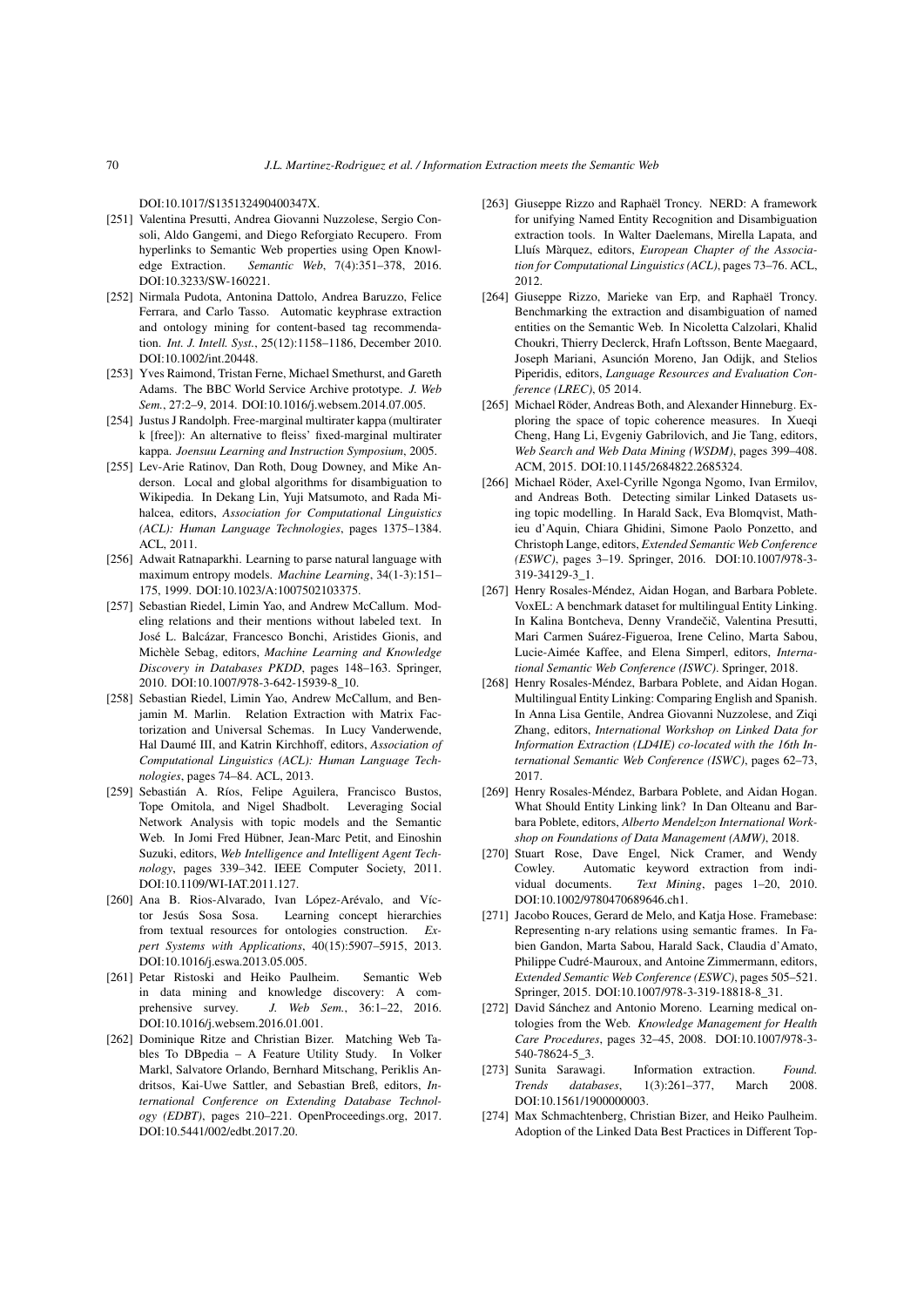ical Domains. In Peter Mika, Tania Tudorache, Abraham Bernstein, Chris Welty, Craig A. Knoblock, Denny Vrandecic, Paul T. Groth, Natasha F. Noy, Krzysztof Janowicz, and Carole A. Goble, editors, *International Semantic Web Conference (ISWC)*, pages 245–260. Springer, 2014. DOI:10.1007/978-3-319-11964-9\_16.

- [275] Péter Schönhofen. Identifying document topics using the Wikipedia category network. *Web Intelligence and Agent Systems: An International Journal*, 7(2):195–207, 2009. DOI:10.3233/WIA-2009-0162.
- <span id="page-70-8"></span>[276] Wei Shen, Jianyong Wang, Ping Luo, and Min Wang. LIEGE: link entities in Web lists with knowledge base. In Qiang Yang, Deepak Agarwal, and Jian Pei, editors, *Knowledge Discovery and Data Mining (KDD)*, pages 1424–1432. ACM, 2012. DOI:10.1145/2339530.2339753.
- [277] Wei Shen, Jianyong Wang, Ping Luo, and Min Wang. LIN-DEN: linking named entities with knowledge base via semantic knowledge. In Alain Mille, Fabien L. Gandon, Jacques Misselis, Michael Rabinovich, and Steffen Staab, editors, *World Wide Web Conference (WWW)*, pages 449–458. ACM, 2012. DOI:10.1145/2187836.2187898.
- <span id="page-70-3"></span>[278] Amit Sheth, I Budak Arpinar, and Vipul Kashyap. Relationships at the heart of Semantic Web: Modeling, discovering, and exploiting complex semantic relationships. In Masoud Nikravesh, Ben Azvine, Ronald Yager, and Lotfi A. Zadeh, editors, *Enhancing the Power of the Internet*, pages 63–94. Springer, 2004. DOI:10.1007/978-3-540-45218-8\_4.
- [279] Sifatullah Siddiqi and Aditi Sharan. Keyword and keyphrase extraction techniques: A literature review. *International Journal of Computer Applications*, 109(2), 2015. DOI:10.5120/19161-0607.
- [280] Avirup Sil and Alexander Yates. Re-ranking for joint namedentity recognition and linking. In Qi He, Arun Iyengar, Wolfgang Nejdl, Jian Pei, and Rajeev Rastogi, editors, *Information and Knowledge Management (CIKM)*, pages 2369–2374. ACM, 2013. DOI:10.1145/2505515.2505601.
- <span id="page-70-9"></span>[281] Abhishek SinghRathore and Devshri Roy. Ontology based Web page topic identification. *International Journal of Computer Applications*, 85(6):35–40, 2014.
- <span id="page-70-11"></span>[282] Jennifer Sleeman, Tim Finin, and Anupam Joshi. Topic Modeling for RDF Graphs. In Anna Lisa Gentile, Ziqi Zhang, Claudia d'Amato, and Heiko Paulheim, editors, *International Workshop on Linked Data for Information Extraction (LD4IE) co-located with International Semantic Web Conference (ISWC)*. CEUR-WS.org, 2015.
- [283] Anton Södergren. HERD Hajen Entity Recognition and Disambiguation, 2016.
- <span id="page-70-4"></span>[284] Stephen Soderland and Bhushan Mandhani. Moving from textual relations to ontologized relations. In *AAAI*, 2007.
- [285] Wee Meng Soon, Hwee Tou Ng, and Chung Yong Lim. A machine learning approach to coreference resolution of noun phrases. *Computational Linguistics*, 27(4):521–544, 2001. DOI:10.1162/089120101753342653.
- <span id="page-70-10"></span>[286] Lucia Specia and Enrico Motta. Integrating folksonomies with the Semantic Web. In Enrico Franconi, Michael Kifer, and Wolfgang May, editors, *European Semantic Web Conference (ESWC)*, pages 624–639. Springer, 2007. DOI:10.1007/978-3-540-72667-8\_44.
- [287] René Speck and Axel-Cyrille Ngonga Ngomo. Ensemble learning for Named Entity Recognition. In Peter Mika, Tania Tudorache, Abraham Bernstein, Chris Welty, Craig A.

Knoblock, Denny Vrandecic, Paul T. Groth, Natasha F. Noy, Krzysztof Janowicz, and Carole A. Goble, editors, *International Semantic Web Conference (ISWC)*, pages 519–534. Springer, 2014. DOI:10.1007/978-3-319-11964-9\_33.

- <span id="page-70-2"></span>[288] René Speck and Axel-Cyrille Ngonga Ngomo. Named Entity Recognition using FOX. In Matthew Horridge, Marco Rospocher, and Jacco van Ossenbruggen, editors, *International Semantic Web Conference (ISWC), Posters & Demonstrations Track*, pages 85–88. CEUR-WS.org, 2014.
- <span id="page-70-7"></span>[289] Veda C. Storey. Understanding semantic relationships. *VLDB J.*, 2(4):455–488, 1993.
- [290] Jian-Tao Sun, Zheng Chen, Hua-Jun Zeng, Yuchang Lu, Chun-Yi Shi, and Wei-Ying Ma. Supervised latent semantic indexing for document categorization. In *International Conference on Data Mining (ICDM)*, pages 535–538. IEEE, 2004. DOI:10.1109/ICDM.2004.10004.
- <span id="page-70-5"></span>[291] Mihai Surdeanu, Julie Tibshirani, Ramesh Nallapati, and Christopher D. Manning. Multi-instance multi-label learning for relation extraction. In Jun'ichi Tsujii, James Henderson, and Marius Pasca, editors, *Empirical Methods in Natural Language Processing (EMNLP)*, EMNLP-CoNLL '12, pages 455–465. ACL, 2012.
- <span id="page-70-6"></span>[292] Shingo Takamatsu, Issei Sato, and Hiroshi Nakagawa. Reducing Wrong Labels in Distant Supervision for Relation Extraction. In *Association for Computational Linguistics (ACL)*, pages 721–729. ACL, 2012.
- [293] Thomas Pellissier Tanon, Denny Vrandecic, Sebastian Schaffert, Thomas Steiner, and Lydia Pintscher. From Freebase to Wikidata: The Great Migration. In Jacqueline Bourdeau, Jim Hendler, Roger Nkambou, Ian Horrocks, and Ben Y. Zhao, editors, *World Wide Web Conference (WWW)*, pages 1419– 1428. ACM, 2016. DOI:10.1145/2872427.2874809.
- [294] Dhaval Thakker, Taha Osman, and Phil Lakin. GATE JAPE Grammar Tutorial. Nottingham Trent University Technical Report, 2009. [https://gate.ac.uk/sale/thakker](https://gate.ac.uk/sale/thakker-jape-tutorial/GATE%20JAPE%20manual.pdf)[jape-tutorial/GATE%20JAPE%20manual.pdf](https://gate.ac.uk/sale/thakker-jape-tutorial/GATE%20JAPE%20manual.pdf).
- [295] Philippe Thomas, Johannes Starlinger, Alexander Vowinkel, Sebastian Arzt, and Ulf Leser. GeneView: a comprehensive semantic search engine for PubMed. *Nucleic acids research*, 40(W1):W585–W591, 2012. DOI:10.1093/nar/gks563.
- <span id="page-70-1"></span>[296] Sabrina Tiun, Rosni Abdullah, and Tang Enya Kong. Automatic topic identification using ontology hierarchy. In Alexander F. Gelbukh, editor, *Computational Linguistics and Intelligent Text Processing (CICLing)*, pages 444–453. Springer, 2001. 10.1007/3-540-44686-9\_43.
- <span id="page-70-0"></span>[297] Alexandru Todor, Wojciech Lukasiewicz, Tara Athan, and Adrian Paschke. Enriching topic models with DBpedia. In Christophe Debruyne, Hervé Panetto, Robert Meersman, Tharam S. Dillon, eva Kühn, Declan O'Sullivan, and Claudio Agostino Ardagna, editors, *On the Move to Meaningful Internet Systems*, pages 735–751. Springer, 2016. DOI:10.1007/978-3-319-48472-3\_46.
- [298] Felix Tristram, Sebastian Walter, Philipp Cimiano, and Christina Unger. Weasel: a Machine Learning Based Approach to Entity Linking combining different features. In Heiko Paulheim, Marieke van Erp, Agata Filipowska, Pablo N. Mendes, and Martin Brümmer, editors, *NLP&DBpedia Workshop, co-located with International Semantic Web Conference (ISWC)*, pages 25–32. CEUR-WS.org, 2015.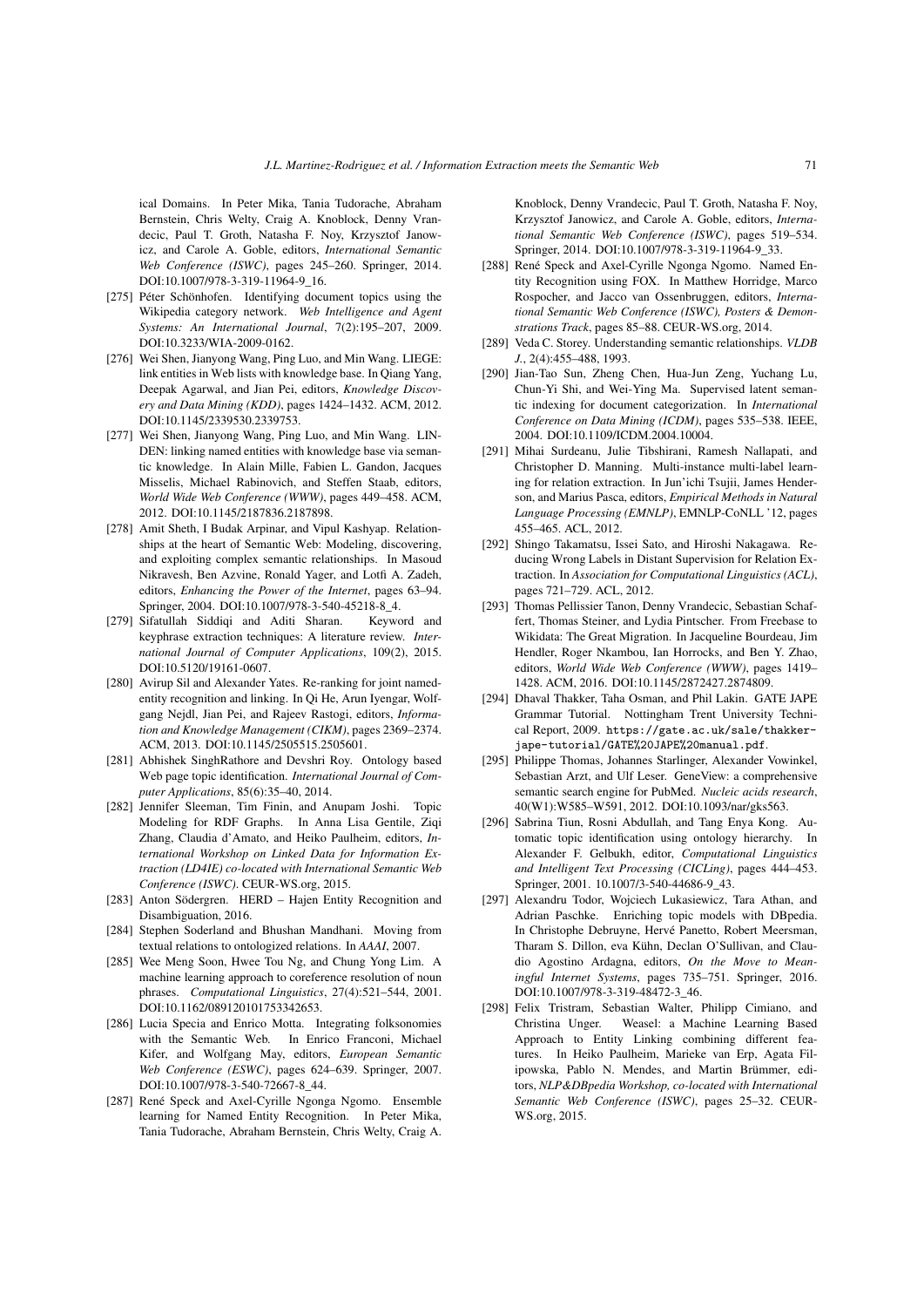- <span id="page-71-5"></span>[299] Christina Unger, André Freitas, and Philipp Cimiano. An introduction to question answering over Linked Data. In Manolis Koubarakis, Giorgos B. Stamou, Giorgos Stoilos, Ian Horrocks, Phokion G. Kolaitis, Georg Lausen, and Gerhard Weikum, editors, *Reasoning on the Web in the Big Data Era*, pages 100–140. Springer, 2014. DOI:10.1007/978-3- 319-10587-1\_2.
- [300] Victoria S. Uren, Philipp Cimiano, José Iria, Siegfried Handschuh, Maria Vargas-Vera, Enrico Motta, and Fabio Ciravegna. Semantic annotation for knowledge management: Requirements and a survey of the state of the art. *J. Web Sem.*, 4(1):14–28, 2006. DOI:10.1016/j.websem.2005.10.002.
- [301] Ricardo Usbeck, Axel-Cyrille Ngonga Ngomo, Michael Röder, Daniel Gerber, Sandro Athaide Coelho, Sören Auer, and Andreas Both. AGDISTIS – Graph-based disambiguation of Named Entities using Linked Data. In Peter Mika, Tania Tudorache, Abraham Bernstein, Chris Welty, Craig A. Knoblock, Denny Vrandecic, Paul T. Groth, Natasha F. Noy, Krzysztof Janowicz, and Carole A. Goble, editors, *International Semantic Web Conference (ISWC)*, pages 457–471. Springer, 2014. DOI:10.1007/978-3-319-11964-9\_29.
- [302] Ricardo Usbeck, Michael Röder, Axel-Cyrille Ngonga Ngomo, Ciro Baron, Andreas Both, Martin Brümmer, Diego Ceccarelli, Marco Cornolti, Didier Cherix, Bernd Eickmann, Paolo Ferragina, Christiane Lemke, Andrea Moro, Roberto Navigli, Francesco Piccinno, Giuseppe Rizzo, Harald Sack, René Speck, Raphaël Troncy, Jörg Waitelonis, and Lars Wesemann. GERBIL: general entity annotator benchmarking framework. In Aldo Gangemi, Stefano Leonardi, and Alessandro Panconesi, editors, *World Wide Web Conference (WWW)*, pages 1133–1143. ACM, 2015. DOI:10.1145/2736277.2741626.
- [303] Jason Utt and Sebastian Padó. Ontology-based distinction between polysemy and homonymy. In Johan Bos and Stephen Pulman, editors, *International Conference on Computational Semantics, IWCS*. ACL, 2011.
- [304] Andrea Varga, Amparo Elizabeth Cano Basave, Matthew Rowe, Fabio Ciravegna, and Yulan He. Linked knowledge sources for topic classification of microposts: A semantic graph-based approach. *Web Semantics: Science, Services and Agents on the World Wide Web*, 26:36–57, 2014. DOI:10.1016/j.websem.2014.04.001.
- <span id="page-71-2"></span>[305] Paola Velardi, Paolo Fabriani, and Michele Missikoff. Using text processing techniques to automatically enrich a domain ontology. In *FOIS*, pages 270–284, 2001. DOI:10.1145/505168.505194.
- <span id="page-71-8"></span>[306] Petros Venetis, Alon Y. Halevy, Jayant Madhavan, Marius Pasca, Warren Shen, Fei Wu, Gengxin Miao, and Chung Wu. Recovering Semantics of Tables on the Web. *PVLDB*, 4(9):528–538, 2011. DOI:10.14778/2002938.2002939.
- <span id="page-71-1"></span>[307] Juan Antonio Lossio Ventura, Clement Jonquet, Mathieu Roche, and Maguelonne Teisseire. Biomedical term extraction: overview and a new methodology. *Inf. Retr. Journal*, 19(1-2):59–99, 2016. DOI:10.1007/s10791-015-9262-2.
- <span id="page-71-0"></span>[308] Roberto De Virgilio. RDFa based annotation of Web pages through keyphrases extraction. In Robert Meersman, Tharam S. Dillon, Pilar Herrero, Akhil Kumar, Manfred Reichert, Li Qing, Beng Chin Ooi, Ernesto Damiani, Douglas C. Schmidt, Jules White, Manfred Hauswirth, Pascal Hitzler, and Mukesh K. Mohania, editors, *On the Move (OTM)*, pages 644–661. Springer, 2011. DOI:10.1007/978-3-642-25106-

1\_18.

- [309] Denny Vrandecic and Markus Krötzsch. Wikidata: a free collaborative knowledgebase. *Commun. ACM*, 57(10):78–85, 2014. DOI:10.1145/2629489.
- <span id="page-71-10"></span>[310] Jörg Waitelonis and Harald Sack. Augmenting video search with Linked Open Data. In Adrian Paschke, Hans Weigand, Wernher Behrendt, Klaus Tochtermann, and Tassilo Pellegrini, editors, *International Conference on Semantic Systems (I-Semantics)*, pages 550–558. Verlag der Technischen Universität Graz, 2009.
- [311] Christian Wartena and Rogier Brussee. Topic detection by clustering keywords. In *International Workshop on Database and Expert Systems Applications (DEXA)*, pages 54–58. IEEE, 2008. DOI:10.1109/DEXA.2008.120.
- <span id="page-71-7"></span>[312] Jason Weston, Antoine Bordes, Oksana Yakhnenko, and Nicolas Usunier. Connecting Language and Knowledge Bases with Embedding Models for Relation Extraction. In *Empirical Methods in Natural Language Processing (EMNLP)*, pages 1366–1371. ACL, 2013.
- [313] Daya C. Wimalasuriya and Dejing Dou. Ontology-based information extraction: An introduction and a survey of current approaches. *J. Information Science*, 36(3):306–323, 2010. DOI:10.1177/0165551509360123.
- <span id="page-71-4"></span>[314] René Witte, Ninus Khamis, and Juergen Rilling. Flexible ontology population from text: The OwlExporter. In Nicoletta Calzolari, Khalid Choukri, Bente Maegaard, Joseph Mariani, Jan Odijk, Stelios Piperidis, Mike Rosner, and Daniel Tapias, editors, *International Conference on Language Resources and Evaluation (LREC)*. ELRA, 2010.
- [315] Ian H. Witten, Gordon W. Paynter, Eibe Frank, Carl Gutwin, and Craig G. Nevill-Manning. KEA: practical automatic keyphrase extraction. In *Conference on Digital Libraries (DL)*, pages 254–255. ACM, 1999. DOI:10.1145/313238.313437.
- <span id="page-71-3"></span>[316] Wilson Wong, Wei Liu, and Mohammed Bennamoun. Ontology learning from text: A look back and into the future. *ACM Computing Surveys (CSUR)*, 44(4):20, 2012. DOI:10.1145/2333112.2333115.
- <span id="page-71-6"></span>[317] Kun Xu, Siva Reddy, Yansong Feng, Songfang Huang, and Dongyan Zhao. Question answering on Freebase via relation extraction and textual evidence. In *Annual Meeting of the Association for Computational Linguistics (ACL)*, 2016.
- <span id="page-71-9"></span>[318] Mohamed Yakout, Kris Ganjam, Kaushik Chakrabarti, and Surajit Chaudhuri. Infogather: entity augmentation and attribute discovery by holistic matching with Web tables. In K. Selçuk Candan, Yi Chen, Richard T. Snodgrass, Luis Gravano, and Ariel Fuxman, editors, *International Conference on Management of Data (SIGMOD)*, pages 97–108. ACM, 2012. DOI:10.1145/2213836.2213848.
- [319] Hiroyasu Yamada and Yuji Matsumoto. Statistical Dependency Analysis with Support Vector Machines. In *International Workshop on Parsing Technologies (IWPT)*, volume 3, pages 195–206, 2003.
- <span id="page-71-11"></span>[320] Surender Reddy Yerva, Michele Catasta, Gianluca Demartini, and Karl Aberer. Entity disambiguation in Tweets leveraging user social profiles. In *Information Reuse & Integration, IRI*, pages 120–128. IEEE, 2013. DOI:10.1109/IRI.2013.6642462.
- [321] Mohamed Amir Yosef, Johannes Hoffart, Ilaria Bordino, Marc Spaniol, and Gerhard Weikum. AIDA: An online tool for accurate disambiguation of named entities in text and ta-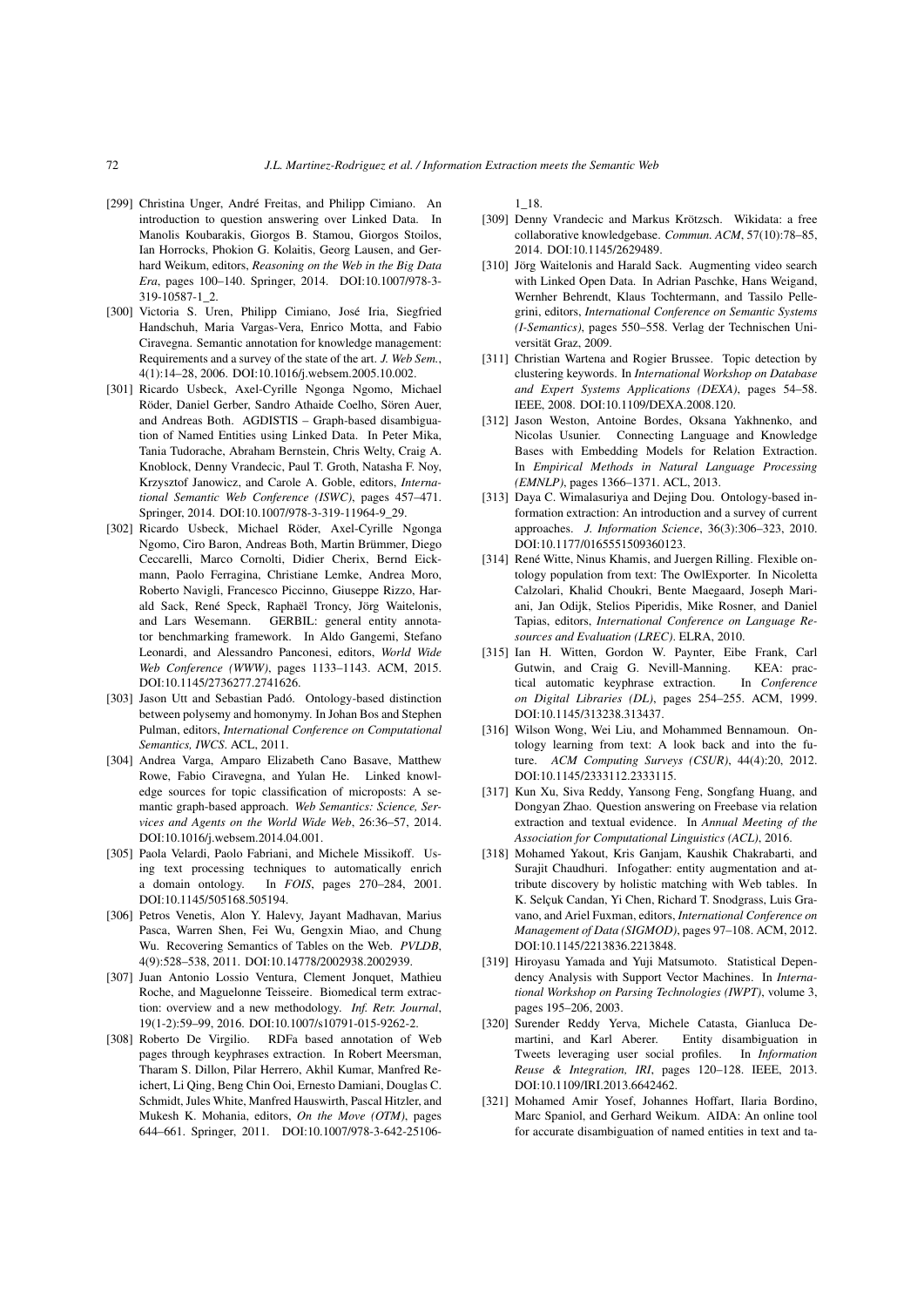bles. *PVLDB*, 4(12):1450–1453, 2011.

- [322] Mohamed Amir Yosef, Johannes Hoffart, Yusra Ibrahim, Artem Boldyrev, and Gerhard Weikum. Adapting AIDA for Tweets. In Matthew Rowe, Milan Stankovic, and Aba-Sah Dadzie, editors, *Workshop on Making Sense of Microposts colocated with World Wide Web Conference (WWW)*, pages 68– 69. CEUR-WS.org, 2014.
- <span id="page-72-0"></span>[323] Daniel H. Younger. Recognition and parsing of context-free languages in time nˆ3. *Information and Control*, 10(2):189– 208, 1967. DOI:10.1016/S0019-9958(67)80007-X.
- [324] Daojian Zeng, Kang Liu, Yubo Chen, and Jun Zhao. Distant Supervision for Relation Extraction via Piecewise Convolutional Neural Networks. In Lluís Màrquez, Chris Callison-Burch, Jian Su, Daniele Pighin, and Yuval Marton, editors, *Empirical Methods in Natural Language Processing (EMNLP)*, pages 1753–1762. ACL, 2015.
- [325] Wen Zhang, Taketoshi Yoshida, and Xijin Tang. Using ontology to improve precision of terminology extraction from documents. *Expert Systems with Applications*, 36(5):9333 – 9339, 2009. DOI:10.1016/j.eswa.2008.12.034.
- <span id="page-72-2"></span>[326] Ziqi Zhang. *Named Entity Recognition: challenges in document annotation, gazetteer construction and disambiguation*. PhD thesis, The University of Sheffield, 2013.
- [327] Ziqi Zhang. Effective and efficient semantic table interpretation using Tableminer+. *Semantic Web*, 8(6):921–957, 2017. DOI:10.3233/SW-160242.
- <span id="page-72-3"></span>[328] Xuejiao Zhao, Zhenchang Xing, Muhammad Ashad Kabir, Naoya Sawada, Jing Li, and Shang-Wei Lin. HDSKG: harvesting domain specific knowledge graph from content of webpages. In Martin Pinzger, Gabriele Bavota, and Andrian Marcus, editors, *IEEE International Conference on Software Analysis (SANER)*, pages 56–67. IEEE Computer Society, 2017. DOI:10.1109/SANER.2017.7884609.
- [329] Jinguang Zheng, Daniel Howsmon, Boliang Zhang, Juergen Hahn, Deborah L. McGuinness, James A. Hendler, and Heng Ji. Entity Linking for biomedical literature. *BMC Med. Inf. & Decision Making*, 15(S-1):S4, 2015. DOI:10.1186/1472- 6947-15-S1-S4.
- [330] Zhicheng Zheng, Xiance Si, Fangtao Li, Edward Y. Chang, and Xiaoyan Zhu. Entity disambiguation with Freebase. In *International Conferences on Web Intelligence, WI*, pages 82– 89. IEEE, 2012. DOI:10.1109/WI-IAT.2012.26.
- <span id="page-72-1"></span>[331] Muhua Zhu, Yue Zhang, Wenliang Chen, Min Zhang, and Jingbo Zhu. Fast and Accurate Shift-Reduce Constituent Parsing. In *Annual meeting of the Association for Computational Linguistics (ACL)*, pages 434–443, 2013.
- <span id="page-72-4"></span>[332] Muhua Zhu, Jingbo Zhu, and Huizhen Wang. Improving shift-reduce constituency parsing with large-scale unlabeled data. *Natural Language Engineering*, 21(1):113–138, 2015. DOI:10.1017/S1351324913000119.
- [333] Lei Zou, Ruizhe Huang, Haixun Wang, Jeffrey Xu Yu, Wenqiang He, and Dongyan Zhao. Natural language question answering over RDF: a graph data driven approach. In Curtis E. Dyreson, Feifei Li, and M. Tamer Özsu, editors, *International Conference on Management of Data (SIGMOD)*, pages 313– 324. ACM, 2014. DOI:10.1145/2588555.2610525.
- [334] Zhe Zuo, Gjergji Kasneci, Toni Grütze, and Felix Naumann. BEL: Bagging for Entity Linking. In Jan Hajic and Junichi Tsujii, editors, *International Conference on Computational Linguistics (COLING)*, pages 2075–2086. ACL, 2014.
- [335] Stefan Zwicklbauer, Christoph Einsiedler, Michael Granitzer, and Christin Seifert. Towards Disambiguating Web Tables. In Eva Blomqvist and Tudor Groza, editors, *International Semantic Web Conference (ISWC), Posters & Demonstrations Track*, pages 205–208. CEUR-WS.org, 2013.
- [336] Stefan Zwicklbauer, Christin Seifert, and Michael Granitzer. DoSeR – A knowledge-base-agnostic framework for entity disambiguation using semantic embeddings. In Harald Sack, Eva Blomqvist, Mathieu d'Aquin, Chiara Ghidini, Simone Paolo Ponzetto, and Christoph Lange, editors, *Extended Semantic Web Conference (ESWC)*, pages 182–198. Springer, 2016. DOI:10.1007/978-3-319-34129-3\_12.

# Appendix

#### A. Primer: Traditional Information Extraction

Information Extraction (IE) refers to the automatic extraction of implicit information from unstructured or semi-structured data sources. Along these lines, IE methods are used to identify entities, concepts and/or semantic relations that are not otherwise explicitly structured in a given source. IE is not a new area and dates back to the origins of Natural Language Processing (NLP), where it was seen as a use-case of NLP: to extract (semi-)structured data from text. Applications of IE have broadened in recent years, particularly in the context of the Web, including the areas of Knowledge Discovery, Information Retrieval, etc.

To keep this survey self-contained, in this appendix, we will offer a general introduction to traditional IE techniques as applied to primarily textual sources. Techniques can vary widely depending on the type of source considered (short strings, documents, forms, etc.), the available reference information considered (databases, labeled data, tags, etc.), expected results, and so forth. Rather than cover the full diversity of methods that can be found in the literature – for which we rather refer the reader to a dedicated survey such as that provided by Sarawagi [\[273\]](#page-69-0) – our goal will be to cover core tasks and concepts found in traditional IE pipelines, as are often (re)used by works in the context of the Semantic Web. We will also focus primarily on English-centric examples and tools, though much of the discussion generalizes (assuming the availability of appropriate resources) to other languages, which we discuss as appropriate.

#### *A.1. Core Preprocessing/NLP/IE Tasks*

We begin our discussion by introducing the main tasks found in an IE pipeline considering textual in-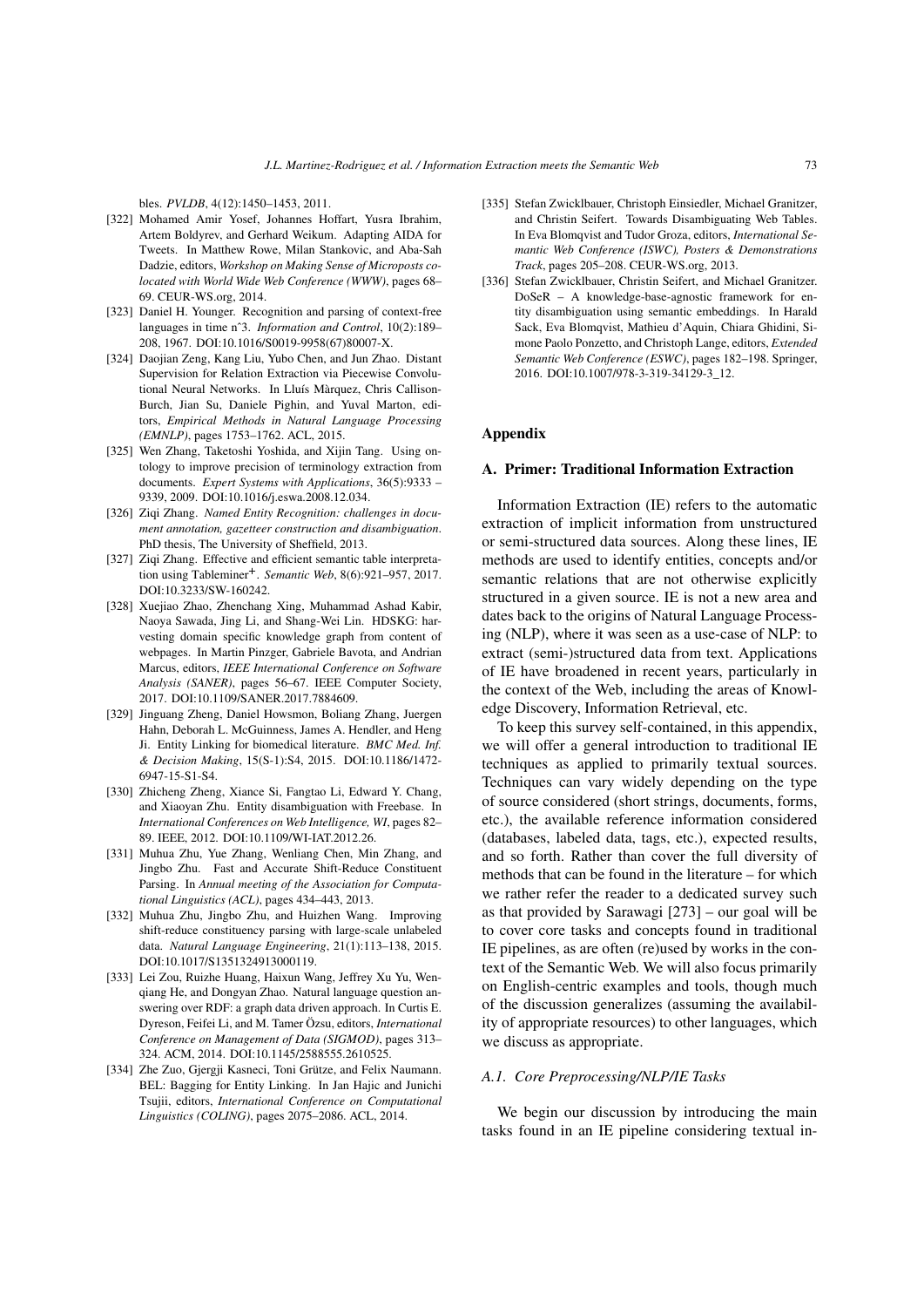<span id="page-73-0"></span>

Fig. 1. Overview of a *typical* Information Extraction process. Dotted nodes indicate a preprocessing task, dashed nodes indicate a core NLP task and solid nodes indicate a core IE task. Small-caps indicate potential inputs and outputs for the IE process. Many IE process may follow a different flow to that presented here for illustration purposes (e.g., some Keyphrase Extraction processes do not require Part-Of-Speech Tagging).

put. Our discussion follows the high-level process illustrated in Figure [1](#page-73-0) (similar overviews have been presented elsewhere; see, e.g., Bird *et al.* [\[22\]](#page-59-0)). We assume that data have already been collected. The first task then involves cleaning and parsing data, e.g., to extract text from semi-structured sources. Thereafter, a sequence of core NLP tasks are applied to tokenize text; to find sentence boundaries; to annotate tokens with parts-of-speech tags such as nouns, determiners, etc.; and to apply parsing to group and extract a structure from the grammatical connections between individual tagged tokens. Thereafter, some initial IE tasks can be applied, such as to extract topical keywords, or identify named entities in a text, or to extract relations between entities mentioned in the text.

| Listing 5: Cleansing & parsing example |  |  |  |
|----------------------------------------|--|--|--|
|----------------------------------------|--|--|--|

<span id="page-73-1"></span>
```
\nInput: >>b>Bryan Lee Cranston

 >> is an American\n    
$$
\rightarrow
$$
 actor. He is known for portraying "\n     $\rightarrow$  Walter White" in the drama series\n     $\rightarrow$  Breaking Bad. <>>\n\nOutput: Bryan Lee Cranston is an American actor.\n     $\rightarrow$  the is known for portraying "Walter White" in\n     $\rightarrow$  the drawn for portraying.
```

#### EXTRACTION & CLEANSING [PREPROCESSING]:

Across all of the various IE applications that may be considered, source data may come from diverse formats, such as plain text files, formatted text documents (e.g., Word, PDF, PPT), or documents with markup (e.g., HTML pages). Likewise, different formats may have different types of escape characters, where for example in HTML, "é" escapes the symbol "é". Hence, an initial pre-processing step is required to extract plain text from diverse sources and to clean that text in preparation for subsequent processing. This step thus involves, for example, recognizing and extracting text from graphics or scanned documents, stripping the sources of control strings and presentational tags, unescaping special characters, and so forth.

*Example:* In Listing [5,](#page-73-1) we provide an example preprocessing step where HTML markup is removed from the text and special characters are unescaped.

*Techniques:* The techniques used for extraction and cleansing are as varied as the types of input sources that one can consider. However, we can mention that there are various tools that help extract and clean text from diverse types of sources. For HTML pages, there are various parsers and cleaners, such as the Jericho Parser<sup>[73](#page-73-2)</sup> and HTML Tidy<sup>[74](#page-73-3)</sup>. Other software tools help to extract text from diverse document formats – such as presentations, spreadsheets, PDF files – with a prominent example being Apache Tika[75](#page-73-4). For text embedded in images, scanned documents, etc., a variety of Optical Character Recognition (OCR) tools are available including, e.g., FreeOCR<sup>[76](#page-73-5)</sup>.

## TEXT TOKENIZATION [NLP]:

Once plain text has been extracted, the first step towards extracting further information is to apply Text Tokenization (or simply Tokenization), where text is

<span id="page-73-2"></span><sup>73</sup><http://jericho.htmlparser.net/docs/index.html>

<span id="page-73-3"></span><sup>74</sup><http://tidy.sourceforge.net/>

<span id="page-73-4"></span><sup>75</sup><https://tika.apache.org/>

<span id="page-73-5"></span><sup>76</sup><http://www.free-ocr.com/>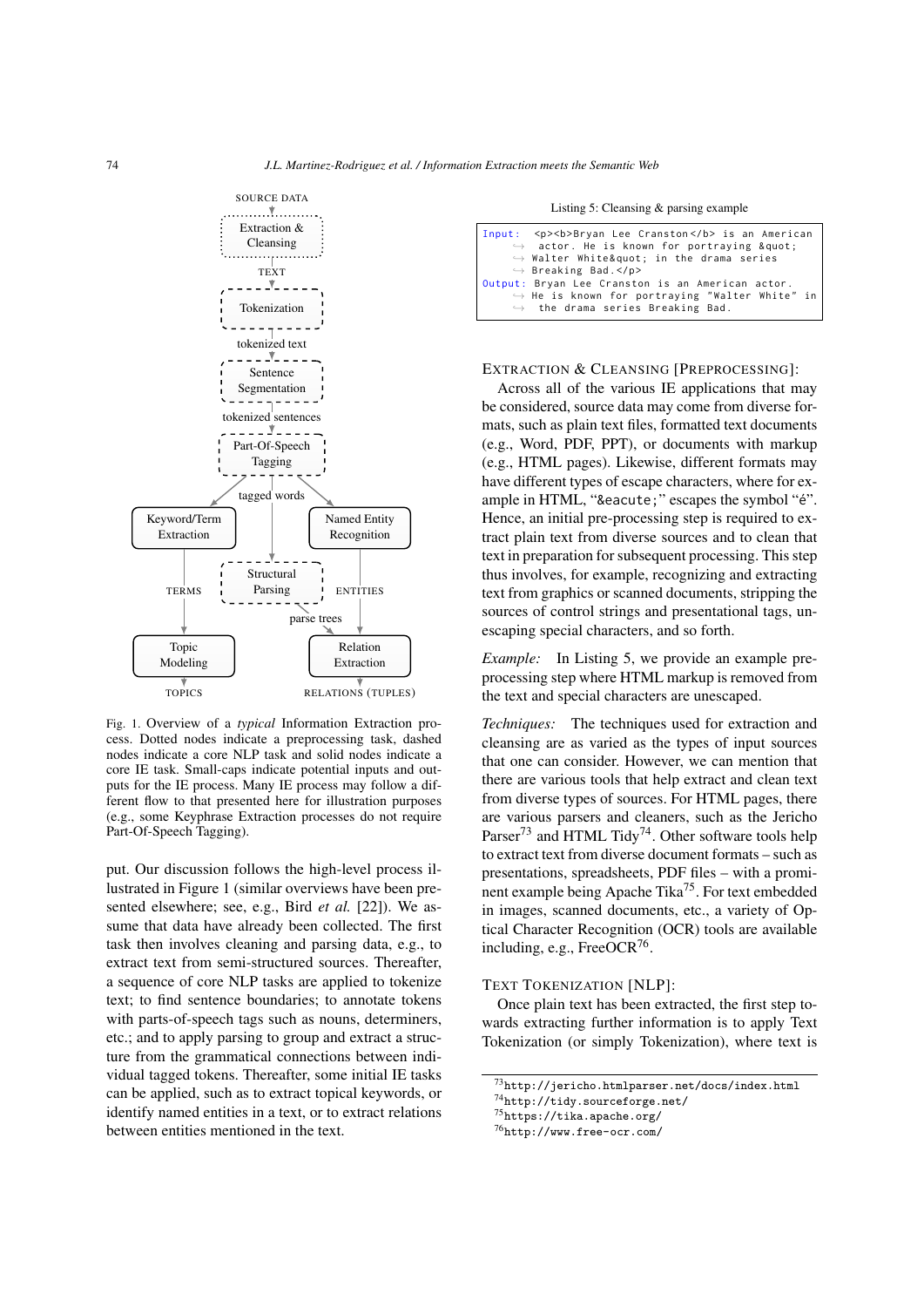Listing 6: Text tokenization example

<span id="page-74-0"></span>

| Input: Bryan Lee Cranston is an American actor. He         |
|------------------------------------------------------------|
| $\rightarrow$ is known for portraying "Walter White" in    |
| $\hookrightarrow$ the drama series Breaking Bad.           |
| output: Bryan_Lee_Cranston_is_an_American_actor_._He       |
| $\rightarrow$ _is_known_for_portraying_"_Walter_White_"_in |
| $\hookrightarrow$ _the_drama_series_Breaking_Bad_.         |
|                                                            |

Listing 7: Sentence detection example

<span id="page-74-1"></span>

| Input: Bryan Lee Cranston is an American actor . He       |
|-----------------------------------------------------------|
| $\rightarrow$ is known for portraying " Walter White " in |
| $\hookrightarrow$ the drama series Breaking Bad.          |
| Output:                                                   |
| 1.— Bryan Lee Cranston is an American actor .             |
| 2.— He is known for portraying " Walter White " in        |
| $\hookrightarrow$ the drama series Breaking Bad .         |

broken down into a sequence of atomic tokens encoding words, phrases, punctuation, etc. This process is employed to identify linguistic units such as words, punctuations, numbers, etc. and in turn, to leave intact indivisible or compound words. The result is a sequence of tokens that preserves the order in which they are extracted from the input.

*Example:* As depicted in Listing [6](#page-74-0) for the running example, the output of a tokenization process is composed of tokens (including words and non-whitespace punctuation marks) separated by spaces.

*Techniques:* Segmentation of text into tokens is usually carried out by taking into account white spaces and punctuation characters. However, some other considerations such as abbreviations and hyphenated words must be covered.

## SENTENCE SEGMENTATION [NLP]:

The goal of sentence segmentation (aka sentence breaking, sentence boundary detection) is to analyze the beginnings and endings of sentences in a text. Sentence segmentation organizes a text into sequences of small, independent, grammatically self-contained clauses in preparation for subsequent processing.

*Example:* An example segmentation of sentences is presented in Listing [7](#page-74-1) where sentences are output as an ordered sequence that follows the input order.

*Techniques:* Sentence boundaries are initially obtained by simply analyzing punctuation marks. However, there may be some ambiguity or noise problems when only considering punctuation (e.g., abbre-

| Table 11          |
|-------------------|
| OpenNLP POS codes |

<span id="page-74-4"></span>

| <b>POS Code</b>  | Meaning                                  |
|------------------|------------------------------------------|
| DT:              | Determiner                               |
| IJ:              | Adjective                                |
| IN'              | Preposition or subordinating conjunction |
| NN:              | Noun: singular or mass                   |
| NNP <sup>1</sup> | Noun: proper, singular                   |
| PRP.             | Personal pronoun                         |
| VBG:             | Verb: gerund or past participle          |
| VBZ:             | Verb: $3rd$ person, singular, present    |

| Listing 8: POS tagger example |  |  |  |  |  |
|-------------------------------|--|--|--|--|--|
|-------------------------------|--|--|--|--|--|

<span id="page-74-3"></span>

| Input:                                                       |
|--------------------------------------------------------------|
| 1. - Bryan Lee Cranston is an American actor.                |
| 2. - He is known for portraying " Walter White " in          |
| $\hookrightarrow$ the drama series Breaking Bad.             |
| Output:                                                      |
| 1. Bryan_NNP Lee_NNP Cranston_NNP is_VBZ an_DT               |
| $\hookrightarrow$ American_JJ actor_NN ._.                   |
| 2. He_PRP is_VBZ known_VBN for_IN portraying_VBG             |
| $\hookrightarrow$ Walter_NNP White_NNP in_IN the_DT drama_NN |
| $\rightarrow$ series_NN Breaking_VBG Bad_JJ ._.              |

viations, acronyms, misplaced characters) that affect the precision of techniques. This can be alleviated by means of lexical databases or empirical patterns (e.g., to state that the period in "Dr." or the periods in "e.g." will rarely denote sentence breaks, or to look at the capitalization of the subsequent token, etc.).

#### PART-OF-SPEECH TAGGING [NLP]:

A Part-Of-Speech (aka. POS) tagger assigns a grammatical category to each word in a given sentence, identifying verbs, nouns, adjectives, etc. The grammatical category assigned to a word often depends not only on the meaning of the word, but also its context. For example, in the context "they took the lead", the word "lead" is a noun, whereas in the context "they lead the race" the word "lead" is a verb.

*Example:* An example POS-tagged output from the Open $NLP^{77}$  $NLP^{77}$  $NLP^{77}$  tool is provided in Listing [8,](#page-74-3) where next to every word its grammatical role is annotated. We provide the meaning of the POS-tag codes used in this example in Table [11](#page-74-4) (note that this is a subset of the 30+ codes supported by OpenNLP).

<span id="page-74-2"></span><sup>77</sup><https://opennlp.apache.org/>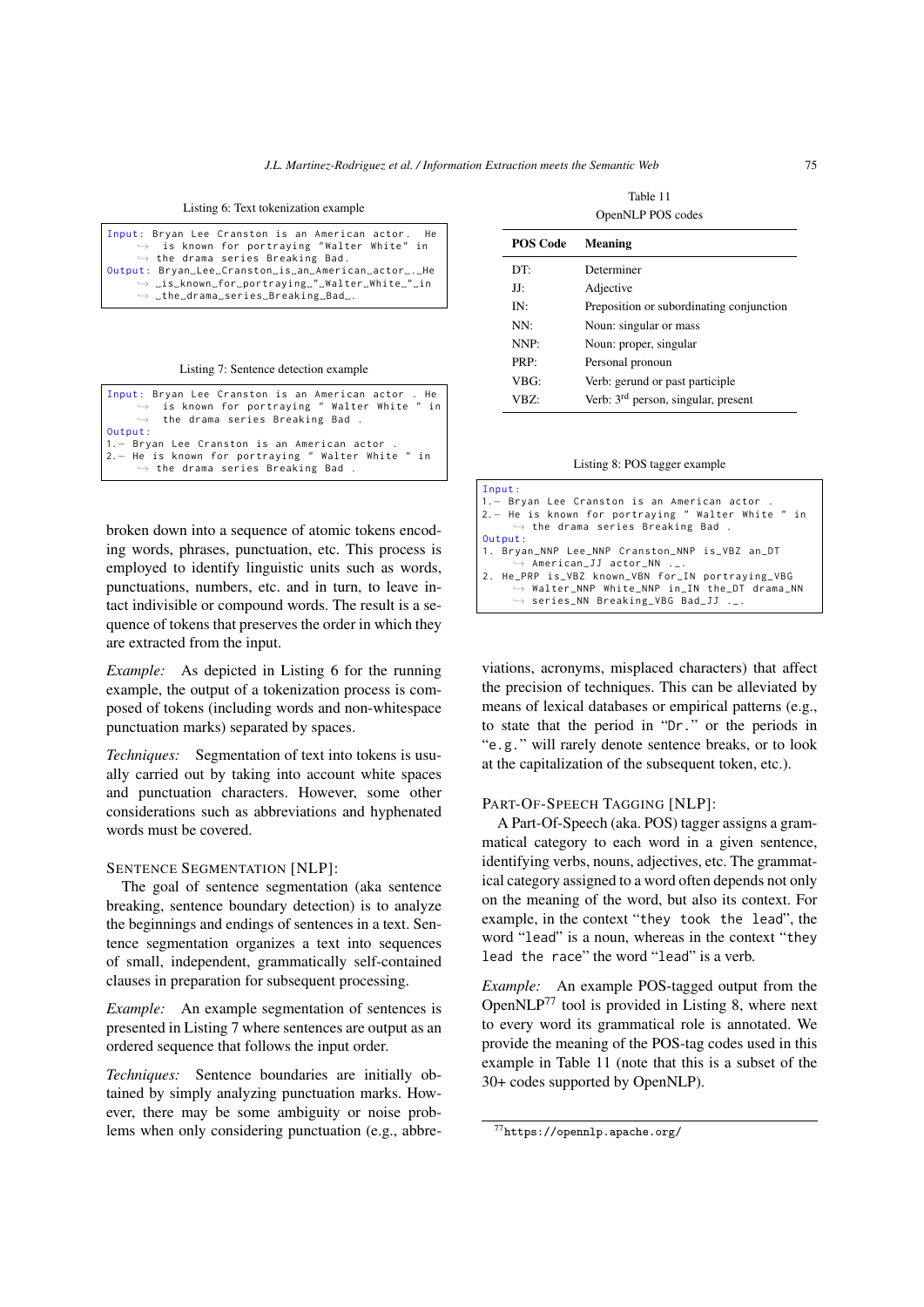*Techniques:* A wide variety of techniques have been explored for POS tagging. POS taggers typically assume access to a dictionary in the given language that provides a list of the possible tags for a word; for example "lead" can be a verb, or a noun, or an adjective, but not a preposition or determiner. To decide between the possible tags in a given context, POS taggers may use a variety of approaches:

- Rule-based approaches use hand-crafted rules for tagging or correcting tags; for example, a rule for English may state that if the word "to" is followed by "the", then "to" should be tagged as a preposition ("to go to the bar"), not as part of an infinitive ("to go to the bar") [\[29](#page-60-0)[,156\]](#page-65-0).
- Supervised stochastic approaches learn statistics and patterns from a corpus of tagged text – for example, to indicate that "to" is followed by a verb *x*% of the time, by a determiner *y*% of the time, etc. – which can then be used to decide upon a most probable tag for a given context in unseen text. A variety of models can be used for learning and prediction, including Markov Models [\[59\]](#page-61-0), Maximum Entropy [\[256\]](#page-69-1), etc. Various corpora are available in a variety of languages with manuallylabeled POS tags that can be leveraged for learning; for example, one of the most popular such corpora for English is the Penn Treebank [\[187\]](#page-66-0).
- Unsupervised approaches do not assume a corpus or a dictionary, but instead try to identify terms that are used frequently in similar contexts [\[48\]](#page-60-1). For example, determiners will often appear in similar contexts, a verb base form will often follow the term will in English, etc.; such signals help group words into clusters that can then be mapped to grammatical roles.
- Of course, hybrid approaches can be used, for example, to learn rules, or to perform an unsupervised clustering and then apply a supervised mapping of clusters to grammatical roles, etc.

*Discussion:* While POS-tagging can disambiguate the grammatical role of words, it does not tackle the problem of disambiguating words that may have multiple senses within the same grammatical role. For example, the verb "lead" invokes various related senses: to be in first place in a race; to be in command of an organization; to cause; etc. Hence sometimes *Word Sense Disambiguation* (WSD) is further applied to distinguish the semantic sense in which a word is used, typically with respect to a resource listing the possible

Listing 9: Constituency parser example

<span id="page-75-0"></span>Input : Bryan Lee Cranston is an American actor . Output : ( ROOT ( S ( NP ( NNP Bryan ) ( NNP Lee ) ( NNP ,→ Cranston ) ) ( VP ( VBZ is ) ( NP ( DT an ) ( JJ ,→ American ) ( NN actor ) ) ) (. .) ) )

senses of words under various grammatical roles, such as WordNet [\[207\]](#page-67-0); for further details on WSD techniques, we refer to the survey by Navigli [\[224\]](#page-67-1).

## STRUCTURAL PARSING (*Constituency*) [NLP]:

Constituency parsers are used to represent the syntactic structure of a piece of text by grouping words into phrases with specific grammatical roles, such as noun phrases, prepositional phrases, and verb phrases. More specifically, the constituency parser organizes adjacent elements of a text into groups or phrases using a context-free grammar. The output of a constituency parser is an ordered syntactic tree that denotes a hierarchical structure extracted from the text where nonterminal nodes are (increasingly high-level) types of phrases, and terminal nodes are individual words (reflecting the input order).

*Example:* An example of a constituency parser output given by the OpenNLP tool is shown in Listing [9,](#page-75-0) with the corresponding syntactic tree drawn in Figure [2.](#page-75-1) Some of the POS codes from Table [11](#page-74-4) are seen again, where new higher-level constituency codes are enumerated in Table [12.](#page-76-0)

<span id="page-75-1"></span>

Fig. 2. Constituency parse tree example from Listing [9](#page-75-0)

*Discussion:* In certain scenarios, the higher-level relations in the tree may not be required. As a common example, an IE pipeline focuses on extracting informa-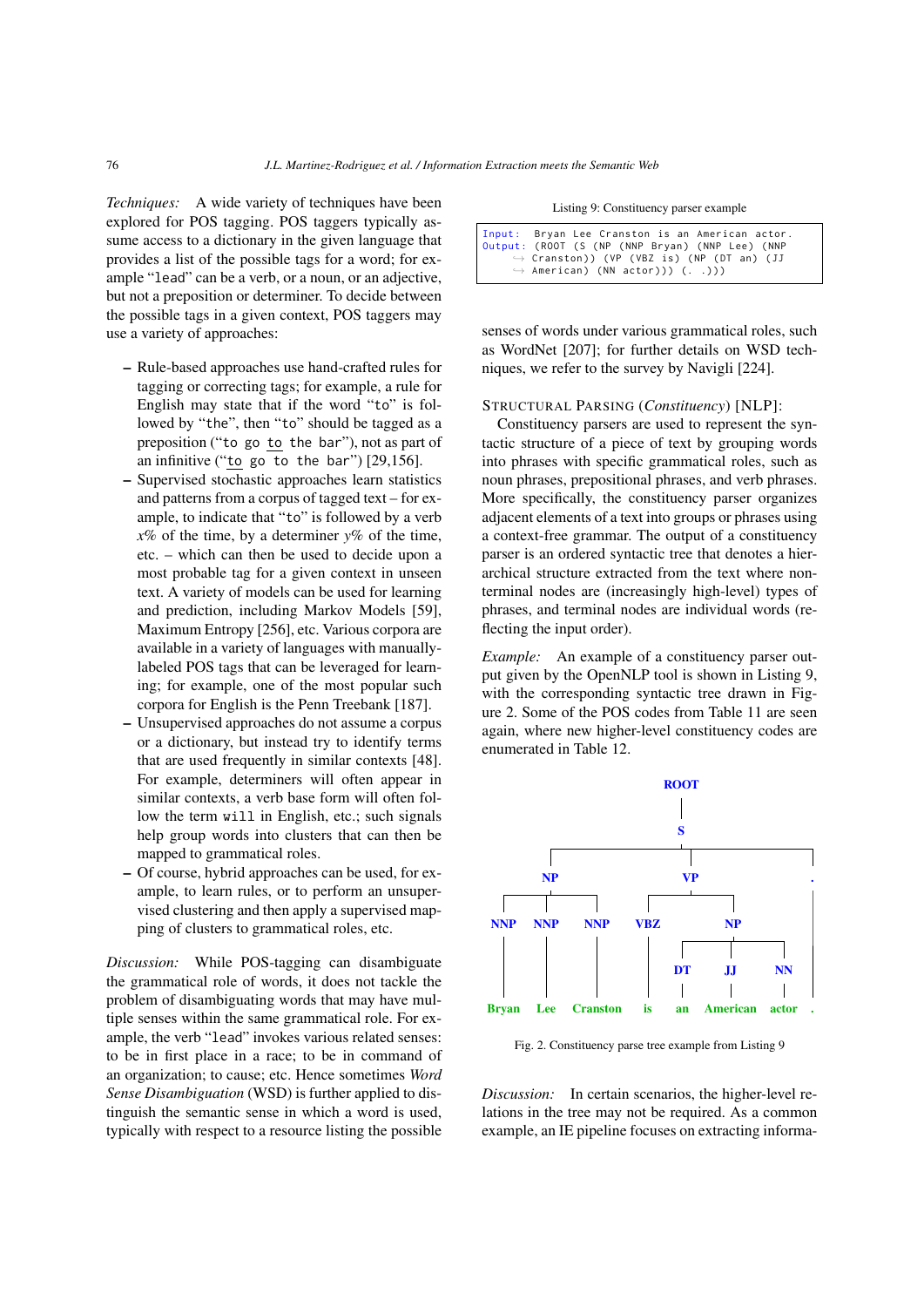<span id="page-76-0"></span>

|       | DP Code Meaning |
|-------|-----------------|
| $NP+$ | Noun phrase     |
| VP:   | Verb phrase     |
| ROOT: | <b>Text</b>     |
| S۰    | Sentence        |

Table 12

tion about entities may only require identification of noun phrases (NP) and not verb phrases (VP). In such scenarios, *shallow parsing* (aka. *chunking*) may be applied to construct only the lower levels of the parse tree, as needed. Conversely, *deep parsing* refers to deriving a parse-tree reflecting the entire structure of the input sentence (i.e., up to the root).

*Techniques:* Conceptually, structural parsing is similar to a higher-level recursion on the POS-tagging task. One of the most commonly employed techniques is to use a Probabilistic Context Free Grammar (PCFG), where terminals are associated with input probabilities from POS tagging and, thereafter, the probabilities of candidate non-terminals are given as the products of their children's probabilities multiplied by the proba-bility of being formed from such children;<sup>[78](#page-76-1)</sup> the probability of a candidate parse-tree is then the probability of the root of the tree, where the goal is then to find the candidate parse tree(s) that maximize(s) probability.

There are then a variety of long-established parsing methods to find the "best" constituency parsetree based on (P)CFGs, including the Cocke–Younger– Kasami (CYK) algorithm [\[323\]](#page-72-0), which searches for the maximal-probability parse-tree from a PCFG in a bottom-up manner using dynamic programming (aka. charting) methods. Though accurate, older methods tend to have limitations in terms of performance. Hence novel parsing approaches continue to be developed, including, for example, deterministic parsers that trade some accuracy for large gains in performance by trying to construct a single parse-tree directly; e.g., Shift–Reduce constituency parsers [\[331\]](#page-72-1).

In terms of assigning probabilities to ultimately score various parse-tree candidates, again a wide variety of corpora (called *treebanks*) are available, offering constituency-style parse trees for real-world texts in various languages. In the case of English, for example, the Penn Treebank [\[187\]](#page-66-0) and the British Component of the International Corpus of English (ICE-GB) [\[228\]](#page-68-0) are frequently used for training models.

## STRUCTURAL PARSING (*Dependency*) [NLP]:

Dependency parsers are sometimes used as an alternative – or to complement – constituency parsers. Again, the output of a dependency parser will be an ordered tree denoting the structure of a sentence. However, the dependency parse tree does not use hierarchical nodes to group words and phrases, but rather builds a tree in a bottom-up fashion from relations between words called *dependencies*, where verbs are the dominant words in a sentence (*governors*) and other terms are recursively dependents or inferiors (*subordinates*). Thus a verb may have its subject and object as its dependents, while the subject noun in turn may have an adjective or determiner as a dependent.

*Example:* We provide a parse tree in Figure [3](#page-76-2) for the running example. In the dependency parse-tree, children are direct dependents of parents. Notably, the extracted structure has some correspondence with that of the constituency parse tree, where for example we see a similar grouping on noun phrases in the hierarchy, even though noun phrases (NP) are not directly named.

<span id="page-76-2"></span>

Fig. 3. Dependency parse tree example

*Discussion:* The choice of parse tree (constituency vs. dependency) may depend on the application: while a dependency tree is more concise and allows for quickly resolving relations, a task that requires phrases (such as NP or VP phrases) as input in a subsequent step may prefer constituency parsing methods. Hence, tools are widely available for both forms of parsing.

<span id="page-76-1"></span><sup>78</sup>For example, the probability of the NP "an American actor" in the running example would be computed as the probability of an NP being derived from (DT,JJ,NN) times the probability of "an" being DT, times "American" being JJ, times "actor" being NN.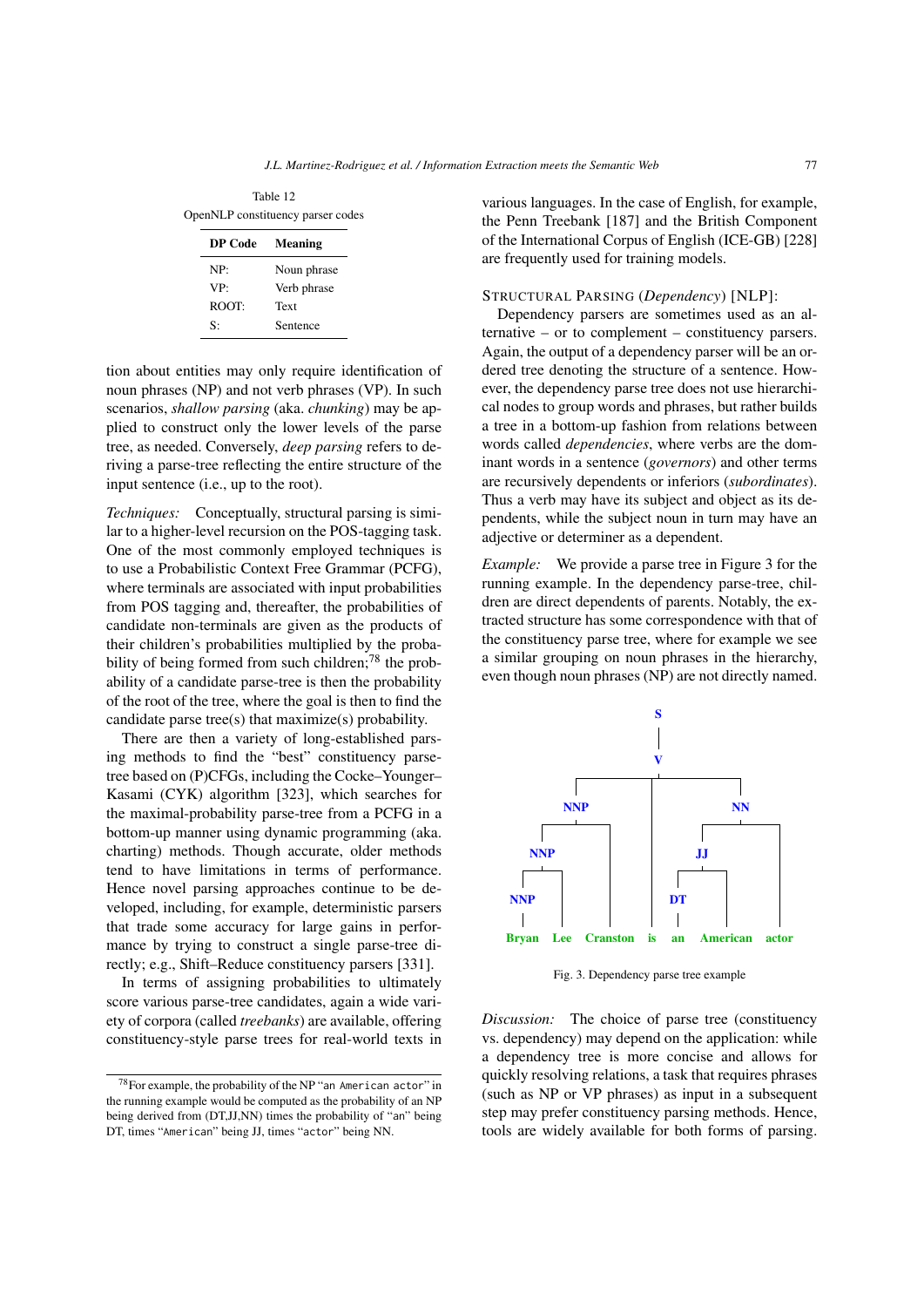```
Listing 10: NER example
```
<span id="page-77-0"></span>Input: Bryan Lee Cranston is an American actor Output: <ENAMEX TYPE="PERSON">Bryan Lee Cranston</ ENAMEX> is an American actor

While dependency parse-trees cannot be directly converted to constituency parse-trees, in the inverse direction, "deep" constituency parse-trees can be converted to dependency parse-trees in a deterministic manner.

*Techniques:* Similar techniques as discussed for constituency parsing can be applied for dependency parsing. However, techniques may naturally be better suited or may be adapted in particular ways to offer better results for one type of parsing or the other, and indeed a wide variety of dependency-specific parsers have been proposed down through the years [\[234\]](#page-68-1), with older approaches based on dynamic programming [\[128,](#page-64-0)[93\]](#page-62-0), and newer approaches based on deterministic parsing – meaning that an approximation of the best parse-tree is constructed in "one shot" – using, for example, Support Vector Machines [\[319\]](#page-71-0) or Neural Networks [\[44\]](#page-60-2), and so forth.

A variety of treebanks are available for learningbased approaches with parse-trees specified per the dependency paradigm. For example, Universal Dependencies [\[235\]](#page-68-2) offers treebanks in a variety of languages. Likewise, conversion tools exist to map constituency-based treebanks (such as the Penn Treebank [\[187\]](#page-66-0)) to dependency-based corpora.

## NAMED ENTITY RECOGNITION [NLP/IE]:

Named Entity Recognition (NER) refers to the identification of strings in a text that refer to various types of entities. Since the 6<sup>th</sup> Message Understanding Conference (MUC-6), entity types such as Person, Organization, and Location have been accepted as standard classes by the community. However, other types like Date, Time, Percent, Money, Products, or Miscellaneous are also often used to complement the standard types recognized by MUC-6.

*Example:* An example of an NER task is provided in Listing [10.](#page-77-0) The output follows the accepted MUC XML format where "ENAMEX" tags are used for names, "NUMEX" tags are used for numerical entities, and "TIMEX" tags are used for temporal entities (dates). We see that Bryan Lee Cranston is identified to be a name for an entity of type Person.

Listing 11: NER context example

<span id="page-77-1"></span>Input : The Green Mile is a prison Output: The <ENAMEX TYPE="LOCATION">Green Mile</  $ENAMEX > is a prison$ 

*Techniques:* NER can be seen as a classification problem, where given a labeled dataset, an NER algorithm assigns a category to an entity. To achieve this classification, various features in the text can be taken into account, including features relating to orthography (capitalization, punctuation, etc.), grammar (morphology, POS tags, chunks, etc.), matches to lists of words (dictionaries, stopwords, correlated words, etc.) and context (co-occurrence of words, position). Combining these features leads to more accurate classification; per Listing [11,](#page-77-1) an ambiguous name such as "Green Mile" could (based on a dictionary, for example) refer to a movie or a location, where the context is important to disambiguate the correct entity type.

Based on the aforementioned features – and following a similar theme to previous tasks – Nadeau [\[220\]](#page-67-2) and Zhang [\[326\]](#page-72-2) identify two kinds of approaches for performing classification: rule based and machinelearning based. The first uses hand-crafted rules or patterns based on regular expressions to detect entities, for example, matching the rule "*X* is located in *Y*" can detect locations from patterns such as "Miquihuana is located in Mexico". However, producing and maintaining rules or patterns that describe entities from a domain in a given language is time consuming and, as a result, such rules or patterns will often be incomplete.

For that reason, many recent approaches prefer to use machine-learning techniques. Some of these techniques are supervised, learning patterns from labeled data using Hidden Markov Models, Support Vector Machines, Conditional Random Fields, Naive Bayes, etc. Other such techniques are unsupervised, and rely on clustering entity types that appear in similar contexts or appear frequently in similar documents, and so forth. Further techniques are semi-supervised, using a small labeled dataset to "bootstrap" the induction of further patterns, which, recursively, can be used to retrain the model with novel examples while trying to minimize *semantic drift* (the reinforcement of errors caused by learning from learned examples).

# TERMINOLOGY EXTRACTION [IE]:

The goal of Terminology Extraction is to identify domain-specific phrases representing concepts and re-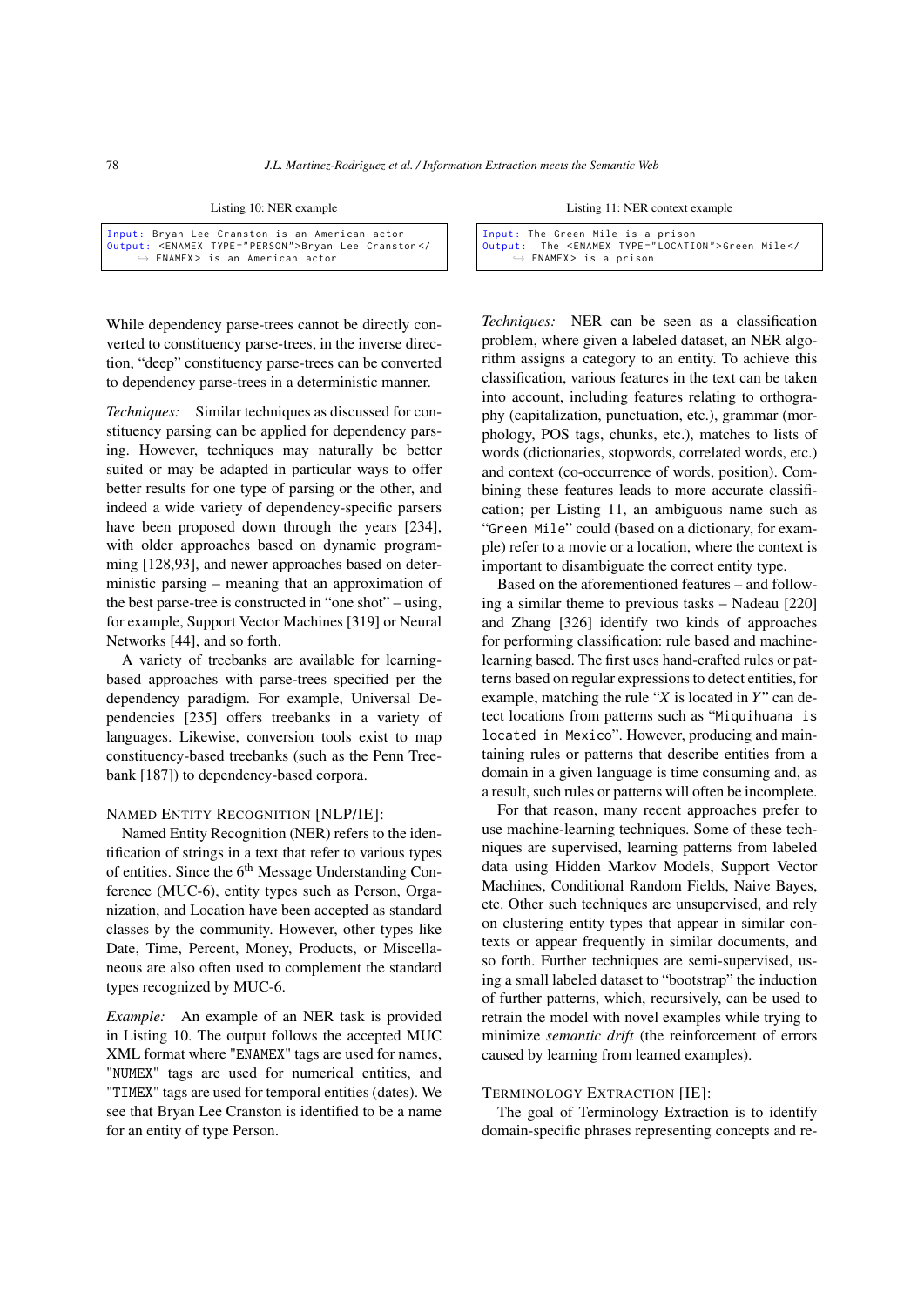Listing 12: Term extraction example

<span id="page-78-0"></span>

| Input: Breaking Bad is an American crime drama<br>$\hookrightarrow$ television series created and produced by<br>$\hookrightarrow$ Vince Gilligan. The show originally aired on<br>$\hookrightarrow$ the AMC network for five seasons, from |
|---------------------------------------------------------------------------------------------------------------------------------------------------------------------------------------------------------------------------------------------|
| Output:                                                                                                                                                                                                                                     |
| $\mathbf{1}$<br>primetime emmy award 4.754888                                                                                                                                                                                               |
| $\overline{c}$<br>drama series<br>3                                                                                                                                                                                                         |
| $\overline{c}$<br>breaking bad<br>3                                                                                                                                                                                                         |
| $\overline{4}$<br>american crime drama television series                                                                                                                                                                                    |
| $\rightarrow 2.321928$                                                                                                                                                                                                                      |
| 5<br>aaron paul<br>2                                                                                                                                                                                                                        |
| 5<br>$\mathcal{P}$<br>anna gunn                                                                                                                                                                                                             |
| 5<br>television critics association awards<br>2                                                                                                                                                                                             |
| 5<br>drug kingpin gus fring 2                                                                                                                                                                                                               |
| 9<br>outstanding lead actor 1.584962                                                                                                                                                                                                        |
| 9<br>character todd alquist 1.584962                                                                                                                                                                                                        |
| lawyer saul goodman 1.584962<br>9                                                                                                                                                                                                           |
| 9<br>primetime emmy awards 1.584962                                                                                                                                                                                                         |
| 9<br>golden globe awards 1.584962                                                                                                                                                                                                           |
| fixer mike ehrmantraut 1.584962<br>9                                                                                                                                                                                                        |
| 9<br>guinness world records 1.584962                                                                                                                                                                                                        |
| 9<br>outstanding supporting actress 1.584962                                                                                                                                                                                                |
| 9<br>outstanding supporting actor 1.584962                                                                                                                                                                                                  |
| 9<br>student jesse pinkman 1.584962                                                                                                                                                                                                         |
| 9<br>inoperable lung cancer 1.584962                                                                                                                                                                                                        |
| 9<br>elanor anne wenrich 1.584962                                                                                                                                                                                                           |
| 9<br>drug enforcement administration 1.584962                                                                                                                                                                                               |
| sister marie schrader 1.584962<br>9                                                                                                                                                                                                         |
|                                                                                                                                                                                                                                             |

lationships that constitute the particular nomenclature of that domain. Applications of Terminology Extraction include the production of domain-specific glossaries and manuals, machine translation of domainspecific text, domain-specific modeling tasks such as taxonomy- or ontology-engineering, and so forth.

*Example:* An example of Terminology Extraction is depicted in Listing [12.](#page-78-0) The input text is taken from the abstract of the Wikipedia page *Breaking Bad*[79](#page-78-1) and the output consists of the terms extracted by the Ter-Mine service, $80$  which combines linguistic and statistical analyses and returns a list of terms with a score representing an occurrence measure (termhood). Note that terms are generally composed of more than one word and those with same score are considered as tied.

*Techniques:* According to da Silva Conrado *et al.* [\[70\]](#page-61-1) and Pazienza *et al.* [\[242\]](#page-68-3), approaches for Terminology Extraction can be classified as being statistical, linguistic, or a hybrid of both. Statistical approaches typically estimate two types of measures: (i) *unithood* quantifies the extent to which multiple words naturally form a single complex term (using measures such as log likelihood, Pointwise Mutual Information, etc.) , while (ii) *termhood* refers to the strength of the relation

of a term to a domain with respect to its specificity for that domain or the domain's dependence on that term (measured using TF–IDF, etc.). Linguistic approaches rather rely on a prior NLP analysis to identify POS tags, chunks, syntactic trees, etc., in order to thereafter detect syntactic patterns that are characteristic for the domain. Often statistical and linguistic approaches are combined, as per the popular *C-value* and *NC-value* measures [\[106\]](#page-63-0), which were used by TerMine to generate the aforementioned example.

## KEYPHRASE EXTRACTION [IE]:

Keyphrase Extraction (aka. Keyword Extraction) refers to the task of identifying keyphrases (potentially multi-word phrases) that characterize the subject of a document. Typically such keyphrases are noun phrases that appear frequently in a given document relative to other documents in a given corpus and are thus deemed to characterize that document. Thus while Terminology Extraction focuses on extracting phrases that describe a domain, Keyphrase Extraction focuses on phrases that describe a document. Keyphrase Extraction has a wide variety of applications, particularly in the area of Information Retrieval, where keyphrases can be used to summarize documents, or to organize documents based on a taxonomy or tagging system that users can leverage to refine their search needs. The precise nature of desired keyphrases may be highly application-sensitive: for example, in some applications, concrete entities (e.g., Bryan Lee Cranston) may be more desirable than abstract concepts (e.g., actor), while in other applications, the inverse may be true. Relatedly, there are two general settings under which Keyphrase Extraction can be performed [\[279\]](#page-70-0): *assignment* assumes an input set of keywords that are assigned to input documents, whereas *extraction* resolves keywords from the documents themselves.

*Example:* An example of Keyphrase Extraction is presented in Listing [13.](#page-79-0) Here the input is the same as in the Terminology Extraction example, and the output was obtained with a Python implementation of the RAKE algorithm $81$  [\[270\]](#page-69-2) which returns ranked terms favored by a word co-occurrence based score.

*Techniques:* Medelyan [\[195\]](#page-66-1) identifies three conceptual steps commonly found in Keyphrase Extraction algorithms: candidate selection, property calculation, and scoring and selection. Candidate selection extracts

<span id="page-78-2"></span><span id="page-78-1"></span><sup>79</sup>[https://en.wikipedia.org/wiki/Breaking\\_Bad](https://en.wikipedia.org/wiki/Breaking_Bad) <sup>80</sup><http://www.nactem.ac.uk/software/termine/#form>

<span id="page-78-3"></span><sup>81</sup><https://github.com/aneesha/RAKE>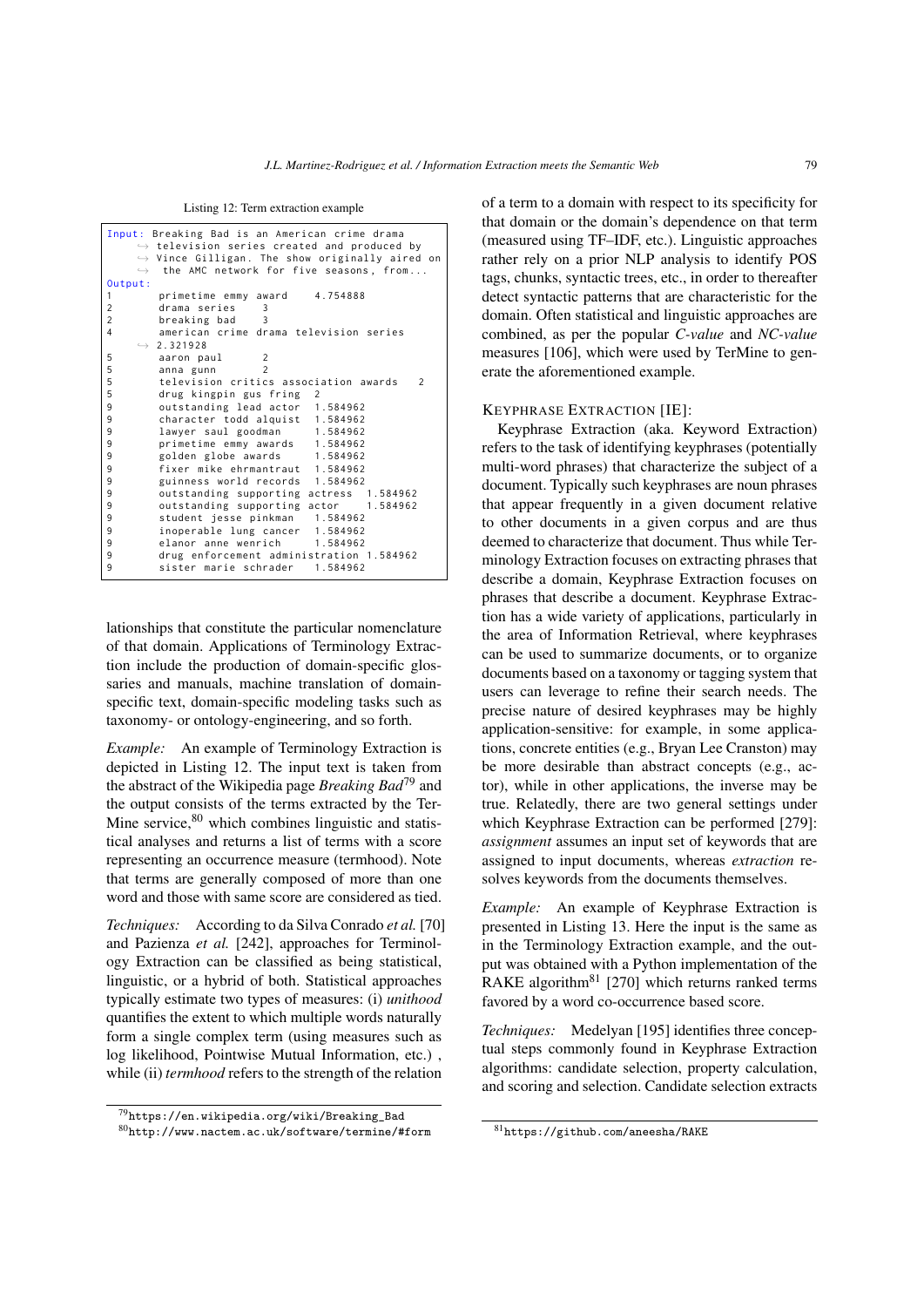Listing 13: Keyphrase Extraction example

<span id="page-79-0"></span>

| Input: Breaking Bad is an American crime drama<br>$\hookrightarrow$ television series created and produced by |
|---------------------------------------------------------------------------------------------------------------|
| $\hookrightarrow$ Vince Gilligan. The show originally aired on                                                |
| $\hookrightarrow$ the AMC network for five seasons, from                                                      |
| Output (subset): [('struggling high school                                                                    |
| $\hookrightarrow$ chemistry teacher diagnosed', 36.0), ('                                                     |
| $\hookrightarrow$ american crime drama television series                                                      |
| $\hookrightarrow$ created', 33.5), ('selling crystallized                                                     |
| $\hookrightarrow$ methamphetamine', 9.0), ('southern                                                          |
| $\hookrightarrow$ colloquialism meaning', 9.0), ('student                                                     |
| $\hookrightarrow$ jesse pinkman', 9.0), ('show originally                                                     |
| $\hookrightarrow$ aired', 9.0), ('inoperable lung cancer',                                                    |
| $\rightarrow$ 9.0), ('amc network', 4.0)]                                                                     |

words or phrases that can potentially be keywords, where a variety of linguistic, rule-based, statistical and machine-learning approaches can be employed. Property calculation associates candidates with features extracted from the text, which may include measures such as Mutual Information, TF–IDF scoring, placement of words in the document (title, abstract, etc.), and so forth. Scoring and selection then uses these features to rank candidates and select a final set of keywords, using, e.g., direct calculations with heuristic formulae, machine-learning methods, etc.

# TOPIC MODELING [IE]:

In the context of Topic Modeling [\[23\]](#page-59-1), a topic is a cluster of keywords that is viewed intuitively as representing a latent semantic theme present in a document; such topics are computed based on probability distributions over terms in a text. Thus while Keyphrase Extraction is a syntactic process that results in a flat set of keywords that characterize a given document, Topic Modeling is a semantic process that applies a higher level clustering of such keywords based on statistical models that capture the likelihood of semanticallyrelated terms appearing in a given context (e.g., to capture the idea that "boat" and "wave" relate to the same abstract theme, whereas "light" and "wave" relate to a different such theme).

*Example:* We present in Listing [14](#page-79-1) an example of topics extracted from the text of 43 Wikipedia pages linked from Bryan Cranston's filmography $^{82}$  $^{82}$  $^{82}$ ; we input multiple documents to provide enough text to derive meaningful topics. The topics were obtained using the Mallet tool $^{83}$  $^{83}$  $^{83}$ , which implements the LDA alListing 14: Topic Modeling example

<span id="page-79-1"></span>

| Output: | Input: [Bryan Cranston filmography Wikipedia pages]                                                                                                    |
|---------|--------------------------------------------------------------------------------------------------------------------------------------------------------|
| 7       | 0.43653 film cast released based release<br>$\hookrightarrow$ production cranston march office bryan                                                   |
| 9       | 0.39279 film's time original made films<br>$\hookrightarrow$ character set movie soundtrack box                                                        |
| 6       | 0.35986 back people tells home find day man<br>$\hookrightarrow$ son car night                                                                         |
| 10      | 0.31798 gordon batman house howard story<br>$\hookrightarrow$ police alice job donald wife                                                             |
| 3       | 0.31769 haller cut reviews chicago working<br>$\hookrightarrow$ hired death agent international martinez                                               |
| 12      | 0.28737 characters project story dvd space<br>$\hookrightarrow$ production members force footage called                                                |
| 13      | 0.26046 producers miss awards sunshine<br>$\hookrightarrow$ academy family festival script richard<br>$\hookrightarrow$ filming                        |
| 8       | 0.23662 million kung opening animated panda<br>$\hookrightarrow$ weekend release highest-grossing animation                                            |
| 19      | $\hookrightarrow$ china<br>0.23053 war ryan american world television                                                                                  |
| 0       | $\hookrightarrow$ beach miller private spielberg saving<br>0.218 voice canadian moon british cia                                                       |
| 18      | $\hookrightarrow$ argo iran historical u.s tehran<br>0.21697 red tuskegee quaid airmen tails                                                           |
| 11      | $\hookrightarrow$ story lucas total easy recall<br>0.21486 hanks larry tom band thing mercedes                                                         |
| 14      | $\hookrightarrow$ song wonders guy faye<br>0.18696 drive driver refn trumbo festival<br>$\hookrightarrow$ september franco gosling international irene |
| 2       | 0.18516 rock sherrie julianne cruise hough<br>$\hookrightarrow$ drew tom chloe diego stacee                                                            |
| 5       | 0.1823 laird rangers ned madagascar power<br>$\hookrightarrow$ circus released stephanie alex company                                                  |
| 17      | 0.17892 version macross released fighter<br>$\hookrightarrow$ english japanese movie street release series                                             |
| 16      | 0.17171 contagion soderbergh virus burns<br>$\hookrightarrow$ cheever pandemic public vaccine health                                                   |
| 15      | $\hookrightarrow$ emhoff<br>0.15989 godzilla legendary edwards stating                                                                                 |
|         | $\hookrightarrow$ toho monster nuclear stated san muto                                                                                                 |
| 1       | 0.14733 carter armitage ross john mars                                                                                                                 |
| 4       | $\hookrightarrow$ disney burroughs stanton earth iii<br>0.12169 rama sita ravana battle hanuman                                                        |
|         | $\hookrightarrow$ king lanka lakshmana ramayana indrajit                                                                                               |
|         |                                                                                                                                                        |

gorithm (set to generate 20 topics with 10 keywords each). Each line lists a topic, with a topic ID, a weight, and a list of the top-ranked keywords that form the topic. The two most highly-weighted topics show keywords such as *movies, production, cast, character*, and *cranston* which capture a general overview of the input dataset. Other topics contain keywords pertaining to particular movies, such as *gordon* and *batman*.

*Techniques:* Techniques for Topic Modeling often rely on the *distributional hypothesis* that similar words tend to appear in similar contexts; in this case, the hypothesis for Topic Modeling is that words on the same "topic" will often appear grouped together in a text.

<span id="page-79-2"></span> $\frac{82 \text{https://en.wikipedia.org/wiki/Bryan_Cranston}}{}$ [filmography](https://en.wikipedia.org/wiki/Bryan_Cranston_filmography)

<span id="page-79-3"></span><sup>83</sup><http://mallet.cs.umass.edu/topics.php>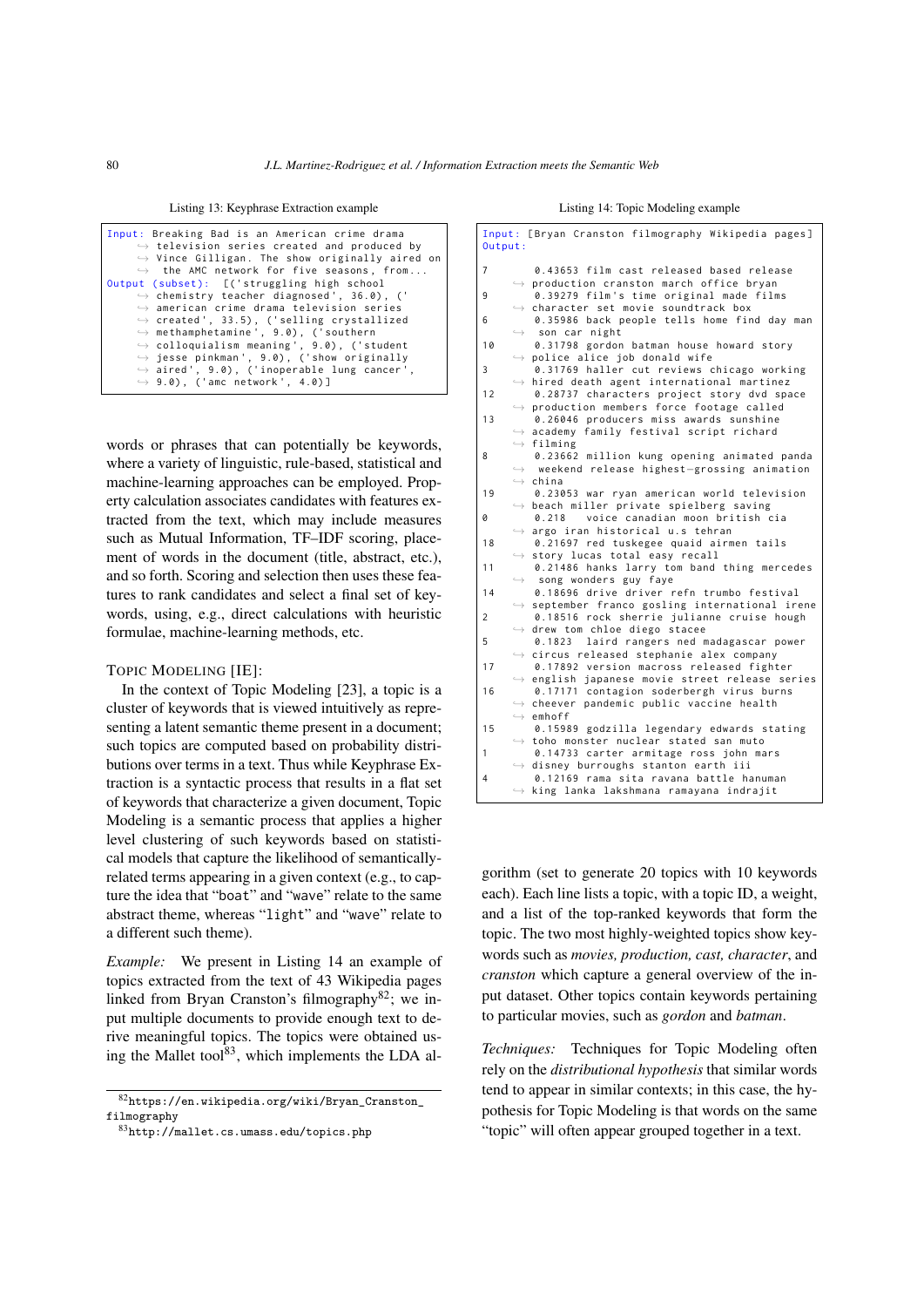A seminal approach for modeling topics in text is Latent Semantic Analysis (LSA).<sup>[84](#page-80-0)</sup> The key idea of LSA is to compute a low-dimension representation of the words in a document by "compressing" words that frequently co-occur. For this purpose, given a set of documents, LSA first computes a matrix *M* with words as rows and documents as columns, where value  $(i, j)$ denotes how often word *w<sup>i</sup>* appears in document *d<sup>j</sup>* . Often stop-word removal will be applied beforehand; however, the resulting matrix may still have very high dimensionality and it is often desirable to "compress" the rows in *M* by combining similar words (by virtue of co-occurring frequently, or in other words, having similar values in their row) into one dimension. For this purpose, LSA applies a linear algebra technique called Singular Value Decomposition (SVD) on *M*, resulting in a lower-dimensional bag-of-topics representation of the data; a resulting topic is then a linear combination of base words, for example, ("tumour"  $\times$  0.4 + "malignant"  $\times$  1.2 + "chemo"  $\times$  0.8), here compressing three dimensions into one per the given formula. The resulting matrix can be used to compare documents (e.g., taking the dot product of their columns) with fewer dimensions versus *M* (and minimal error), and in so doing, the transformation simultaneously groups words that co-occur frequently into "topics".

Rather than using linear algebra, the *probabilistic LSA* (pLSA) [\[141\]](#page-64-1) variant instead applies a probabilistic model to compute topics. In more detail, pLSA assumes that documents are sequences of words associated with certain probabilities of being generated. However, which words are generated is assumed to be governed by a given latent (hidden) variable: a *topic*. Likewise, a document has a certain probability of being on a given topic. The resulting model thus depends on two sets of parameters: the probability of a document being on a given topic (e.g., we can imagine a topic as *cancer*, though topics are latent rather than explicitly named), and the probability of a word being used to speak about a given topic (e.g., "tumour" would have a higher probability of appearing in a document about cancer than "wardrobe", even assuming both appear with similar frequency in general). These two sets of parameters can be learned on the basis that they should predict how words are distributed amongst the given documents – how the given documents are generated – using probabilistic inferencing methods such as Expectation–Maximization (EM).

The third popular variant of a topic model is *Latent Dirichlet Allocation* (LDA) [\[24\]](#page-59-2), which, like pLSA, also assumes that a document is associated with potentially multiple latent topics, and that each topic has a certain probability of generating a particular word. The main novelty of LDA versus pLSA is to assume that topics are distributed across documents, and words distributed across topics, according to a *sparse Dirichlet prior*, which are associated, respectively, with two parameters. The intuition for considering a sparse Dirichlet prior is that topics are assumed (without any evidence but rather as part of the model's design) to be strongly associated with a few words, and documents with a few topics. To learn the various topic distributions involved that can generate the observed word distributions in the given documents, again, methods such as EM or Gibb's sampling can be applied.

A number of Topic Modeling variants have also been proposed. For example, while the above approaches are unsupervised, supervised variants have been proposed that guide the modeling of topics based on manual input values [\[192,](#page-66-2)[290\]](#page-70-1); for instance, supervised Topic Modeling can be used to determine whether or not movie reviews are positive or negative by training on labeled examples, rather than relying on an unsupervised algorithm that may unhelpfully (for that application) model the themes of the movies reviewed [\[192\]](#page-66-2). Clustering techniques [\[311\]](#page-71-1) have also been proposed for the purposes of *topic identification*, where, unlike Topic Modeling, each topic found in a text is assigned an overall label (e.g., a topic with *boat* and *wave* may form a cluster labeled *marine*).

#### COREFERENCE RESOLUTION [NLP/IE]:

While entities can be directly named, in subsequent mentions, they can also be referred to by pronouns (e.g., "it") or more general forms of noun phrase (e.g., "this hit TV series"). The aim of coreference resolution is to thus identify all such expressions that mention a particular entity in a given text.

*Example:* We provide a simple example of an input and output for the coreference resolution task in Listing [15.](#page-81-0) We see that the pronoun "he" is identified as a reference to the actor "Bryan Lee Cranston".

*Techniques:* An intuitive approach to coreference resolution is to find the closest preceding entity that "matches" the referent under analysis. For example, the pronoun "he" in English should be matched to a male being and not, for example, an inanimate object or a female being. Likewise, number agreement can

<span id="page-80-0"></span><sup>84</sup>Often interchangeably called Latent Semantic Indexing (LSI): a particular implementation of the LSA model.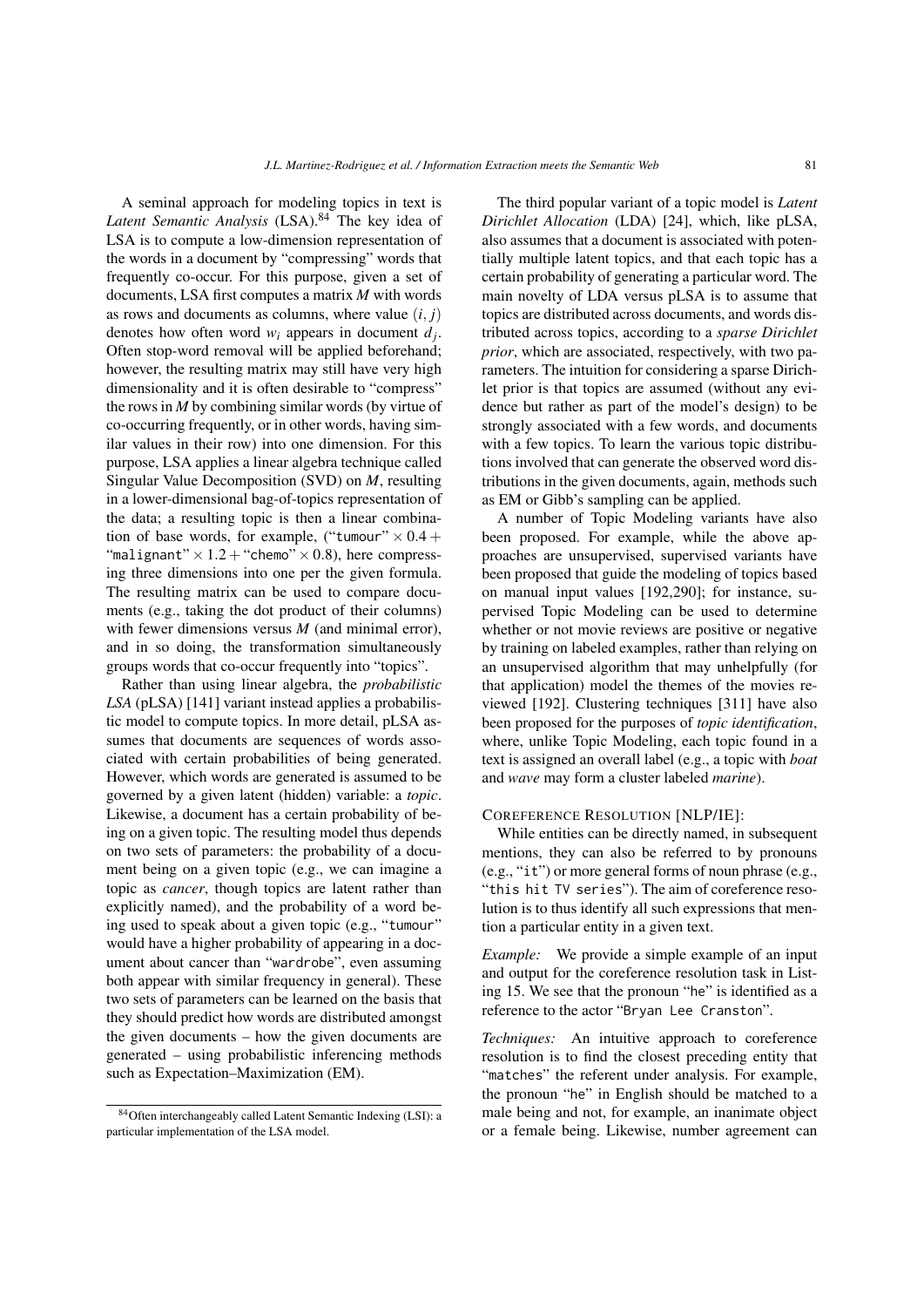Listing 15: Coreference resolution example

```
Input :
1. - Bryan Lee Cranston is an American actor
2.− He is known for portraying " Walter White " in
      \rightarrow the drama series Breaking Bad.
Output :
1. - Bryan Lee Cranston is an American actor
2.− He [ Bryan Lee Cranston ] is known for portraying
,→ " Walter White " in the drama series
      \hookrightarrow Breaking Bad.
```
serve as a useful signal. The more specific the referential expression, and the more specific the information available about individual entities (as generated, for example, by a prior NER execution), the better the quality of the output of the coreference resolution phase. However, a generic pronoun such as "it" in English is more difficult to resolve, potentially leaving multiple ambiguous candidates to choose from. In this case, the context in which the referential expression appears is important to help resolve the correct entity.

Various approaches for coreference resolution have been introduced down through the years. Most approaches are supervised, requiring the use of labeled data and often machine learning methods, such as Decision Trees [\[193\]](#page-66-3), Hidden Markov Models [\[285\]](#page-70-2), or more recently, Deep Reinforcement Learning [\[56\]](#page-61-2). Unsupervised approaches have also been proposed, based on, for example, Markov Logic [\[249\]](#page-68-4).

## RELATION EXTRACTION [NLP/IE]:

Relation Extraction (RE) [\[13\]](#page-59-3) is the task of identifying semantic relations from text, where a semantic relation is a tuple of *arguments* (entities, things, concepts) with a semantic fragment acting as *predicate* (noun, verb, preposition). Depending on the number of arguments, a relation may be unary (one argument), binary (two arguments), or *n*-ary ( $n > 2$  arguments).

*Example:* In Listing [16,](#page-81-1) we show the result of an example (binary) Relation Extraction process. The input most closely resembles a ternary relation, with "published in" as predicate, and "the results", "Physical Review Letters" and "June" as arguments. The first element of each binary relation is called the *subject*, the second is called the *relation phrase* or *predicate*, and the last is called the *object*. As illustrated in the example, coreference resolution may be an important initial step to the Relation Extraction process to avoid having generic referents such as "the results" appearing in the extracted relations.

Listing 16: Relation Extraction example

```
Input: The results were published in Physical
     \hookrightarrow Review Letters in June.
Output: [The results, were published, in
     \rightarrow Physical Review Letters]
[ The results , were published , in June ]
```
*Techniques:* A typical RE process typically applies a number of preliminary steps, most often to generate a dependency parse tree; further steps, such as coreference resolution, may also be applied. Following previous discussion, the RE process can then follow one of three strategies, as outlined by Banko *et al.* [\[16\]](#page-59-4): knowledge-based methods, supervised methods, and self-supervised methods. Knowledge-based methods are those that rely on manually-specified patternmatching rules; supervised methods require a training dataset with labeled examples of sentences containing positive and negative relations; self-supervised methods learn to label their own training datasets.

As a self-supervised method, Banko *et al.* [\[16\]](#page-59-4) – in their TextRunner system – proposed the idea of *Open Information Extraction* (OpenIE), whose main goal is to extract relations with no restriction about a specific domain. OpenIE has attracted a lot of recent attention, where diverse approaches and implementations have been proposed. Such approaches mostly use pattern matching and/or labeled data to bootstrap an iterative learning process that broadens or specializes the relations recognized. Some of the most notable initiatives in this area are ClausIE [\[64\]](#page-61-3), which uses a dependency parser to identify patterns called *clauses* for bootstrapping; Never-Ending Language Learner (NELL), which involves learning various functions over features for (continuously) extracting and classifying entities and relations [\[213\]](#page-67-3); OpenIE [\[189\]](#page-66-4)<sup>[85](#page-81-2)</sup>, which uses previously labeled data and dependency pattern-matching for bootstrapping; ReVerb [\[97\]](#page-62-1)<sup>[86](#page-81-3)</sup>, which applies logistic regression over various syntactic and lexical features; and Stanford  $OIE^{87}$  $OIE^{87}$  $OIE^{87}$ , which uses pattern matching on dependency parse trees to bootstrap learning. On the other hand, OpenIE-style approaches can also be applied to extract domain-specific relations; a recent example is the HDSKG [\[328\]](#page-72-3) approach, which uses a dependency parser to extract relations that are then in-

<span id="page-81-2"></span><sup>85</sup><http://openie.allenai.org/>

<span id="page-81-4"></span><span id="page-81-3"></span><sup>86</sup><http://reverb.cs.washington.edu/>

<sup>87</sup>[http://stanfordnlp.github.io/CoreNLP/openie.](http://stanfordnlp.github.io/CoreNLP/openie.html) [html](http://stanfordnlp.github.io/CoreNLP/openie.html)